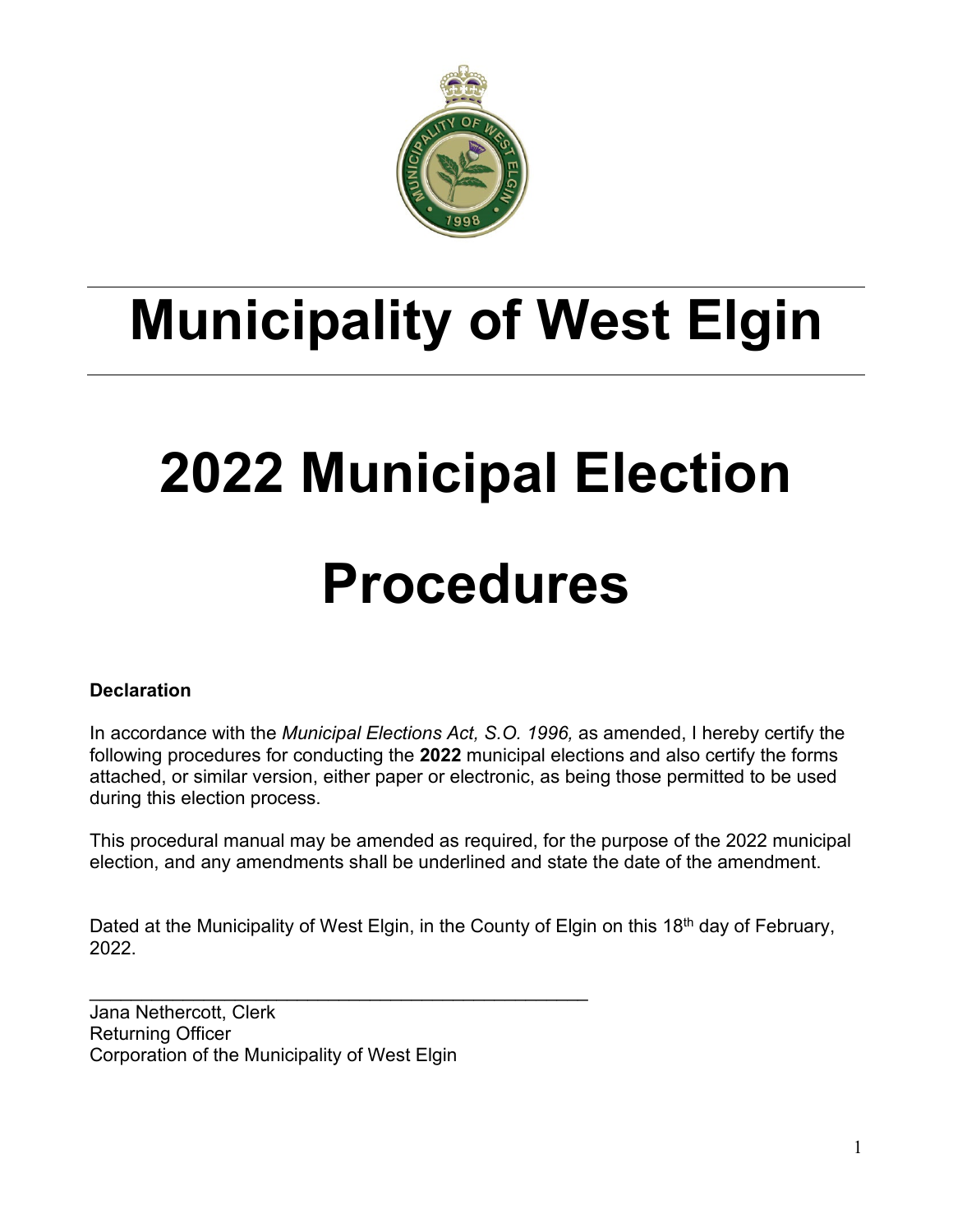| Appendix A - Forms |  |
|--------------------|--|

# **Table of Contents**

Appendix B - Election Sign Information

Note: The forms and notices in this document shall be provided in English only as required by Legislation.

> Legend  $PR$  Form = Prescribed Form WE Form = West Elgin Clerk's Form EL Form = AMCTO Election Form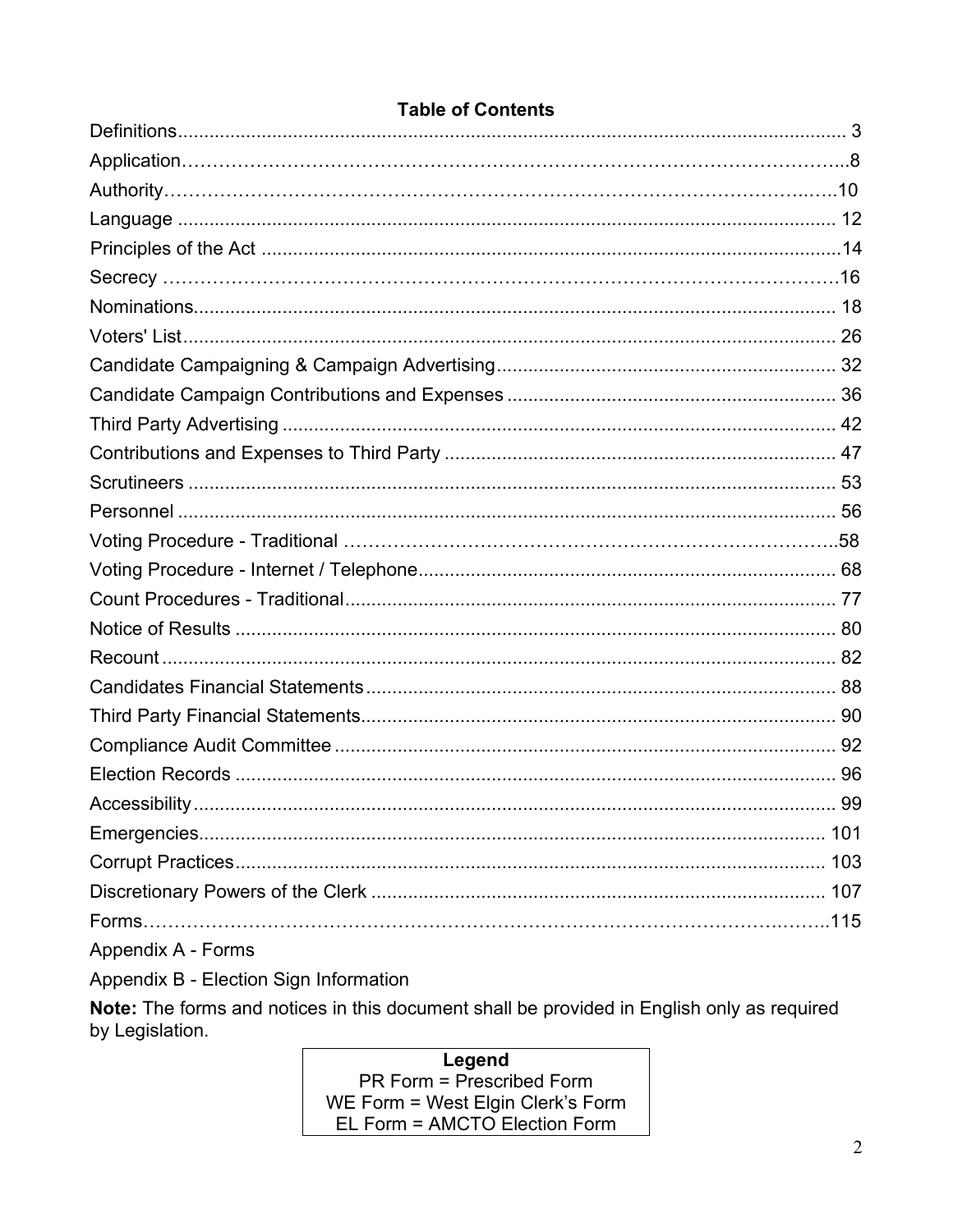# <span id="page-2-0"></span>**Definitions**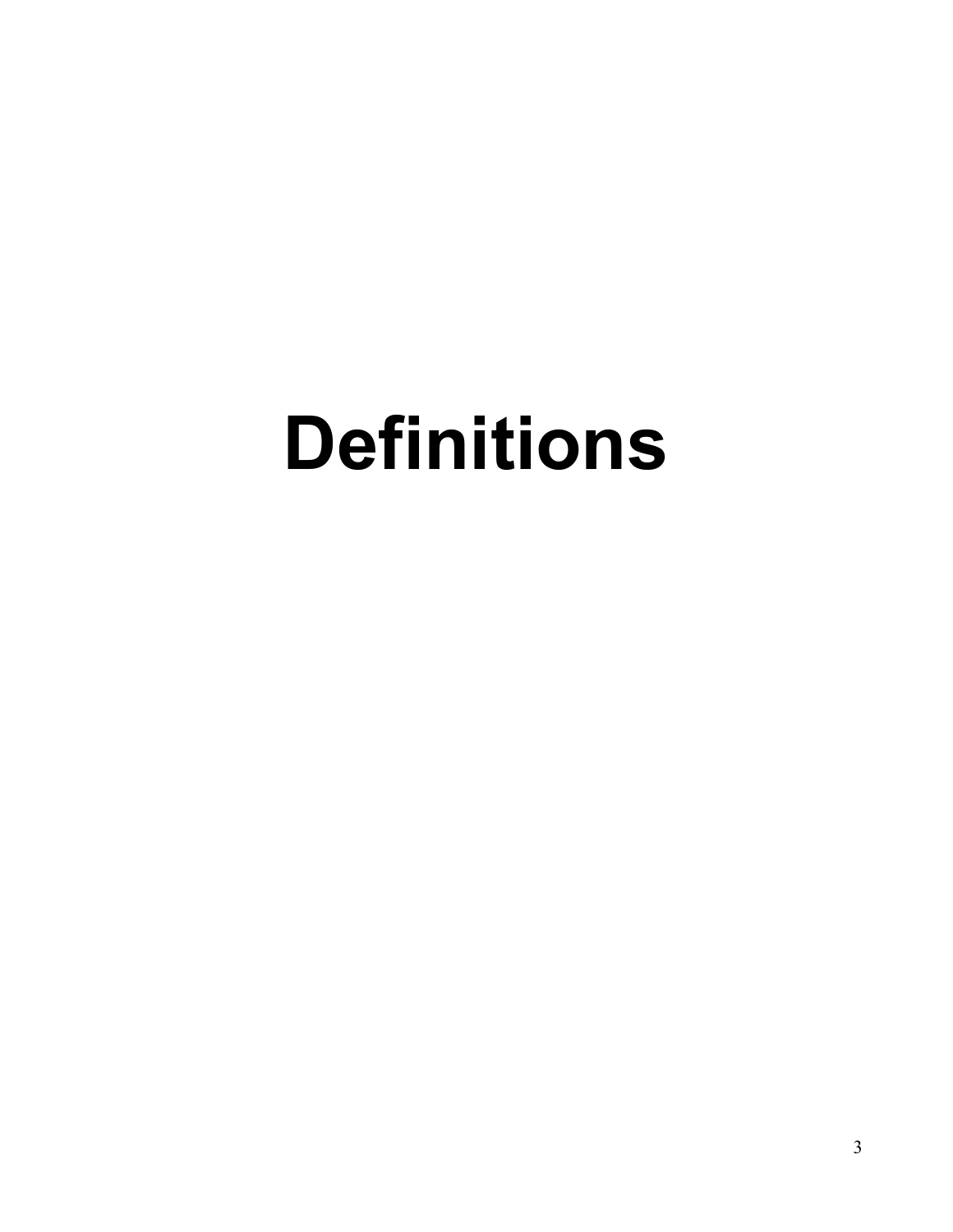# **Definitions**

- a) **Act -** means the *Municipal Elections Act*, *1996*, S.O. 1996, C. 32, as amended.
- b) **Auditor –** means a person appointed by the Clerk who performs the prescribed combination of processes and procedures (audit duties) designed to validate a range of activities and/or functions of the Voting System.
- c) **Ballot** means an image on a computer screen of a ballot card for an election to be voted for, including all choices available to the electors and containing spaces in which the electors mark their votes; **or** when voting using a touchtone telephone, an audio set of instructions which describe all choices available to the electors and instruction to mark their selection by depressing the numbered touchtone keypad;.
- d) **Candidate -** means a person who has been nominated under Section 33 of the *Municipal Elections Act*, *1996*, S.O. 1996, C. 32, as amended.
- e) **Certified Candidate -** means a candidate whose nomination has been certified by the Clerk under Section 35 of the Act.
- f) **Clerk -** means the Clerk of the municipality who is responsible for conducting municipal elections under the authority of the Act. All references to the Clerk for the purposes of this manual shall mean the Returning Officer (R.O.) for the 2022 Municipal Election. All references to Clerk's designate shall mean the delegated duties of the R.O.
- g) **Corporation** means a firm that meets certain legal requirements to be recognized as having a legal existence, as an entity separate and distinct from its owners. Corporations are owned by their stockholders (shareholders) who share in profits and losses generated through the firm's operations. A legal entity has legal capacity to enter into agreements or contracts, assume obligations, incur and pay debts, sue and be sued in its own right, and to be held responsible for its actions.

A Corporation may include a numbered company, a co-op, an incorporated company, an association, a partnership, a proprietorship (excludes sole-proprietorship as it's not a legal entity), trust, etc. A legal entity cannot vote, only an individual (a person) can vote.

Test – if someone tripped and fell on your property who would they sue? You as the person or your company?

#### What is a Sole Proprietorship?

Income and losses are taxed on the individual's personal income tax return. The **sole proprietorship** is the simplest business form under which one can operate a business. The **sole proprietorship** is not a legal entity. It simply refers to a person who owns the business and is personally responsible for its debts.

#### What is a Co-op?

A business or organization that is owned and operated by the people who work there or the people who use its services.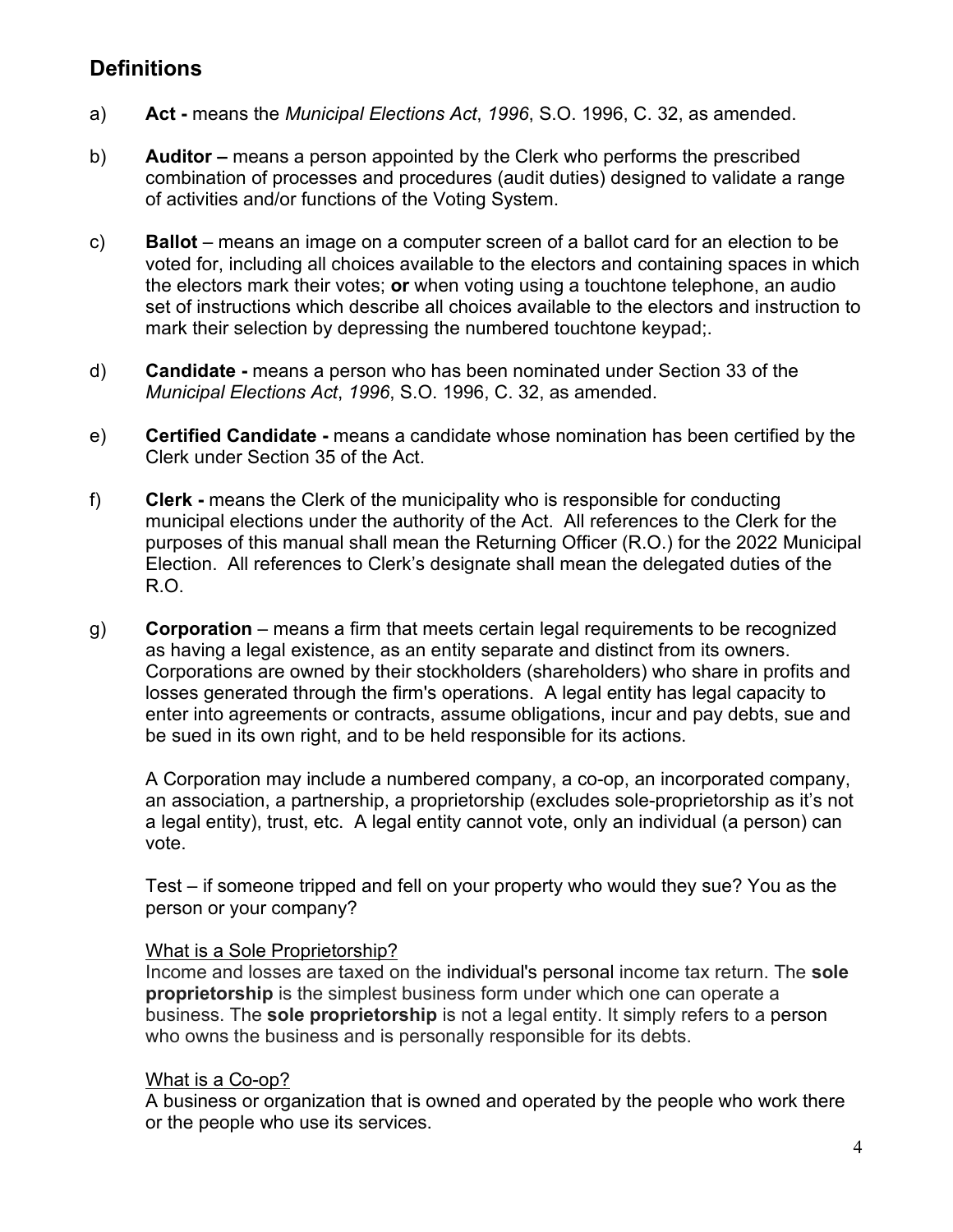- h) **Election Campaign Advertisement** means an advertisement in any broadcast, print, electronic or other medium that has the purpose of promoting or supporting the election of a Candidate.
- i) **"Election Sign"** means any image, words, sign, picture, device, notice or visual medium, or any combination thereof, including, without limitation, any poster, placard, bulletin and banner which:

(i) advertises, promotes, opposes or takes a position with respect to any Candidate or political party in a federal, provincial or municipal Election or By-Election, including an Election of a Local Board or commission; or

(ii) is intended to influence electors to vote for or against an issue associated with a Candidate or political party in a federal, provincial or municipal Election or By-Election; or

(iii) is intended to influence electors to vote for or against any Candidate or any question, law or by-law submitted to the electors under the Canada Elections Act, the Election Act (Ontario), or section 8 of the Municipal Elections Act, 1996.

For the purposes of clarification, an Election Sign does not include any Election campaign literature (e.g. pamphlets and brochures) but does include a Billboard Election Sign, Campaign Office Election Sign, Third Party Advertisement and Vehicle Election Sign.

- j) **Election Official -** means the Clerk or other person(s) appointed in writing by the Clerk to carry out election duties under the Act. An Election Official can only carry out the tasks and duties as assigned in writing by the Clerk and must take the prescribed oath. [s.15(4)]
- k) **Eligible Elector** means a person who is entitled to be an elector at an election held in the local municipality, if on voting day he or she meets the qualifications outlined in Section 17(2) and 17(3) of the *Municipal Elections Act, 1996.*
- l) **Friend -** means a person who has been requested by an elector to assist him or her in the voting process.
- m) **Help Centre** means locations designated by the Clerk to assist electors with the telephone/Internet voting process or other general election inquires including revisions to the voters list and supplied with an internet connection to accommodate voting during the voting period. The ability to vote at the Help Centre shall be limited to regular office hours, 8:30 a.m. to 4:30 p.m., Monday to Friday on October 15 and October 22 when the Centres shall be open 9:00 a.m. to 6:00 p.m. and Voting Day when locations shall be open until 8:00 p.m.
- n) **Lame Duck -** means there are restrictions on Council's powers (*Municipal Act*, Section 275). A Council is considered to be a Lame Duck Council when: **(a)** before election day it is determined the new Council shall include less than ¾ of the members of the outgoing Council before election day, (i.e. at close of nominations if 4 or 5 of the current 5 members of council have filed their nomination papers it is not a lame duck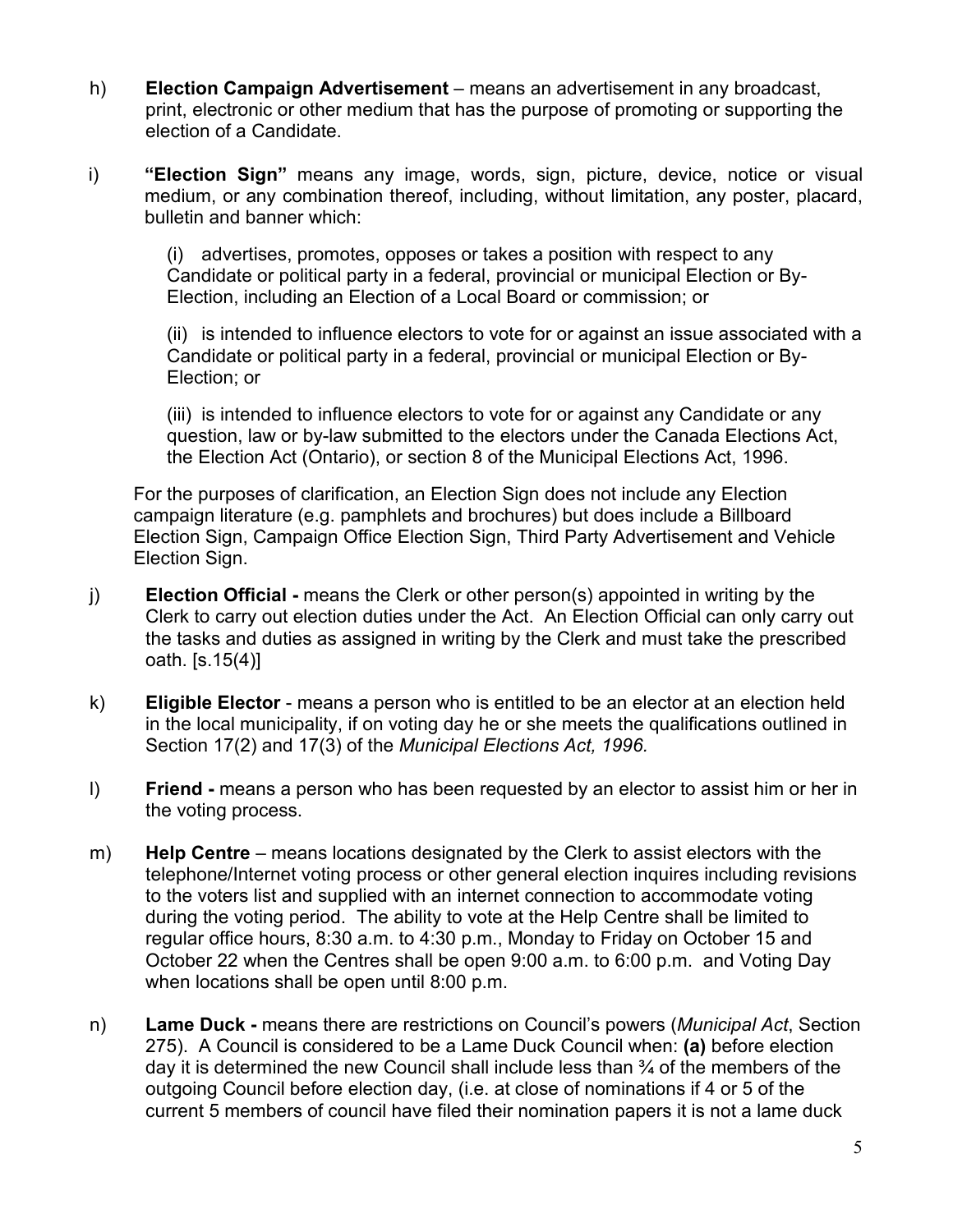council between the close of nominations and the time election results are known; however if 3 or less of the existing council members have filed nomination papers Council is considered to be a lame duck council), and **(b)** it is determined on election day after the results are known that the new Council is composed of less than ¾ of the members of the outgoing Council.

- o) **Municipal Office -** means the Municipality of West Elgin administration building located at 22413 Hoskins Line, Rodney, Ontario.
- p) **Normally Resident in Ontario –** means the place in which an individual regularly returns if his or her presence is not continuous (sleep).
- q) **Owner or Tenant -** in relation to an election, means a person who is the owner or tenant shown on the assessment roll of land assessed under the *Assessment Act* and a non-residential tenant of land assessed under the *Assessment Act*, whether or not the tenant is shown on the assessment roll, but does not include an owner or tenant of land who is entitled to use the land under a time share contract unless the person is entitled to use the land,
	- (a) on voting day, or
	- (b) for a period of six weeks or more during the calendar year in which voting day of the election is held

**Tenant** - includes an occupant and a person in possession other than the owner or the spouse of such owner or tenant.

- r) **Password** means an additional access control word assigned by the voting service provider to each authorized user to provide additional security access to the voting system.
- s) **Personal Identification Number or PIN** a unique multiple digit number assigned by the voting service provider to each voter to provide security for access to the voting system.
- t) **Preliminary List of Electors -** means a list of electors for the municipality compiled by the Municipal Property Assessment Corporation (MPAC) and provided to the municipality by July 31<sup>st</sup> of an election year.
- u) **Proof of Identification -** means proof of identity and residence as prescribed in O. Reg. 304/13 of the Act.
- v) **Regular Office Hours -** means Monday to Friday, 8:30 a.m. to 4:30 p.m.
- w) **Registered Third Party (Third Party Advertiser) -** means an individual who is normally resident in Ontario, a corporation that carries on business in Ontario or a trade union that holds bargaining rights for employees in Ontario, and who's Notice of Registration for Third Party Advertiser has been certified by the Clerk.
- x) **Restricted Period for Third Party Advertisements -** begins on the earliest day that an individual, corporation or trade union is permitted to file a notice of registration as a registered third party and ends at the close of voting on Voting Day.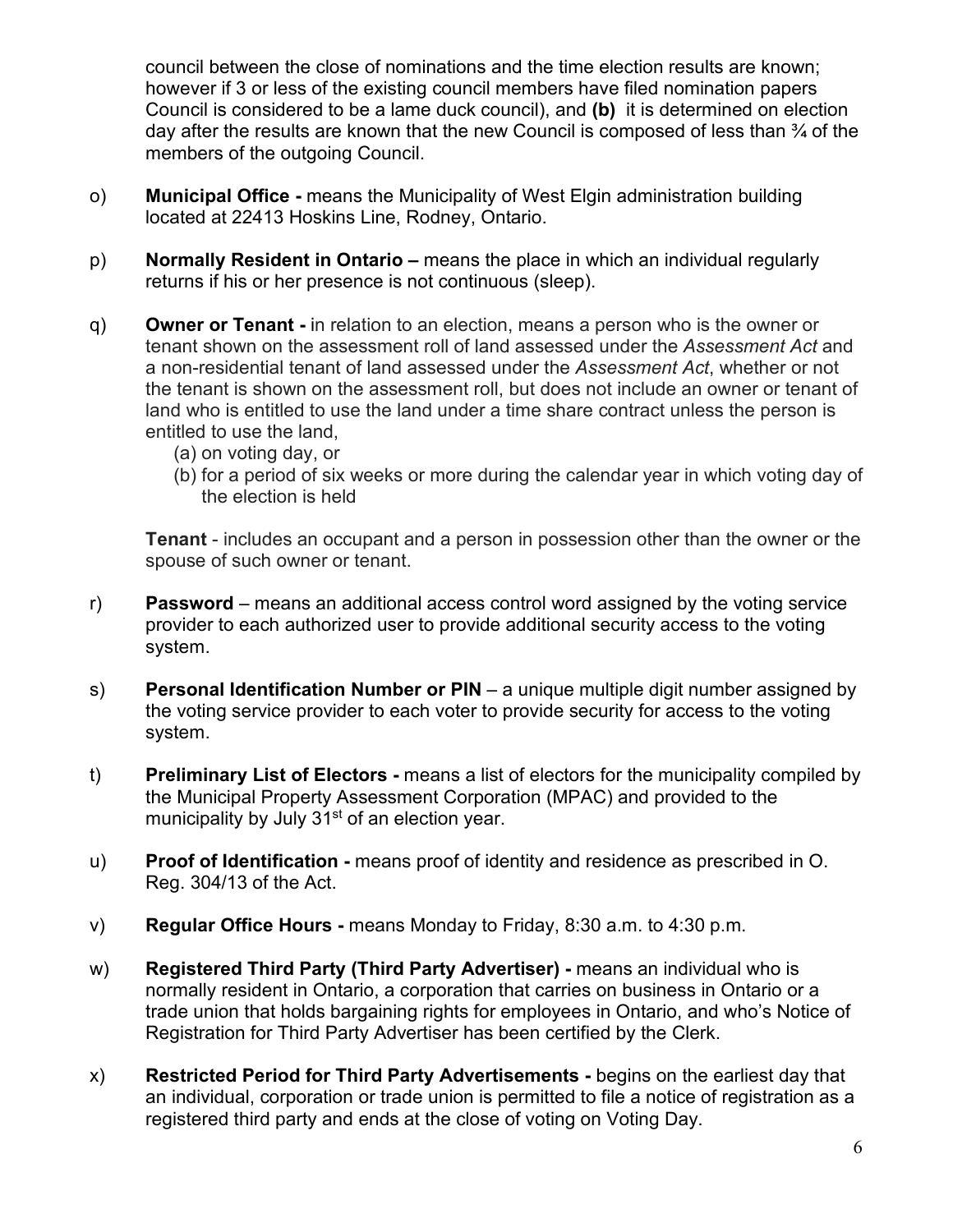- y) **Revision Centre** means a location designated by the Clerk to make additions, deletions and corrections to the Voters List and to provide assistance and clarification on the election process.
- z) **Script** means all information flow and system prompts from the eVoting system including instructions, informational messages, error messages, and exceptions.
- aa) **Scrutineer -** means an individual, appointed in writing by a certified candidate, to represent him or her during the voting process, or an individual appointed by Council, a local board or the Minister in relation to a by-law or question, or by an elector in the case of a recount.
- bb) **Support person** means a person who has been requested by an elector to assist him or her in the voting process.
- cc) **Third Party Advertisement** means an advertisement in any broadcast, print, electronic or other medium that has the purpose of promoting, supporting or opposing a candidate, or a "yes" or "no" answer to a question on the ballot, but does not include an advertisement by or under the direction of a candidate, or an advertisement that incurs no expenses in relation to the advertisement, or an advertisement that is transmitted to employees, shareholders, or directors of the registered third party.
- dd) **Trade Union –** means a trade union as defined in the *Labour Relations Act, 1995* or the *Canada Labour Code* (Canada) and includes a central, regional or district labour council in Ontario.
- ee) **Time/Clock -** means the time as indicated on the wall clock located in the Municipal Office.
- ff) **Voters' List -** means the Preliminary List of Electors, as corrected by the Clerk, under the provisions of Section 22 of the Act.
- gg) **Voting Place/Centre -** means the location, designated by the Clerk for electors for the purpose of casting a printed ballot, as established by the Clerk and, supplied with either a telephone and/or internet connection to accommodate voting during the voting period. Location and times are at the discretion of the Clerk.
- hh) **Voting Day** means the final day on which the final vote is to be taken in an election and shall be Monday, October 24, 2022 with the close of voting to be at 8:00 pm.
- ii) **Voter Information Letter –** a sealed envelope containing a Personal Identification Number (PIN), a telephone access number and an internet address for voting, a Help Centre telephone number for assistance and a list of candidates for office. These letters shall be mailed individually to every person on the Voters' List or provided by Election Officials to persons who have competed an application for inclusion on the Voters' List.
- jj) **Voting Period –** means the period in which an eligible voter may cast their vote, via internet and shall span from Friday, October 14, 2022 at 9:00 a.m. to Monday, October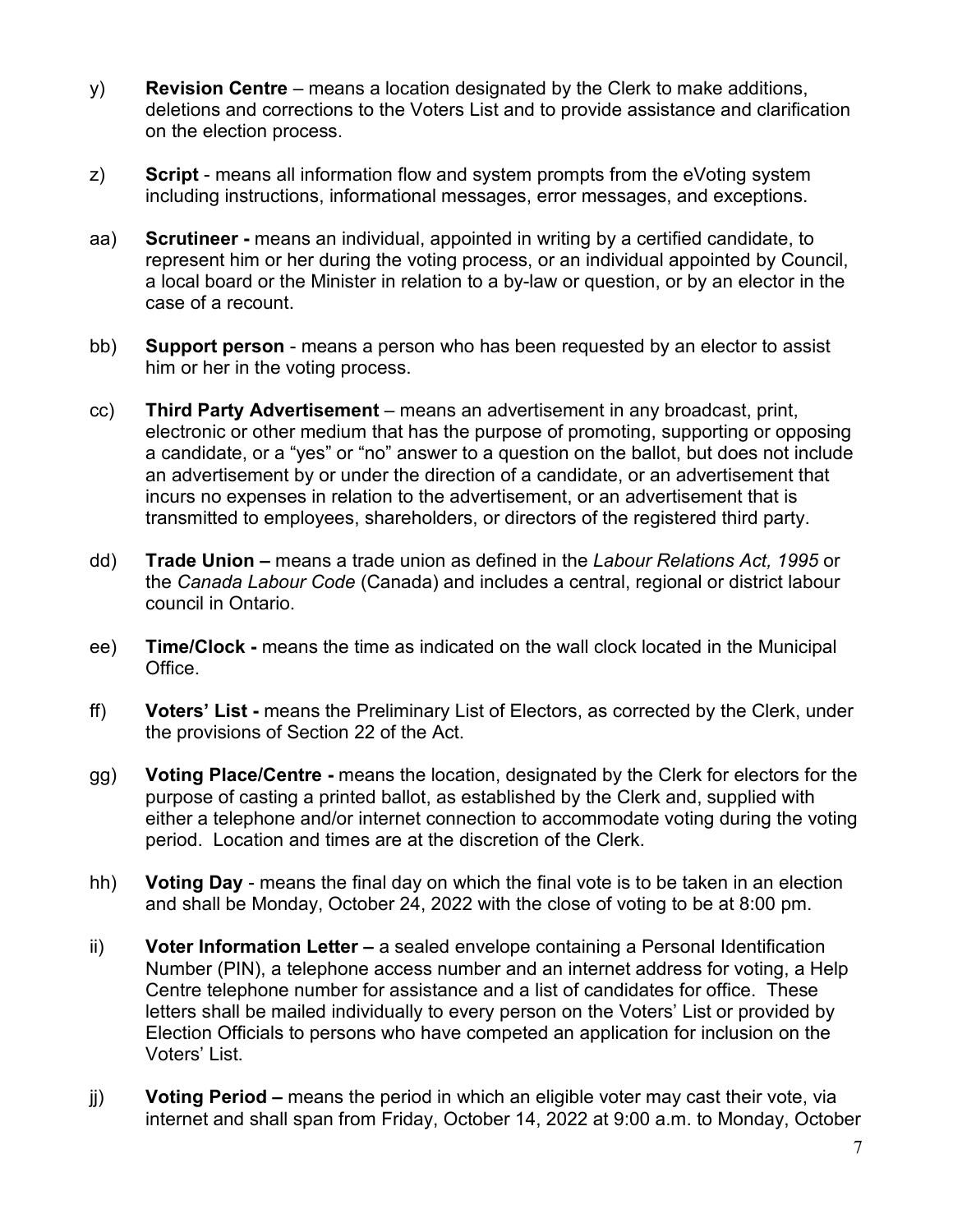24, 2022 at 8:00 p.m.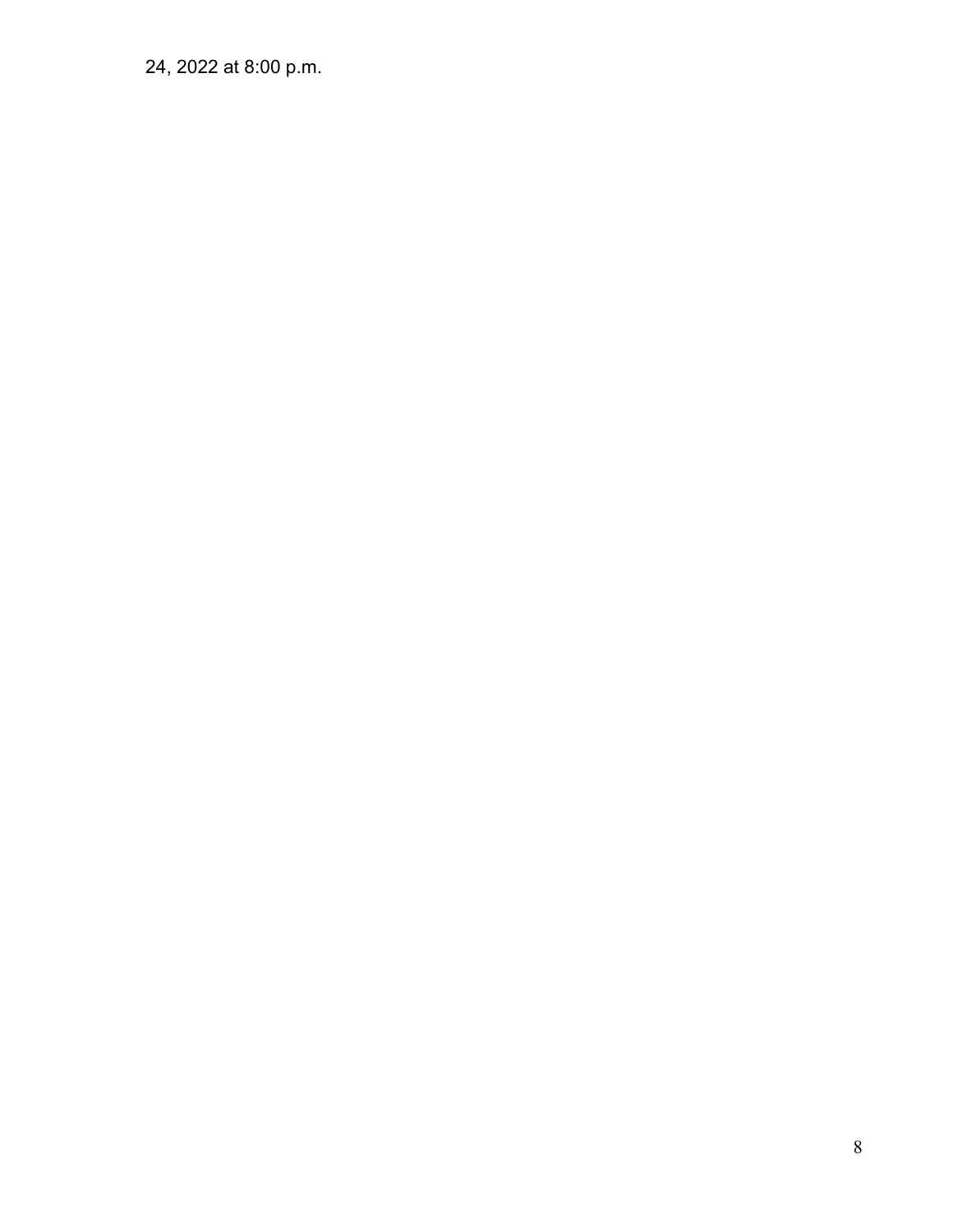# **Application**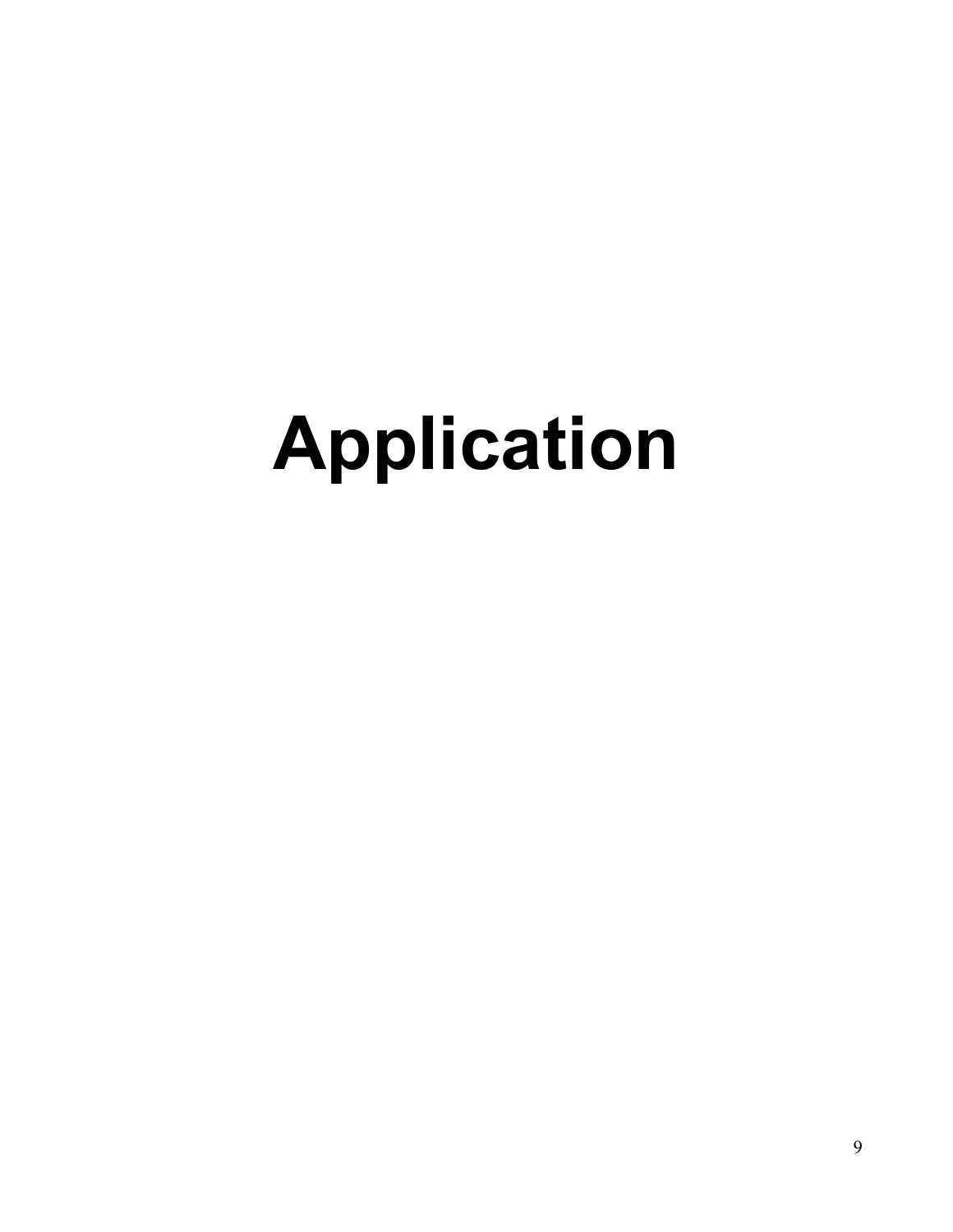## **Application**

- 1. This procedure has been developed under the authority of Subsection 42(4) pursuant to Subsection 42(3) (a) (ii) of the Municipal Elections Act and applies to Telephone/Internet Voting being conducted by The Municipality of West Elgin between Friday, October 15, 2022 and Monday, October 24, 2022.
- 2. The procedures and forms established by this document prevail over anything in the Act and its regulations, as per Subsection 42(4) of the Municipal Elections Act.
- 3. Where these procedures do not provide for any matter, the election shall be conducted as far as is consistent and practical within the principles of the Municipal Elections Act with the same being determined and established by the Clerk.
- 4. These procedures may be amended, as necessary and deemed appropriate, by the Clerk of The Municipality of West Elgin. Any amendment to these procedures shall be signed by the Clerk and a copy of the amendment(s) shall be provided forthwith to all certified candidates for office for The Municipality of West Elgin and/or school boards.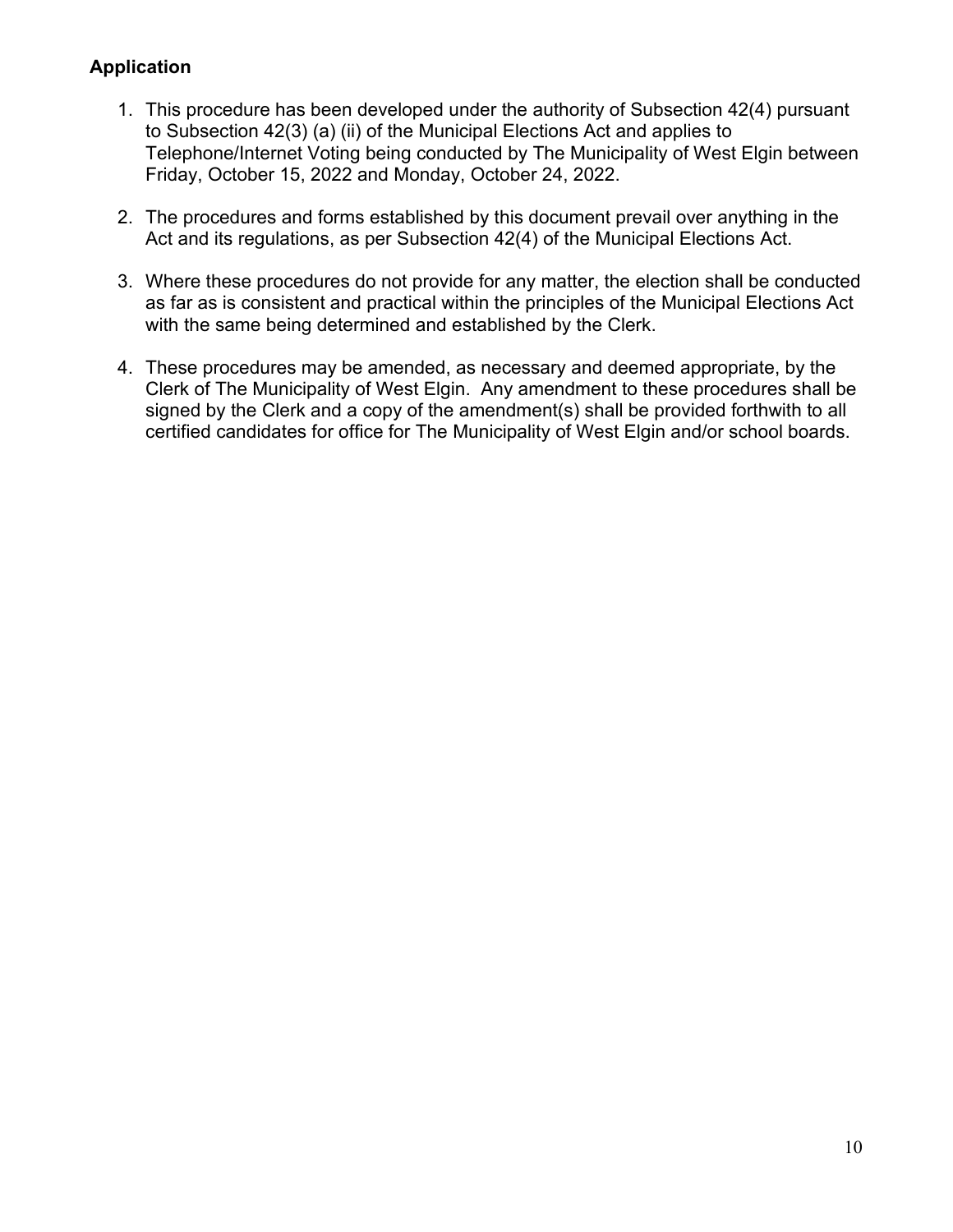# **Authority**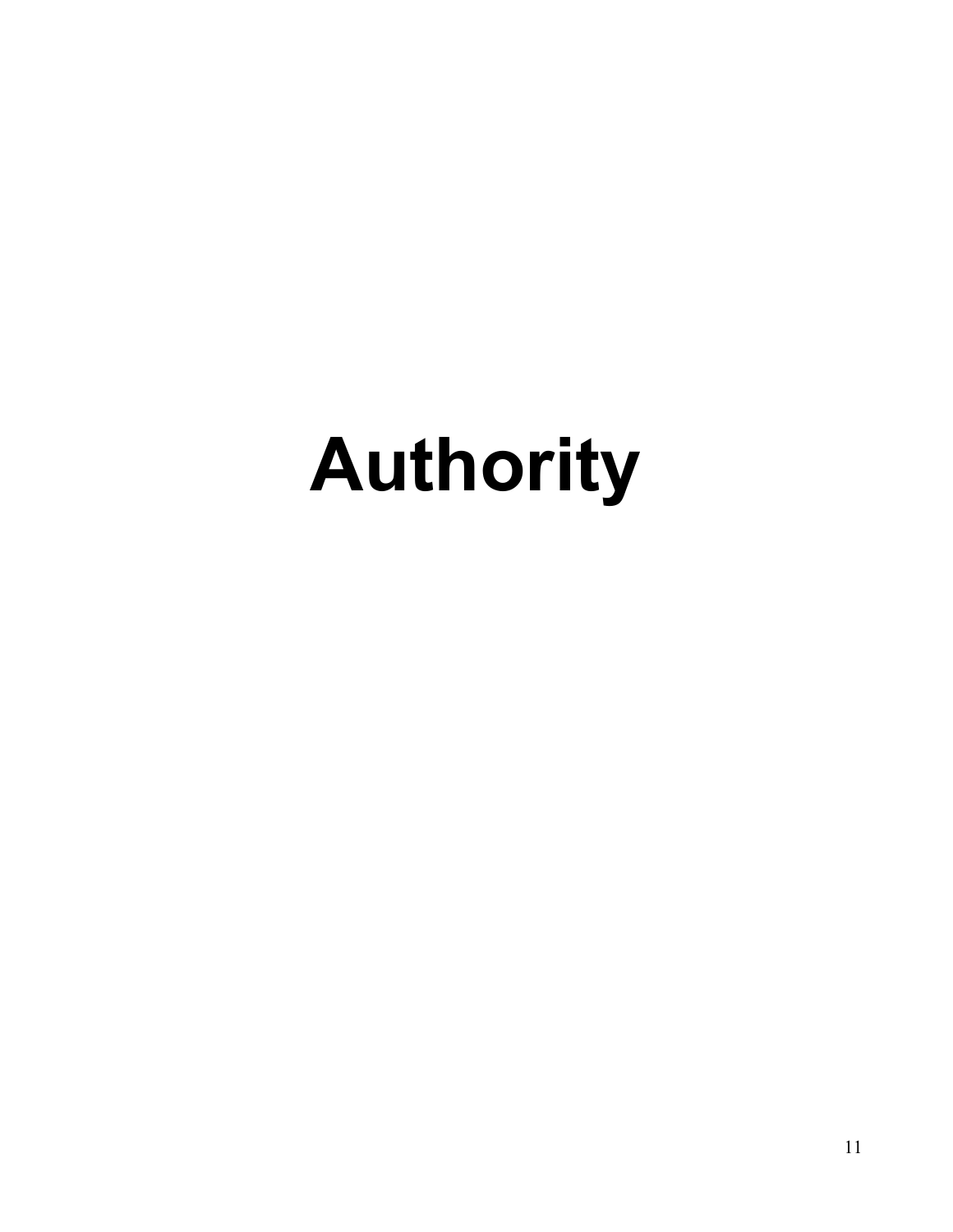# **Authority**  *Municipal Elections Act, 1996*

#### **Duties of Clerk**

- **[11.](http://www.e-laws.gov.on.ca/html/statutes/french/elaws_statutes_96m32_f.htm#s11s1)** [\(1\)](http://www.e-laws.gov.on.ca/html/statutes/french/elaws_statutes_96m32_f.htm#s11s1) The Clerk of a local municipality is responsible for conducting elections within that municipality, subject to the following exceptions:
	- 1. The Clerks specified in the regulations made under the *Education Act* are responsible for certain aspects of the elections of members of school boards, as set out in those regulations.
	- 2. The Clerks specified in section 11.1 are responsible for certain aspects of the election of members of the council of an upper-tier municipality, as provided for in that section.
	- 3. Repealed: 2002, c. 17, Sched. F, Table.
	- 4. The Clerks specified in subsection (5) are responsible for certain aspects of the election with respect to a question an upper-tier municipality submits to its electors under clause 8 (1) (b) or (c).
	- [\(2\)](http://www.e-laws.gov.on.ca/html/statutes/french/elaws_statutes_96m32_f.htm#s11s2) Responsibility for conducting an election includes responsibility for,
		- (a) preparing for the election;
		- (b) preparing for and conducting a recount in the election;
		- (c) maintaining peace and order in connection with the election; and
		- (d) in a regular election, preparing and submitting the report described in subsection 12.1 (2).

#### **Powers of Clerk**

- **[12.](http://www.e-laws.gov.on.ca/html/statutes/french/elaws_statutes_96m32_f.htm#s12s1)** [\(1\)](http://www.e-laws.gov.on.ca/html/statutes/french/elaws_statutes_96m32_f.htm#s12s1) A Clerk who is responsible for conducting an election may provide for any matter or procedure that,
	- (a) is not otherwise provided for in an Act or regulation; and
	- (b) in the Clerk's opinion, is necessary or desirable for conducting the election.

#### **Forms**

(2) The power conferred by subsection (1) includes power to establish forms, including forms of oaths and statutory declarations, and power to require their use.

Also see the section on **Discretionary Powers Of The Clerk, page 90** in the manual.

#### **Procedures and Forms**

Section 42(4) in the MEA states that the procedures and forms established by the Clerk, if they are consistent with the principles of this Act, prevail over anything in this Act and the regulations made under it.

Unforeseen cases not dealt with in these procedures shall be recorded as well as the action taken, and reflected in an addendum signed by the Clerk, to these procedures and shall be posted on the municipal website.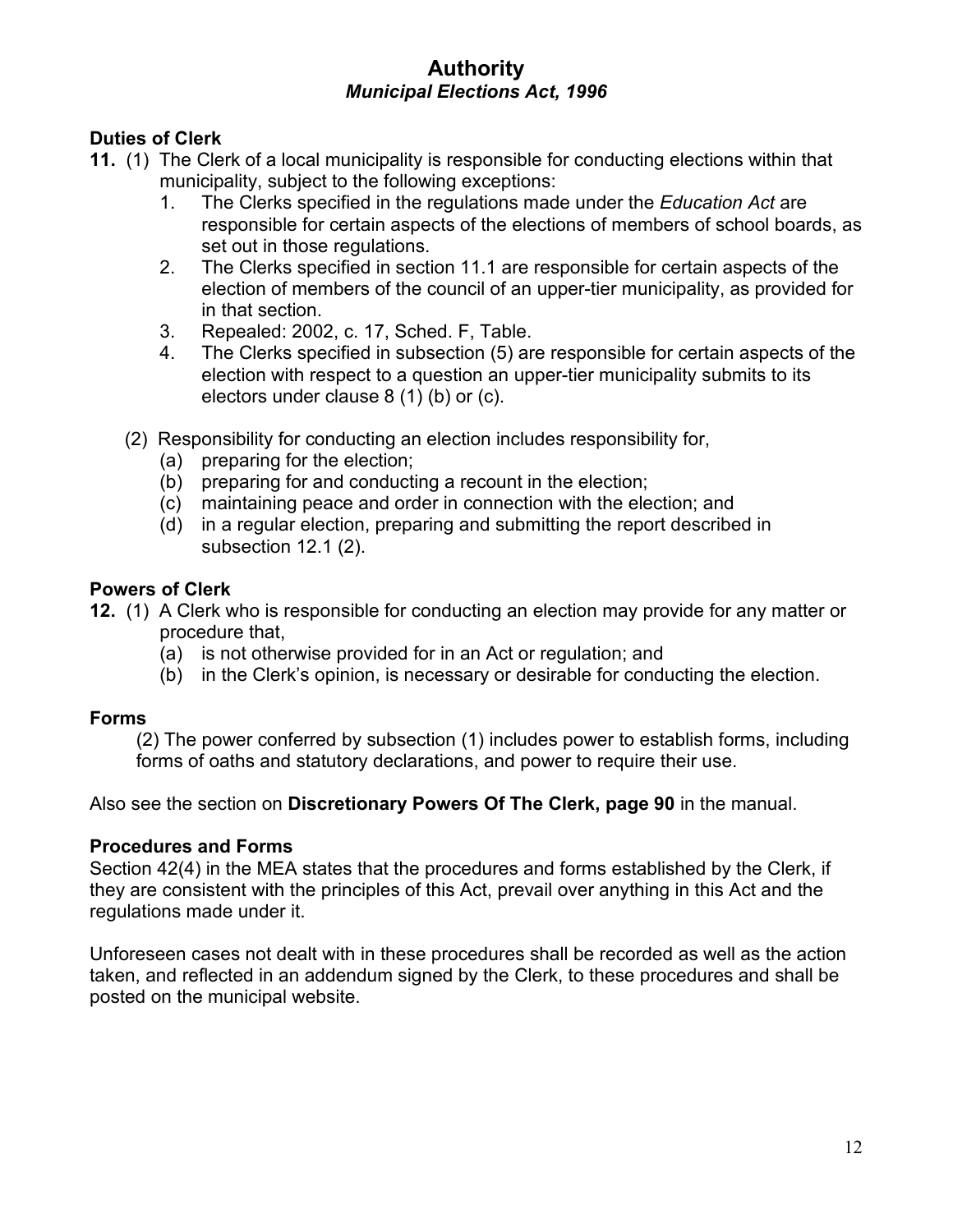# **Language**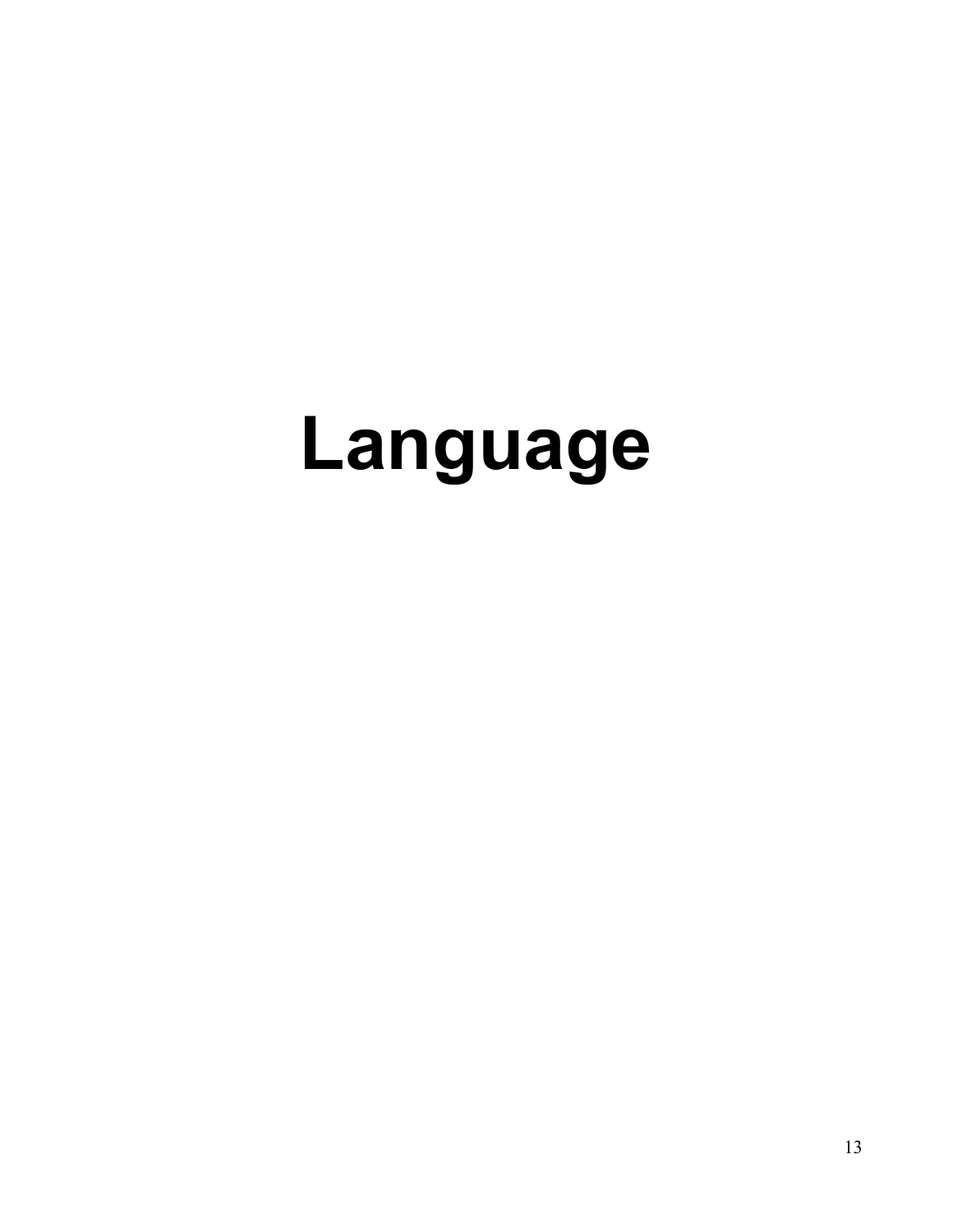# **English**

With respect to an election held for offices of a municipal council and an English public or separate school board, notices, forms and other information provided under this Act shall be made available in English only, unless the council of the municipality passes a by-law to authorize the use of:

- a) French, in addition to English, in the prescribed forms; and
- b) French, other languages other than English, or both, in notices, forms (other than prescribed forms) and other information provided under this Act.

#### **English and French**

Section 9.1 of the Act requires notices, forms and other information provided under the Act to be made available in **both** English and French for the election of:

- a) Members of a French-language district school board; or
- b) Members of a school authority that,
	- i. has established, operated or maintained a French-language instructional unit within the year before Voting Day, or
	- ii. is subject to an agreement, resolution or order under Part XII of the *Education Act* that requires the school authority to establish, operate or maintain a Frenchlanguage instructional unit.

#### **Other Languages**

A municipal council may pass a by-law to authorize the use of other languages other than English and French in notices, forms (other than the prescribed forms) and other information provided under the Act with respect to the election of the aforementioned members.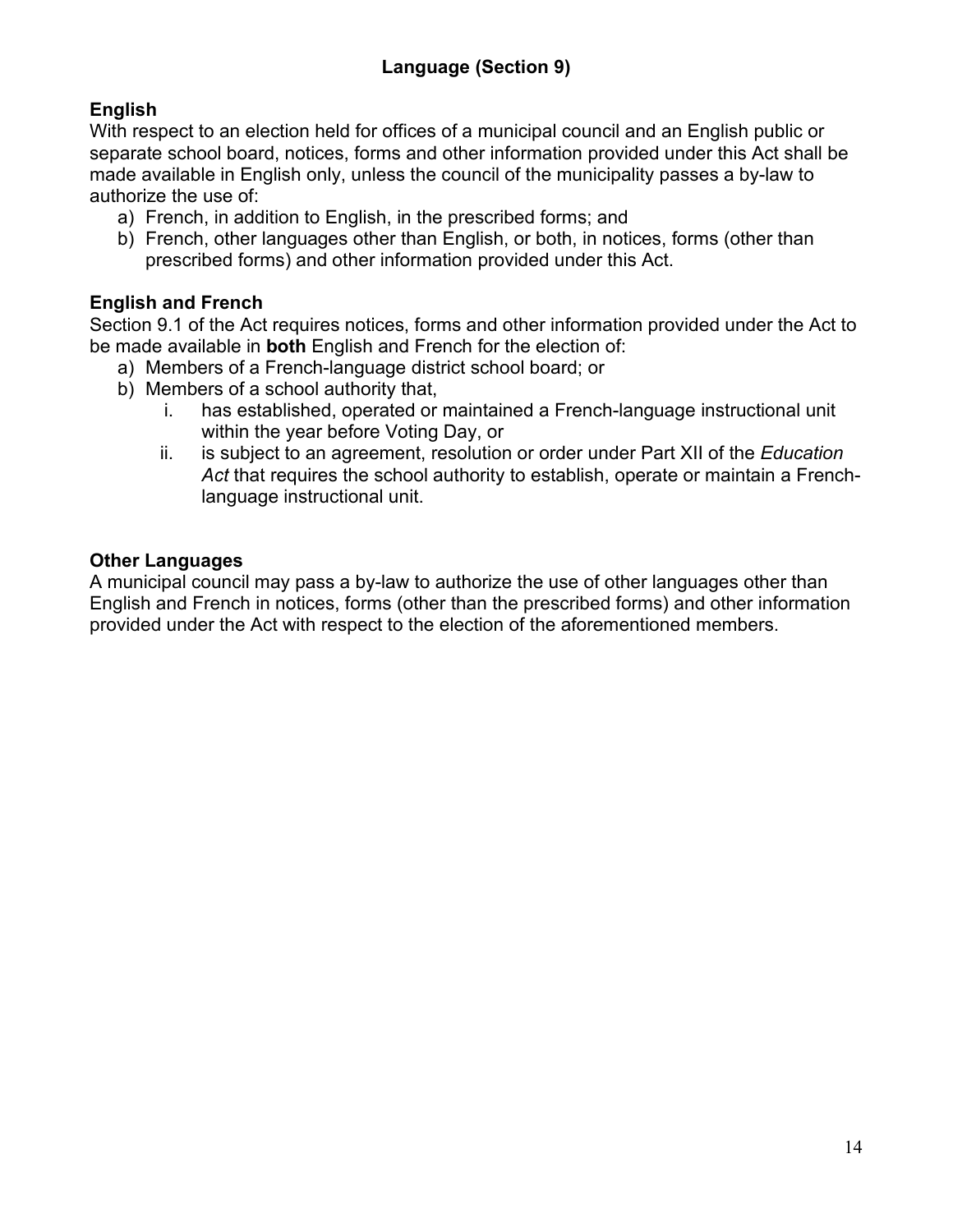# **Principles Of The Act**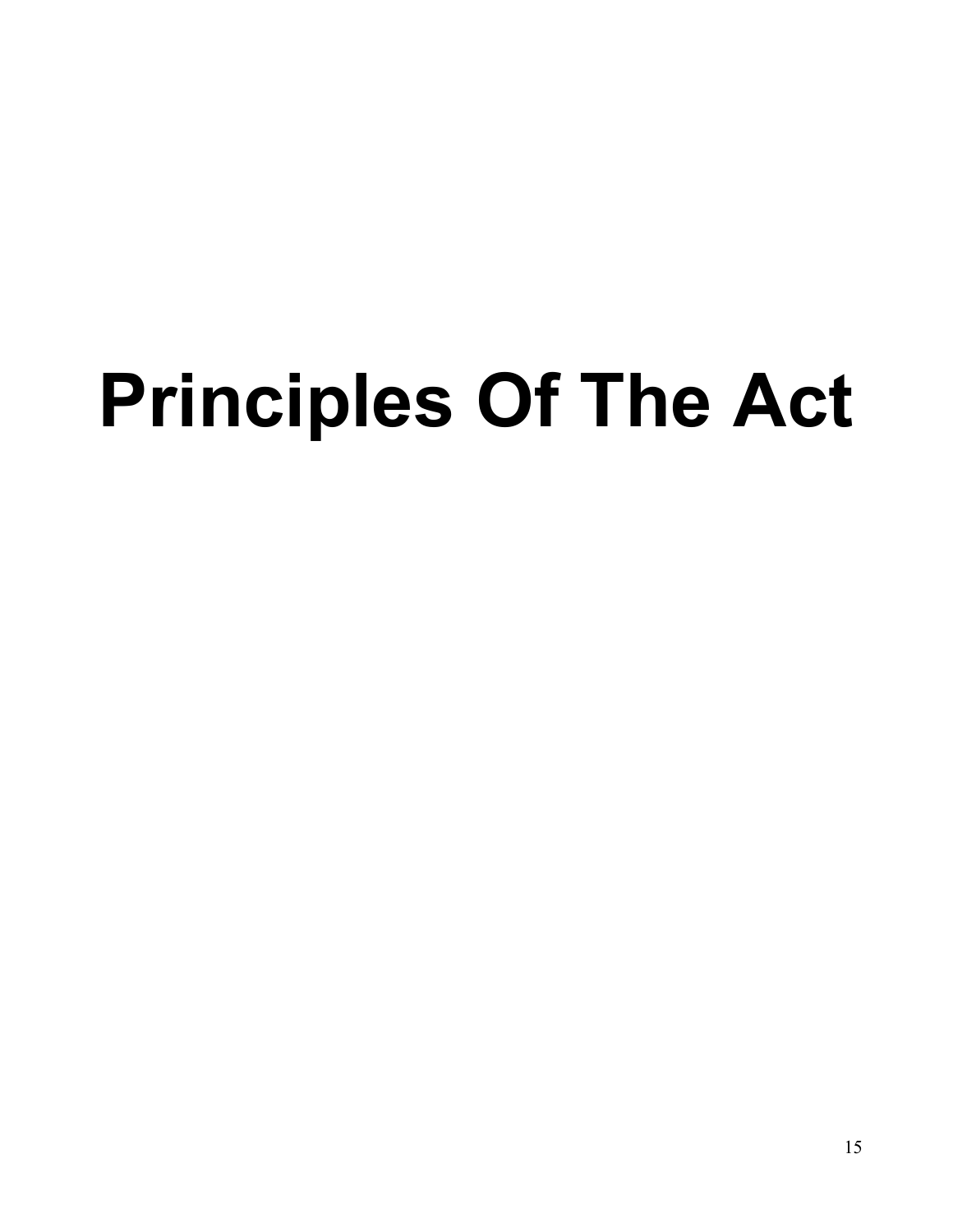## **PRINCIPLES OF THE ACT**

Some of the principles that were considered during the development of the legislation were that:

- the secrecy and confidentiality of the individual votes is paramount;
- the election should be fair and non-biased;
- the election should be accessible to the voters;
- the integrity of the process should be maintained throughout the election;
- there be certainty that the results of the election reflect the votes cast; and
- voters and candidates should be treated fairly and consistently within a municipality.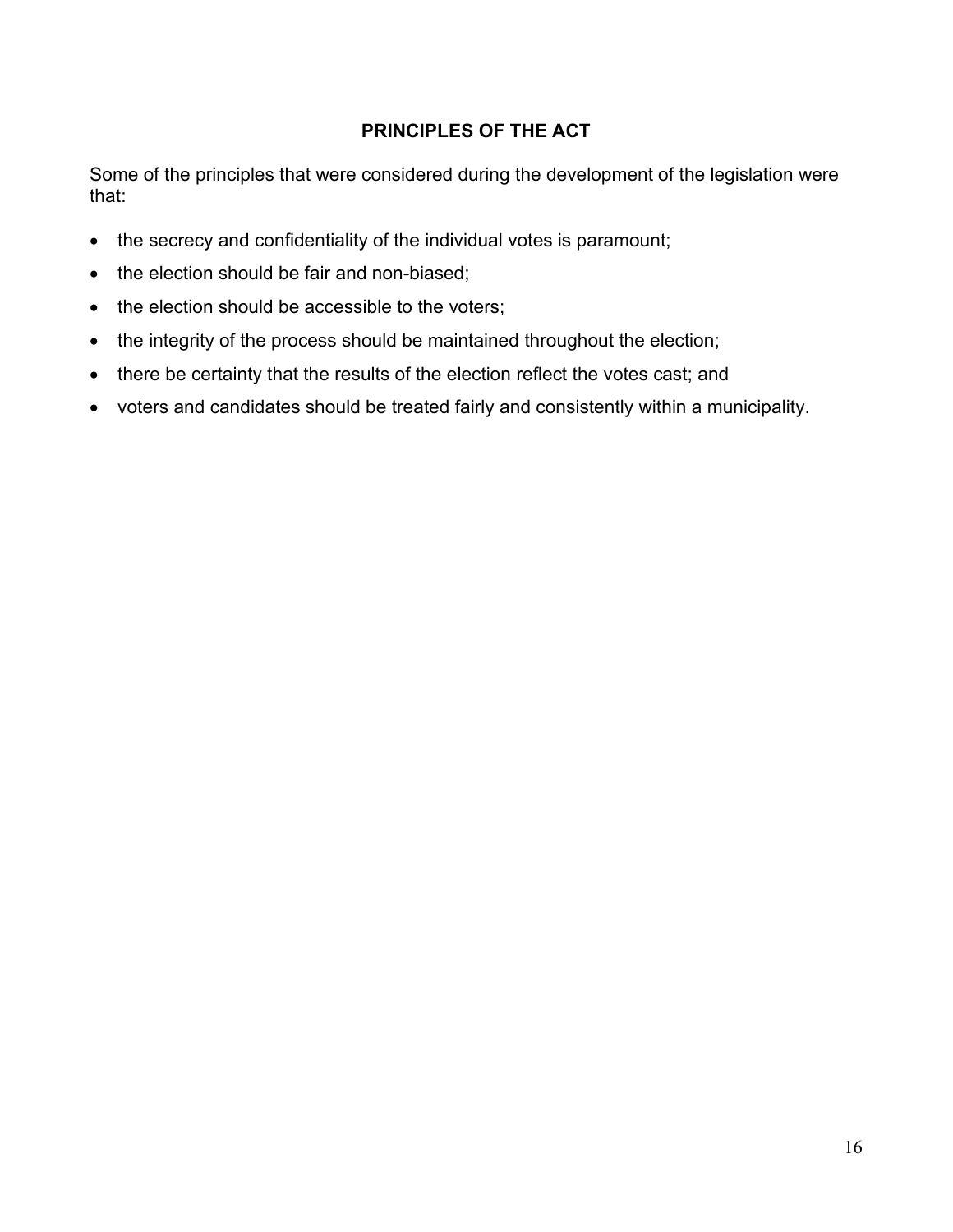# **Secrecy**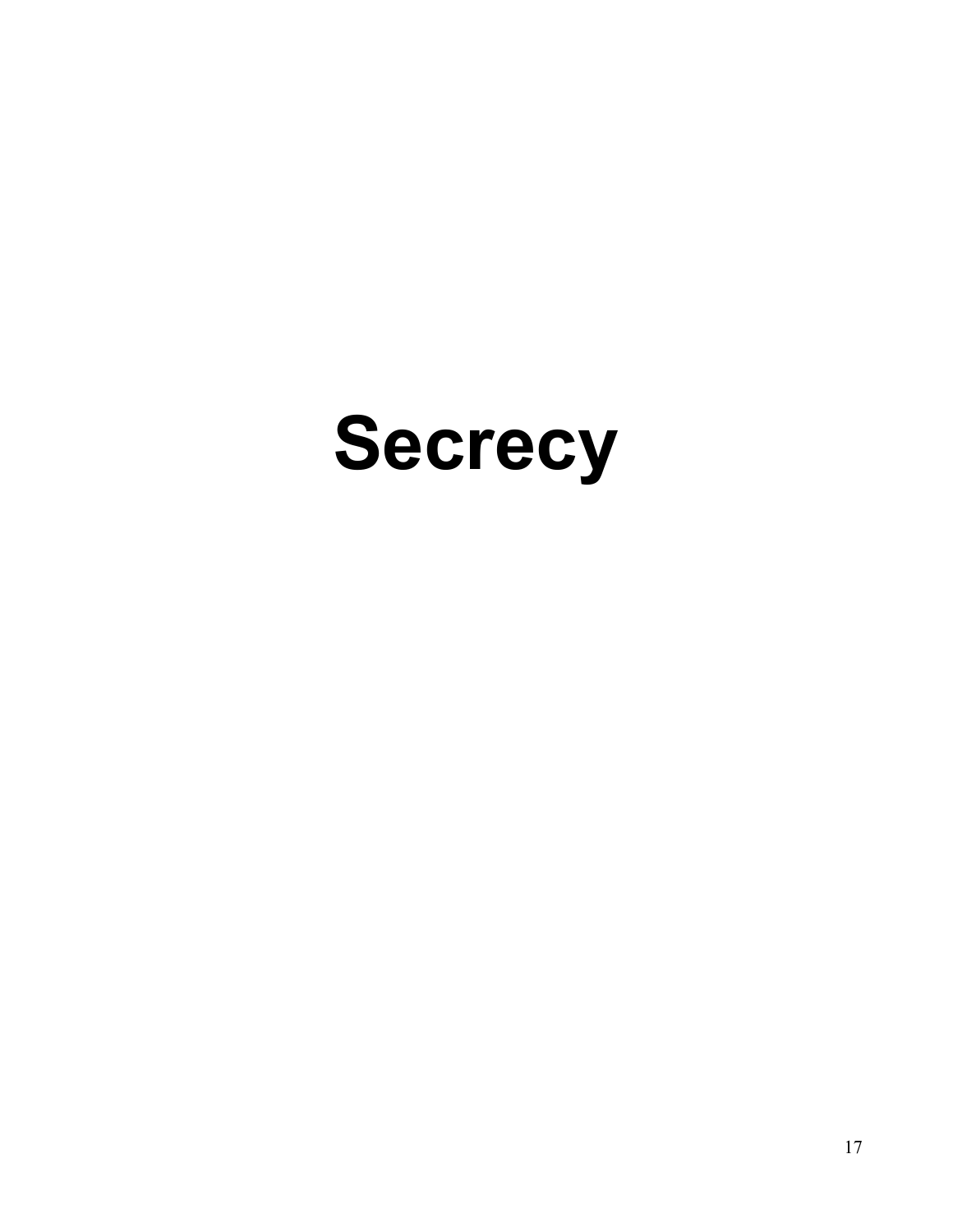#### **SECRECY**

- 1. The Clerk shall require all election official(s) and/or other persons working in connection with the municipal elections to swear or affirm an oath of secrecy in accordance with Section 49 of the *Municipal Elections Act, 1996.*
- 2. No person shall interfere or attempt to interfere with an elector while in the process of accessing the Telephone/Internet Voting service or interfere or attempt to interfere in the voting process while using the Telephone/Internet Voting service unless expressly requested and authorized by an elector asking for assistance.
- 3. No person shall obtain or attempt to obtain information about how an elector intends to vote or has voted. Any individual requested by an elector to assist him or her in voting is required to maintain the secrecy of the vote(s) cast by the elector and shall vote according to the instructions and wishes of the elector.
- 4. No person shall communicate any information that might have been inadvertently obtained about how an elector intends to vote or has voted.
- 5. No elector shall reveal how he or she intends to vote except when obtaining assistance in voting from either a support person or an election official.
- 6. All electors voting at the Voter Help Centre may vote with the assistance of a support person; however, the support person shall be required to take the appropriate oath prior to providing assistance.
- 7. All complaints regarding any and/or all breaches of secrecy shall be investigated by the proper authorities and shall be prosecuted according to the provisions of "Corrupt Practices and Other Offences - Penalties and Enforcement" under Sections 89 and 90 of the *Municipal Elections Act, 1996*.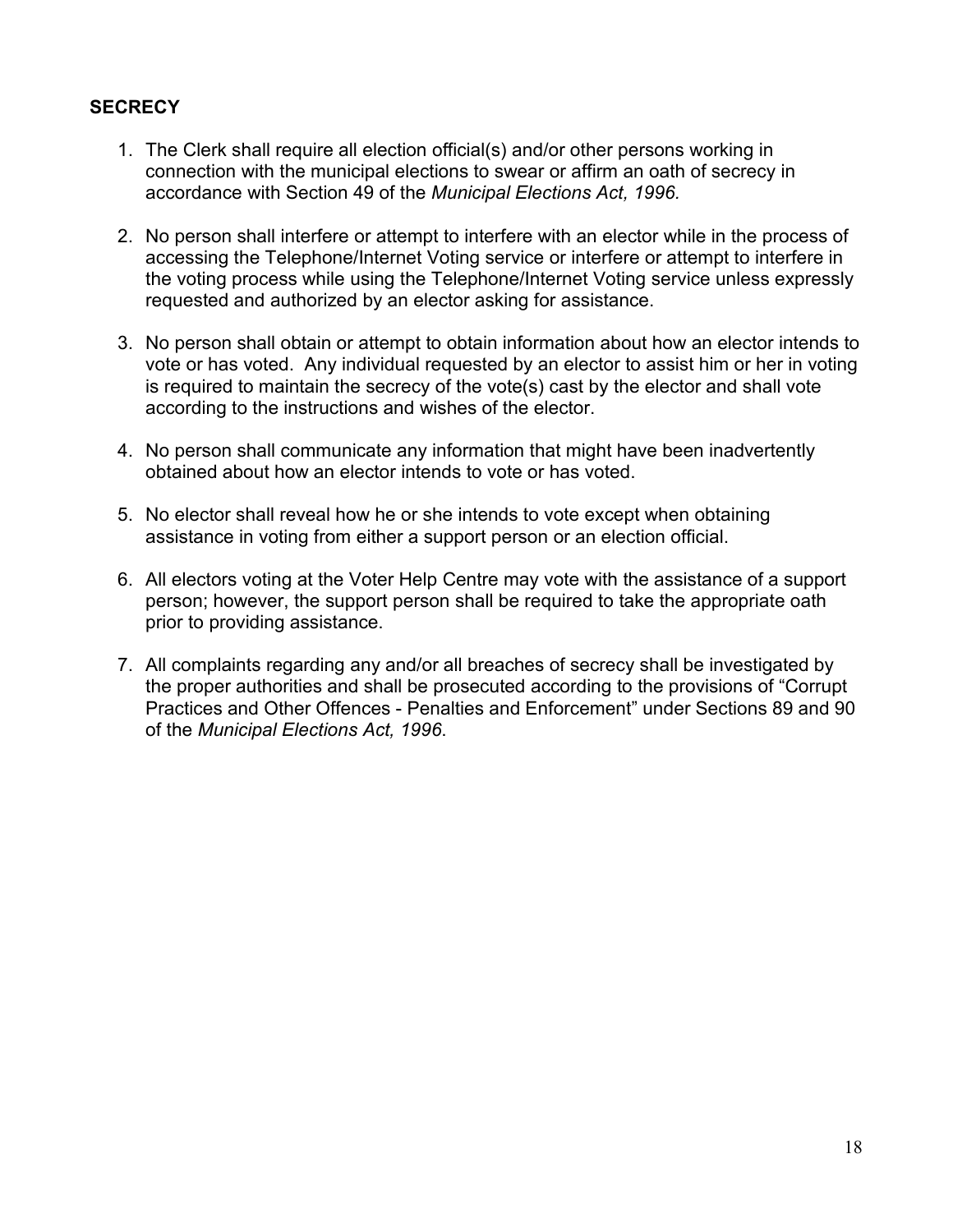# **Nominations**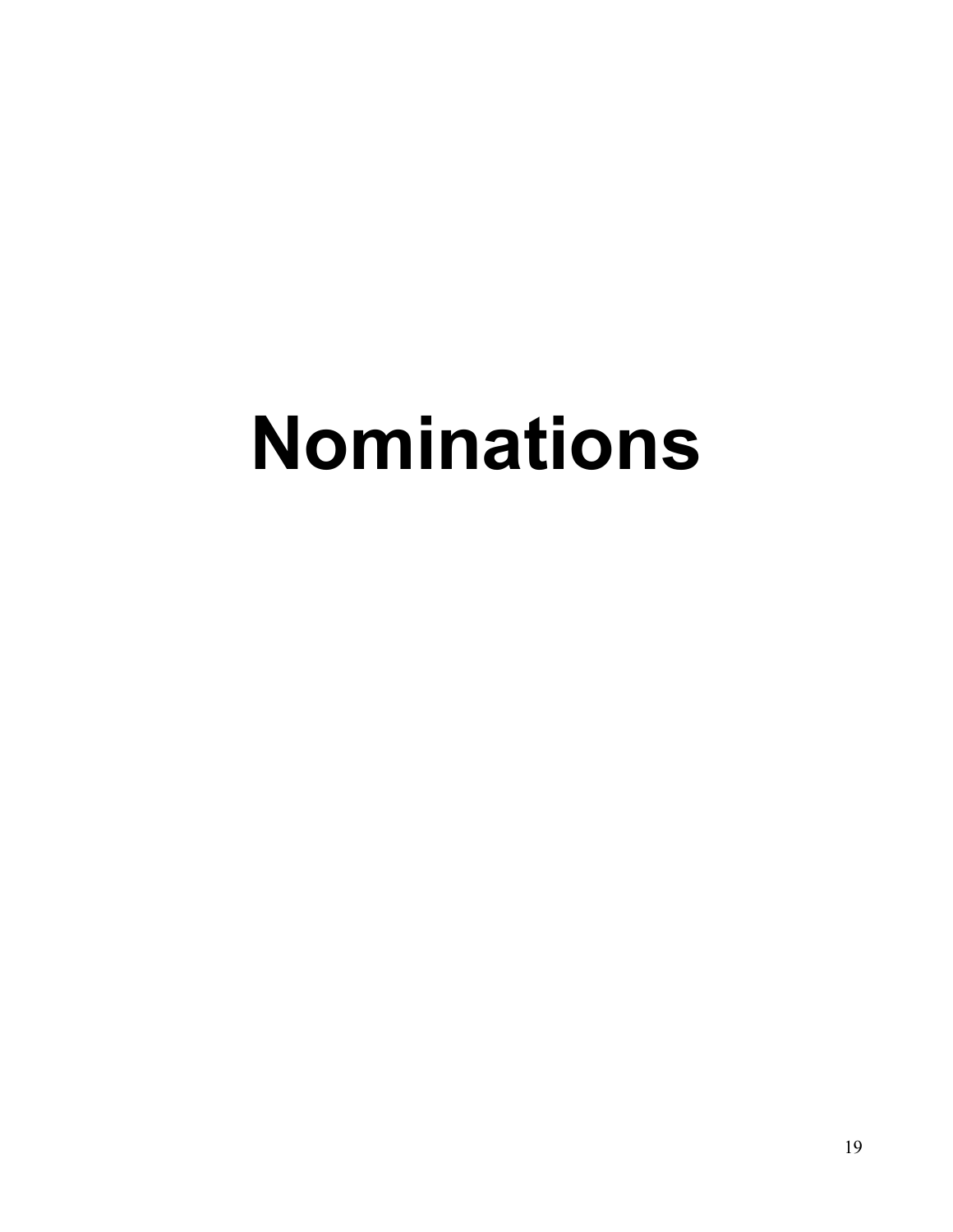# **2022 Nomination Procedure**

## **Nomination Papers (Section 33)**

The giving of notice (Section 32) for nominations shall be on the "Notice of Nomination for Office" Form WE01 and shall be placed, as a minimum, in a local newspaper(s) prior to May 2, 2022 and in one (1) conspicuous place in the municipality on the municipal website and social media.

"Nomination Paper" PR FORM 1 for the following offices shall be available at the Clerk's Office from the first business day of May in 2022 to Thursday, August 18, 2022 during regular office hours, and between 9:00 a.m. and 2:00 p.m. on Friday, August 19, 2022 (Nomination Day) and on the municipal website for the following offices:

**Mayor** – one (1) to be elected at large **Deputy Mayor** - one (1) to be elected at large **Councillor, Ward 1 –** one (1) to be elected by Ward 1 electors **Councillor, Ward 2 –** one (1) to be elected by Ward 2 electors **Councillor, Ward 3 –** one (1) to be elected by Ward 3 electors

Nomination papers for school boards must be obtained and filed at the appropriate Municipal Office for the following offices:

**School Board Trustee, English Public – Thames Valley District School Board** – number elected to be determined by the Board; **School Board Trustee, English Separate – London District Catholic School Board** – number elected to be determined by the Board; **School Board Trustee, French Public – Conseil scolaire Viamonde** – number elected to be determined by the Board; **School Board Trustee, French Separate – Conseil scolaire catholiques Providence,** number elected to be determined by the Board;

Nominations must be on the prescribed form and are to be filed with the Clerk at the appropriate Municipal Office in the following manner:

- in person or through an agent:
- during regular office hours at the Clerk's Office from the first business day in May of 2022 to Thursday, August 18, 2022 and between 9:00 a.m. and 2:00 p.m. on Friday, August 19, 2022 (Nomination Day);
- with the prescribed declaration by at least 25 persons endorsing the nomination who are eligible to vote in an election for an office within the municipality, if a regular election was held on the day that the person endorses the nomination. With regard to the endorsements the onus is on the Candidate to prove eligibility to the Clerk if required
- with the prescribed statement of qualifications, signed by the person being nominated:
- with the prescribed nomination filing fee of \$200.00 for Head of Council and \$100 for all other offices - the filing fee shall be paid by cash, debit card, certified cheque or money order payable to the municipality;
- with proof of identity and residence as prescribed in *O. Reg. 304/13*, as amended;
- no faxed or other electronically transmitted nomination paper shall be accepted original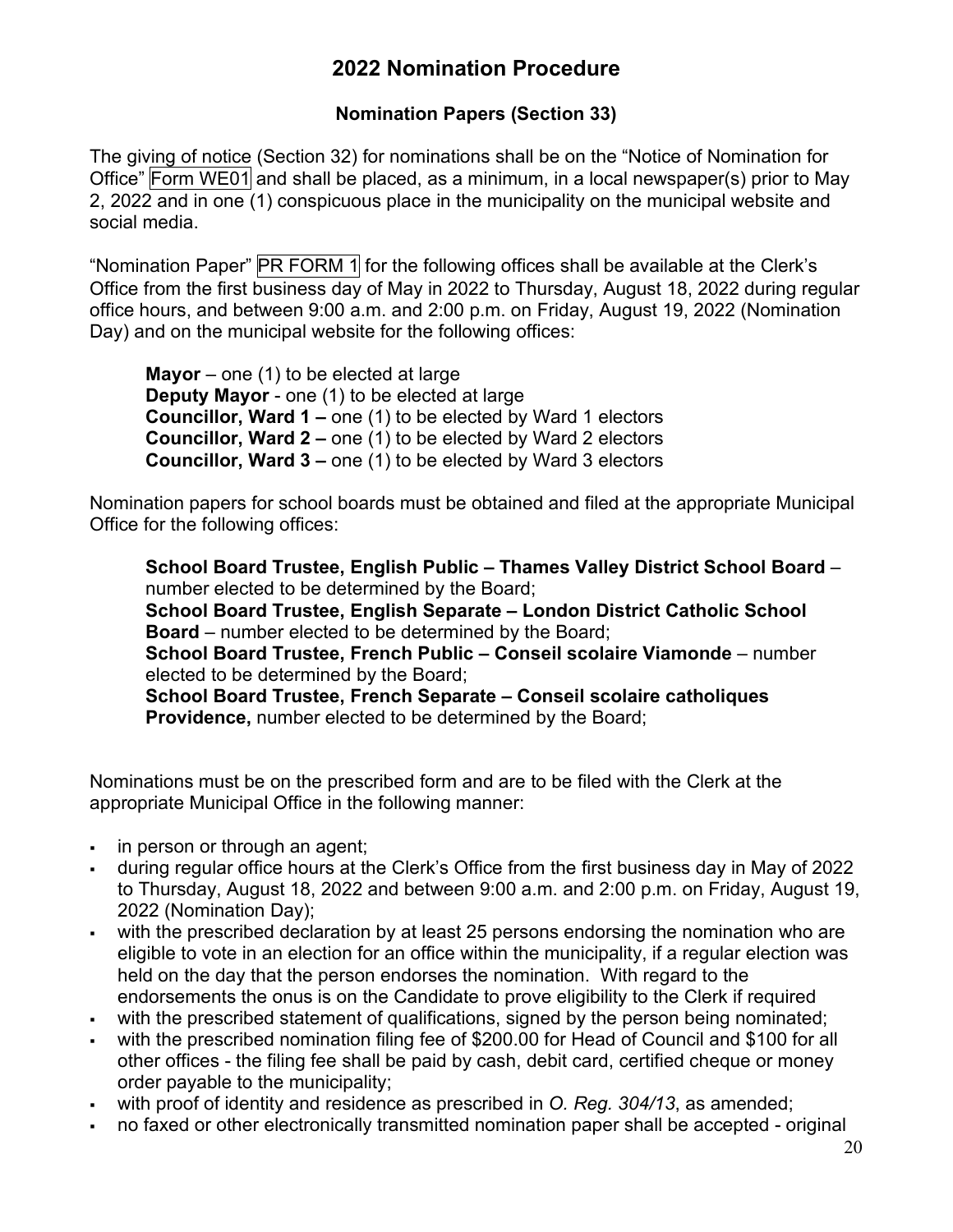signatures are required.

If a person is present at the Clerk's Office on Nomination Day at 2:00 p.m. and has not yet filed a nomination, he or she may file the nomination as soon as possible after 2:00 p.m.

The Clerk shall administer the Declaration of Qualifications on the Nomination Paper PR FORM 1 and the "Declaration of Qualifications – Municipal Candidates" Form EL18(A) (or for the Clerk responsible for the School Board Elections, the "Declaration of Qualifications – School Board Candidates" Form EL18(B), oath to the Candidate. The date and time of filing are to be filled in by the Clerk and initialled by the candidate or his/her agent. The Clerk shall then sign the Nomination Paper and Declaration of Qualifications.

The certified cheque, cash, debit card or money order shall be deposited with the Municipal Treasury Department.

#### **Estimated Maximum Campaign Expenses [Section 88.20(6)]**

The Clerk shall calculate the estimated maximum campaign expenses for each office on the "Estimated Maximum Campaign Expenses" Form WE23 and provide a copy to the candidate or his/her agent the day that the Nomination Paper is filed in accordance with Section 33.0.1 (1). The Clerk's calculation is final.

#### **Notice Of Penalties (Section 33.1)**

The Clerk shall, before voting day, provide a notice of penalties on the "Notice of Penalties" Form WE31 to the candidate or their agent.

#### **Municipal Freedom Of Information & Protection Of Privacy Act**

The candidate may sign the consent to release personal information Form WE02 authorizing the Clerk to release personal information to the public and media.

#### **Unofficial List Of Candidates**

The Clerk shall provide notice of the unofficial list of candidates by preparing and, at a minimum, posting in the Municipal Office and on the website an "Unofficial List of Candidates" Form WE03 which is to be updated as each Nomination Paper is filed. The list should be clearly marked "Unofficial".

#### **Nomination Day – August 19, 2022 (Section 31)**

Nomination Papers shall be received at the Municipal Office between 9:00 a.m. and 2:00 p.m. on Nomination Day.

Procedure for the handling of Nomination Papers on Nomination Day shall be the same as above.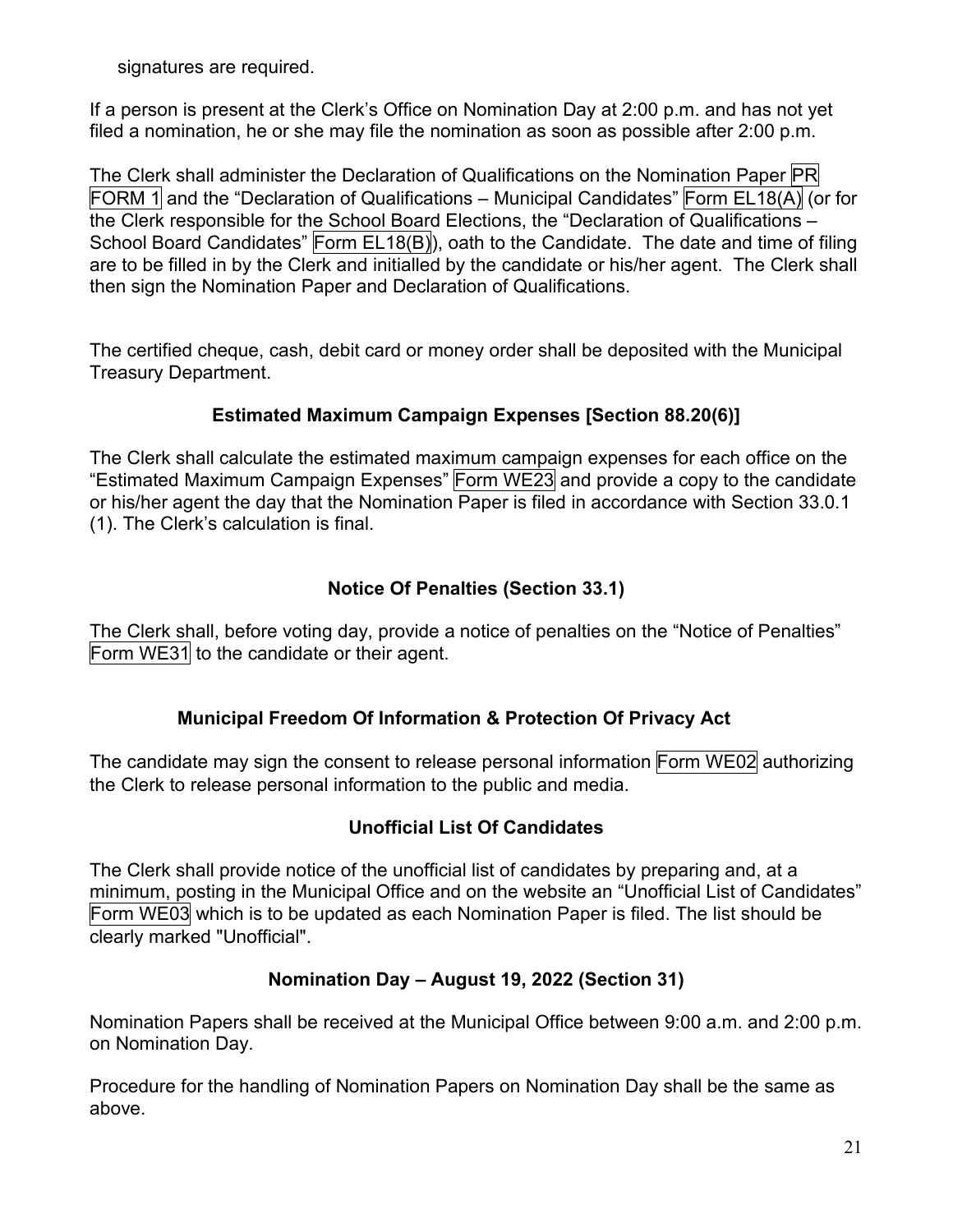#### **Certification Of Nomination Papers (Section 35)**

On or before Monday, August 22, 2022, at 4:00 p.m., the Clerk shall do a review of each nomination received to determine qualification and if the nomination complies with the *Municipal Elections Act, 1996*. Once satisfied the candidate is qualified, complete the "Certification by Clerk" section on "Nomination Paper" PR Form 1.

## **Rejection Of Nomination Paper [Section 35(3), (4)]**

If the Candidate is not qualified to be nominated, or the nomination does not comply with the *Municipal Elections Act, 1996*, the Clerk shall reject the Nomination. A telephone call or email shall be made to the candidate informing him/her of the rejection, and a "Notice of Rejection of Nominations" Form WE04 shall be sent, by Registered Mail, as soon as possible, to:

- the person who sought to be nominated, and
- by regular mail to all candidates for the office.

#### **Withdrawal Of Nomination Papers (Section 36)**

Candidates may withdraw their Nomination by filing in person a withdrawal in writing on "Withdrawal of Nomination" Form EL19 with the Clerk before 2:00 p.m. on Nomination Day, Friday, August 19, 2022, if the person was nominated on or before Nomination Day; and before 2:00 p.m. on the Wednesday following Nomination Day, (August 24, 2022), if the person was nominated under Section 33(5) - Additional Nominations.

The withdrawal shall be noted on the "Unofficial List of Candidates" Form WE03

## **Official List Of Candidates**

The final list of certified candidates shall be posted at the Municipal Office and, as a minimum, on the website on or before, Friday, August 26, 2022 using the "Official List of Certified Candidates" Form WE05.

#### **Declaration Of Election (Section 40)**

The Clerk shall declare an election to be conducted if after 4:00 p.m. on Monday, August 22, 2022 the number of certified nominations filed for an office is more than the number of persons to be elected to the office.

Internet/Telephone:

The Clerk shall give the electors notice of the following, as a minimum, through the use of newspaper advertisements and the municipal website:

- a) under clause 42(1)(b), (alternative voting methods), the manner in which electors may use the Internet/Telephone voting method;
- b) the dates and times of the voting period;
- c) the location and hours of operation for the Help Centre and Revision Centre;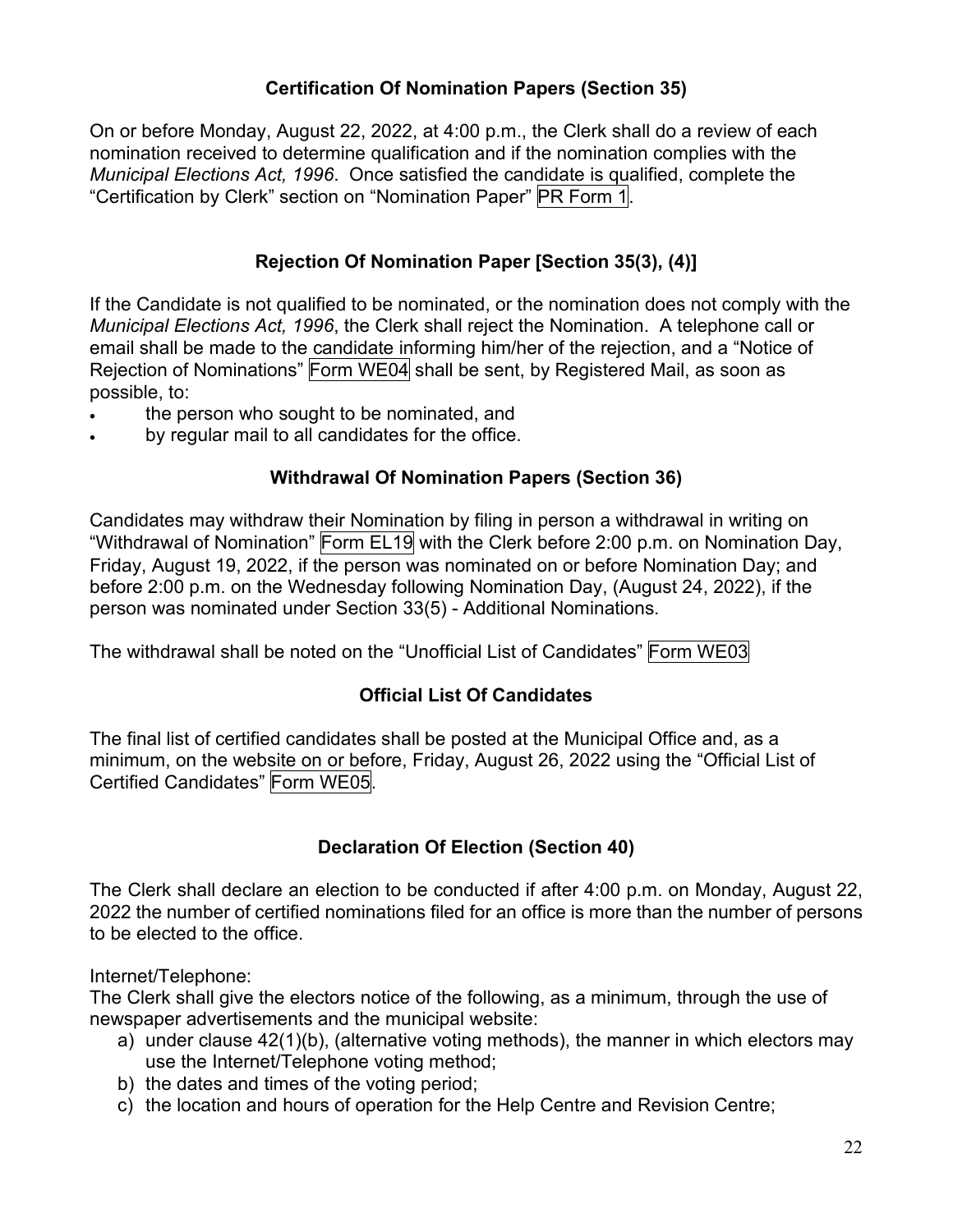The form and manner of such notice of election shall be as shown in "Sample Voter Information Letter" Form WE41 and "Notice of Election Information" Form WE16.

# **Acclamations [Section 37(1)]**

If after 4:00 p.m. on Thursday, August 25, 2022 the number of certified candidates for an office is the same as or less than the number to be elected, the Clerk shall immediately declare the candidate(s) elected by acclamation. The Clerk shall post a "Declaration of Acclamation to Office" on Form EL20. In this situation there shall be no election conducted for this position(s).

#### **Fewer Number Of Nomination Papers Than Offices [Section 33(5)]**

If at 4:00 p.m. on Monday, August 22, 2022, the number of certified nominations filed for an office is less than the number of persons to be elected to the office, additional nominations may be filed between 9:00 a.m. and 2:00 p.m. on Wednesday, August 24, 2022. The Clerk shall post a "Notice of Additional Nominations" FormWE06 advising that additional Nomination Papers may be filed for that office during the specified time. If at 2:00 p.m. on Wednesday, August 24, 2022 additional Nomination Papers have been filed, the procedure to certify or reject Nomination Papers shall be followed.

#### **Additional Nominations More Than Number Of Offices Remaining [Section 33(5)]**

If between 9:00 a.m. and 2:00 p.m. on Wednesday, August 24, 2022, there are more than a sufficient number of certified Nominations to fill the office(s), an election shall be conducted with the names of the persons who have filed certified Nomination Papers.

## **Withdrawal Of Additional Nominations (Section 36)**

Withdrawal of additional nominations must take place prior to 2:00 p.m. on Wednesday, August 24, 2022. Follow the procedure in the Withdrawal of Nomination Paper section above.

#### **Additional Nominations Equivalent To Number Of Offices [Section 35(2) And 37(2)]**

If at 4:00 p.m. on Thursday, August 25, 2022 there is a sufficient number of certified Nomination Papers filed to fill the office(s), the Clerk shall cause to be posted a "Declaration of Acclamation To Office - Additional Nominations" on Form WE07.

## **Filling Vacancies [Section 37(4)]**

If an office remains vacant after the declaration of candidates by acclamation under section 37 and the declaration of the election of candidates following the conduct of the election for offices on the Municipal Council, the following rules apply: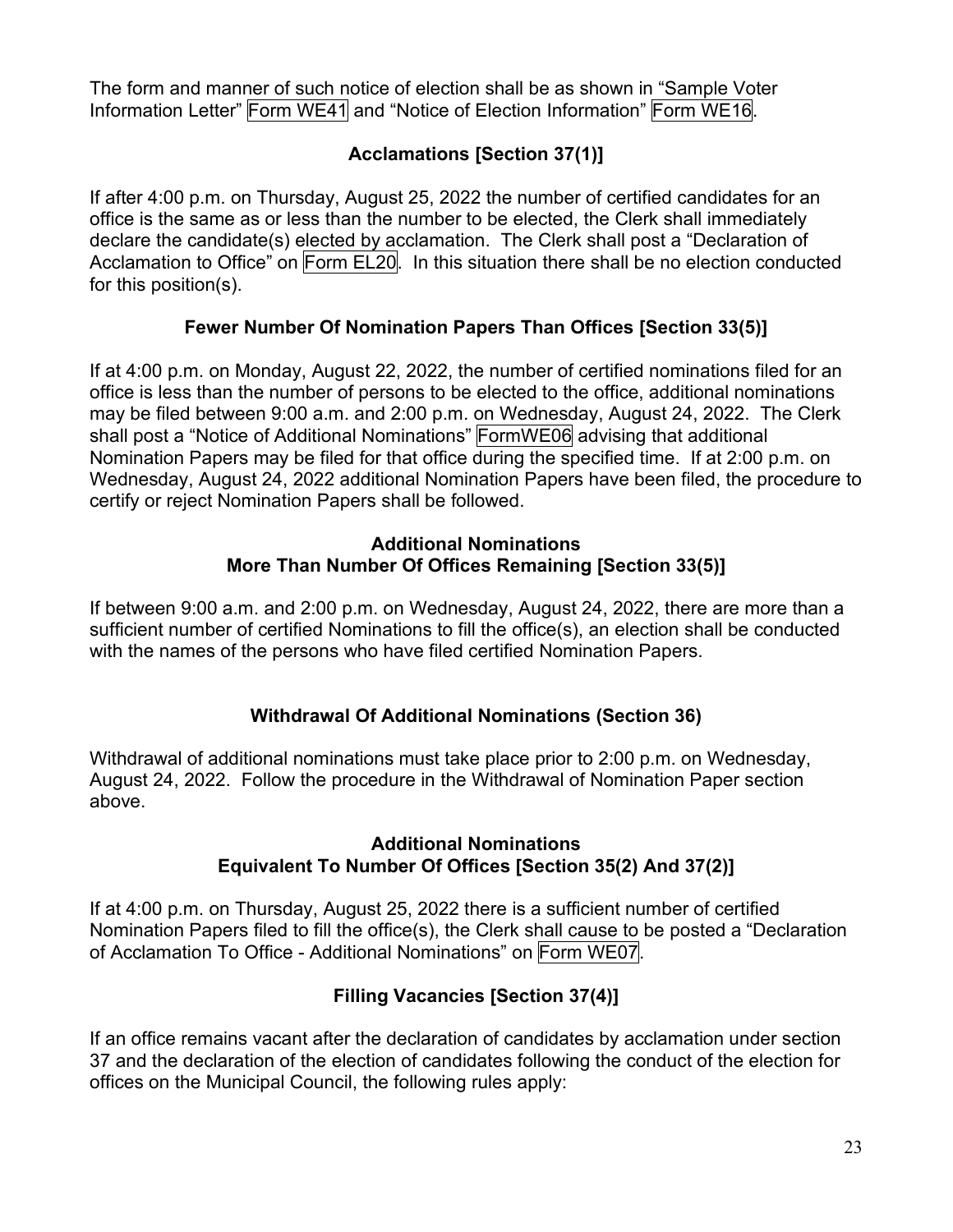# • **Insufficient Number to Form a Quorum – Municipal Council**

If the number of candidates declared elected is insufficient to form a quorum of the Municipal Council, a by-election shall be held.

#### • **Sufficient Number to Form a Quorum – Municipal Council**

If the number of candidates declared elected is less than the number of positions for an office of the Municipal Council, but does form a quorum, Section 263 (1) (a) of the *Municipal Act, 2001* shall apply.

## **Death Or Ineligibility Of A Candidate (Section 39)**

If a certified candidate dies or becomes ineligible before the close of voting and

- if the result would be one less candidate only and no acclamation, the candidate's name shall be omitted from the ballot. If the ballots are already programmed, the Clerk shall at a minimum, post the notice of the death or ineligibility in a conspicuous place in every Help Centre and on the Municipal Website and the election shall proceed as if the deceased or ineligible candidate has not been nominated.
- if the result would be an acclamation for an office, the election to such office is void and a by-election for such office shall be held (Section 65(4)(1.)(v.)) provided that the sixty day (60) period starts as of the date of death or ineligibility).

No votes are to be counted for the candidate who has died or become ineligible.

#### **Final Calculation Of Campaign Expenses [Section 88.20 (13), (14) And (15)]**

The Clerk shall, after determining from the number of eligible electors from the Voters' List for each office, calculate the maximum amount of campaign expenses that each candidate may incur for that office and prepare a "Certificate of Maximum Campaign Expenses" Form EL37. The certificate shall be given to each candidate in the case of a regular election, on or before September 26, 2022; and in the case of a by-election, within 10 days after the Clerk makes the corrections under subparagraph 4 iii of subsection 65 (4).

The number of electors to be used in this final calculation is to be the greater of the following:

- the number determined from the Voters' List from the previous regular election, as it existed on September 15 in the year of the previous election, adjusted for changes under Section 24 and 25 that were approved as of that day;
- the number determined from the Voters' List for the current election as it exists on September 15 in the year of the current election, adjusted for changes under Section 24 and 25 that were approved as of that day. [Section 88.20 (11)]

The Clerk's calculation is final and shall be made in accordance with the prescribed formula in *Ontario Regulation 101/97*.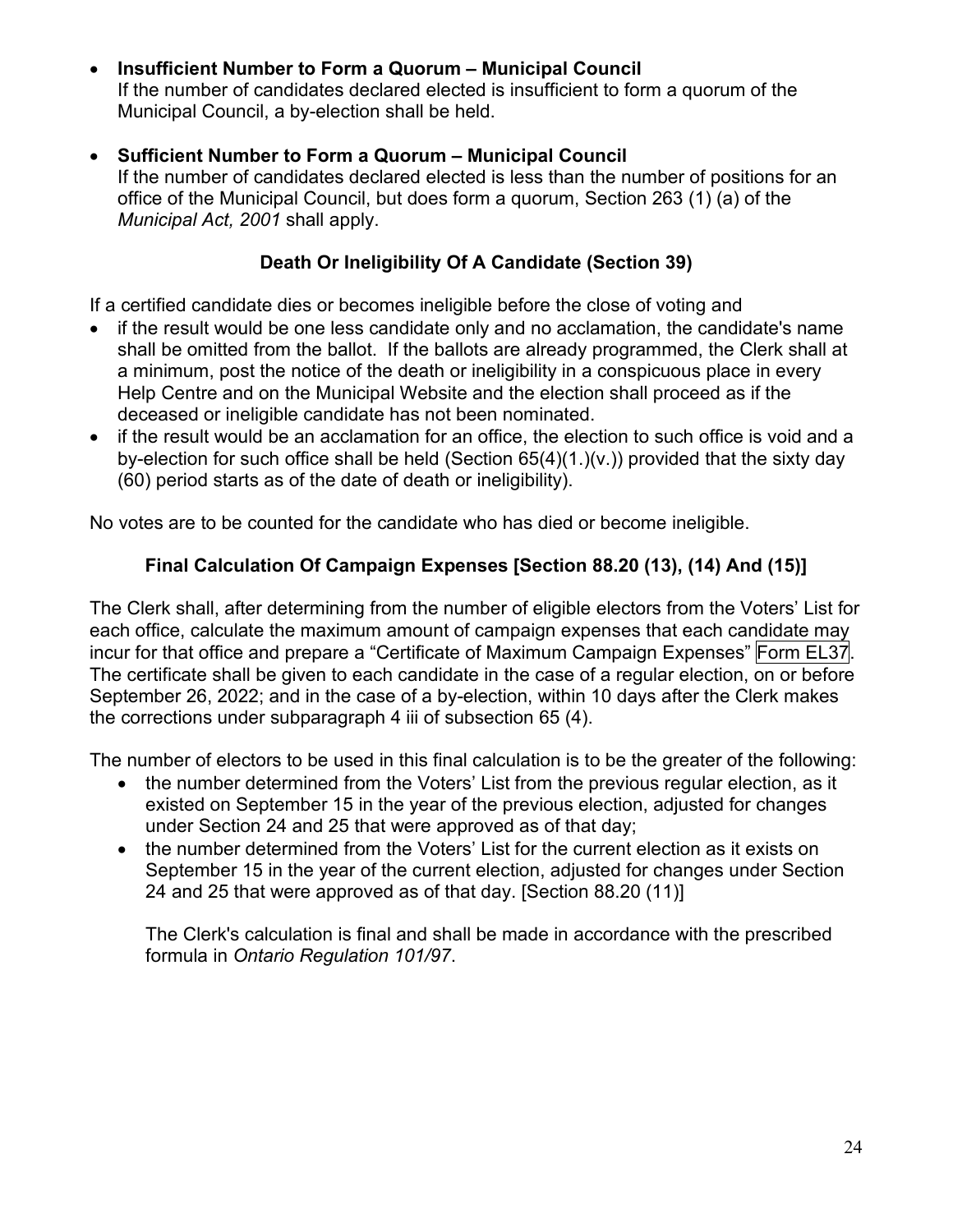# **Voters' List**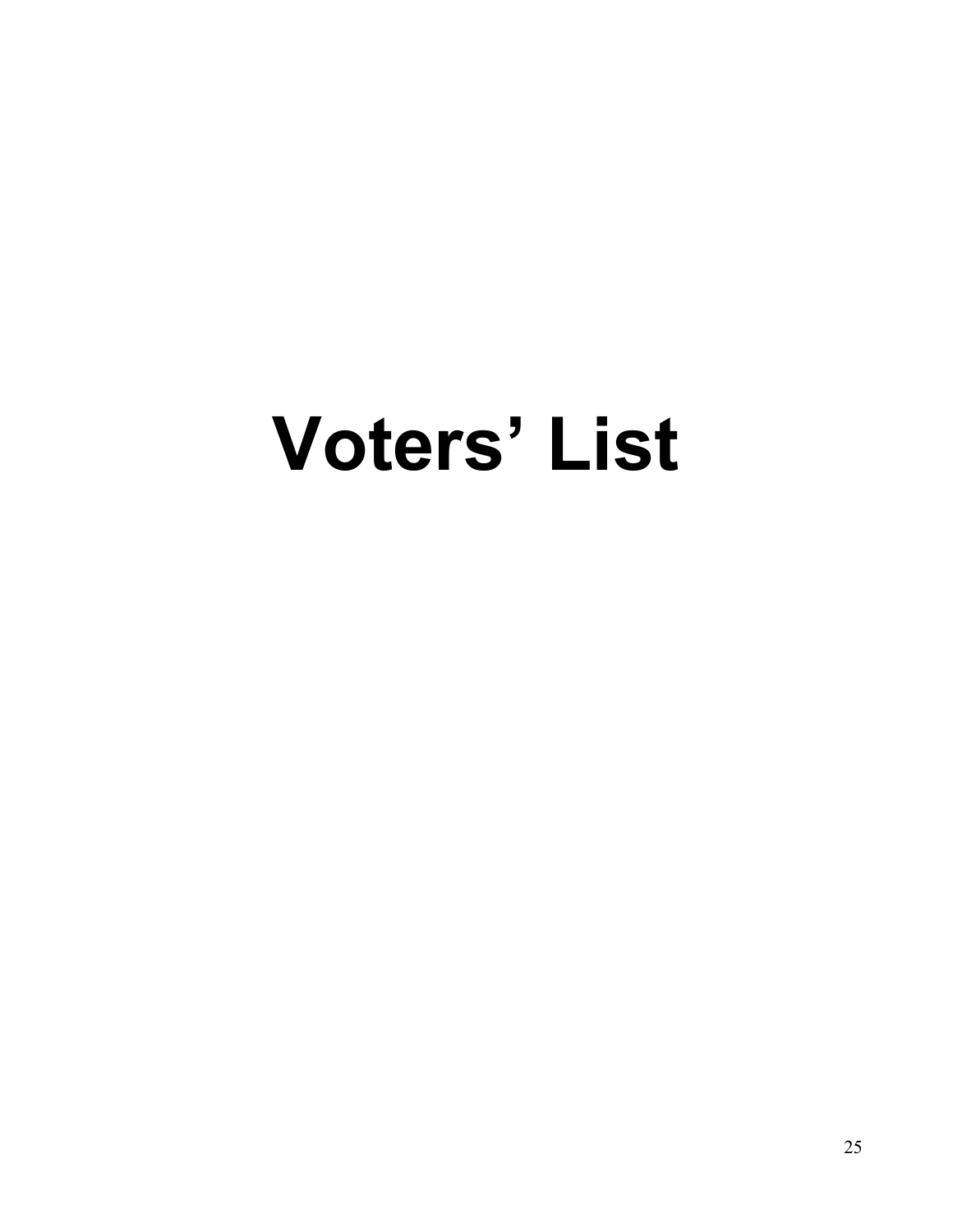A person is entitled to be an elector at an election held in a local municipality if, on Voting Day, October 24, 2022 he/she:

- (i) resides in the local municipality or is the owner or tenant of land in the local municipality, or the spouse of such owner or tenant;
- (ii) is a Canadian citizen,
- (ii) is at least 18 years old; and
- (iv) is not prohibited from voting under subsection 17(3) of the *Municipal Elections Act*, *1996* or otherwise, by law.

# **Persons Prohibited From Voting [Section 17 (3)]**

The following are prohibited from voting:

- (i) a person who is serving a sentence of imprisonment in a penal or correctional institution.
- (ii) a corporation.
- (iii) a person acting as executor or trustee or in any other representative capacity, except as a voting proxy in accordance with section 44.
- (iv) a person who was convicted of the corrupt practice described in subsection 90 (3), if voting day in the current election is less than five years after voting day in the election in respect of which he or she was convicted.

# **Preliminary List Of Electors (PLE) (Section 19)**

The Preliminary List of Electors (PLE) supplied by the Municipal Property Assessment Corporation (MPAC) shall be delivered to the Clerk by July 31, 2022 if no date is agreed upon with MPAC or prescribed by the Minister [Section 19 (1.1)].

The PLE shall contain the name and address of each person who is entitled to be an elector and any additional information the Clerk needs to determine for which offices each elector is entitled to vote, such as school support [Section 17 (4)].

In addition, if the local municipality is divided into voting subdivisions, the name of each resident elector shall be entered on the PLE for the voting subdivision in which he or she resides and the name of each non-resident elector shall be entered on the PLE for the voting subdivision in which the elector or his or her spouse is an owner or tenant of land [Section 17 (5)].

The Clerk shall, to the best of his/her ability and legislative authority, ensure that an elector's name appears on the PLE for a local municipality only once [Section 17 (6)].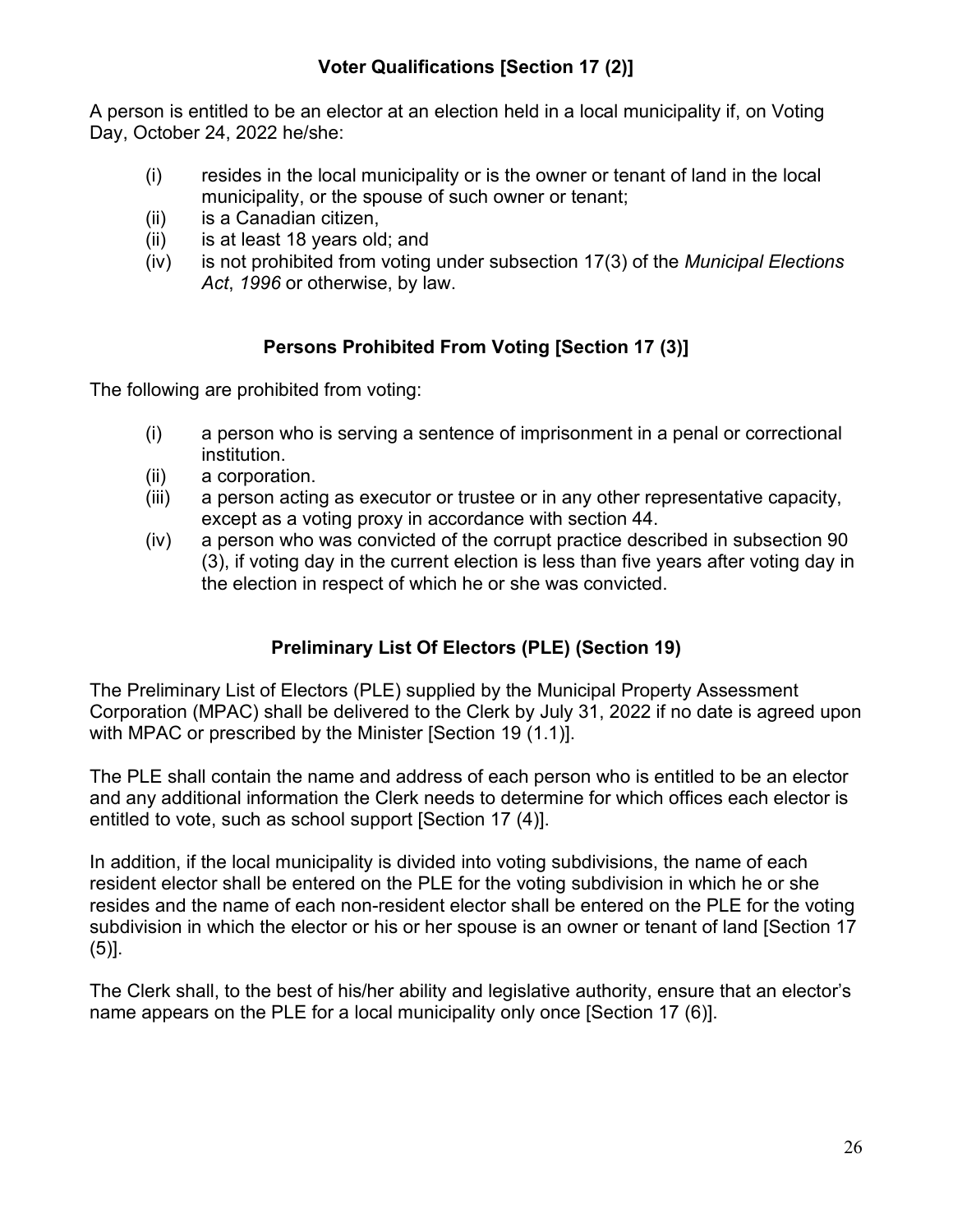Where a voter qualifies at more than one location in the municipality, the voter may vote only **once** for each office and the qualifying address to determine eligibility for voting shall be the elector's place of residence [Section 17 (7)].

It is possible for an elector's name to appear on the Voters' List of more than one municipality. That elector may be eligible to vote in both municipalities. For example, a person listed as a resident elector in one municipality and a non-resident elector in another municipality is entitled to vote in each, provided they are not voting for the same office more than once. For example, School Board votes must be cast in the municipality where the elector resides.

# **Correction Of Errors (Section 22)**

The Clerk shall correct any obvious errors in the PLE prior to September 1, 2022 and notify the Municipal Property Assessment Corporation (MPAC). This notification can occur when the "Final List of Changes" to the Voters' List is sent to MPAC after the election (see the Final List of Changes section below). However, those changes affecting a ward and voting place designation, missing streets, buildings or subdivisions, should be forwarded to MPAC in time for inclusion in the September Exceptions files that MPAC provides. Notification to MPAC should be sent in an email to the municipality's Municipal Relations Rep.

The Clerk may use any information that is in the municipality's custody or control when correcting the PLE for obvious errors [Section 22 (2) and (3)].

## **Certification Of Voters' List (Section 23)**

The corrected PLE becomes the Voters' List once it is reproduced and identified with a "Voters' List Cover Sheet" Form WE08 on or before September 1, 2022.

The Clerk, may place in a local newspaper(s) on or before September 1, 2022 a "Notice of the Voters' List" (Municipality) Form WE09A as attached and\or all Clerks in Elgin County may place in a newspaper having general circulation within Elgin County, a "Notice of the Voters' List" (Elgin County) Form WE09B.

# **Requests For Copies Of Voters' List [Section 23 (3), (4) And (5)]**

Upon written request, but not until September 1, the Clerk shall give every candidate access of the part of the Voters' List that contains the names of the electors who are entitled to vote for that office. For example, if a candidate is running in Ward 2, they only receive the part of the Voters' List pertaining to Ward 2, not the entire Voters' List. Each candidate shall be required to sign the "Declaration of Proper Use of the Voters' List" Form WE10. Access shall be through Intelivote portal or electronic copy only. Electronic copies shall be provided on thumb drives.

The use of the Voters' List shall be in accordance with the "Policy for Use of the Voters' List" Form WE11.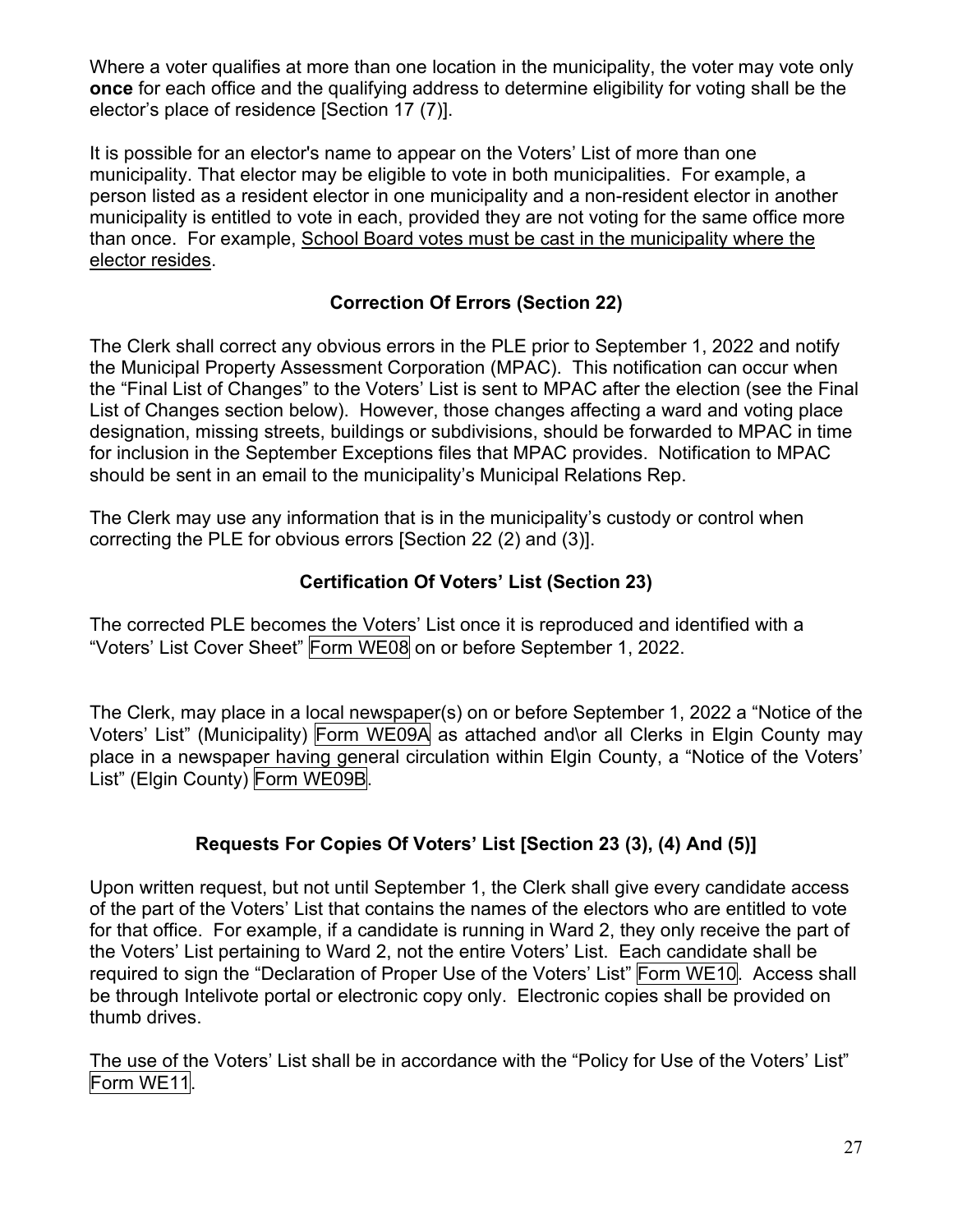# **Access To The Voters' List [Section 88 (10) And (11)]**

The legislation states that the Voters' List cannot be posted in a public place and can be used only for election purposes.

Due to MFIPPA, details about another person, other than the person an Election Official is speaking with, should not be provided, including whether or not the individual is on the Voters' List. The procedure, "Voters' List – Are you on the Voters' List?" Form WE51 shall be used by Municipal Staff and Election Officials.

#### **Amendments To The Voters' List (Section 24 & 25)**

#### **Application for Change of Own Name (Section 24)**

An elector may make an application to amend their information on the Voters' List using the prescribed form "Application to Amend Voters' List" Form EL15 and providing proof of identity and residence as prescribed in *O. Reg. 304/13*, between the 1st day of September, 2022 to the 24th day of October, 2022 during normal hours and on the 24th day of October until 8:00 p.m.

The "Voter – ID Requirements" Form WE40 may be posted at the Municipal Office or any other location where Amendments to the Voters; List are made. In addition, it may be included in information packages, posted on the municipal website, etc.

An elector can no longer remove a family member's name from the Voters' List, except in the case of a deceased person. See Removal of Deceased Person's Name (EL16) below.

If the elector does not appear in person, a certified copy showing proof of ID and proof of residence/occupancy is required.

#### **Removal of Deceased Person's Name (Section 25)**

The Clerk may remove a person's name from the Voters' List up to 8:00 p.m. on October 24th, 2022 if the Clerk is satisfied the person has died.

A person may make an application requesting that a deceased person's name be removed from the Voters' List by using the form "Application for Removal of Deceased Person's Name from the Voters List" Form EL16 and providing proof of identity and residence as prescribed in *O. Reg. 304/13*, between the 1<sup>st</sup> day of September, 2022 to the 24th day of October, 2022 during normal hours and on the 24th day of October until 8:00 p.m.

#### **Number of Electors to Determine Candidates' Expenses**

On, September 26th, 2022, determine the total number of electors on the Voters' List. This number shall be necessary to calculate the "Estimated Maximum Campaign Expenses*"* Form WE23 and the "Certificate of Maximum Campaign Expenses" Form EL37 for the 2022 Municipal Election.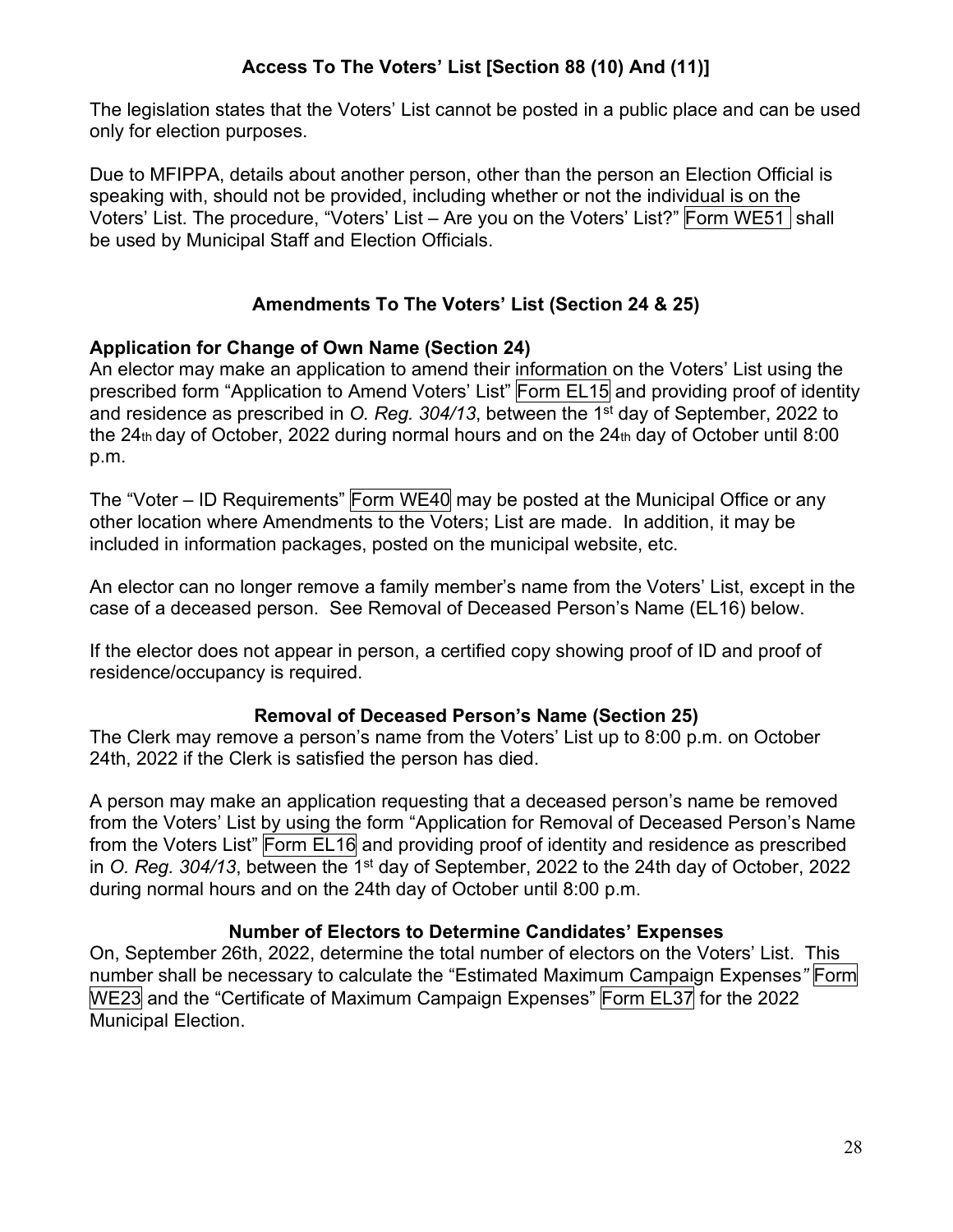#### **Interim List Of Changes [Section 27(1)]**

The Clerk shall, during the period beginning on September 15<sup>th</sup> and ending on September 25<sup>th</sup> in the year of a regular election, prepare an "Interim List of Changes" Form WE12 to the Voters' List. The Interim List of Changes shall be given to each person who received a copy of the Voters' List and to each certified candidate.

For the purpose of producing the Voter Information Letter by the supplier, the Interim List of Changes shall be prepared before September 15, 2022 (date provided by election supplier).

#### **Certification Of The Voters' List [Section 28(1)]**

The Clerk shall compile any changes to the Voters' List on the "Certificate of the Voters' List" Form WE13 and certify the Voters' List for use in each voting place.

#### **Final List Of Changes [Section 27(2)]**

The Clerk shall prepare the "Final List of Changes" Form WE14 to the Voters' List by November 23, 2022. The Final List of Changes shall be provided to MPAC by November 23, 2022 by the supplier, DataFix, upon the Clerk's authorization.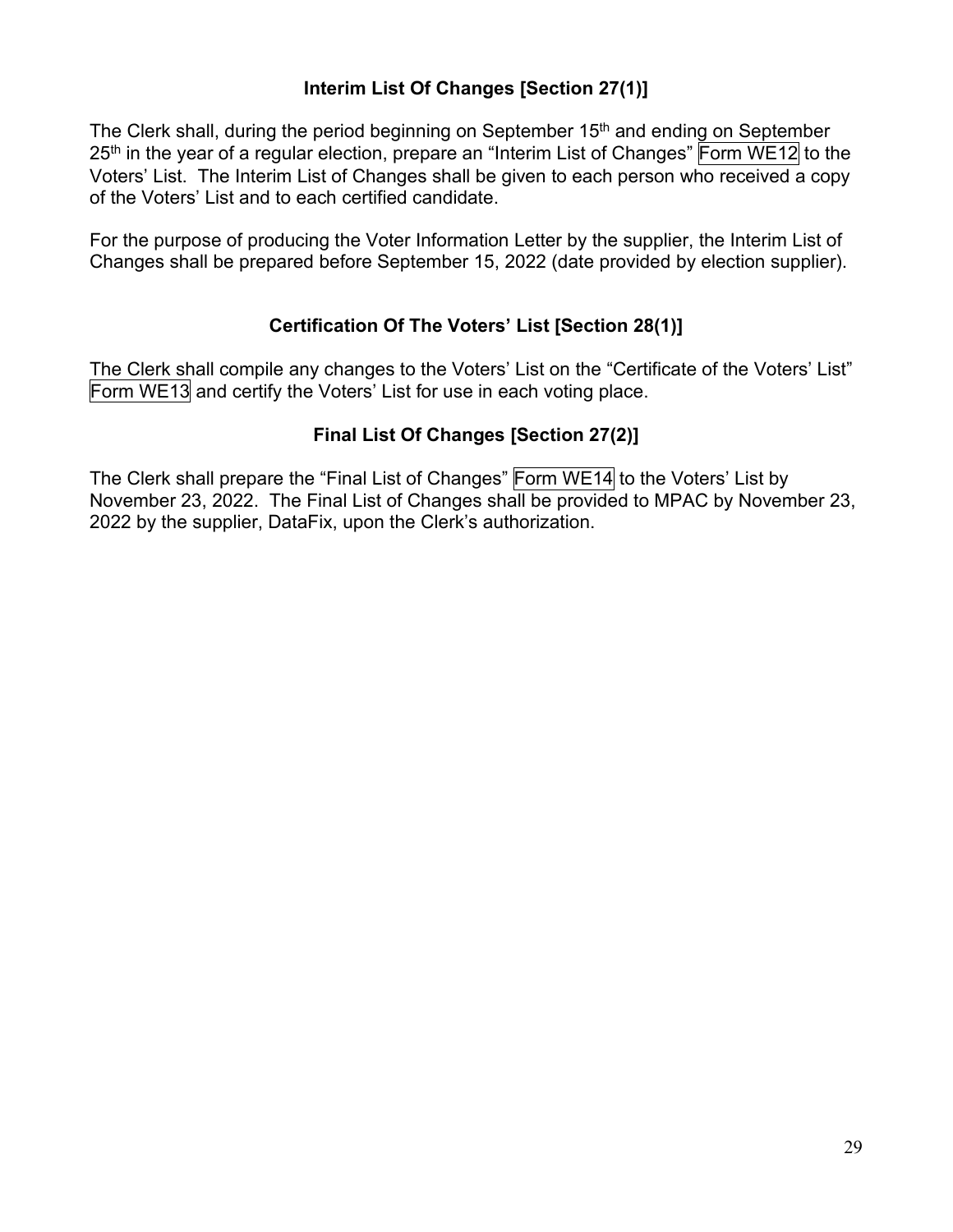# **Candidate Campaigning And Campaign Advertising**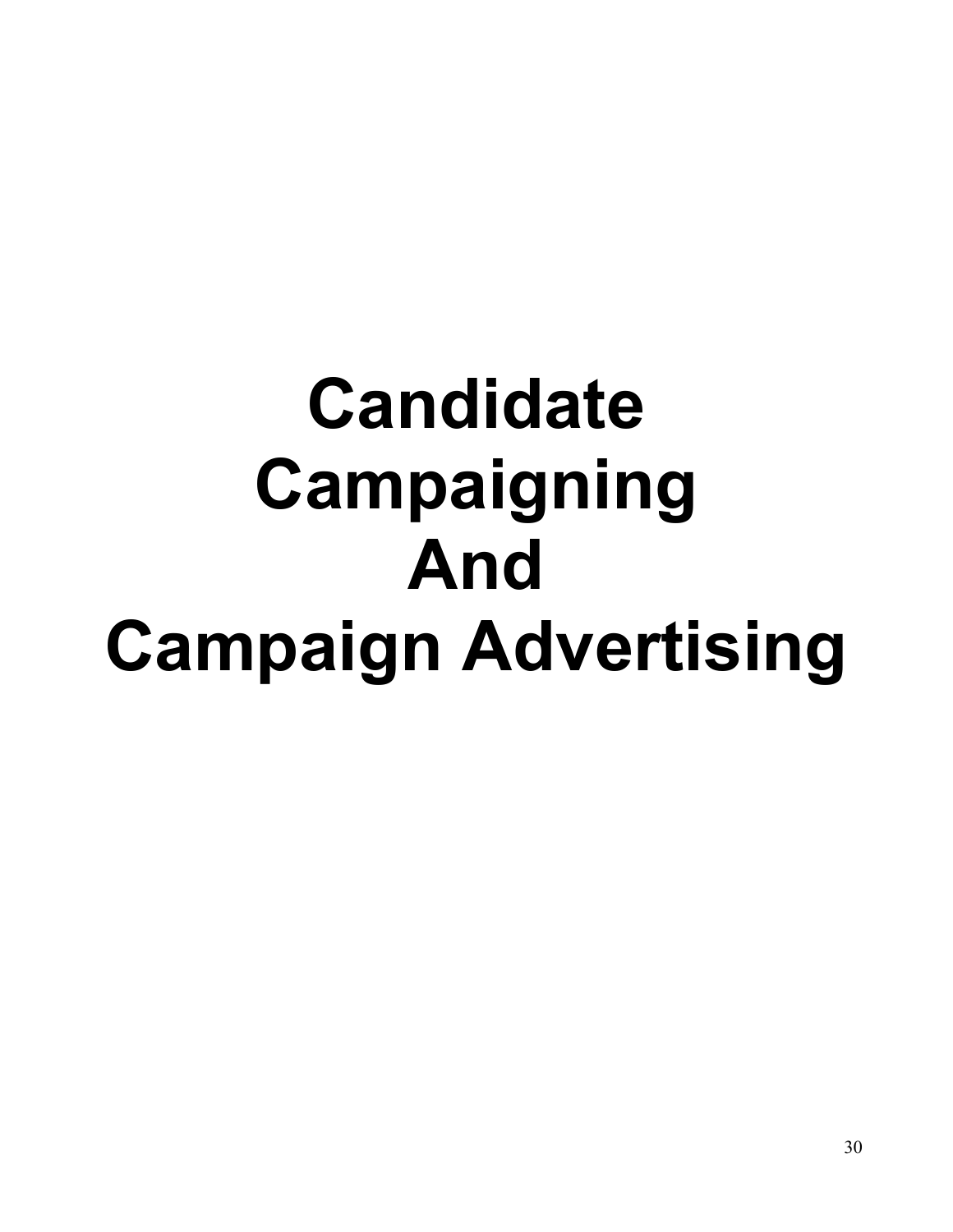#### **Candidate Campaigning And Campaign Advertising (Section 88.3)**

Campaigning, including campaign advertising, are permitted no earlier than the filing of Nomination Papers by the Candidate unless otherwise stated in the local municipal by-law.

Candidate campaign advertising means an advertisement in any broadcast, print, electronic or other medium that has the purpose of promoting or supporting the election of a Candidate. Examples include, lawn signs, brochures, posters, print, radio and electronic ads, etc.)

All candidate campaign advertising shall identify the Candidate by name, as it appears on the Nomination Form.

All Candidates shall provide the following information to a broadcaster or publisher in writing:

- the name of the Candidate.
- the name, business address and telephone number of the individual who deals with the broadcaster or publisher under the direction of the Candidate.

Information contained in/on all campaign material is the responsibility of the Candidate and any questions or concerns should be directed to the Candidate.

#### **Municipal Employee Communication With Candidates**

The Clerk's primary method of communication with candidates shall be by email.

Questions in writing to the Clerk from candidates shall be addressed by an emailed response to all candidates, to ensure fairness to all. The question and answer shall be included in a Question and Answer page on the municipal website.

#### **Campaigning And Campaign Advertising Municipally Owned/Leased Facilities Council Policy CO-2.1**

Election campaigning or the distribution/posting of election campaign advertising at municipally-owned or leased facilities is not permitted.

The use of corporate resources is not permitted by Candidates for election purposes (ie. staff, electronic devices, supplies, candidate photos taken in/on municipal property, etc.).

Candidates are prohibited from offering electronic equipment to electors to vote (ex. cell phone, laptop).

Candidates are prohibited from verifying whether an elector appears on the Voters' List or not, to the elector or any other person. Questions should be directed to the Clerk.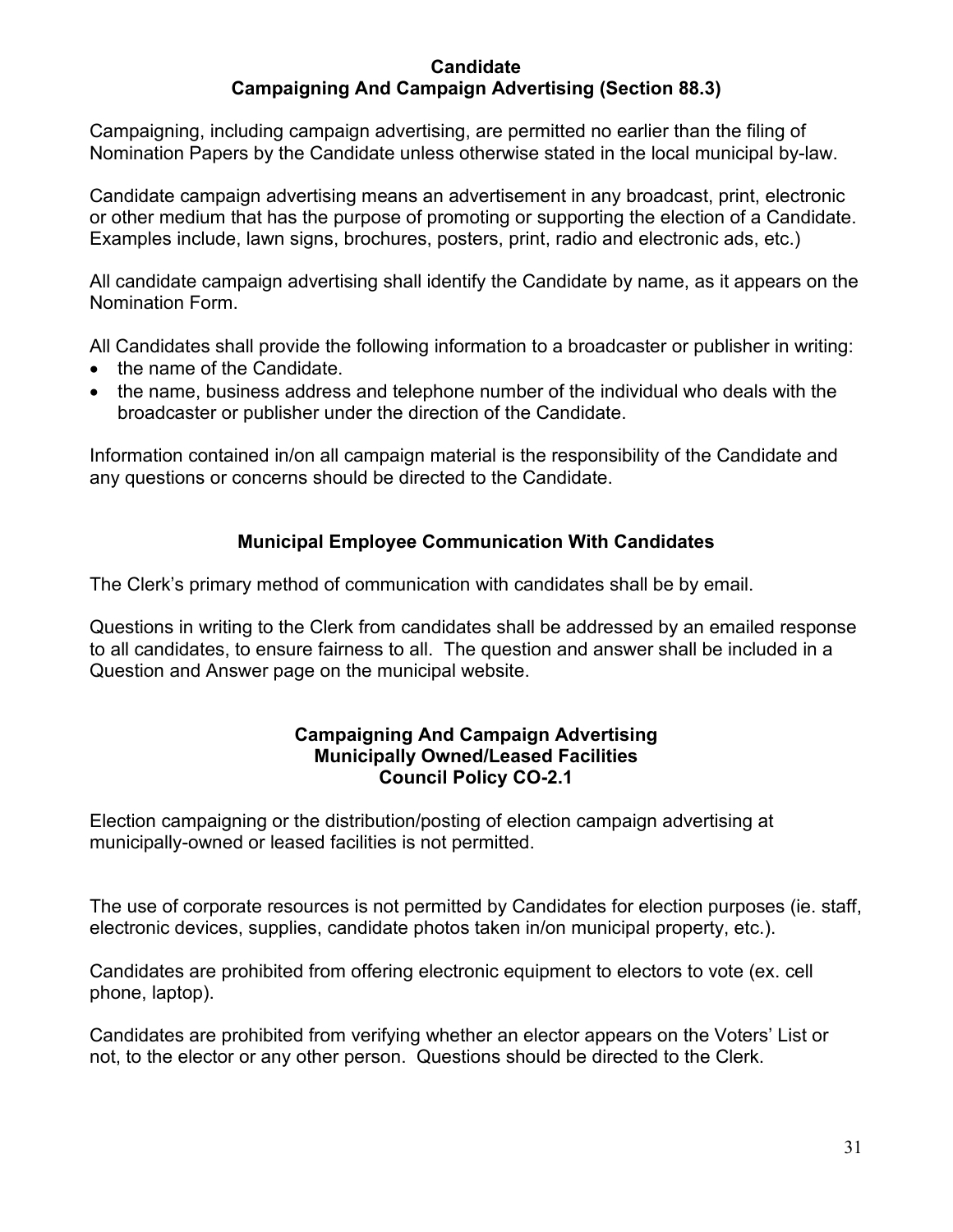#### **Election Signs**

Campaigning, including campaign advertising, are permitted no earlier than the filing of Nomination Papers by the Candidate unless otherwise stated in the local municipal by-law.

The Municipality of West Elgin regulates the use and erection of signs and other advertising devices within the Municipality. These regulations shall be posted on the Election page of the Municipal website and provided to all candidates in the Candidate Package.

Any poster, banner, or signs for a candidate in a Municipal, Federal or Provincial election do not require a permit.

a) Election signs on streets

In any zone, unless otherwise stated, election signs may be erected on any street which is under the jurisdiction of the Municipality, subject to the following;

- i) No such sign greater than  $1m^2(10.76ft^2)$  in area or 2m (6.56ft) in height.
- ii) No sign is located within any parks owned by the Municipality.
- iii) The sign does not impede pedestrian or vehicular traffic.
- iv) Shall not be placed within 10 m (33 ft) of a Voting Place or place where the administration of Election Processes are conducted on Advance or Voting Day.
- b) Election signs of lots

In any zone, unless otherwise stated, election signs may be erected on any lot provided that:

- i) Consent from the owner or occupant is obtained.
- ii) No such sign is greater than  $1m^2$  (10.76ft<sup>2</sup>) in sign area or 2m (6.56ft) in height.
- c) All signs shall be removed within one (1) week after such elections have taken place.
- d) Election signs shall not be illuminated.

Where an Election Sign has been placed in contravention of any provision of the guidelines or MEA, the Municipal Clerk or designate has the authority to remove such a sign immediately and notify the candidate. All signs that are removed shall be held by the Clerk, until one (1) week after voting day or the candidate picks them up, whichever comes sooner.

#### **Other Policies Related to Signage Elgin County and Provincial**

The provincial policy with respect to the posting of campaign advertising on provincial road allowances follows on the next few pages.

Posters or similar campaign advertising that may be installed or affixed to poles belonging to Hydro One Network, Bell Canada or other public utilities may require the permission of these respective approving authorities.

The investigation or prosecution for any acts of vandalism to campaign advertising of the candidates should be referred to the local police force by the complainant. The municipality or any of its municipal servants, employees or agents shall not be responsible.

Ministry of Transportation Sign Policy are included in **Appendix "B"** for ease of reference,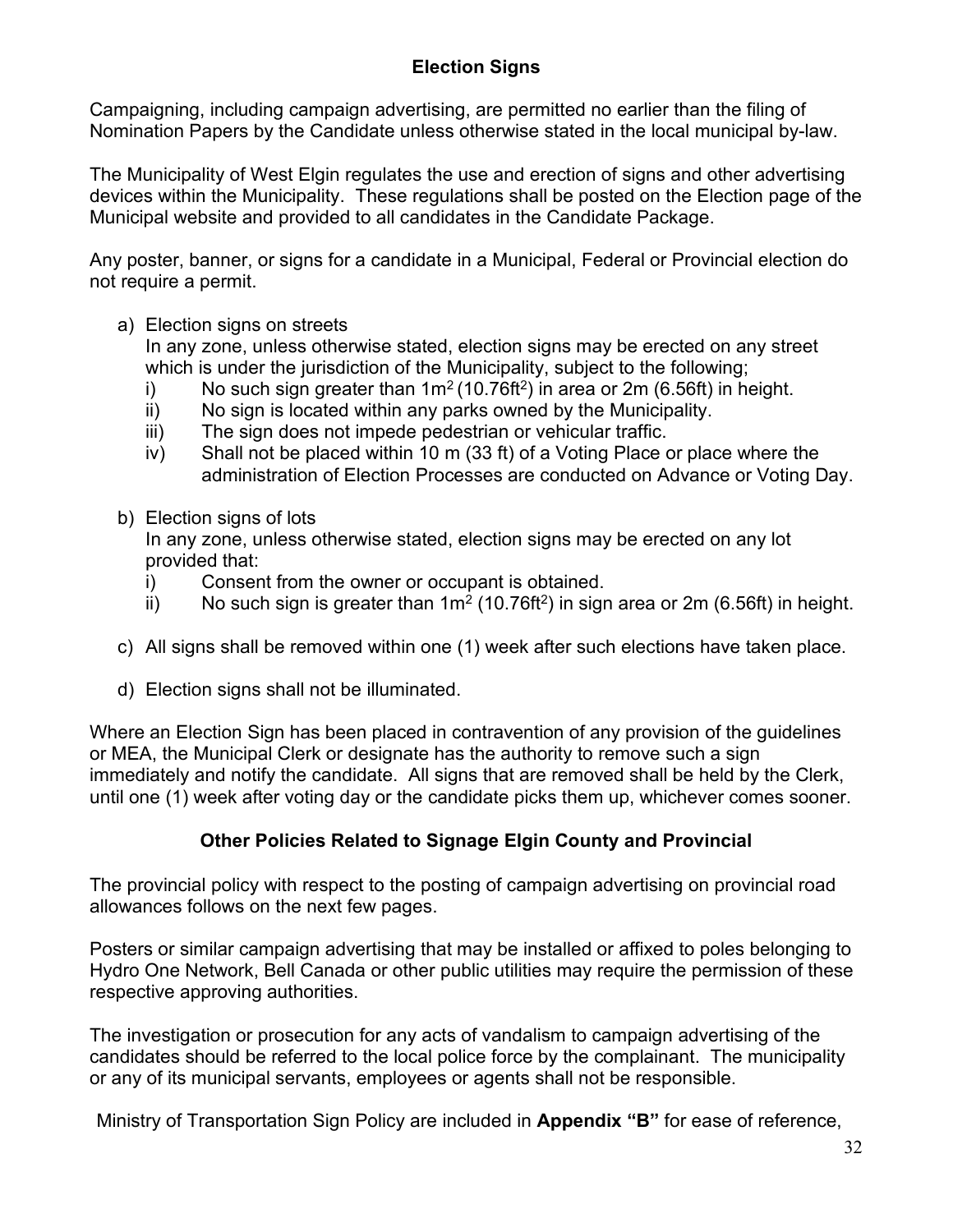attached hereto and forming an integral part of the Election Procedures manual.

#### **Municipal Authority To Remove Advertisements (Section 88.7)**

If a municipality is satisfied that there has been a contravention of section 88.3 (candidates' election campaign advertisements), 88.4 (third party advertisements) or 88.5 (mandatory information in third party advertisements), the municipality may require a person who the municipality reasonably believes contravened the section or caused or permitted the contravention, or the owner or occupier of the land on which the contravention occurred, to remove the advertisement or discontinue the advertising.

Where an Election Sign has been placed in contravention of any provision of the guidelines or MEA, the Municipal Clerk or designate has the authority to remove such a sign immediately and notify the candidate. All signs that are removed shall be held by the Clerk, until one (1) week after voting day or the candidate picks them up, whichever comes sooner.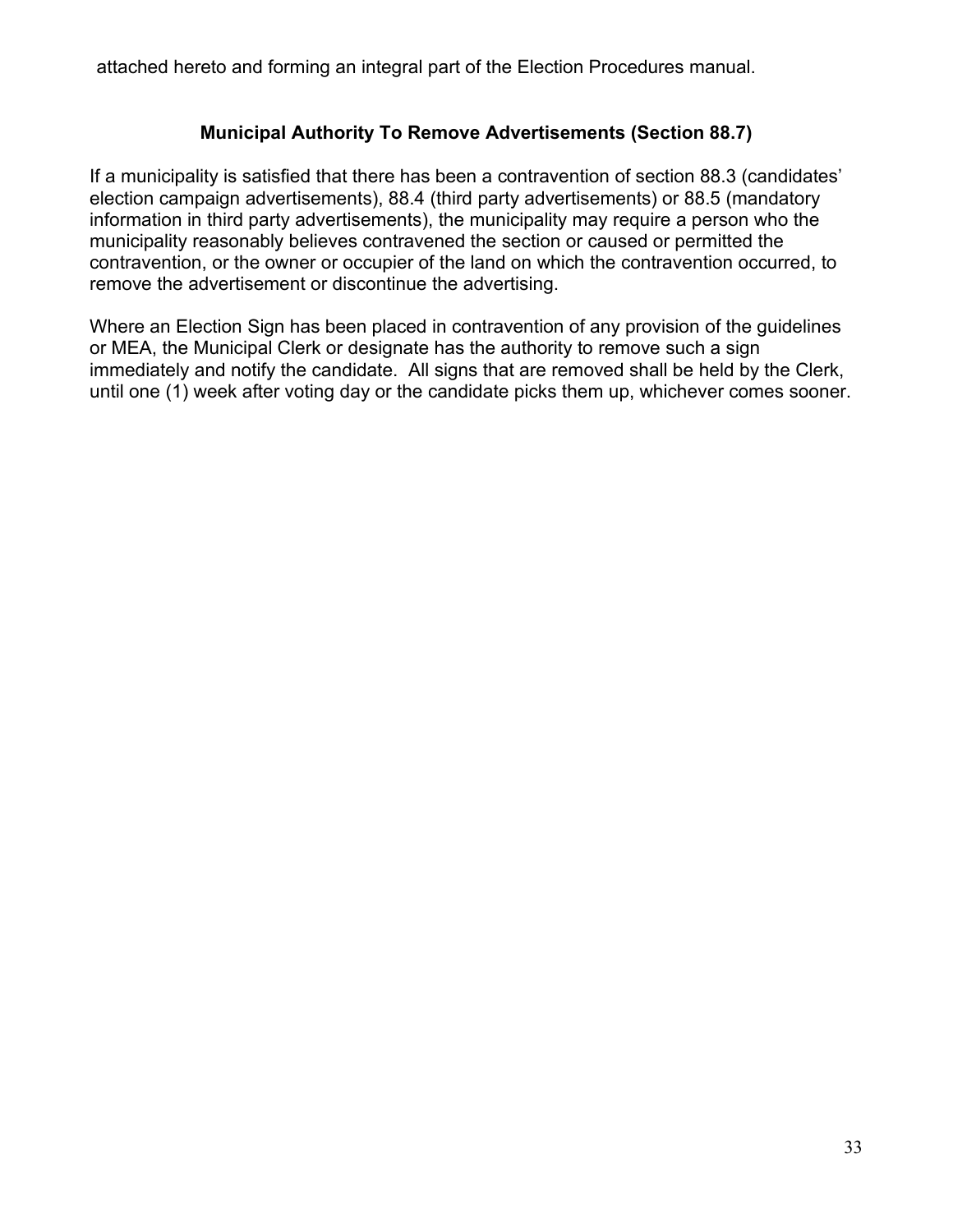# **Candidate Campaign Contributions And Expenses**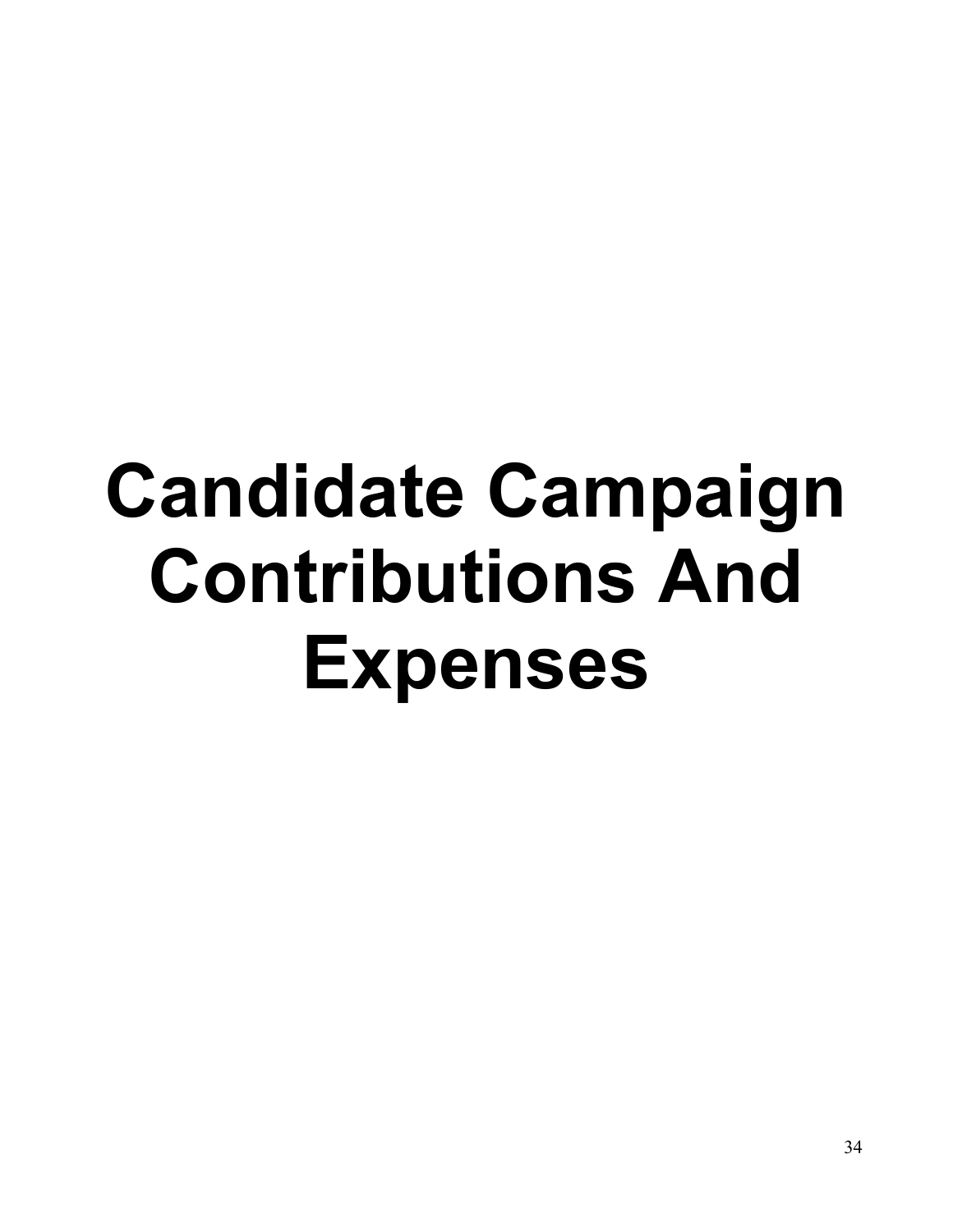# **Contributions**

# **Contributions To Registered Candidates [Section 88.8 (1) – (5)]**

A contribution shall not be made to or accepted by a person or an individual acting under the person's direction unless the person is a candidate.

A contribution made to or accepted by a candidate, or to an individual acting under the candidate's direction, shall only be made during the candidate's election campaign period.

Contributions shall only be made by the following:

- An individual who is normally resident in Ontario;
- The candidate and his or her spouse, subject to if the spouse of a candidate is not normally resident in Ontario, a candidate and his or her spouse may make contributions only to the candidate's election campaign.

The following shall not make a contribution:

- A federal political party registered under the *Canada Elections Act* or any federal constituency association or registered candidate at a federal election endorsed by that party.
- A provincial political party, constituency association, registered candidate or leadership contestant registered under the *Election Finances Act*.
- A corporation that carries on business in Ontario;
- A trade union that holds bargaining rights for employees in Ontario;
- The Crown in right of Canada or Ontario, a municipality or local board.

# **Acceptance Of Contributions [Section 88.8 (6) – (10)]**

A contribution may be accepted only by a candidate or an individual acting under the direction of the candidate.

A contribution may be accepted only from a person or entity that is entitled to make a contribution.

A contribution of money that exceeds \$25 shall not be contributed in the form of cash and shall be contributed in a manner that associates the contributor's name and account with the payment or by money order signed by the contributor.

The listing of the phone number and email address and/or hyperlink to the candidate's website by the municipality or local board does not constitute a contribution to a candidate.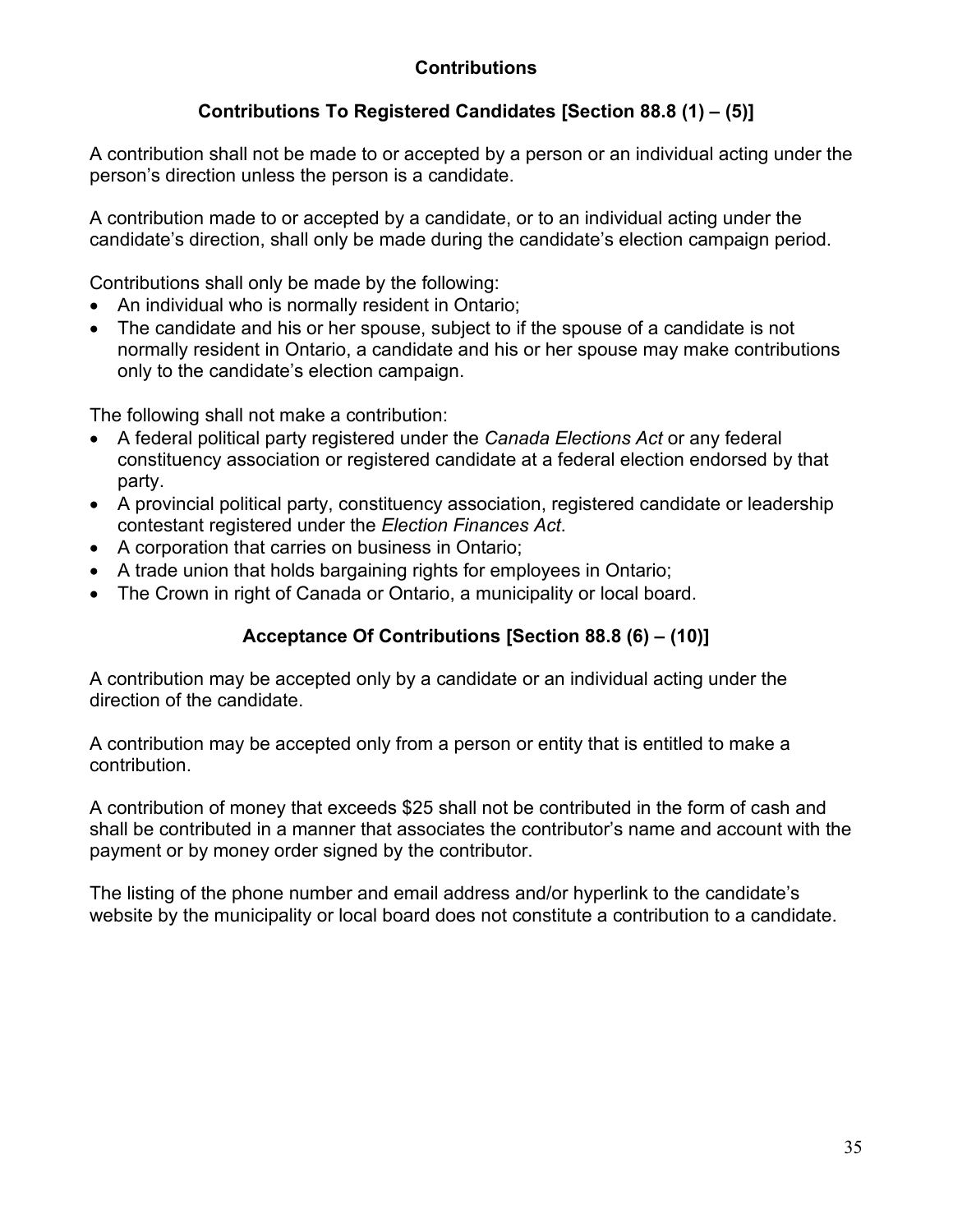# **Maximum Contributions To Candidates (Section 88.9)**

A contributor shall not make contributions exceeding a total of:

- \$1,200 to any one candidate in an election:
- Except if a person is a candidate for more than one office a contributor's total contributions to that candidate in respect of all the offices shall not exceed \$1,200;
- \$5,000 to two or more candidates for office on the same council or local board;
- Except if the candidate is contributing to the candidates own election campaign, then the maximum contributions do not apply;
- Except if the contributor is the spouse of the candidate, then the maximum contributions do not apply.

The Clerk shall provide the "Contributions to Registered Candidates FORM WE55 at the time of filing.

## **Fundraising For Candidates (Section 88.10)**

A fundraising function shall not be held for a person who is not a candidate.

Fundraising functions may only be held during the campaign period.

#### **What Constitutes A Contribution (Section 88.15)**

For the purposes of this Act, money, goods and services given to and accepted by a person for his or her election campaign, or given to and accepted by another person who is acting under the person's direction, are contributions.

#### Contributions:

In addition to the statement above [88.15 (1)]:

- An amount charged for admission to a fundraising function.
- If goods and services are sold for more than their market value at a fundraising function, the difference between the amount paid and the market value. However, if the amount received for the goods or services is \$25 or less, the amount is not a contribution.
- If goods and services used in the person's election campaign or in relation to third party advertisements are purchased for less than their market value, the difference between the market value and the amount paid.
- Any unpaid but guaranteed balance in respect of a loan under section 88.17 (Campaign Account Loans).

#### Not Contributions:

In addition to the statement above [88.15 (1)]:

- The value of services provided by voluntary unpaid labour.
- The value of services provided voluntarily, under the direction of the person or the individual, corporation or trade union, by an employee whose compensation from all sources for providing the services does not exceed the compensation the employee would normally receive for the period the services are provided.
- An amount of \$25 or less that is donated at a fundraising function.
- The amount received for goods and services sold at a fundraising function, if the amount is \$25 or less.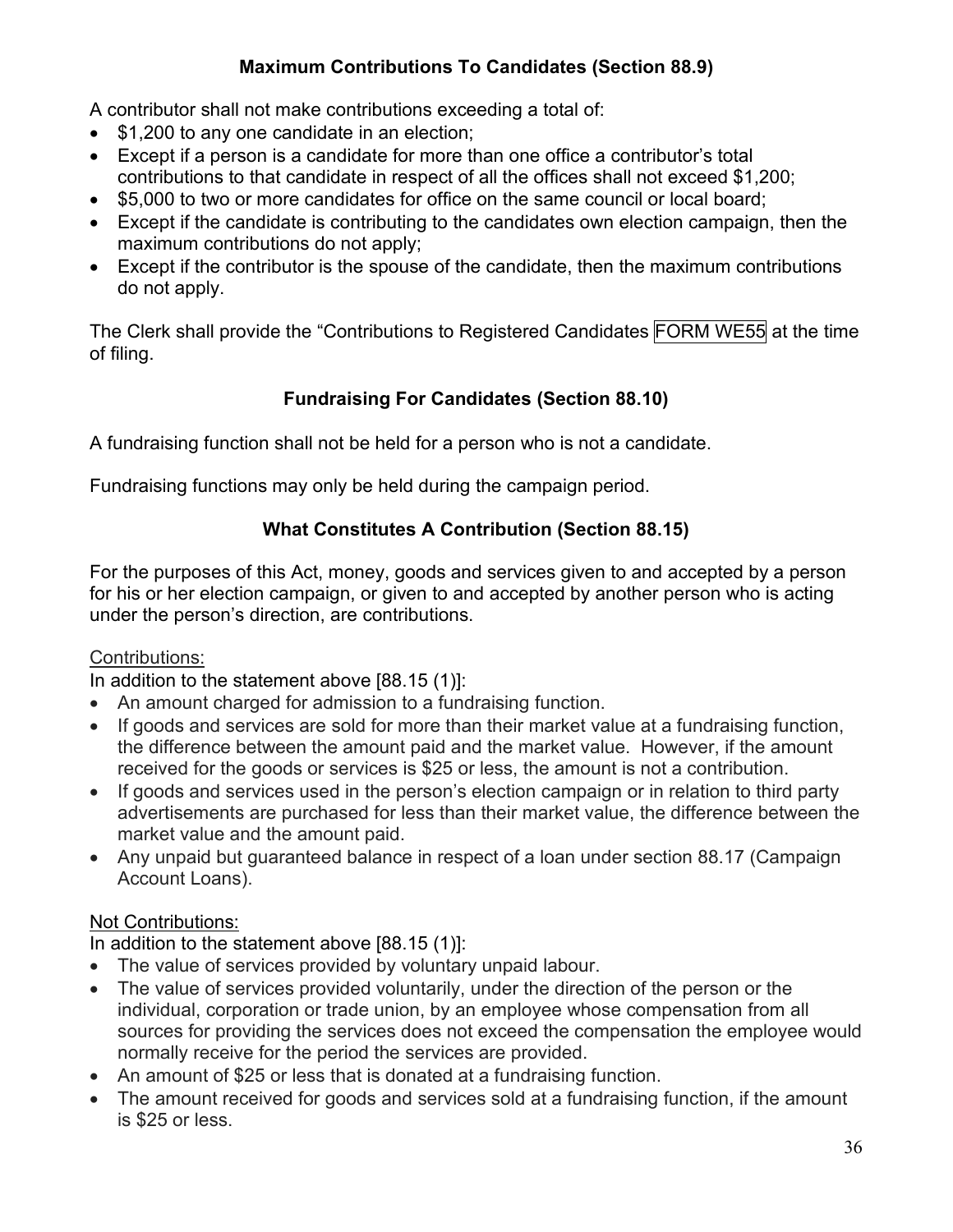- The amount of a loan under section 88.17 (Campaign Account Loans).
- For a person referred to in 88.15 (1), the value of political advertising provided without charge on a broadcasting undertaking as defined in section 2 of the *Broadcasting Act* (Canada), if,
	- $\circ$  it is provided in accordance with that Act and the regulations and guidelines made under it, and
	- $\circ$  it is provided equally to all candidates for office on the particular council or local board.

#### Value of Goods and Services

The value of goods and services provided as a contribution is,

- (a) if the contributor is in the business of supplying these goods and services, the lowest amount the contributor charges the general public in the same market area for similar goods and services provided at or about the same time;
- (b) if the contributor is not in the business of supplying these goods and services, the lowest amount a business providing similar goods or services charges the general public for them in the same market area at or about the same time.

## **Restriction: Use Of Own Money (Section 88.16)**

A contributor shall not make a contribution of money that does not belong to the contributor.

However, this does not apply to the personal representative of a deceased person whose will directs that a contribution be made to a named candidate or a registered third party, as the case may be, out of the funds of the estate.

## **Campaign Account Loans (Section 88.17)**

A candidate and his or her spouse may obtain a loan only from a bank or other recognized lending institution in Ontario, to be paid directly into the candidate's campaign account. Only the candidate and his or her spouse may guarantee a loan.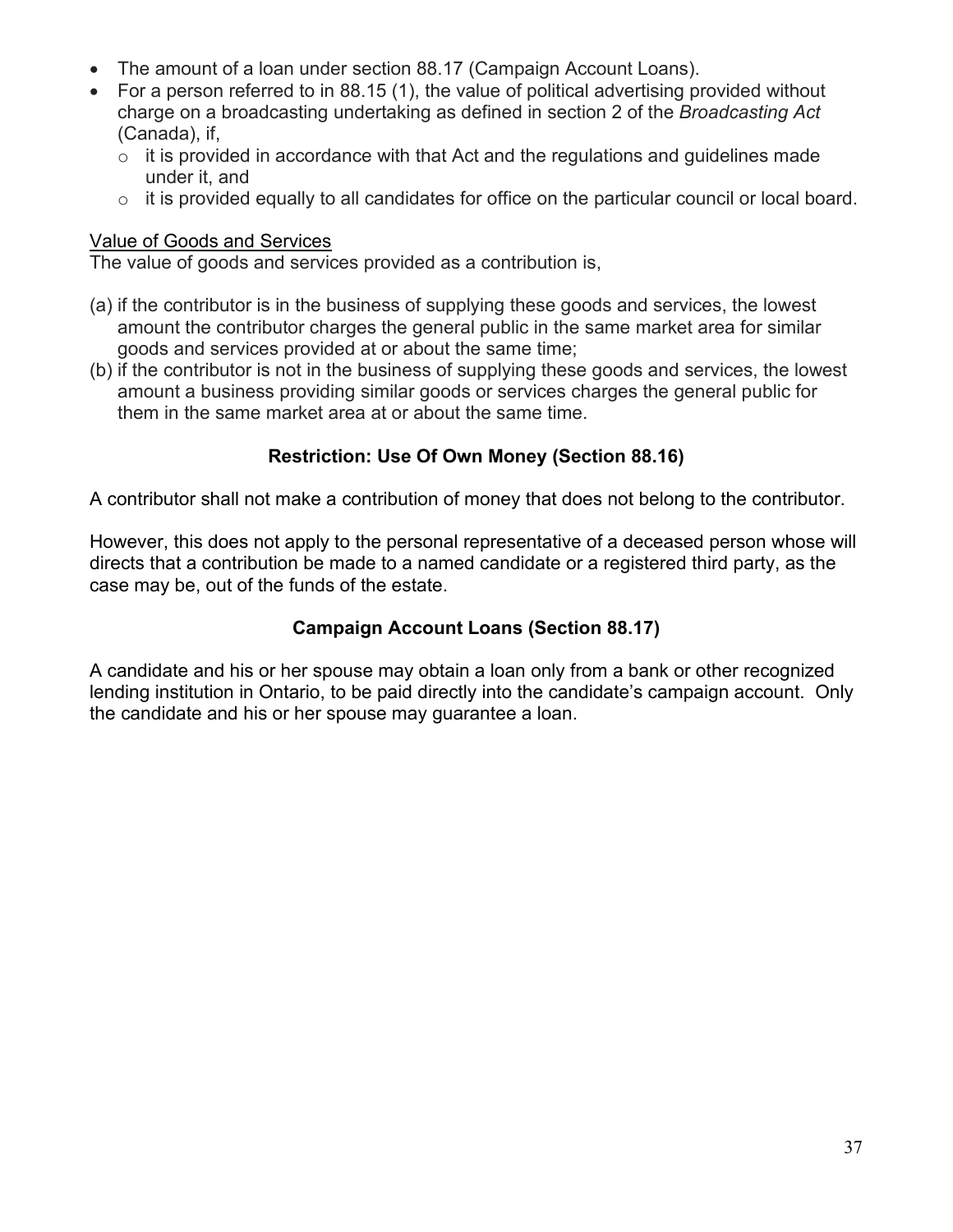## **Expenses**

## **What Constitutes An Expense (Section 88.19)**

Costs incurred for goods or services by or under the direction of a person wholly or partly for use in his or her election campaign are expenses.

Without restricting the generality of 88.19 (1), the following amounts are expenses:

- The replacement value of goods retained by the person from any previous election in the municipality and used in the current election.
- The value of contributions of goods and services.
- Audit and accounting fees.
- Interest on loans under section 88.17 (Campaign Account Loans).
- The cost of holding fundraising functions.
- The cost of holding parties and making other expressions of appreciation after the close of voting.
- For a candidate, expenses relating to a recount or a proceeding under section 83 (Controverted Elections).
- Expenses relating to a compliance audit.
- Expenses that are incurred by a candidate with a disability, are directly related to the disability, and would not have been incurred but for the election to which the expenses relate.
- The cost of election campaign advertisements (within the meaning of section 88.3).

For greater certainty, the cost of holding fundraising functions does not include costs related to,

- events or activities that are organized for such purposes as promoting public awareness of a candidate and at which the soliciting of contributions is incidental; or
- promotional materials in which the soliciting of contributions is incidental.

In the following circumstances, a candidate's expenses for the 2022 regular election that are described in 88.19 (3) paragraphs 7 and 8 may include his or her expenses as a candidate in the 2014 regular election for an office on the same council or local board:

1. The circumstances described in paragraph 4 of subsection 88.24 (1) (deficit).

2. The circumstances described in paragraph 5 of subsection 88.24 (1) (expenses relating to a recount, etc.).

## **Candidates' Expenses (88.20)**

An expense shall not be incurred by or under the direction of a person unless he or she is a candidate.

## **Only during campaign period**

An expense shall not be incurred by or under the direction of a candidate outside his or her election campaign period.

## **Exception, auditor's report**

Despite 88.20 (2) (Only During Campaign Period), a candidate whose election campaign period ends as described in paragraph 2, 3 or 4 of subsection 88.24 (1) (Election Campaign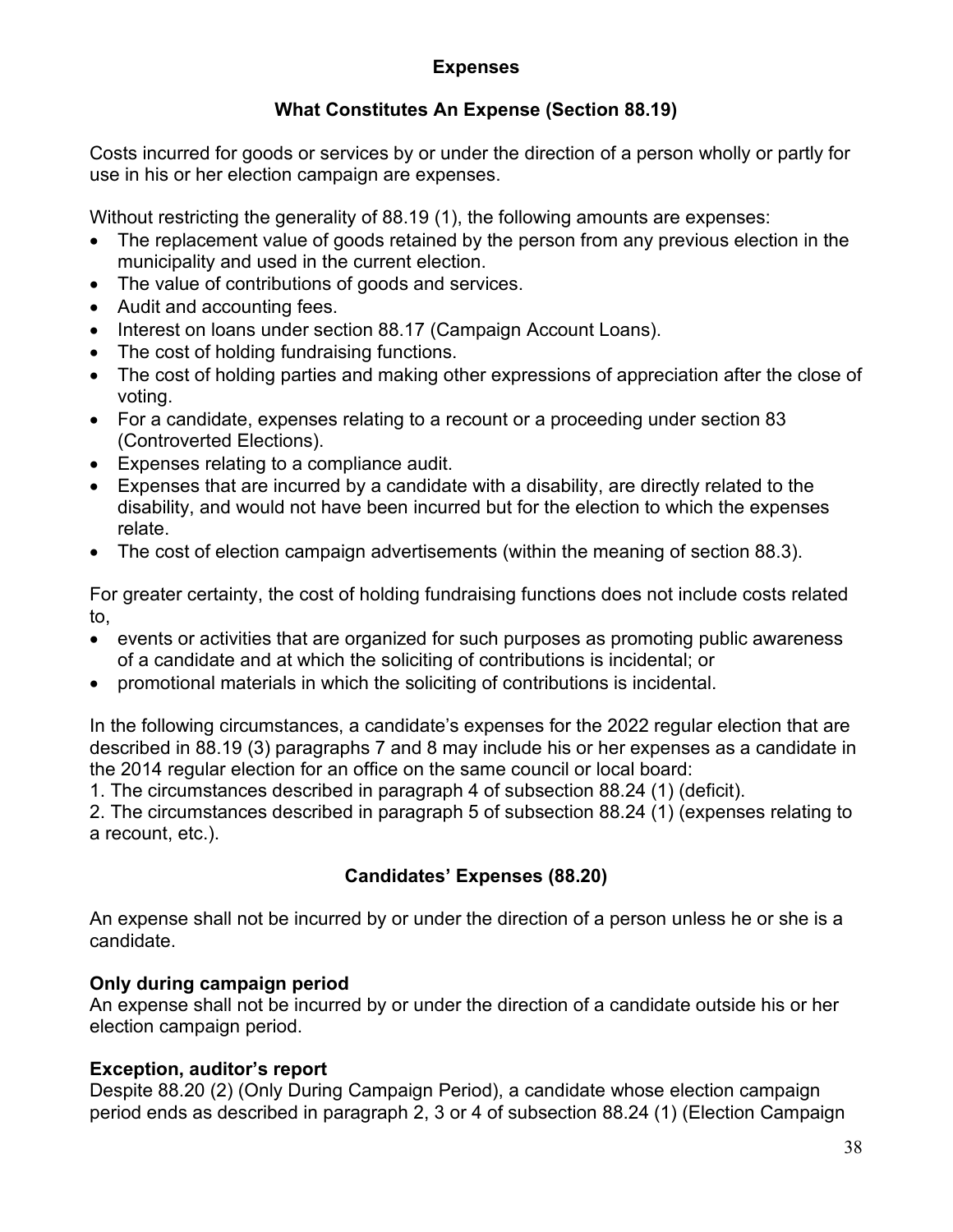Period for Candidates) may incur expenses related to the preparation of an auditor's report under section 88.25 (Candidates' Financial Statements, etc.) after the campaign period has ended.

For greater certainty, expenses, including audit and accounting fees, related to the preparation of an auditor's report after the campaign period has ended constitute campaign expenses.

#### **Who may incur expense**

An expense may only be incurred by a candidate or an individual acting under the candidate's direction.

#### **Maximum amount**

During the period that begins on the day a Candidate is nominated and ends on Voting Day, his or her expenses shall not exceed an amount calculated in accordance with the prescribed formula.

A Candidate shall be provided with the maximum campaign expenses amount upon filing of his or her Nomination Papers (see Nominations section of this manual).

#### **Maximum amount for parties, etc., after voting day**

The expenses of a candidate that are for the holding of parties and making other expressions of appreciation after the close of voting shall not exceed an amount calculated in accordance with the prescribed formula.

The formula that is prescribed, must be written so that the amount calculated under it varies based on the maximum amount determined under 88.20 (6) (Maximum Amount) for the office for which the candidate is nominated.

## **Duties Of Candidates (Section 88.22)**

The Clerk shall provide the "Duties of Candidates" FORM WE60 at the time of filing.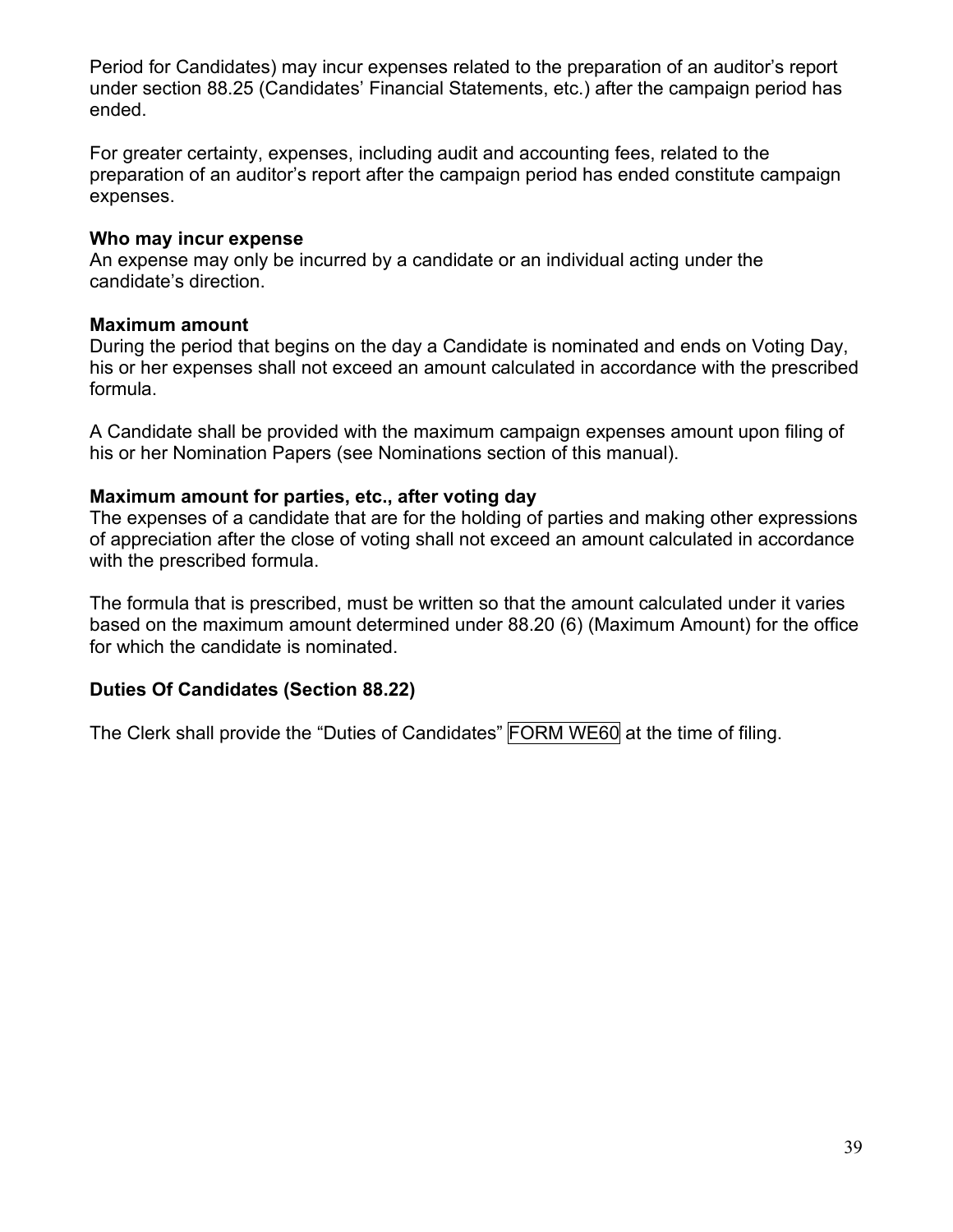# **Third Party Advertising**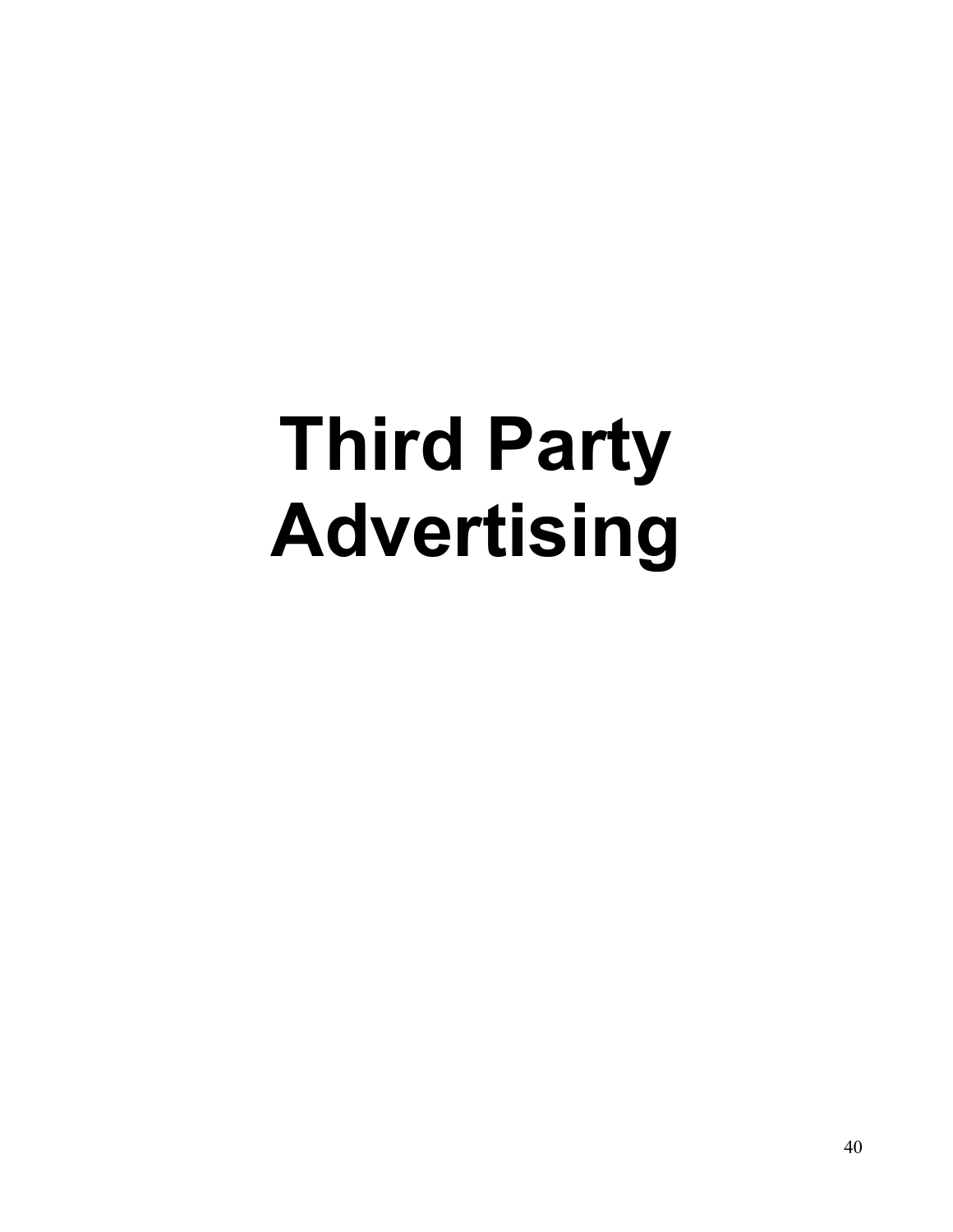A Third Party Advertiser means an individual who is normally resident in Ontario, a corporation that carries on business in Ontario or a trade union that holds bargaining rights for employees in Ontario, and who's Notice of Registration for Third Party Advertiser has been certified by the Clerk.

## **Eligibility For Registration [Section 88.6 (4), (5) And (6)]**

Registration shall be restricted to the following persons and entities:

- An individual who is normally resident in Ontario.
- A corporation that carries on business in Ontario.
- A trade union that holds bargaining rights for employees in Ontario.

The following persons and entities are deemed ineligible to register:

- A candidate whose nomination has been filed.
- A federal political party registered under the *Canada Elections Act* or any federal constituency association or registered candidate at a federal election endorsed by that party.
- A provincial political party, constituency association, registered candidate or leadership contestant registered under the *Election Finances Act.*
- The Crown in right of Canada or Ontario, a municipality or local board.

A Candidate whose nomination has been filed shall not direct any third party advertisements.

## **Filing The Notice Of Registration [Section 88.6 (2), (7) And (13)]**

"Notice for Registration"  $\boxed{\text{PR FORM 7}}$  shall be filed with the Clerk from the first business day of May in 2018 (first day for filing Nominations) to Friday, October 19, 2018 (the Friday before voting day) during regular office hours in the following manner:

- in person or by an agent
- no faxed or other electronically transmitted registration notices shall be accepted – original signatures required
- with proof of identity as prescribed in *O. Reg. 304/13*, as amended
- with the declaration of qualification, signed by the individual or by a representative of the corporation or trade union
- a resolution from the corporation or trade union that authorizes the person or agent to register on their behalf, if applicable

The Clerk shall administer the Declaration of Qualifications on the "Notice for Registration"  $PR$  FORM 7 and the "Declaration of Qualifications – Third Party Advertiser" Form WE 52 oaths to the individual or to the representative of the corporation or trade union. The date and time of filing are to be filled in by the Clerk and initialled by the individual or by a representative of the corporation or trade union. The Clerk may then sign the Notice for Registration and Declaration of Qualifications.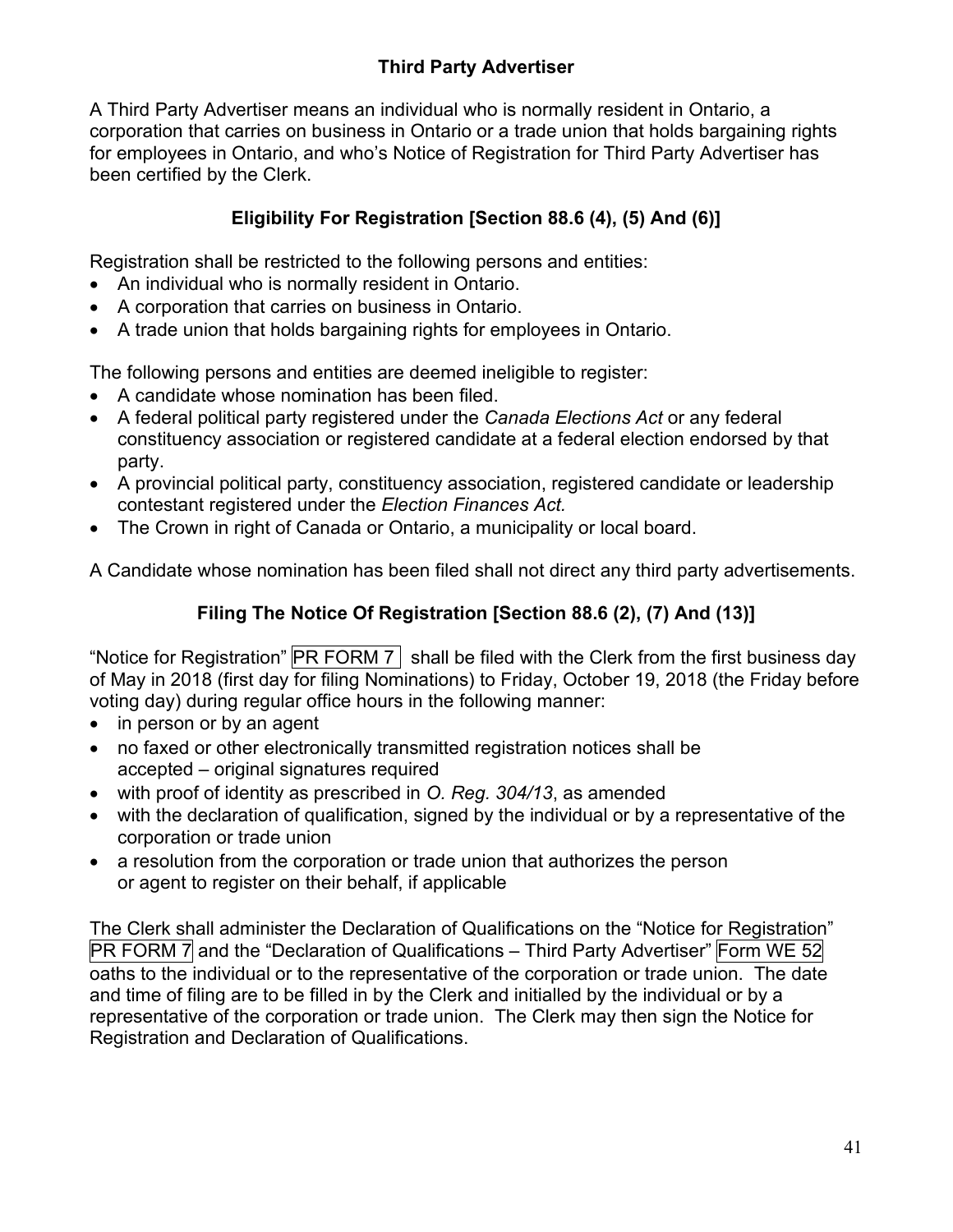For registrations for a By-Election, refer to Section 88.6 (8) to (12).

## **Estimated Maximum Third Party Expenses [Section 88.21 (15)]**

The Clerk shall calculate the estimated maximum third party expenses for registered third parties on the "Estimated Maximum Third Party Expenses" Form WE58 and provide a copy to the individual filing the registration. The Clerk's calculation is final.

## **Notice Of Penalties [Section 88.29 (7)]**

The Clerk shall, at least 30 days before the filing date, provide a notice of the penalties on the "Notice of Penalties – Registered Third Parties" Form WE64 to every Registered Third Party that registered in the municipality.

## **Final Calculation Of Third Party Expenses [Section 88.21 (11) To (17)]**

The Clerk shall, after determining from the number of eligible electors from the Voters' List, calculate the maximum amount of third party expenses that each registered third party may incur and prepare a "Certificate of Maximum Third Party Expenses" Form WE59. The certificate shall be given to each individual that filed a Notice of Registration for Third Party Advertising in the case of a regular election, on or before September 26, 2022; and in the case of a by-election, within 10 days after the Clerk makes the corrections under subparagraph 4 iii of subsection 65 (4) or subparagraph 3 ii of subsection 65 (5).

The number of electors to be used in this final calculation is to be the greater of the following:

- the number determined from the Voters' List from the previous regular election, as it existed on Nomination Day for the 2018 election, adjusted for changes under Section 24 and 25 that were approved as of that day;
- the number determined from the Voters' List for the current election as it exists on Nomination Day in the year of the current election, adjusted for changes under Section 24 and 25 that were approved as of that day. [Section 88.21 (11)]

The Clerk's calculation is final and shall be made in accordance with the prescribed formula in *Ontario Regulation 101/97*.

## **Certification Of Notice Of Registration [Section 88.6 (13) And (14)]**

The Clerk shall do a review of each notice received to determine qualification and if the notice complies with the *Municipal Elections Act, 1996*. Once satisfied the third party is qualified, the Clerk shall complete the "Certification by Clerk" section on the "Notice for Registration" PR FORM 7 If not satisfied the Clerk shall reject the notice. The Clerk's decision is final.

## **Advertisements (Section 88.4, 88.5)**

## **Restricted Period and Expenses**

The Restricted Period for Third Party Advertisements begins on the earliest day that an individual, corporation or trade union is permitted to file a notice of registration as a registered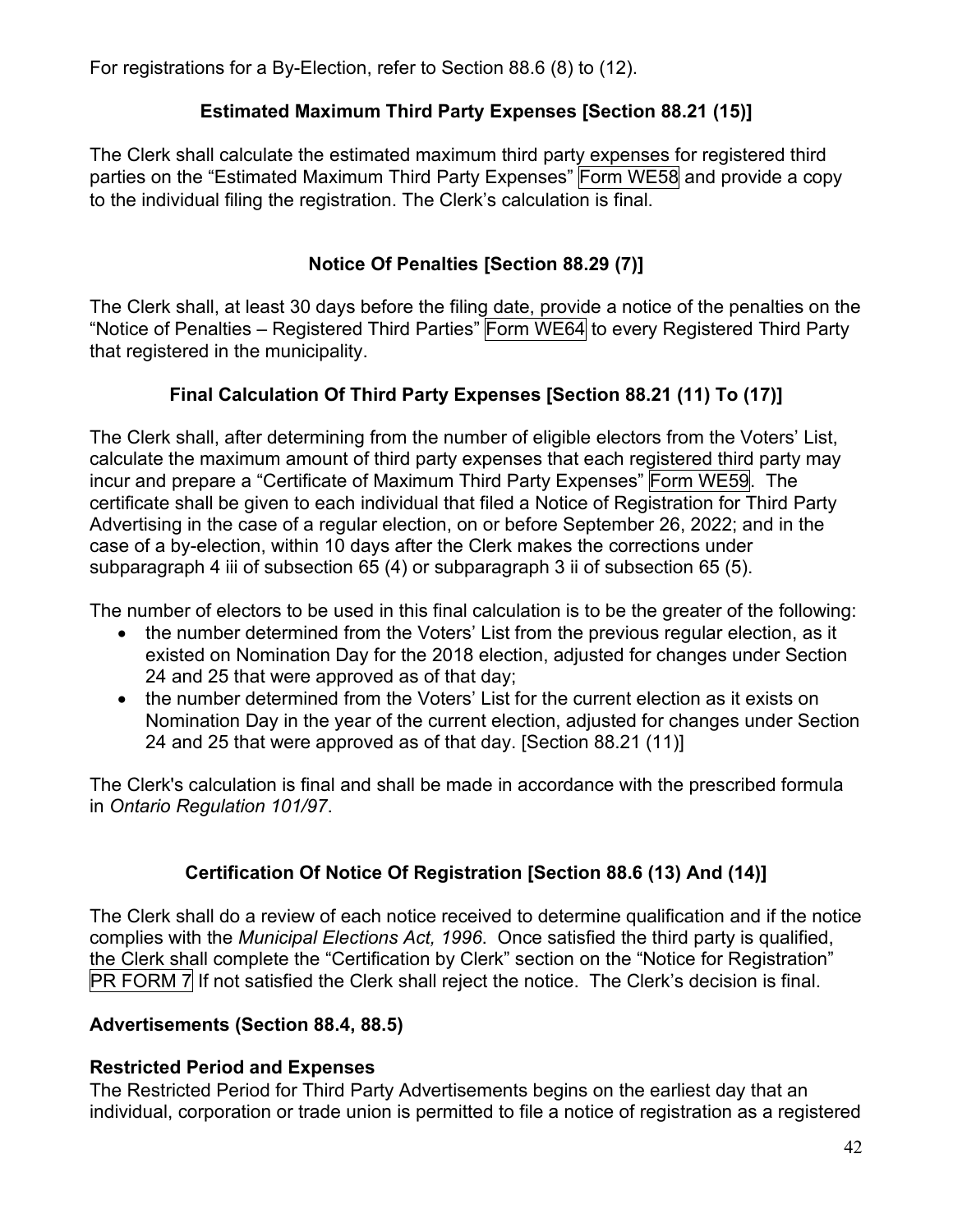third party (first business day in May) and ends at the close of voting on Voting Day.

Third Parties must do the following during the Restricted Period:

- file notice of registration and have it certified by the Clerk:
- once registered, advertise: and
- once registered, incur expenses related to the advertisement.

The expenses for these advertisements cannot exceed the amount calculated under Section 88.21 (registered third parties' expenses).

## **Mandatory Information in Advertisements**

All Third Party Advertisements shall contain the following information:

- the name of the registered third party
- the municipality where the registered third party is registered;
- a telephone number, mailing address or email address at which the registered third party may be contacted regarding the advertisement.

## **Mandatory Information for Broadcaster, etc.**

All Registered Third Parties shall provide the following information to a broadcaster or publisher in writing:

- the name of the registered third party;
- the name, business address and telephone number of the individual who deals with the broadcaster or publisher under the direction of the registered third party;
- the municipality where the registered third party is registered.

## **Municipal Authority To Remove Advertisements (Section 88.7)**

If a municipality is satisfied that there has been a contravention of section 88.3 (candidates' election campaign advertisements), 88.4 (third party advertisements) or 88.5 (mandatory information in third party advertisements), the municipality may require a person who the municipality reasonably believes contravened the section or caused or permitted the contravention, or the owner or occupier of the land on which the contravention occurred, to remove the advertisement or discontinue the advertising.

## **List Of Registered Third Parties [Section 88.12 (9) And (10)]**

A list of registered third parties shall be posted using the "Official List of Registered Third Parties" FORM WE54, as a minimum, on the website and may also include the phone number and email address provided by the registered third party in the notice of registration filed and, if applicable, a hyperlink to the website of the registered third party.

## **Duties Of Registered Third Parties (Section 88.26)**

The Clerk shall provide the "Duties of Registered Third Parties" FORM WE61 at the time of filing.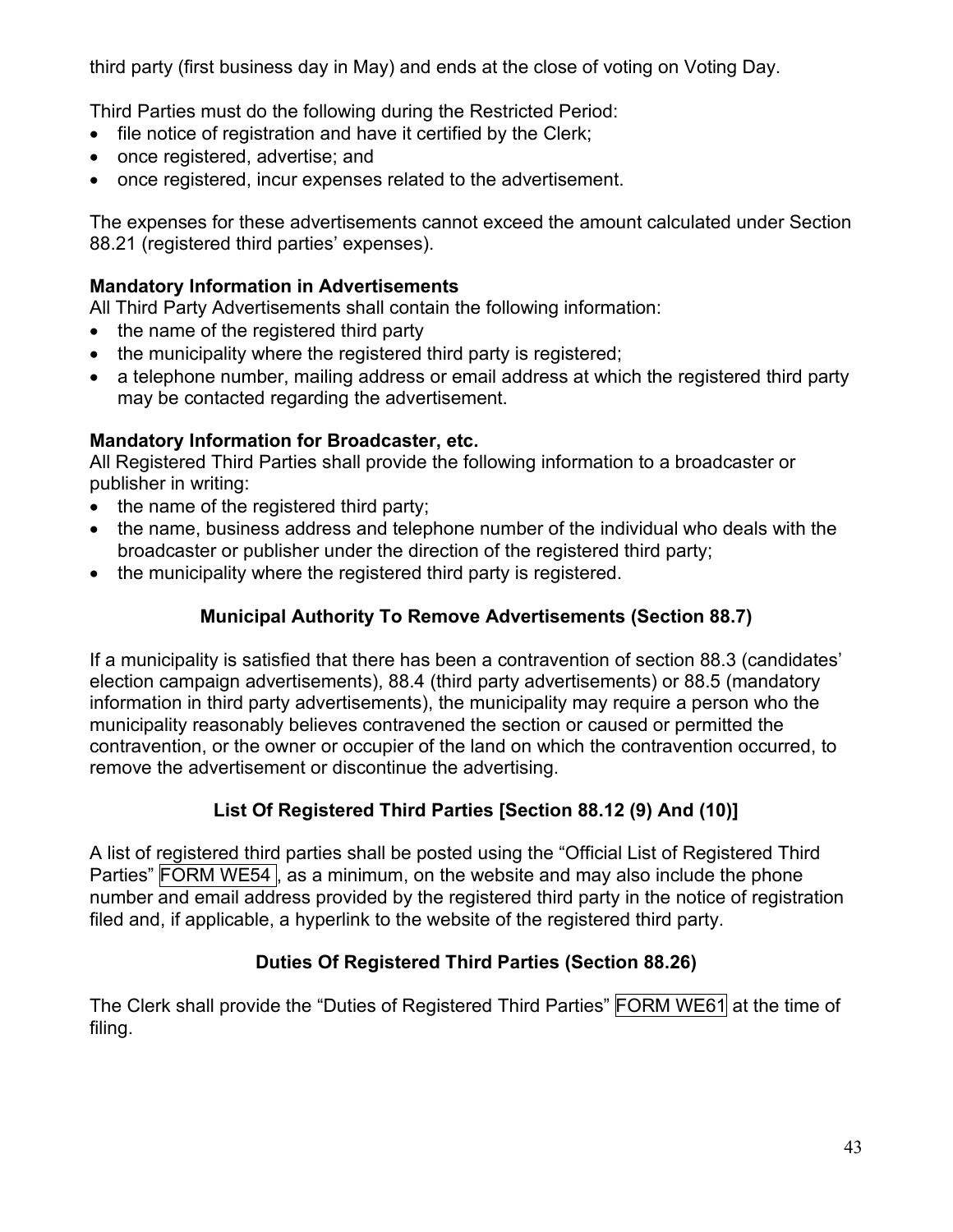# **Contributions To And Expenses Of Registered Third Party**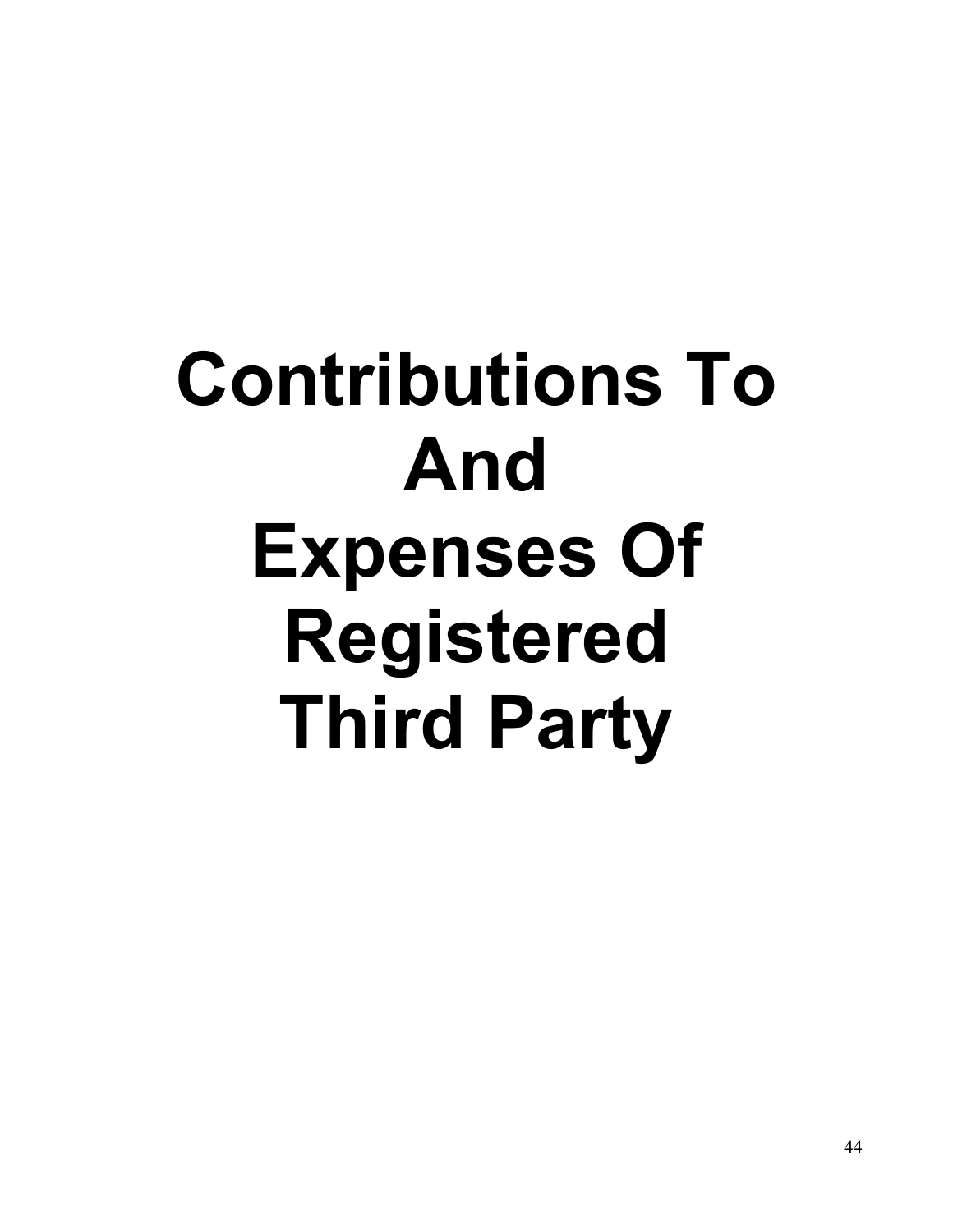## **Contributions**

## **Contributions To Registered Third Parties [Section 88.12 (1) To (5)]**

A contribution shall not be made in relation to third party advertisements that appear during an election in a municipality unless they are a registered third party.

A contribution to a registered third party, or to an individual acting under his, her or its direction, shall only be made during the restriction period.

Contributions shall only be made by the following:

- An individual who is normally resident in Ontario.
- A corporation that carries on business in Ontario.
- A trade union that holds bargaining rights for employees in Ontario.
- The registered third party and, in the case of an individual, his or her spouse, subject to if the spouse of a registered third party is not normally registered in Ontario, the spouse may make contributions only to the registered third party.

The following shall not make a contribution:

- A federal political party registered under the *Canada Elections Act* or any federal constituency association or registered candidate at a federal election endorsed by that party.
- A provincial political party, constituency association, registered candidate or leadership contestant registered under the *Election Finances Act*.
- The Crown in right of Canada or Ontario, a municipality or local board.

## **Acceptance Of Contributions [Section 88.12 (7) To (8)]**

A contribution may be accepted only by a registered third party or an individual acting under the direction of the registered third party.

A contribution may be accepted only from a person or entity that is entitled to make a contribution.

A contribution of money that exceeds \$25 shall not be contributed in the form of cash and shall be contributed in a manner that associates the contributor's name and account with the payment or by money order signed by the contributor.

## **Maximum Contributions To Registered Third Parties (Section 88.13)**

A contributor shall not make contributions in relation to third party advertisements exceeding a total of:

- \$750 to a registered third party that appears during an election in a municipality;
- \$5,000 to two or more third parties registered in the same municipality;
- Except if the third party is contributing to itself, then the maximum contributions do not apply;
- Except if the contributor is the spouse of an individual that is a registered third party, then the maximum contributions do not apply.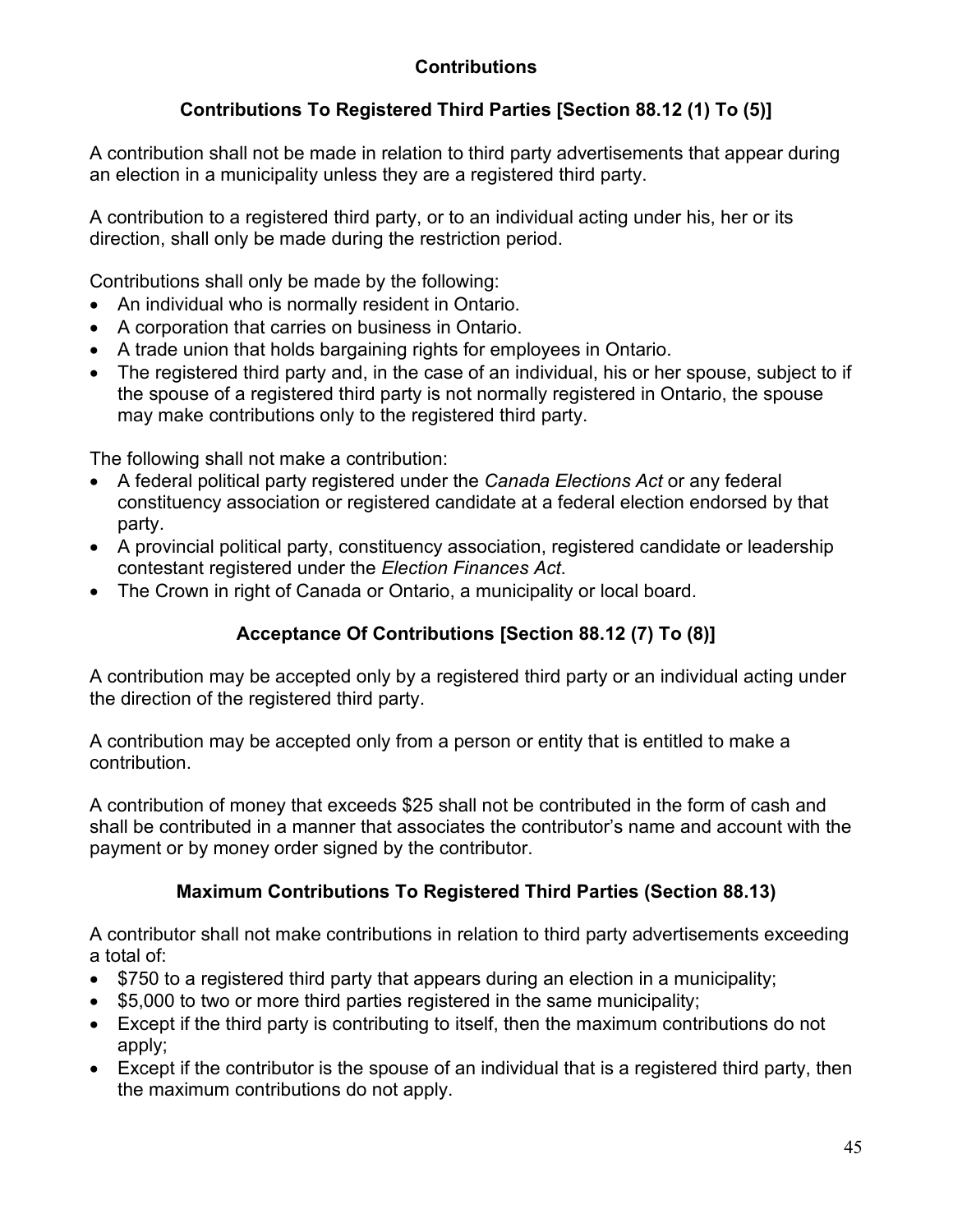The Clerk shall provide the "Contributions to Registered Third Parties FORM WE53 at the time of filing.

## **Fundraising For Registered Third Parties (Section 88.14)**

Only registered third parties in the municipality may hold a fundraising function relating to third party advertisements.

Fundraising functions may only be held during the campaign period.

## **What Constitutes A Contribution (Section 88.15)**

Money, goods and services given to and accepted by an individual, corporation or trade union in relation to third party advertisements or given to and accepted by another person who is acting under the direction of the individual, corporation or trade union, are contributions.

## Contributions:

In addition to the statement above [88.15 (2)]:

- An amount charged for admission to a fundraising function.
- If goods and services are sold for more than their market value at a fundraising function, the difference between the amount paid and the market value. However, if the amount received for the goods or services is \$25 or less, the amount is not a contribution.
- If goods and services used in the person's election campaign or in relation to third party advertisements are purchased for less than their market value, the difference between the market value and the amount paid.
- Any unpaid but guaranteed balance in respect of a loan under section 88.17 (Campaign Account Loans).

## Not Contributions:

In addition to the statement above [88.15 (2)]:

- The value of services provided by voluntary unpaid labour.
- The value of services provided voluntarily, under the direction of the person or the individual, corporation or trade union, by an employee whose compensation from all sources for providing the services does not exceed the compensation the employee would normally receive for the period the services are provided.
- An amount of \$25 or less that is donated at a fundraising function.
- The amount received for goods and services sold at a fundraising function, if the amount is \$25 or less.
- The amount of a loan under section 88.17 (Campaign Account Loans).
- For a person referred to in 88.15 (1), the value of political advertising provided without charge on a broadcasting undertaking as defined in section 2 of the *Broadcasting Act* (Canada), if,
	- $\circ$  it is provided in accordance with that Act and the regulations and guidelines made under it, and
	- o it is provided equally to all candidates for office on the particular council or local board.

#### Value of Goods and Services

The value of goods and services provided as a contribution is,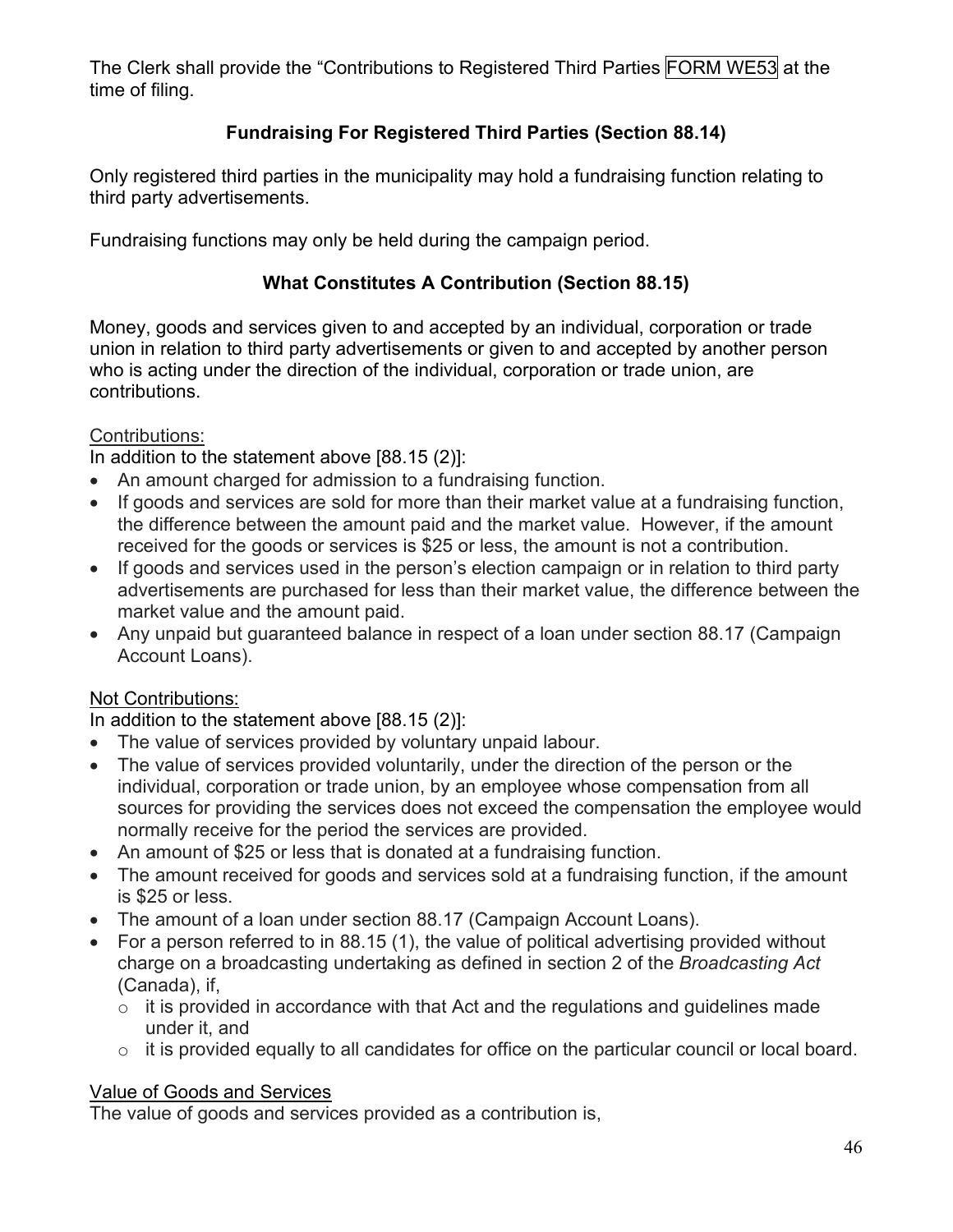- (a) if the contributor is in the business of supplying these goods and services, the lowest amount the contributor charges the general public in the same market area for similar goods and services provided at or about the same time;
- (b) if the contributor is not in the business of supplying these goods and services, the lowest amount a business providing similar goods or services charges the general public for them in the same market area at or about the same time.

#### **Restriction: Use Of Own Money (Section 88.16)**

A contributor shall not make a contribution of money that does not belong to the contributor.

However, this does not apply to the personal representative of a deceased person whose will directs that a contribution be made to a named candidate or a registered third party, as the case may be, out of the funds of the estate.

## **Campaign Account Loans (Section 88.17)**

A registered third party and, in the case of an individual, his or her spouse, may obtain a loan in relation to third party advertisements only from a bank or other recognized lending institution in Ontario, to be paid directly into the campaign account. Only the registered third party and, in the case of an individual, his or her spouse may guarantee a loan.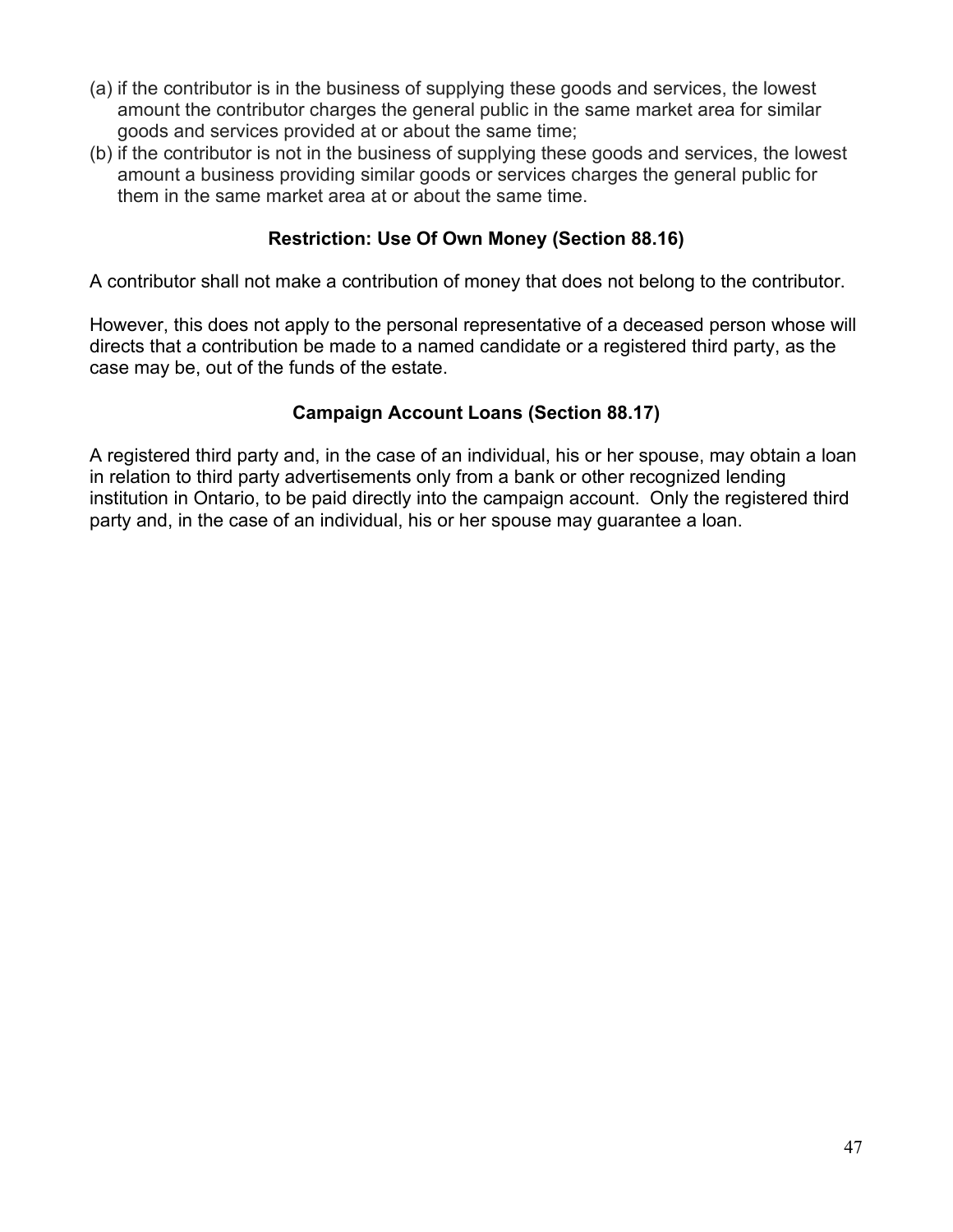## **Expenses**

## **What Constitutes An Expense (Section 88.19)**

Costs incurred by or under the direction of an individual, corporation or trade union for goods or services for use wholly or partly in relation to third party advertisements that appear during an election in a municipality are expenses.

Without restricting the generality of 88.19 (2), the following amounts are expenses:

- The replacement value of goods retained by the individual, corporation or trade union from any previous election in the municipality and used in the current election.
- The value of contributions of goods and services.
- Audit and accounting fees.
- Interest on loans under section 88.17 (Campaign Account Loans).
- The cost of holding fundraising functions.
- The cost of holding parties and making other expressions of appreciation after the close of voting.
- Expenses relating to a compliance audit.
- Expenses that are incurred by a registered third party who is an individual with a disability, are directly related to the disability, and would not have been incurred but for the election to which the expenses relate.
- The cost of third party advertisements (within the meaning of section 88.3).

For greater certainty, the cost of holding fundraising functions does not include costs related to,

- events or activities that are organized for such purposes as promoting public awareness of a candidate and at which the soliciting of contributions is incidental; or
- promotional materials in which the soliciting of contributions is incidental.

## **Registered Third Parties' Expenses (88.21)**

An expense shall not be incurred by or under the direction of an individual, corporation or trade union in relation to third party advertisements that appear during an election in a municipality unless he, she or it is a registered third party in the municipality.

#### **Only during campaign period**

An expense shall not be incurred by or under the direction of a registered third party in relation to third party advertisements outside the campaign period for the registered third party in relation to the election in the municipality.

#### **Exception, auditor's report**

Despite subsection 88.21 (2) (Only During Campaign Period), a registered third party whose campaign period in relation to an election in a municipality ends as described in paragraph 2 or 3 of section 88.28 (Campaign Period for Registered Third Parties) may incur expenses related to the preparation of an auditor's report under section 88.29 (Financial Statements, etc., of Registered Third Parties) after the campaign period has ended.

For greater certainty, expenses, including audit and accounting fees, described above constitute third party expenses.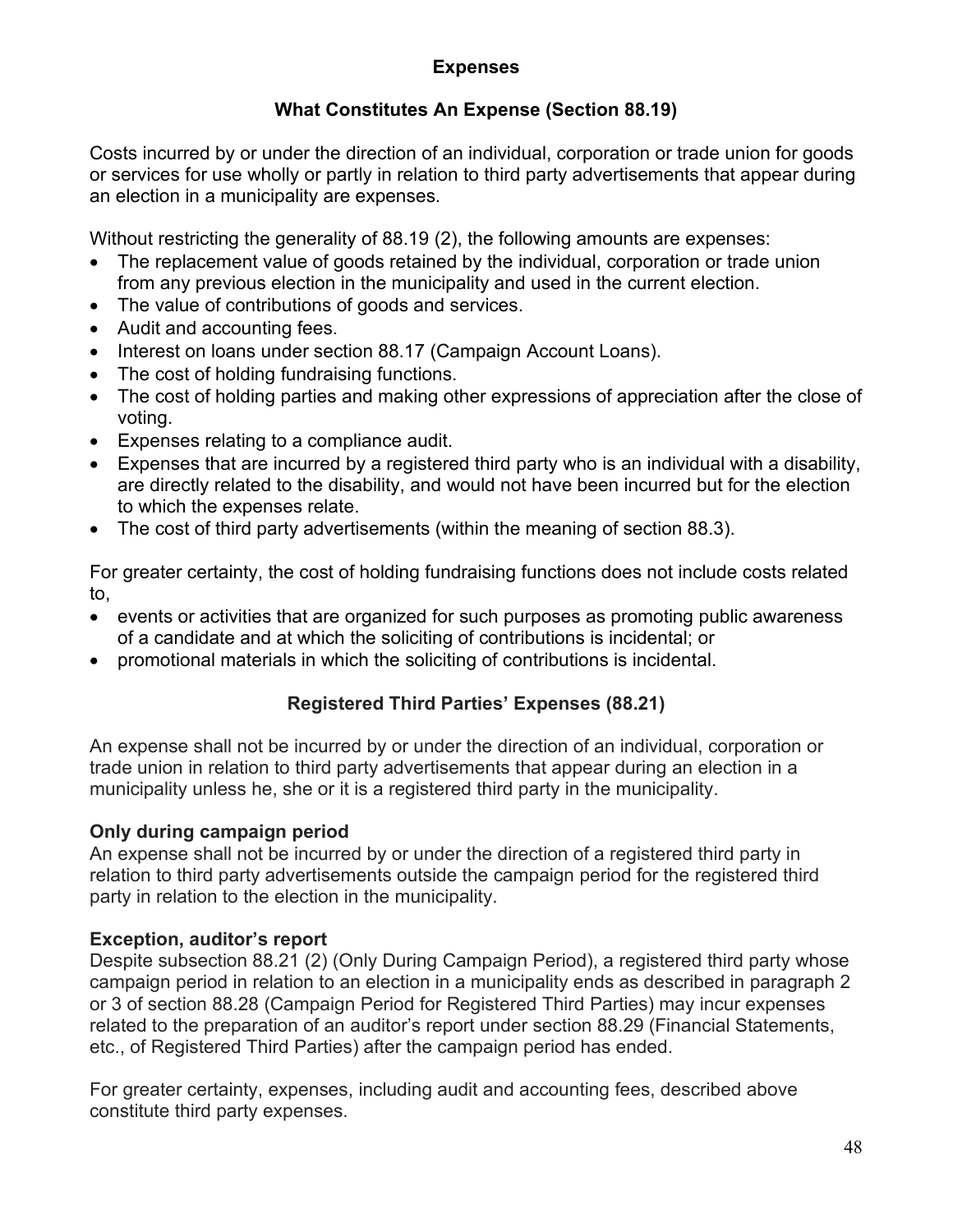#### **Who may incur expense**

An expense may only be incurred by a registered third party or an individual acting under the direction of the registered third party.

#### **Maximum amount**

During the campaign period for third party advertisements, the expenses of a registered third party in relation to third party advertisements that appear during an election in a municipality shall not exceed an amount calculated in accordance with the prescribed formula.

A Third Party shall be provided with the maximum third party expenses amount upon registering as a Third Party Advertiser (see Third Party Advertising section of this manual)

#### **Maximum amount for parties, etc., after voting day**

The expenses of a registered third party are for the holding of parties and making other expressions of appreciation after the close of voting shall not exceed an amount calculated in accordance with the prescribed formula.

The formula that is prescribed must be written so that the amount calculated under it varies based on the maximum amount determined under 88.21 (6) (Maximum Amount).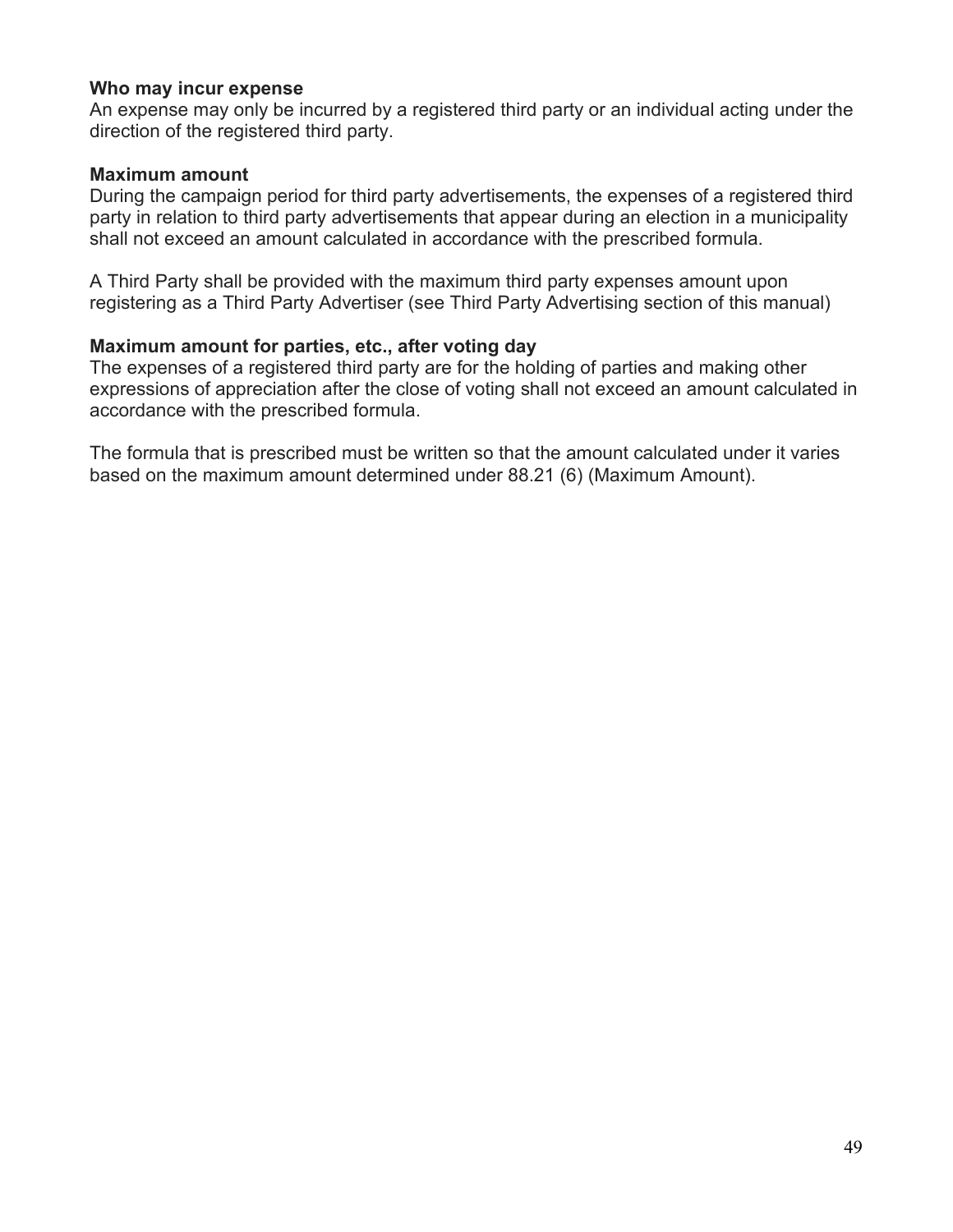# **Scrutineers**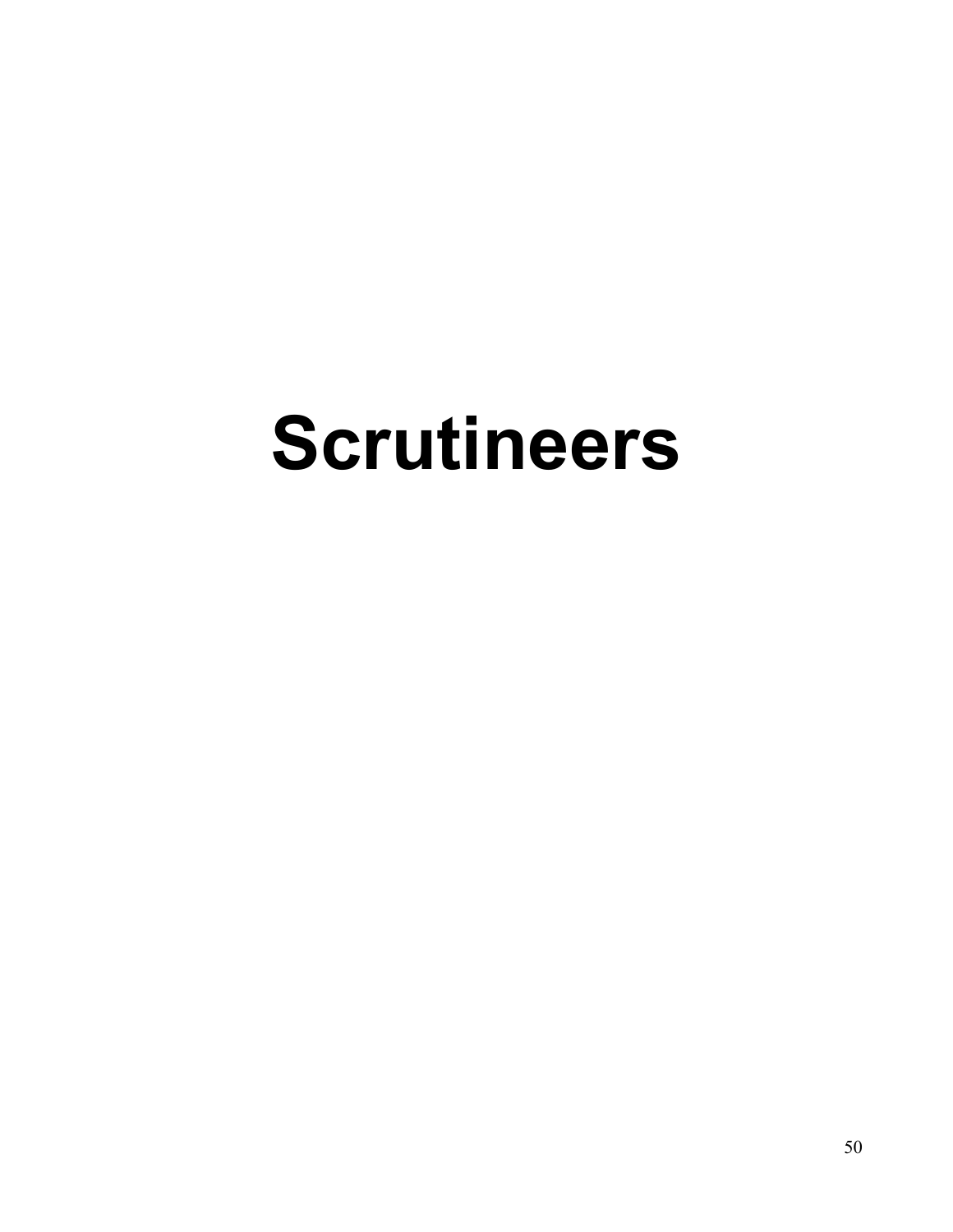## **Scrutineers (Section 16 & 47)**

#### **Appointment - by candidate – qualification**

A candidate may appoint scrutineers to represent him/her at the Help Centre during the "0" count audit and receipt of voting results, including during a recount.

The appointment shall be made using the "Appointment of Scrutineer By Candidate" Form WE22. The forms to appoint scrutineers, must be signed by the candidate in person at the Municipal Office. The candidate shall be asked for proof of identity. The candidate shall provide the signed form to their scrutineer.

#### **Number - per candidate - in Help Centre - one only**

Only one certified candidate or his/her appointed scrutineer may be in attendance at the Help Centre or location for receipt of voting results.

The scruntineer/candidate must take an "Oral Oath of Secrecy" Form WE25 at the Help Centre or receipt of location for receipt of voting results.

#### **Appointment - by Council - by-law – question**

Council may appoint scrutineers by resolution using "Appointment of Scrutineers Re By-laws or Questions" Form WE46 in relation to voting on a by-law or question submitted to the electors, to attend at a Help Centre during the "0" count audit and receipt of voting results, including during a recount.

Equal number of scrutineers shall be appointed to represent supporters and opponents of the by-law and one scrutineer representing supporters and one representing opponents may be present at the Help Centre during the receipt of voting results.

Equal numbers of scrutineers shall be appointed for each possible answer to the question and one scrutineer for each of the possible answers may be present at the Help Centre during the receipt of voting results.

#### **Appointment - by local board or Minister - question**

Scrutineers appointed by a local board or the Minister in relation to a question may also remain in the Help Centre.

#### **Appointment - by elector - recount [Section 61 (1)]**

In the case of a recount ordered under Section 58, the elector may appoint one scrutineer for the receipt of voting results.

The "Appointment of Scrutineer by Elector" Form WE45 must be signed by the Applicant. Forms are available at the Municipal Office. The scruntineer/candidate must take an "Oral Oath of Secrecy" Form WE25 at the receipt of voting results.

#### **Appointment - Proof of**

A person appointed as a scrutineer, before being admitted to a Help Centre or receipt of votes shall show proof of his/her applicable appointment to the Election Official for the Help Centre or receipt of votes and shall provide proof of identity and residence as prescribed in *O. Reg. 304/13*.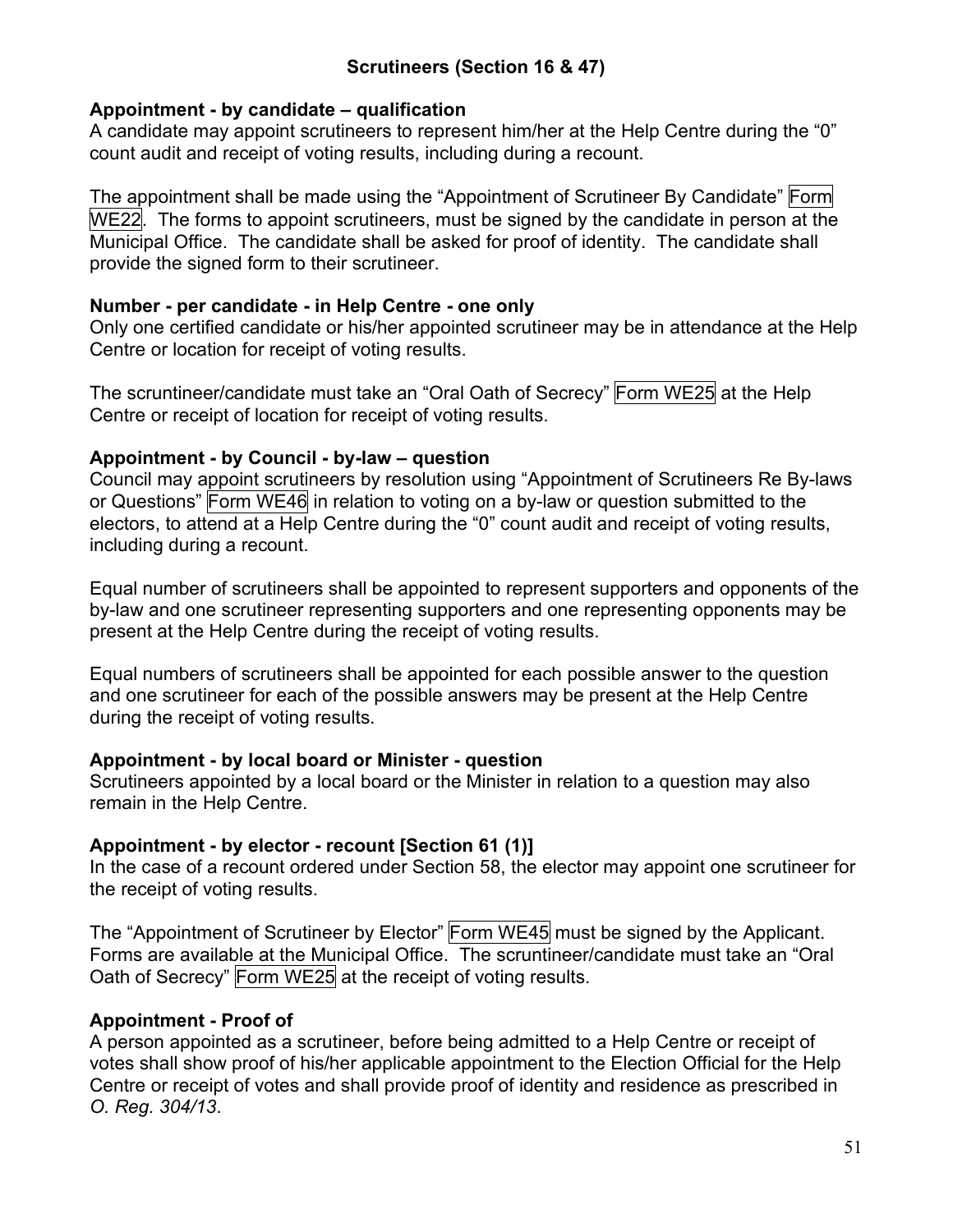#### **Scrutineers Rights and Prohibitions**

Each scrutineer shall be responsible for his/her conduct, rights and prohibitions as set out on the applicable appointment form.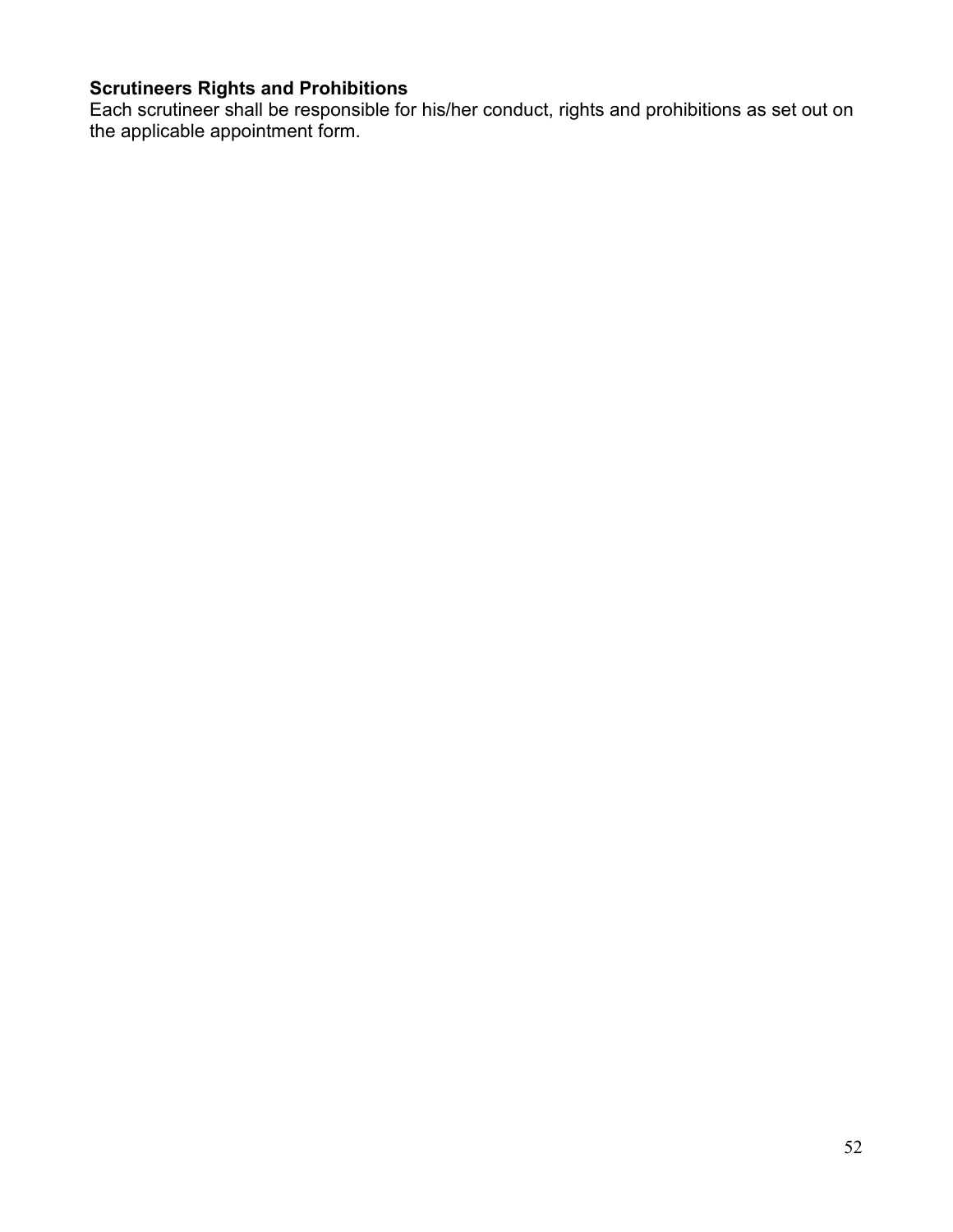## **Personnel**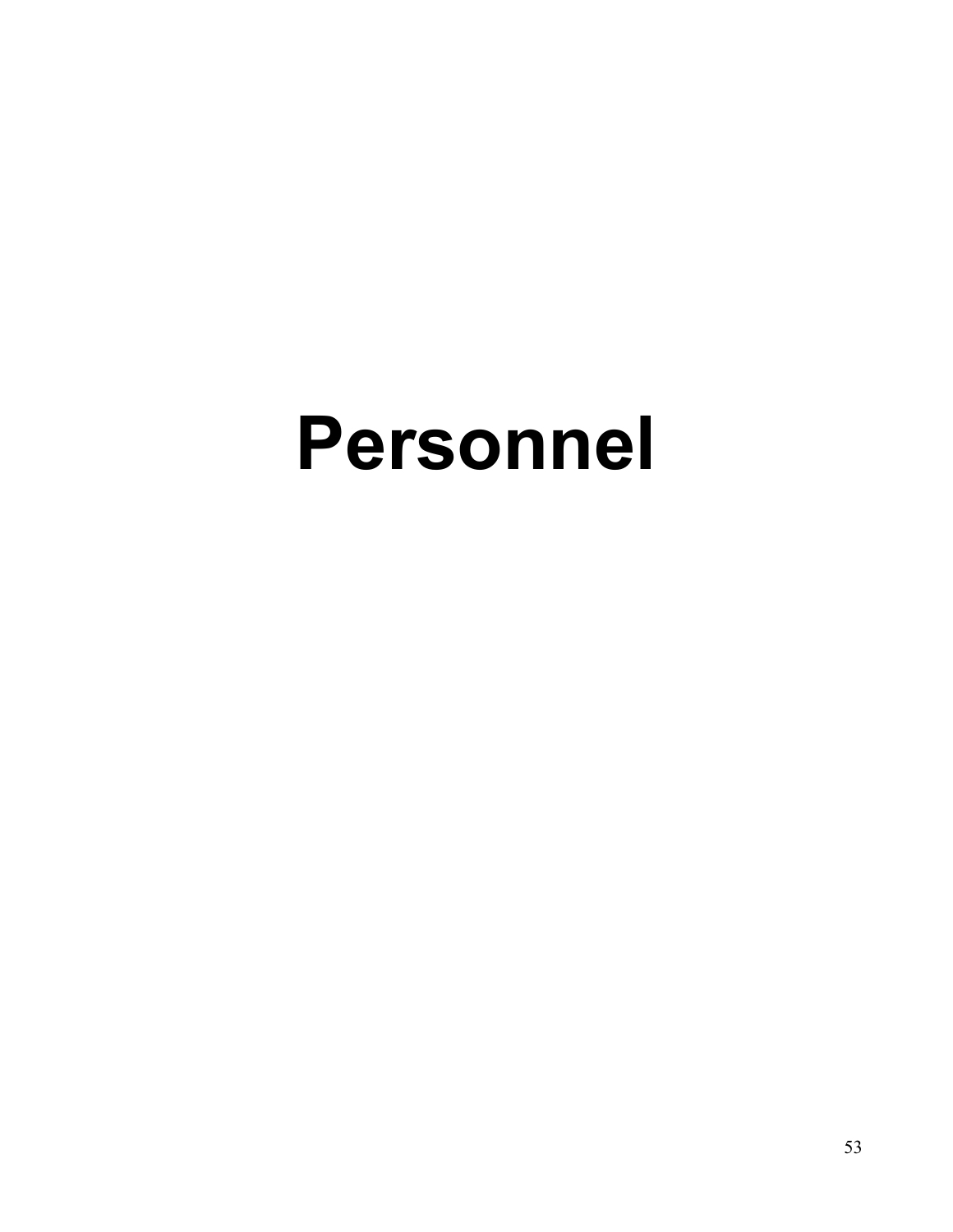## **Clerk [Section 12 (1)]**

A Clerk who is responsible for conducting an election may provide for any matter or procedure that,

- a) is not otherwise provided for in an Act or regulation; and
- b) in the Clerk's opinion, is necessary or desirable for conducting the election.

## **DRO's And Other Election Officials (Section 15)**

When it is necessary to conduct an election, the Clerk shall appoint a Deputy Returning Officer for each Voting Place and may appoint any other election officials for the election and for any recount that the Clerk considers are required.

The Clerk may delegate to a Deputy Returning Officer or other election official any of the Clerk's power or duties in relation to the election as he or she considers necessary. The Clerk may continue to exercise the delegated powers and duties despite the delegation. The delegation shall be in writing, "Delegation of Powers and Duties of Clerk" Form WE19.

There shall be a substitute qualified person appointed to attend to the election details in the event the Clerk is unable to be present to conduct procedures on Voting Day.

The Returning Officer is required to complete and sign the "Oath of Returning Officer" Form WE17 prior to January 1 of an election year.

All other election staff are required to complete and sign the "Appointment and Preliminary Oath or Affirmation for Election Officials" Form WE18.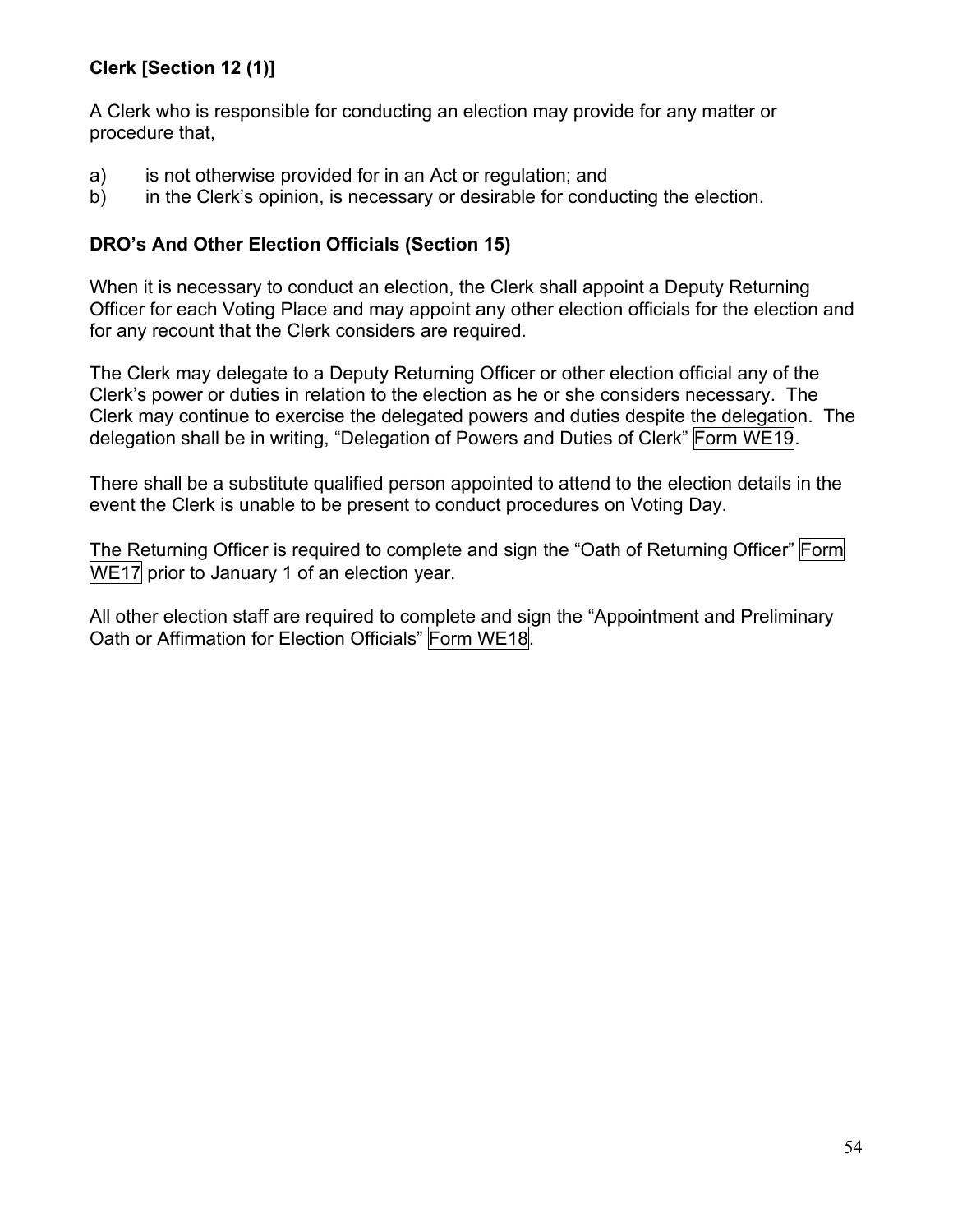## **Alternative Voting Method Internet and Telephone**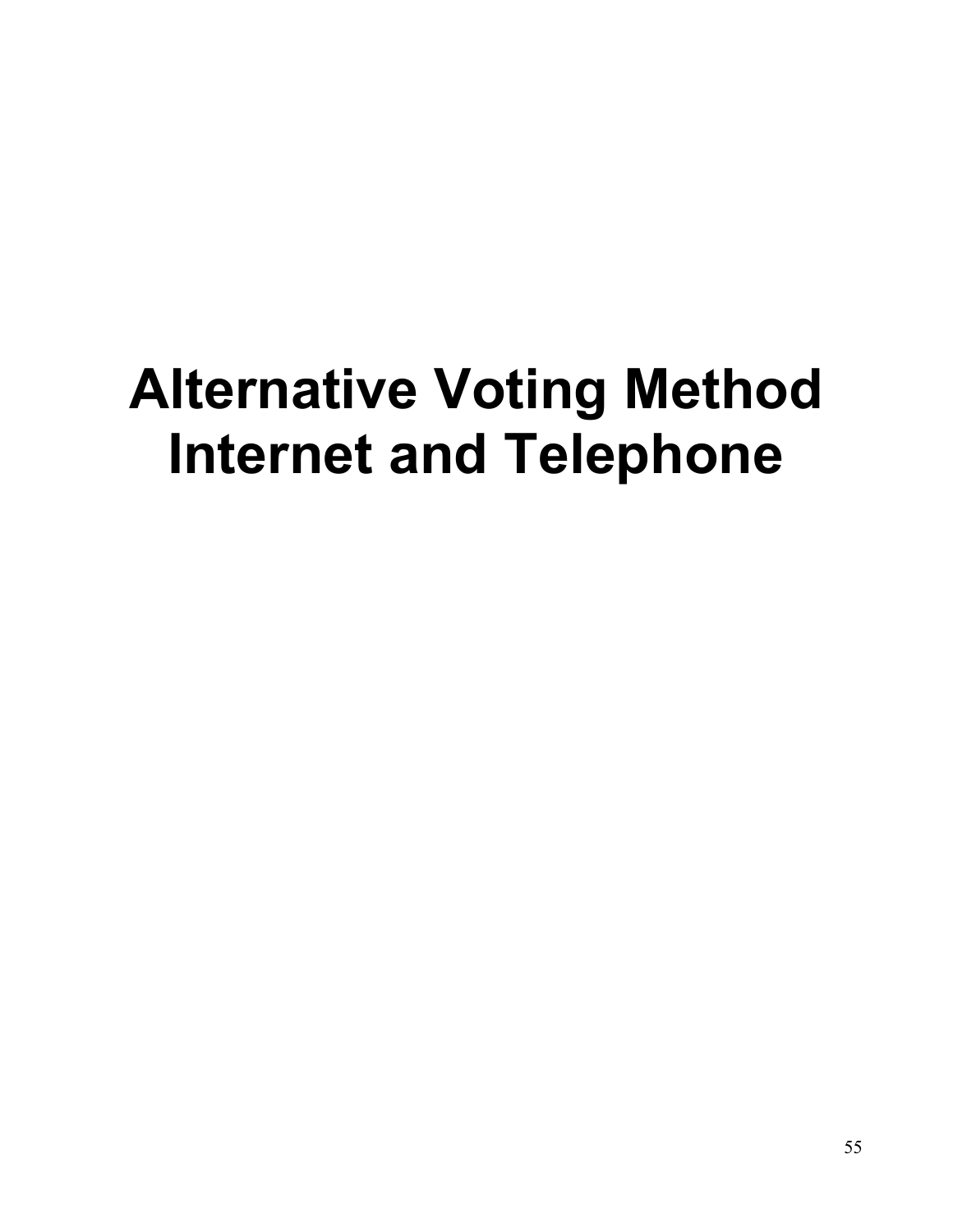#### **VOTING**

The Council of the Municipality of West Elgin authorized the use of alternative voting method, that being telephone and internet in addition to traditional voting for the 2022 Municipal & School Board Elections.

- a. Telephone/Internet Voting:
	- i. Eligible voters shall be required to telephone a designated number or access a designated internet address and cast their vote.
	- ii. Every eligible elector shall be limited to only one vote through the use of a PIN distributed by first class mail, or hand-delivered as required, in a sealed and personalized Voter Information Letter.
	- iii. The eVoting Service Provider, will allow the eligible voter to vote using a telephone or the internet.
	- iv. Following the voter's selection, the voting system response shall identify the voter's choice and provide the voter with the option of changing or confirming their vote.
	- v. The voting system shall enable the voter to decline from voting for an office(s) if he/she wishes to do so.
	- vi. Once the PIN has been used to complete all assigned races associated with the election it cannot be used again, and further access shall not be granted to the Telephone/Internet Voting service to vote again.
- b. Voting will commence on October 15, 2022 at 9:00 a.m.
- 2. Prior to the eVote activation, being on October 11, 2022 at 9:00 a.m., the auditor or other authorized election official will generate the confirmation report that contains all candidate names running for an office (through the eVoting system by secure ID and password). The report displays in real time the sum total of votes cast for each candidate running for an office. The timing of this report activity ensures that all totals for all candidates, confirms zero (0) votes before the electronic election begins. The eVote will be activated unless any of the counts associated with the candidate names do not indicate a zero total, and unless directed otherwise by an election official.
- 3. Candidates or their scrutineer may be present to verify and ensure that all totals of votes cast are at zero (0) and shall be permitted to sign a document that attests to this fact.
- 4. The eVoting Service Provider will make available online a list to the Clerk and any other appropriate individuals of The Municipality of West Elgin, of all voters' list individuals by wards, who have voted during the voting period if such an event has taken place. The names of individuals who have voted will be marked as voted. A list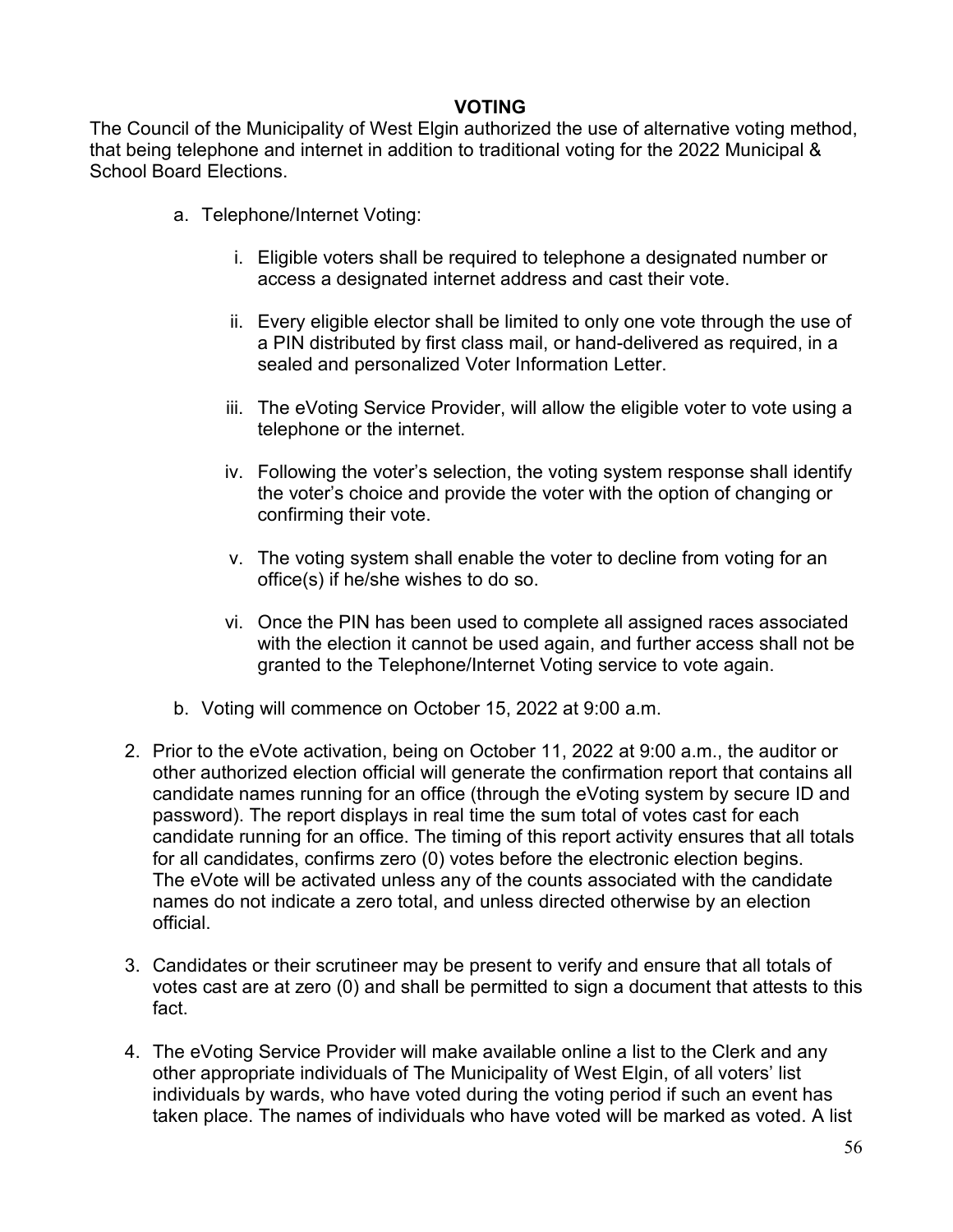of voters who have voted will be provided or made available to the candidates or their respective scrutineer through the Clerk's office or by electronic means by the eVoting Service Provider at the Clerk's discretion. This list shall be provided by the eVoting Service Provider in real time or as closely as possible to real time.

- 5. If so allowed by the Clerk, the eVoting Service Provider will make available during the course of the election, IDs and passwords for candidates and their scrutineers, who when using this authorization can connect to a Candidate module to review voter's list information previously identified by them to recognize participants in the election. This capability does not provide the candidate or their designate information on *how* a voter has voted, only if they *have* voted in the election. A voter who has voted at least one race during an election is considered a participant.
- 6. Candidates or their scrutineers may view this information any time after the start time of the election.
- 7. Where a voter is associated with multiple properties within The Municipality, the voter may vote only once, and the qualifying address to determine eligibility for voting shall be the place of residence of the voter. All duplication of names on the Preliminary List of Electors shall be verified by the Clerk and/or election official(s), and all duplicate names of individuals shall be deleted prior to the final preparation of the voters' list. Should a voter receive more than one Voter Information Letter, the voter may only vote once and must return the other Document(s) to the Municipal Administration Office. All voters that vote more than once or who improperly use the Voter Information Letter shall be reported to the Ontario Provincial Police for further investigation as to possible corrupt practices under the Municipal Elections Act, 1996.
- 8. Should a Voter Information Letter be returned to the Municipal Administration Office unopened, the PIN status will be disabled by an election official in a manner that prevents the PIN from being successfully validated in the voting process. The Voter Information Letters will then be marked "unused" and be retained in a secure means and subsequently destroyed at the same time as all other Municipal Election material as provided for under Section 88(2) of the Municipal Elections Act, 1996.
- 9. Should a Voter Information Letter be returned to the Municipal Administration Office that has been opened but has not been used for voting purposes, the PIN status will be disabled by an election official in a manner that prevents the PIN from being successfully validated in the voting process. In this circumstance, the Voter Information Letter shall be marked unused and be retained and destroyed as in item 8 above.
- 10. The Clerk and the election official(s) shall ensure a complete audit trail is maintained of all Voter Information Letters:
	- a. that were sent to voters on the voters' list;
	- b. that were undeliverable and returned from the Post Office;
	- c. that were returned by a voter or other individual(s) either opened or unopened but unused for voting purposes;
	- d. that were re-issued to an eligible elector;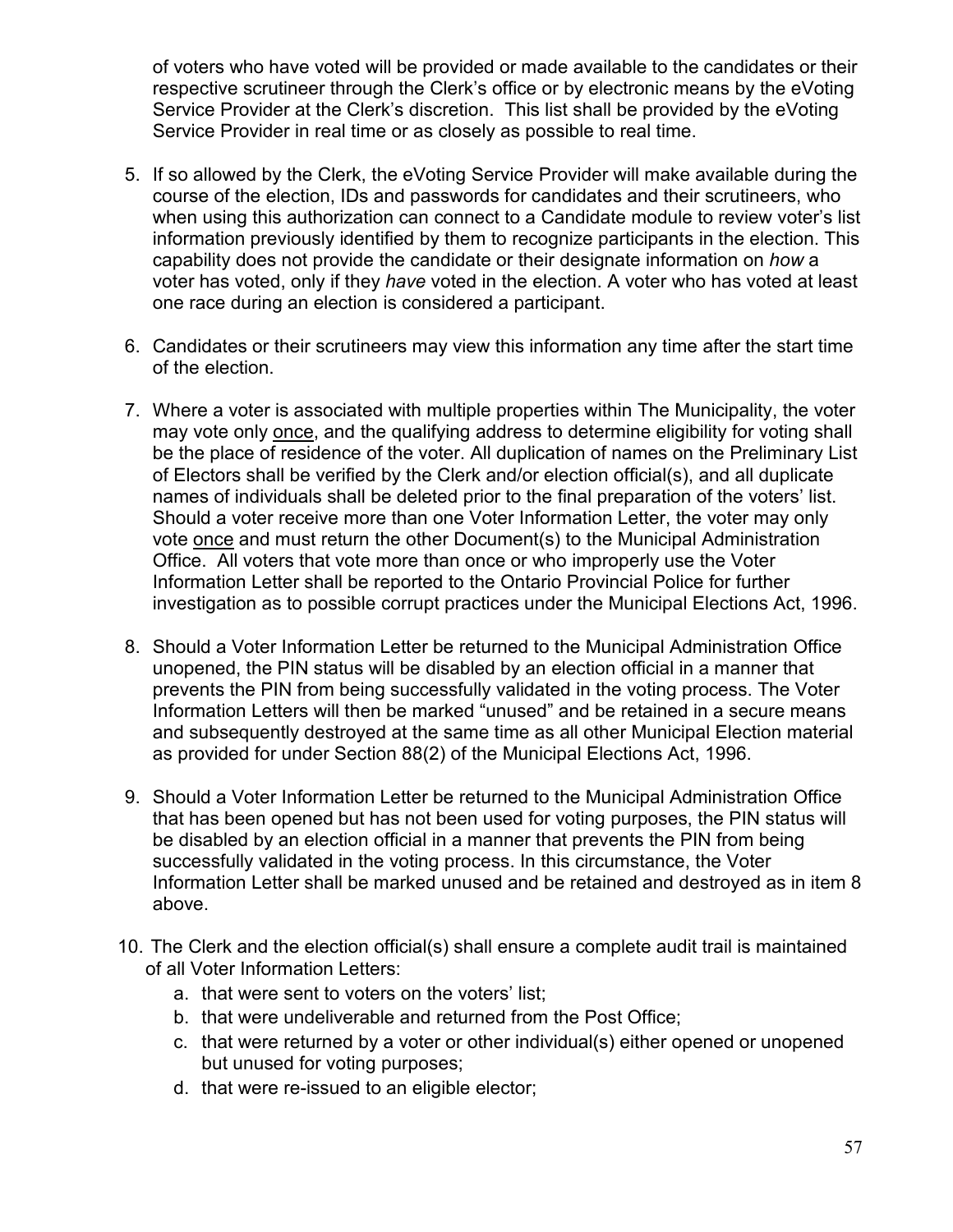- e. whose PIN on the Letters were set to a status that prevented them from being validated in the voting process.
- 11.
- a. Where an eligible voter has attempted to validate his or her PIN and they have determined that the PIN has already been used, the voter can attend the location determined by the Clerk, bringing satisfactory identification and have an election official confirm that the PIN has been used by an impersonator.
- b. Prior to authorizing the re-issuance of a new Voter Information Letter which contains a new PIN, the voter shall be required to respond and answer any and all questions from the election official. The election official shall document, to his or her satisfaction, questions and answers of the voter and, if deemed appropriate, the Clerk shall submit same to the Ontario Provincial Police for further investigation and prosecution.
- c. If the election official believes that all questions have been answered truthfully and to his or her satisfaction, the election official may authorize the provision of a new Voter Information Letter which contains a new PIN or, at the discretion of the election official the elector will be required to make a declaration as to his or her statement and take an oath which shall be given by the election official. A copy of this declaration shall also be submitted to the Ontario Provincial Police should further questioning be required in order to ascertain if corrupt practices have occurred. The elector will be required to assist and cooperate in the investigation in determining the individual(s) who has fraudulently used the voter's assigned PIN.
- d. Once the voter has properly answered all questions and if required, taken the prescribed oath, a new Voter Information Letter containing a new PIN can be issued.
- 12.
- a. Where an eligible voter has received an incorrect Voter PIN in terms of ward and/or school support association, the voter can contact a Voter Help Centre(s) and have the proper information applied to the existing PIN. The voter may reaccess the system and vote all races not yet completed.
- b. The eligible voter shall be able to re-enter the system at any time during the election using the existing PIN or the re-categorized PIN until voting for all races has been completed.
- 13. New PIN(s) shall not be given out over the telephone or by mail without the expressed approval of the Clerk or their designate. A Voter Information Letter containing a PIN shall not be given to any person at the Voter Help Centre(s) unless satisfactory identification is provided and the individual has taken the required oath, if required, as administered by an election official.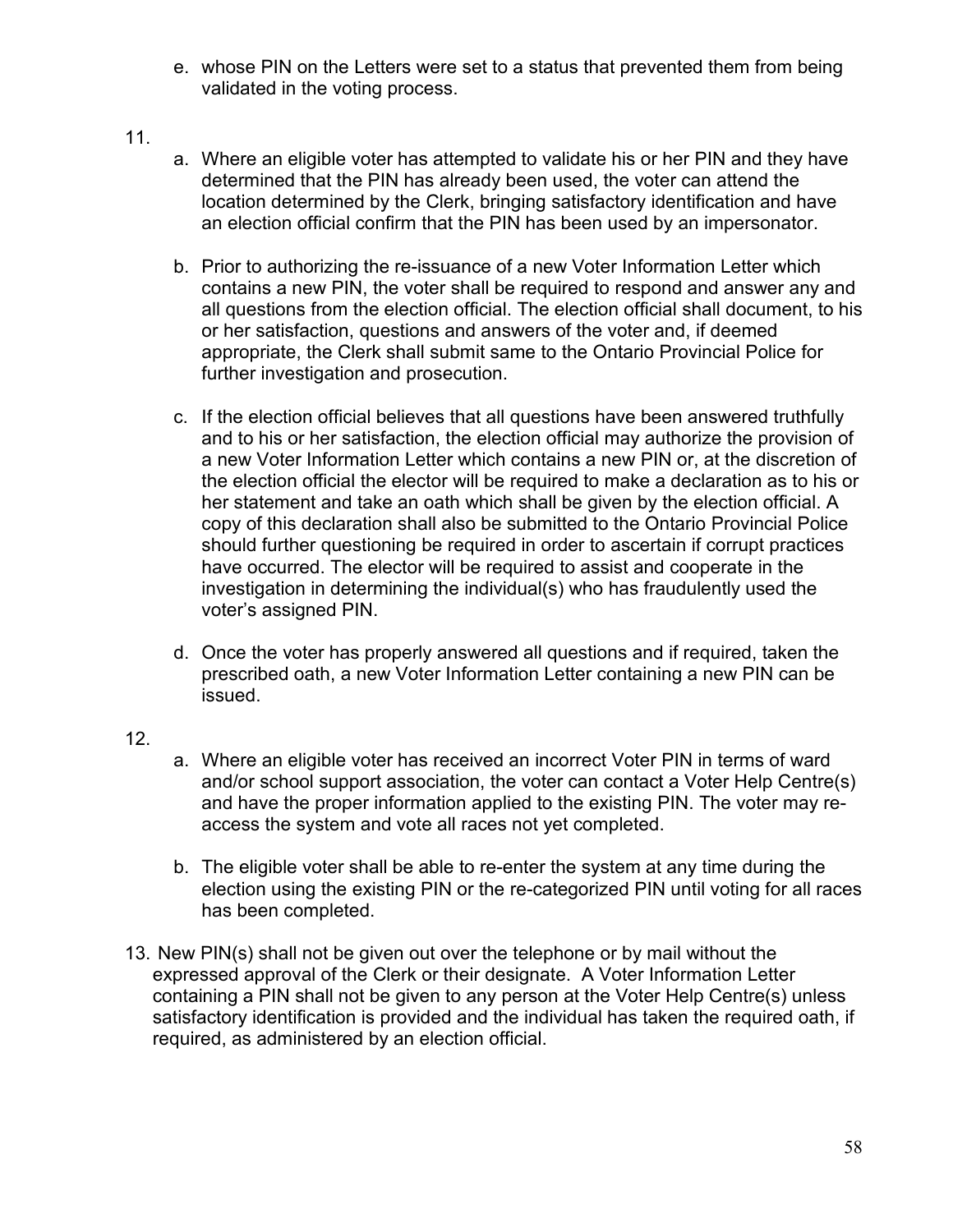- 1. Eligible voters may vote by:
	- a. accessing the telephone number provided by using a touch-tone telephone but not a rotary dial telephone. "Digi-pulse" telephones will be able to access the system if the telephone over-ride button is set to a "touch-tone" mode. Should the preceding not be done correctly, the interactive response system will provide an error message requesting that the eligible elector obtain assistance,
	- b. or by accessing the internet address provided by using a dial modem access or a high-speed connection.
	- c. Eligible voters may vote by:
		- i. Attending a Voter Help Centre during the following hours: Municipal Office located at 22414 Hoskins Line, Rodney October 17, 2022 to October 19, 2022 during regular business hours.
		- ii. Attending Voter Help Centres on October  $15<sup>th</sup>$  and  $22<sup>nd</sup>$ , 2022 at West Elgin Community Complex, West Lorne and Rodney Recreation Centre between the hours of 9:00 a.m. and 6:00 p.m.
		- iii. Attend Voter Help Centres on Voting Day October 24, 2022 at the Municpal Office located at 22414 Hoskins Line, Rodney, West Elgin Community Complex, West Lorne and Rodney Recreation Centre between the hours of 9:00 a.m. and 8:00 p.m.

and using a touch-tone telephone or the internet access provided. Any telephone provided at the Voter Help Centre shall delete any display options on the telephone.

- d. Attending a Voter Help Centre during hours identified in paragraph (c) with a support person, taking the appropriate oath(s), and having a support person vote using the internet access provided. In the absence of a support person, the voter may request the assistance of an election official, who may provide assistance only after the appropriate oath, if required, has been taken.
- e. Attending a Voter Help Centre during hours identified in paragraph (c) with an interpreter, taking the appropriate oral oath(s), and voting using the internet access provided.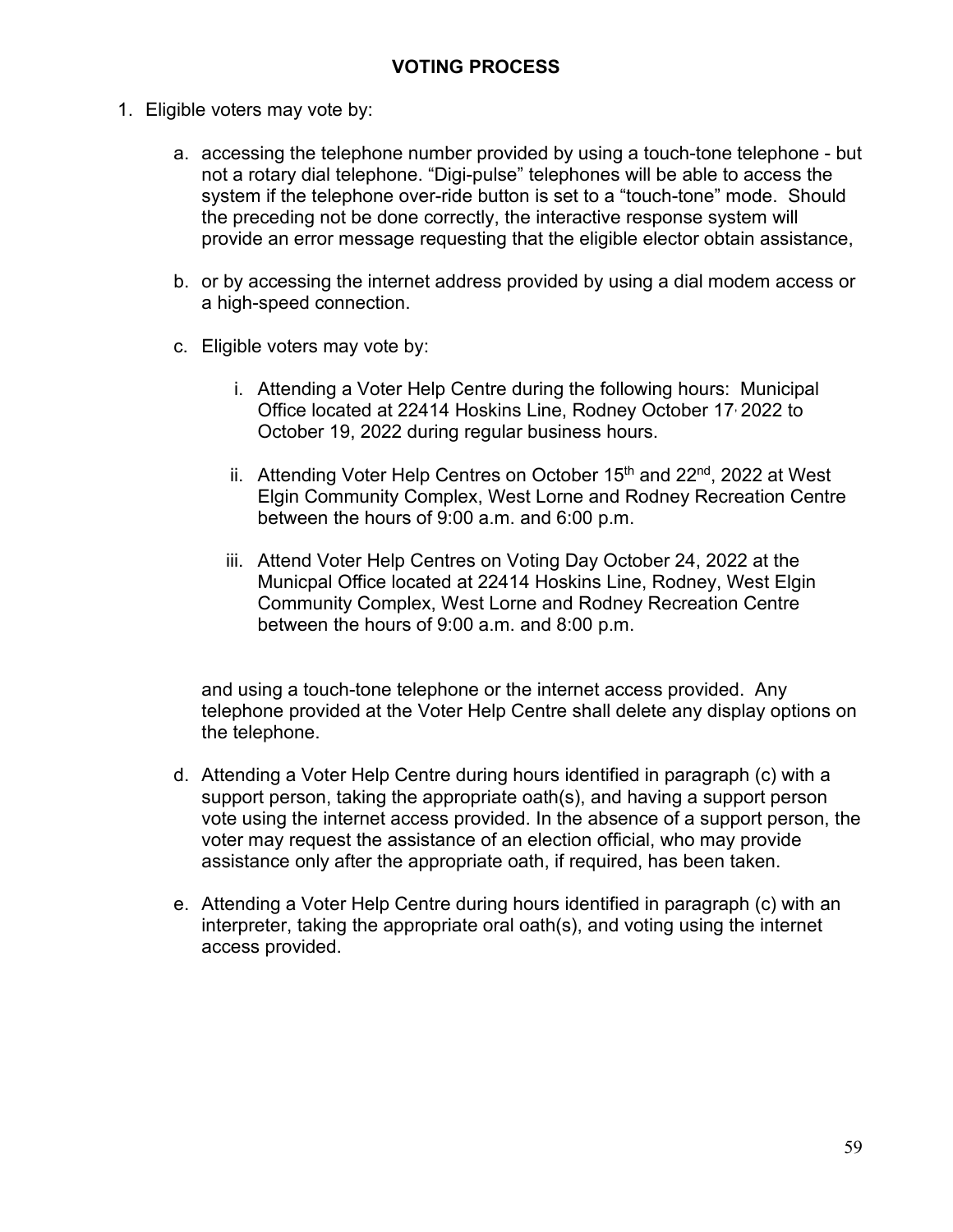#### **SYSTEM**

- 1. The integrity of the voting process shall be the responsibility of the Clerk of The Municipality of West Elgin and shall be preserved by:
	- a. ensuring that every eligible elector on the voters' list is mailed, using first class mail or hand-delivered as required, a sealed Voter Information Letter which contains the voter's unique PIN;
	- b. ensuring that no one except the eVoting Service Provider, the Clerk of The Municipality of West Elgin, or designate, maintains a list of Personal Identification Numbers that matches each voter's name and address; and
	- c. providing an opportunity for eligible electors who do not appear on the voters' list to be added to the list, or to make amendments to the list, up to and including election day, October 24, 2022, at 8:00 p.m..
- 2. The voting system shall be tested on several occasions. The test(s) shall include, but not be limited to the following:
	- a. checking the wording of the script;
	- b. checking the Voter Help Centre telephones and internet access;
	- c. checking Script and input timing;
	- d. attempting to use a PIN more than once;
	- e. balancing a predetermined number of votes with those cast;
	- f. matching PINs to names and addresses;
	- g. checking the system which is used for activating PINs; and
	- h. deliberately entering the wrong information.
- 3. All certified candidates are to provide to the Clerk the proper pronunciation of their name, in English and, in French if applicable, no later than September 2, 2022.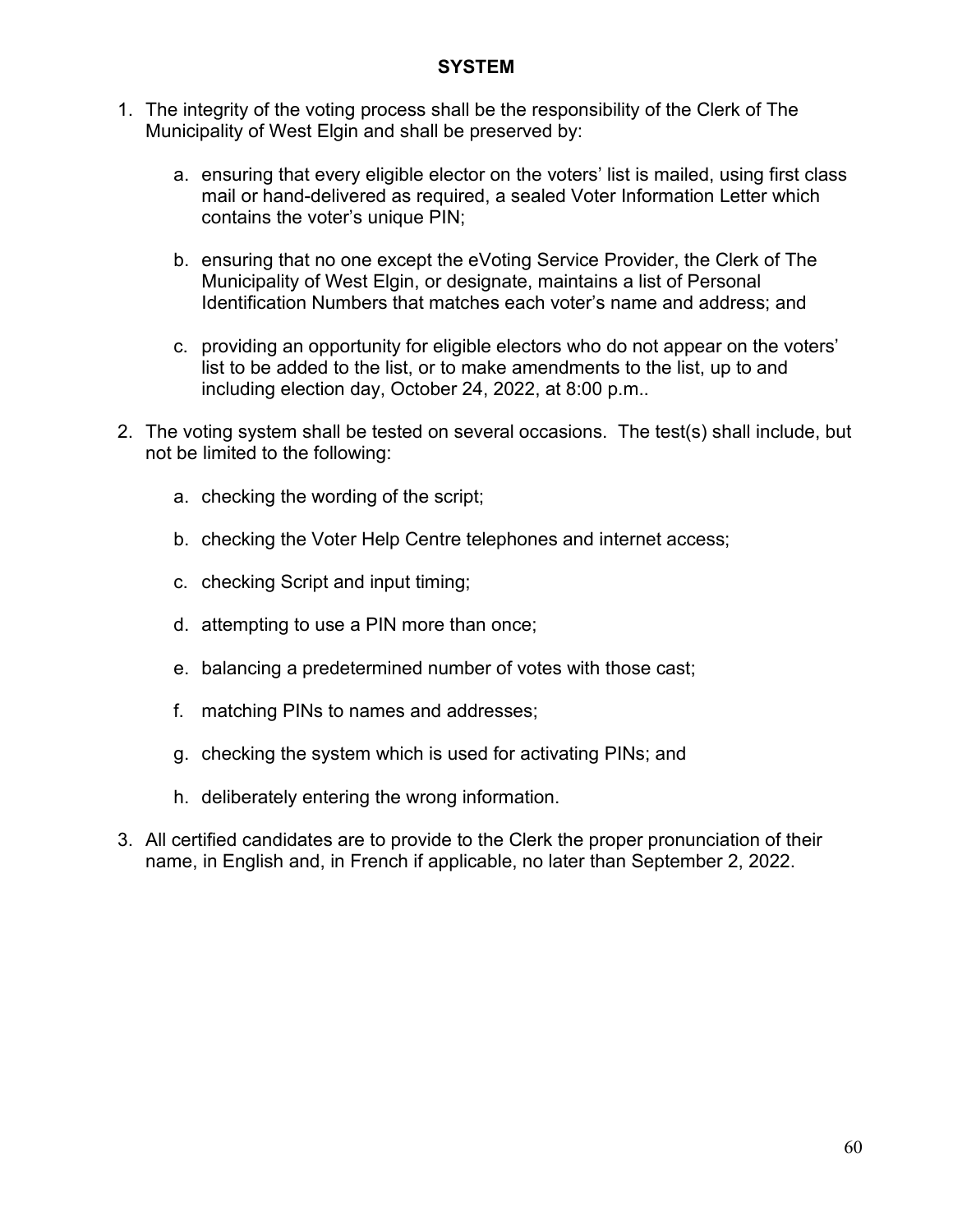#### **CORRUPT ELECTION PRACTICES – PROVINCIAL OFFENCE AND PROSECUTION**

- 1. Sections 89 and 90 of the Municipal Elections Act provides for penalties and enforcement of corrupt practices and other offences during an election process.
- 2. Although The Municipality of West Elgin will be using an alternative voting method, being Telephone/Internet Voting, the principles and the integrity of the election process will remain and is enforceable.
- 3. Section 89 of the Municipal Elections Act continues by stating:

"A person is guilty of an offence and liable, on conviction, to a fine of not more than \$5,000, if he or she

- a. votes without being entitled to do so;
- b. votes more times than this Act allows;
- c. votes in a voting place in which he or she is not entitled to vote;
- d. induces or procures a person to vote when that person is not entitled to do so;
- e. having appointed a voting proxy that remains in force, votes otherwise than by the proxy;
- f. having been appointed a voting proxy, votes under the authority of the proxy when the elector has cancelled the proxy, is no longer entitled to vote or has died;
- g. before or during an election, publishes a false statement of a candidates withdrawal;
- h. furnishes false or misleading information to a person whom this Act authorizes to obtain information;
- i. without authority, supplies a ballot to anyone;
- j. delivers to the deputy returning officer to be placed in a ballot box a paper other than the ballot the deputy returning officer gave him or her;
- k. takes a ballot away from the voting place;
- l. at an election, takes, opens or otherwise deals with a ballot, a ballot box, or a book or package of ballots without having authority to do so;
- m. attempts to do something described in clauses (a) to (l). 1996, c. 32, Sched., s. 89."
- 4. No person(s) shall solicit a Voter Information Letter from an eligible elector. All valid complaints or knowledge of solicitation shall be reported immediately to the Ontario Provincial Police for investigation of corrupt practices.
- 5. In addition, under the provisions of Section 90 of the Municipal Elections Act, if a person is convicted of an offence and the offence was committed knowingly, the offence also constitutes a corrupt practice and the person is liable, in addition to any other penalty, for a term or imprisonment not more than six (6) months.
- 6. Although many provisions of the Municipal Elections Act also deal with voting places, ballots and ballot boxes, etc. the same must be used interchangeably with the "alternative form" of voting since the principle of the Act must be maintained and is therefore enforceable and subject to penalties.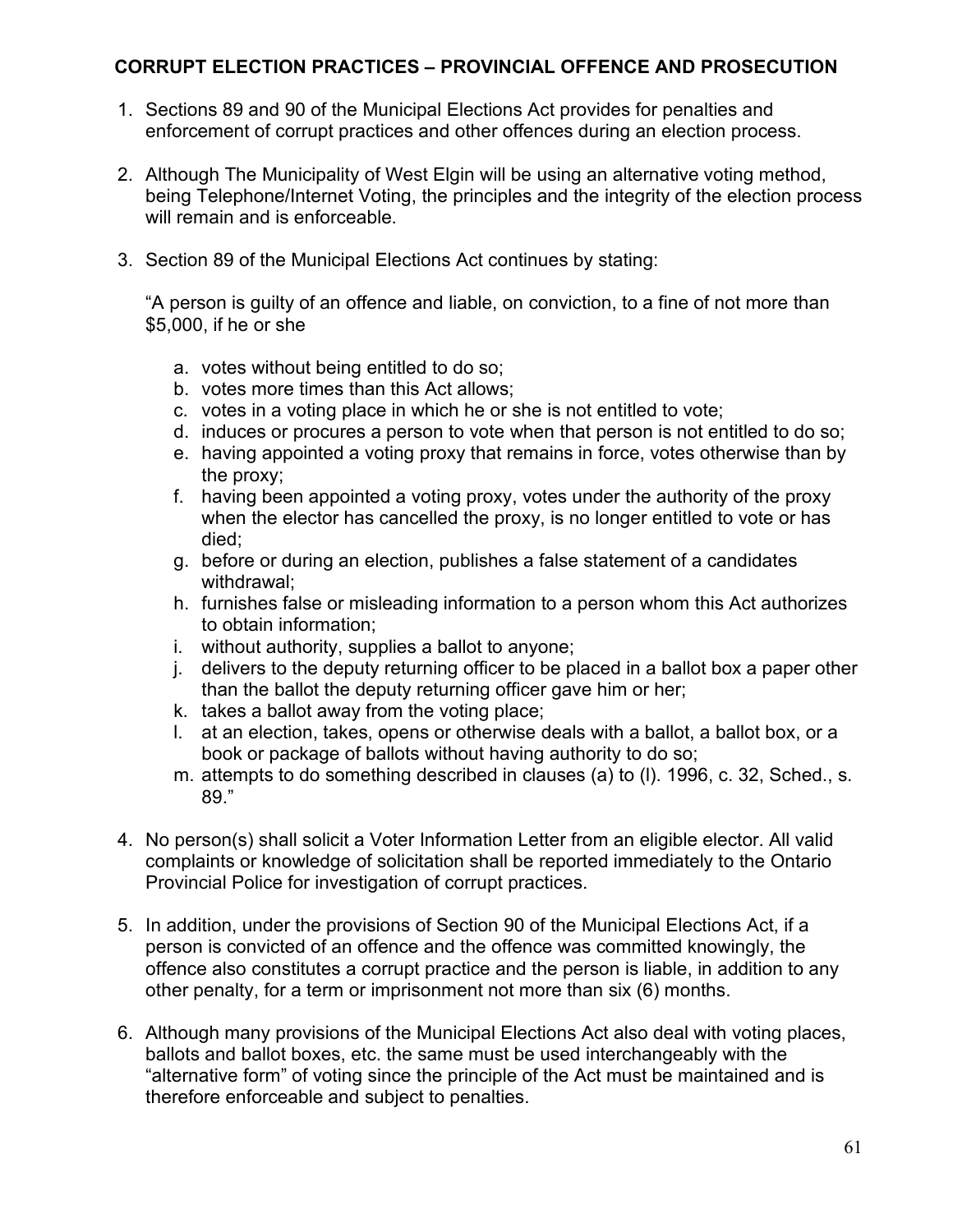- 7. As such, the Municipal Clerk of The Municipality of West Elgin in this alternative form of voting, has agreed to the following rules and regulations:
	- a. THAT all complaints about actions which may contravene the provisions of the Municipal Elections Act, either verbally or written, will be investigated by the Clerk;
	- b. THAT all such valid complaints, once investigated to the extent and knowledge of the Clerk, will be submitted to the local detachment of the Ontario Provincial Police;
	- c. THE Detachment Commander of the Ontario Provincial Police has been advised that all such complaints will be turned over to his or her office for further investigation;
	- d. THE Detachment Commander of the Ontario Provincial Police, once the investigation is completed will communicate with the Crown Attorney's Office to determine if an individual(s) will be prosecuted.
	- e. THE Clerk or any election official will not attempt to intervene in the prosecution and may be called to give evidence during prosecution.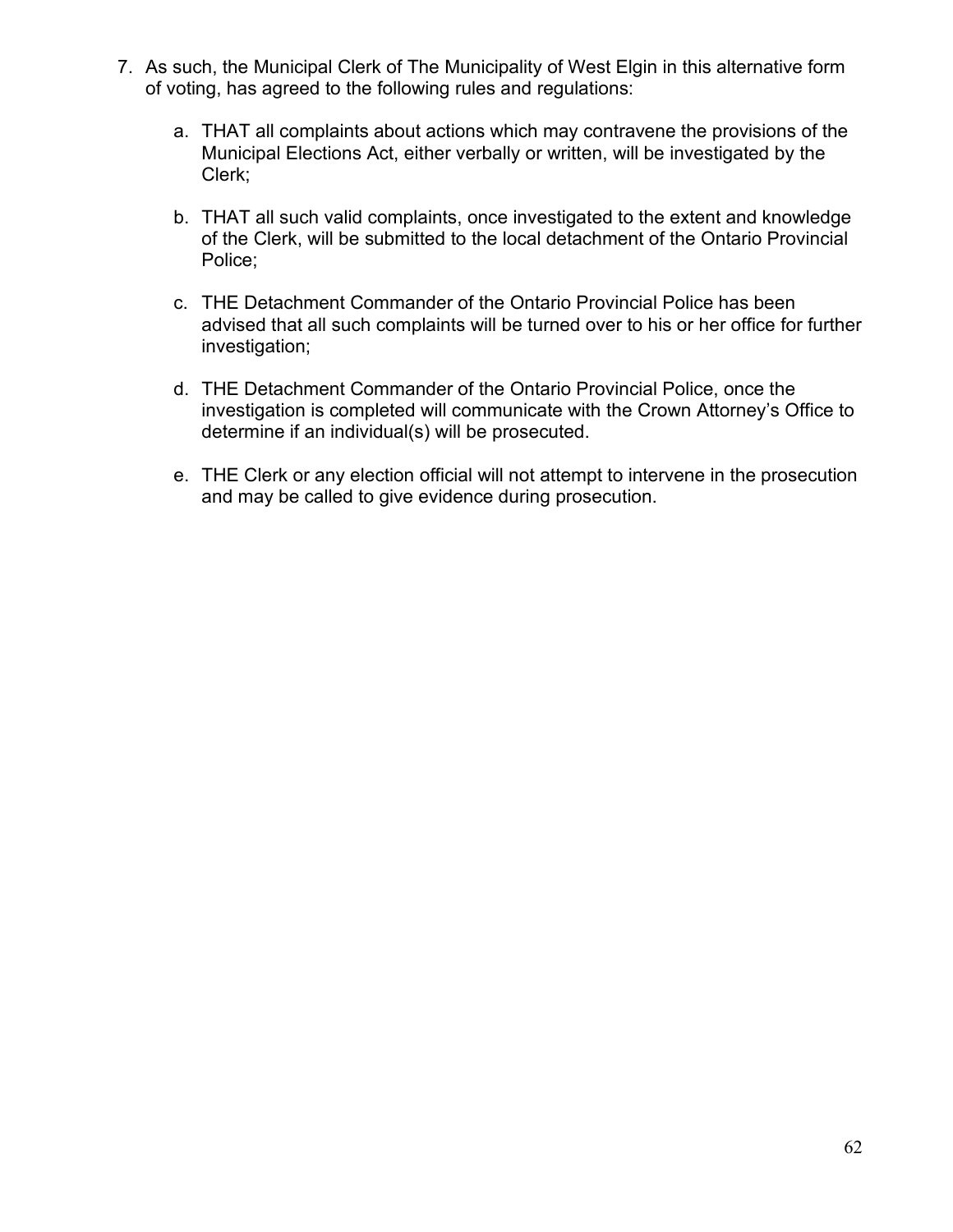#### **MAIL TAMPERING – CRIMINAL OFFENCE AND PROSECUTION**

- 1. The Criminal Code of Canada states that tampering with the mail of an individual is a criminal offence and a person(s) found guilty is liable to a term of imprisonment not exceeding ten (10) years.
- 2. Since The Municipality of West Elgin will be using an alternative voting method, that being Telephone/Internet Voting, and the notification of the voting process and how electors can access the voting system in order to exercise their right to vote will be completed through the mail, mail tampering is a criminal offence under the Criminal Code of Canada.
- 3. As such and in order to ensure the integrity and confidence of the voting process for all electors and the candidates, the Municipal Clerk of The Municipality of West Elgin in this alternative form of voting has agreed to the following rules and regulations:
	- a. THAT all complaints about actions which may contravene the provisions of the Criminal Code of Canada with respect to mail tampering, either verbally or written, will be investigated by the Clerk;
	- b. THAT all such valid complaints, once investigated to the extent and knowledge of the Clerk, will be submitted to the local detachment of the Ontario Provincial Police;
	- c. THE Detachment Commander of the Ontario Provincial Police has been advised that all such complaints will be turned over to his or her office for further investigation;
	- d. THE Detachment Commander of the Ontario Provincial Police, once the investigation is completed, will communicate with the Crown Attorney's Office to determine if an individual(s) will be prosecuted.
	- e. THE Clerk or any election official will not attempt to intervene in the prosecution and may be called to give evidence during prosecution.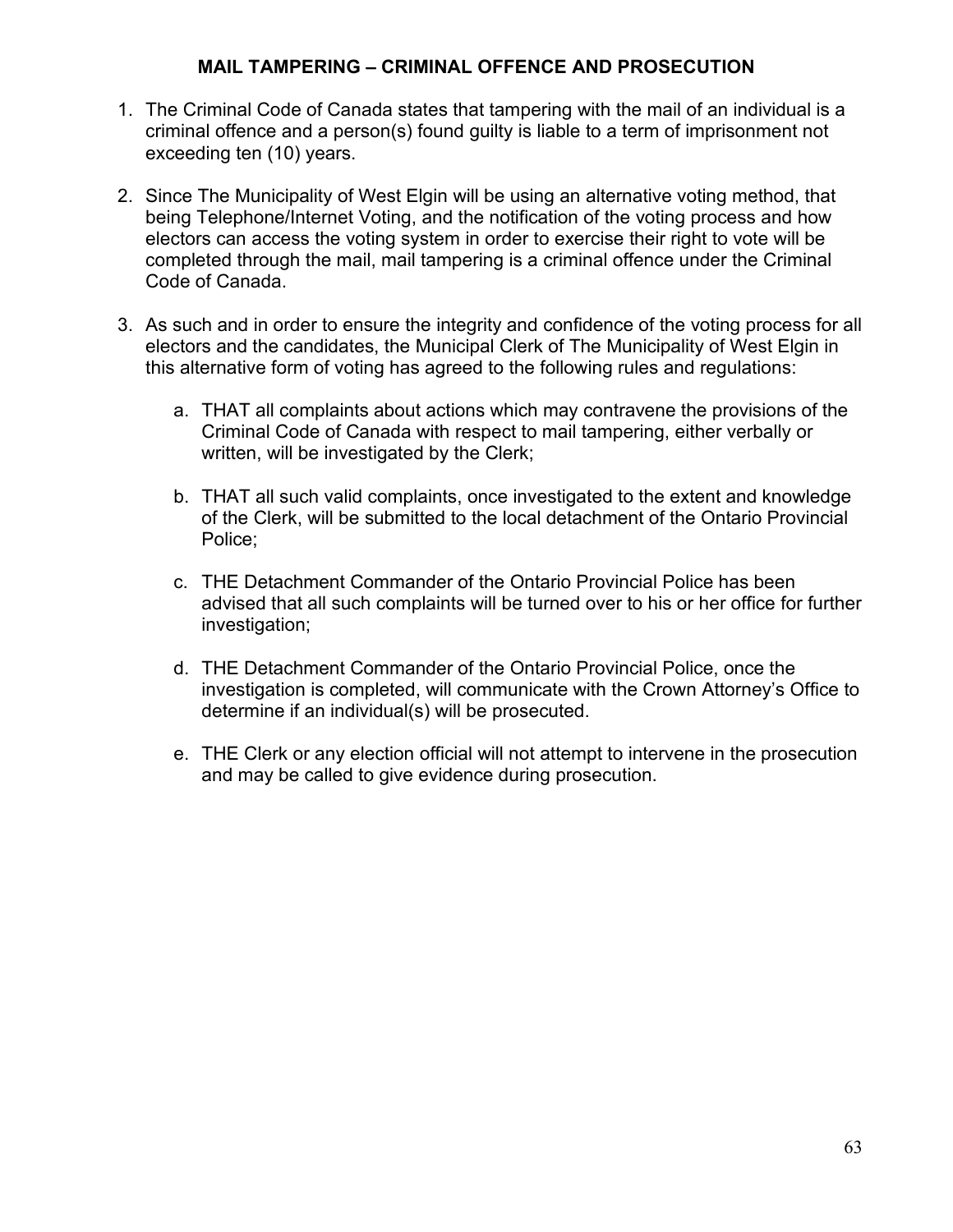# **Notice Of Results**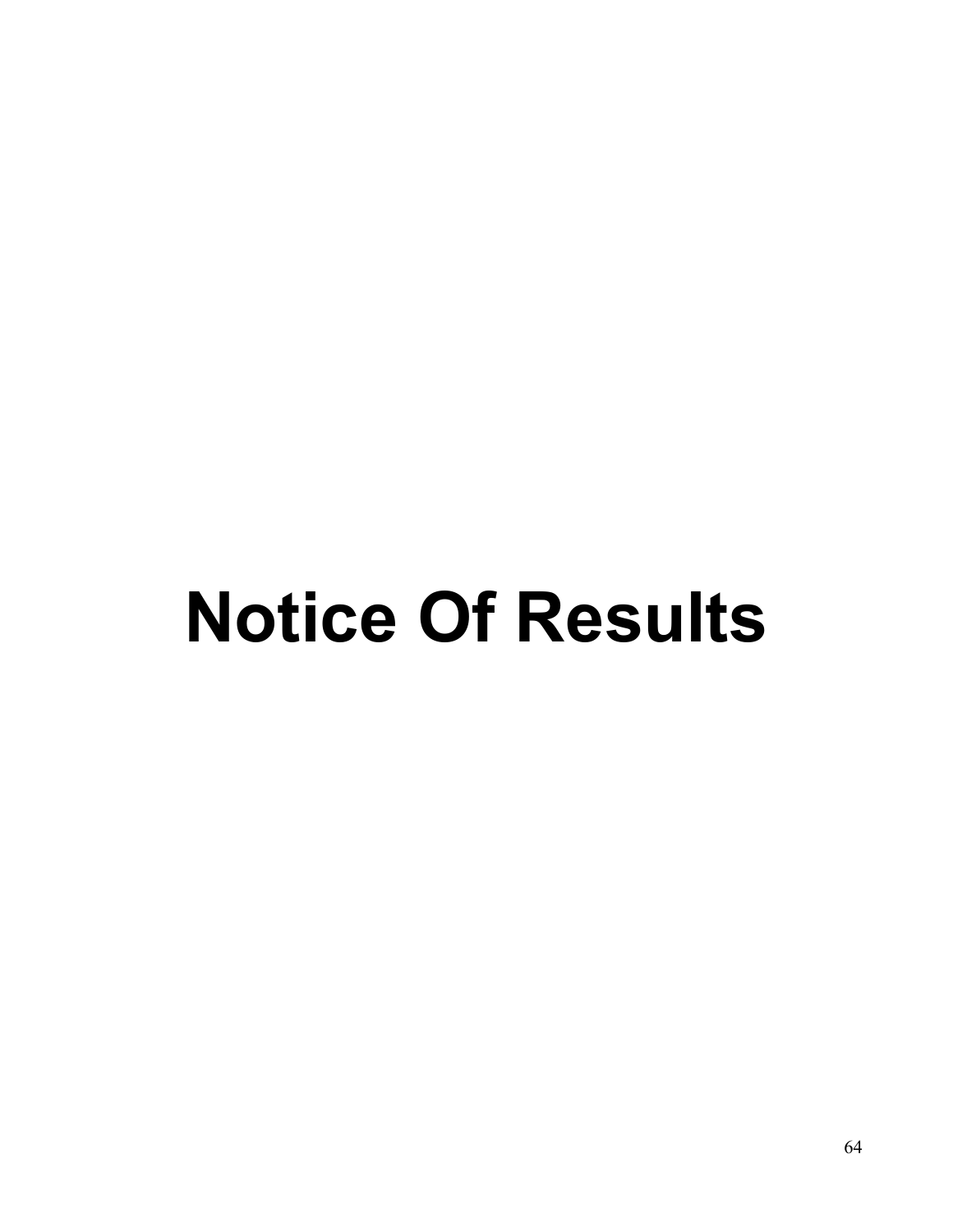## **Notice Of Results [Section 55 (3)]**

The unofficial results of each candidate by category of wards, as applicable, shall be made available by the Clerk as soon as practical after 8:00 p.m. on Monday, October 24, 2022, Voting Day, at the Municipal Office located at 22413 Hoskins Line, Rodney, Ontario, and the Clerk shall post the same **Unofficial Results** on the municipality's website.

The Clerk shall send each school board's election results to the respective Clerk handling the school board election as soon as possible after the close of voting on Voting Day.

## **Declaration [Section 55 (4)]**

As soon as possible after Voting Day, the Clerk shall declare the **Official Results** using the "Declaration of Election Results" Form WE26 and post the results at the Municipal Office and on the municipal website.

Separately, the Clerk responsible for school board elections shall provide the respective school board results to each Clerk using the "Declaration of Election Results" Form WE26. Note – only include the school board results and not your municipality's municipal election results.

## **Information To Be Made Available [Section 55 (4.1)]**

As soon as possible after Voting Day, the Clerk shall make the following information available at no charge for viewing by the public on a website or in another electronic format:

- 1. The number of votes for each candidate.
- 2. The number of declined and rejected ballots.
- 3. The number of votes for the affirmative or negative on a by-law or question.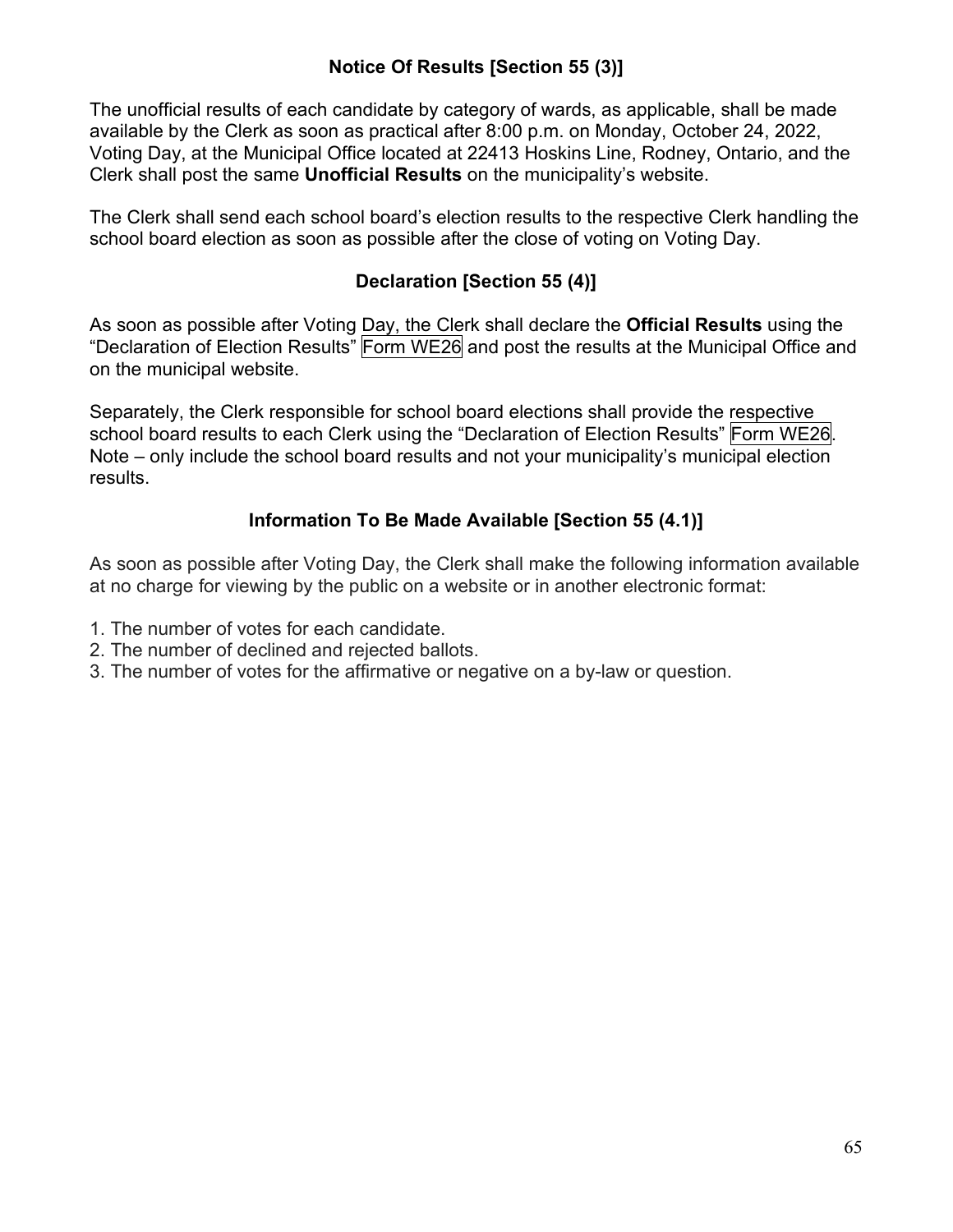## **Recount**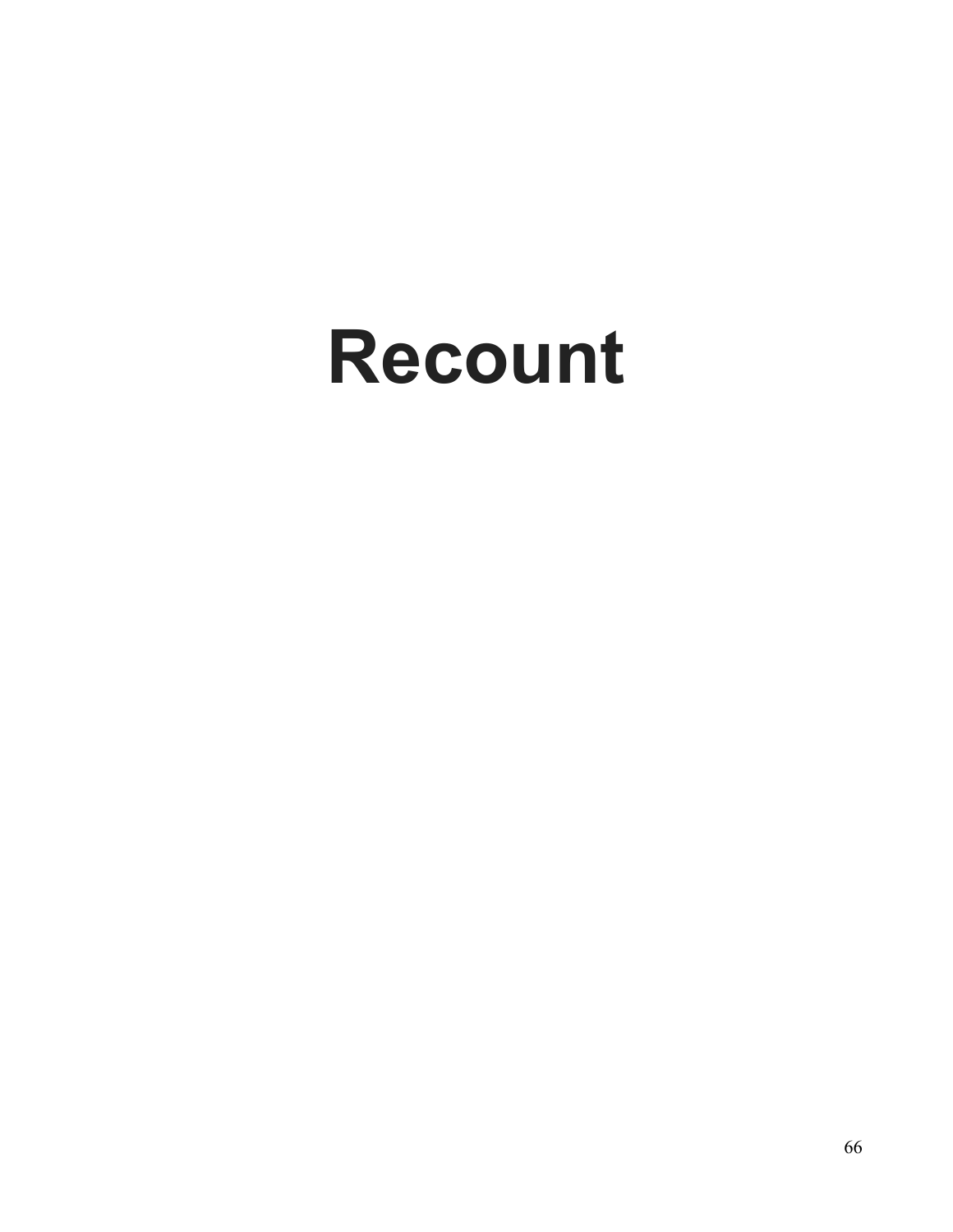#### **TIE VOTE – RECOUNT PROCEDURES**

- 1. In the case of a tie vote, as provided under Section 56 of the *Municipal Elections Act*, the Clerk of The Municipality of West Elgin shall request from the eVoting Service Provider a re-tabulation of the votes cast.
- 2. Pursuant to Subsection 56(2) of the *Municipal Elections Act*, the recount shall be held within fifteen (15) days after the Clerk's declaration of the results of the election, at the Municipal Administration Office located at 22413 Hoskins Line, Rodney Ontario.
- 3. Pursuant to Subsection 61(1) of the *Municipal Elections Act*, the following persons will be authorized to attend the recount:
	- i. the Clerk and any other election official appointed by the Clerk for the recount procedure including the Municipal lawyer;
	- ii. every certified candidate for the office;
	- iii. the lawyer for each of the candidate(s); and
	- iv. only one (1) scrutineer for each of the candidate(s).
- 4. Within 15 days after the declaration of the election results, the Clerk shall request the eVoting Service Provider to re-tabulate the results for the office(s) that are subject to the recount procedure and that the results be segregated by ward. The eVoting Service Provider shall send the results of the recount by facsimile transmission and/or by electronic mail (E-mail) and these results will be compared to the results tabulated by the Auditor assigned to the election.
- 5. The Clerk shall announce the results of the recount and in the event of a tied vote, Subsection 62(3) of the *Municipal Elections Act* shall apply, being as follows:

*"If the recount indicates that two or more candidates who cannot both or all be declared elected to an office have received the same number of votes, the Clerk shall choose the successful candidate or candidates by lot".*

- 6. In the event that a tied vote occurs after the statutory recount, the following procedure shall be used and applied:
	- a. The Clerk shall determine the texture and quality of the paper used for this process and each candidate or the candidates' lawyer and/or scrutineer will have an opportunity to examine the paper to be used to inscribe the names of the candidates;
	- b. The Clerk shall inscribe the name of each candidate on a similar size paper and the candidates, the candidates' lawyer and/or scrutineer, without touching the paper, examine the same. In addition, all persons present will have an opportunity to examine the box which will be used for conducting the lot;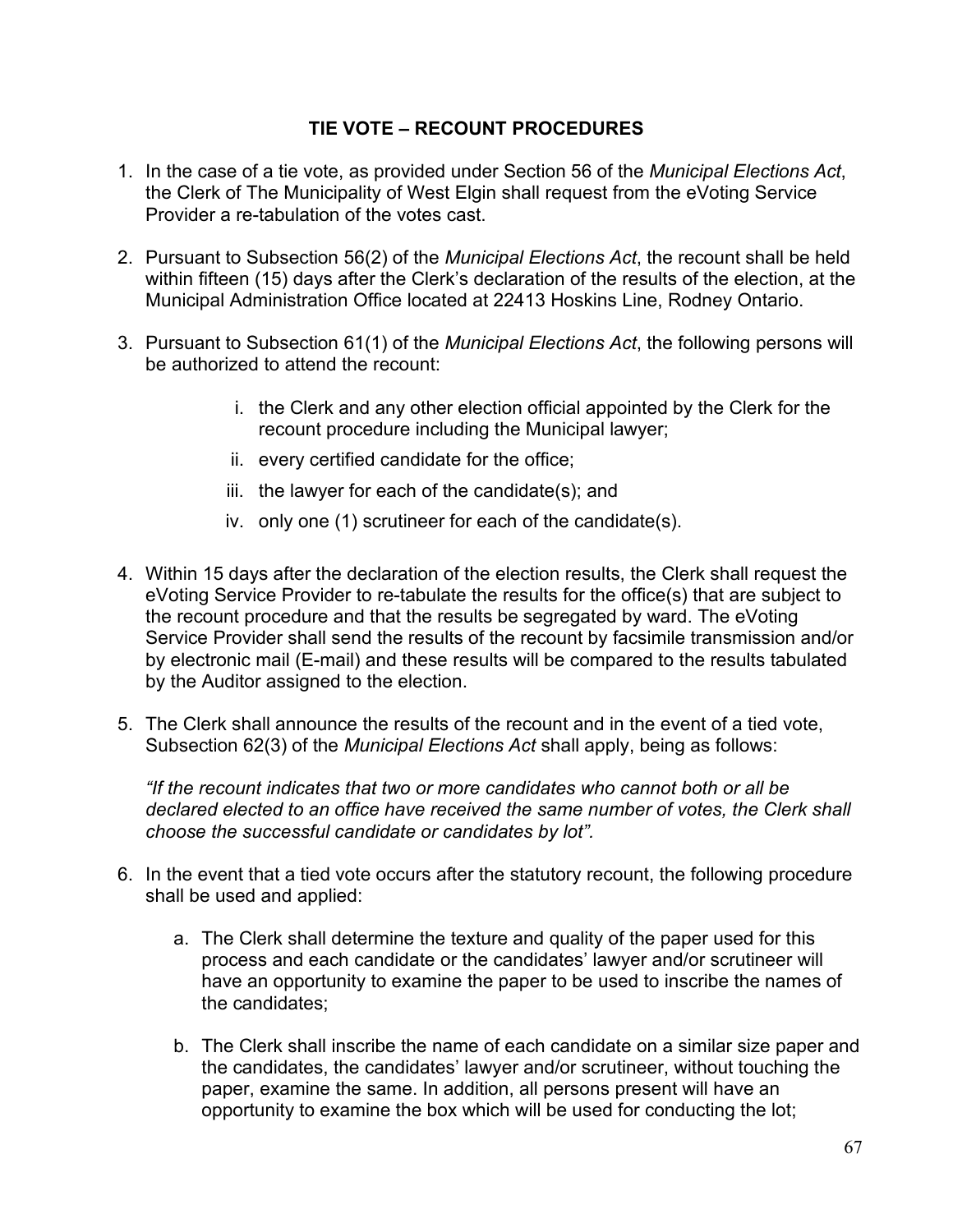- c. Upon acceptance by the all candidates, the candidates' lawyer and/or scrutineer, that the processes outlined in paragraphs a) and b) have been adhered to, the Clerk shall fold the papers bearing each candidate's name twice in two (2) equal parts and shall deposit these papers, in full view of all persons present and authorized to attend, in an open-end box that will be acceptable to all persons present. In the event of a conflict or difference of opinion as to the selection of the box, the Clerk shall determine the box to be used for this process.
- 7. Upon completion of this process, the Clerk shall hold the box and, without looking into the box, ensure that the contents have been displaced sufficiently, and request the Treasurer to draw only one (1) or the required number for the purpose of determining the successful candidate(s).
- 8. The Treasurer shall hand directly to the Clerk the selected and required number of papers and the Clerk shall read aloud the name of the candidate or candidates and proceed to declare this or these individuals elected.
- 9. Once completed, the Treasurer shall remove the remaining contents from the box and provide an opportunity for all persons present to examine these slips of papers including the box.

## **AFTER VOTING DAY**

- 1. At no time after voting day shall any information regarding the voter, PINs and ballots come together to allow anyone to know how an elector has voted.
- 2. All election materials shall be destroyed in accordance with the principles of Section 88 of the *Municipal Election Act, 1996.*

#### **EMERGENCIES**

Pursuant to the *Municipal Elections Act, 1996,* Section 53, an emergency shall be declared in the event of a flood, fire or power failure in the municipality; acute illness or accident of the Clerk/returning officer or assistant returning officer which prevents her/him from conducting the election pursuant to the *Municipal Elections Act.*

In the event of an emergency, the Clerk/returning officer shall advertise on radio and television stations if possible, and post notices to the extent possible, that the election has been delayed.

In the event of an emergency, the eVoting Service Provider under direction from the Clerk/returning officer, shall stop the eVote system from accepting calls via a telephone and connections from the Internet, thus preventing the election from continuing, or starting, as the case may be.

In the event the Clerk/returning officer or assistant returning officer is unable to be present to conduct procedures on voting day, there shall be a substitute qualified person appointed or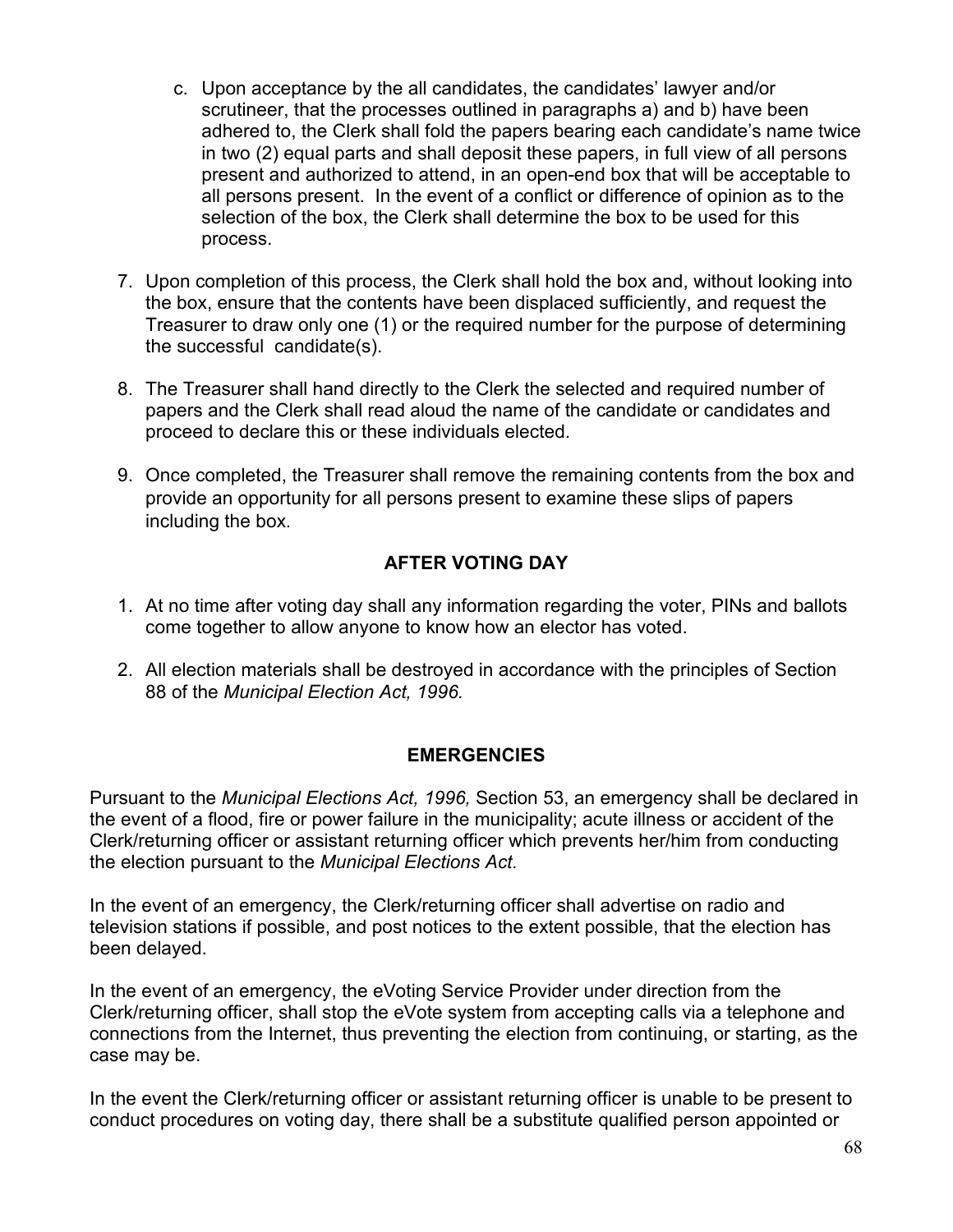available to attend to the election details.

#### **AMENDMENTS TO PROCEDURES**

The Clerk has the right, at any time, up to and including Voting Day, to amend the procedures contained herein. Amendments shall be underlined and dated.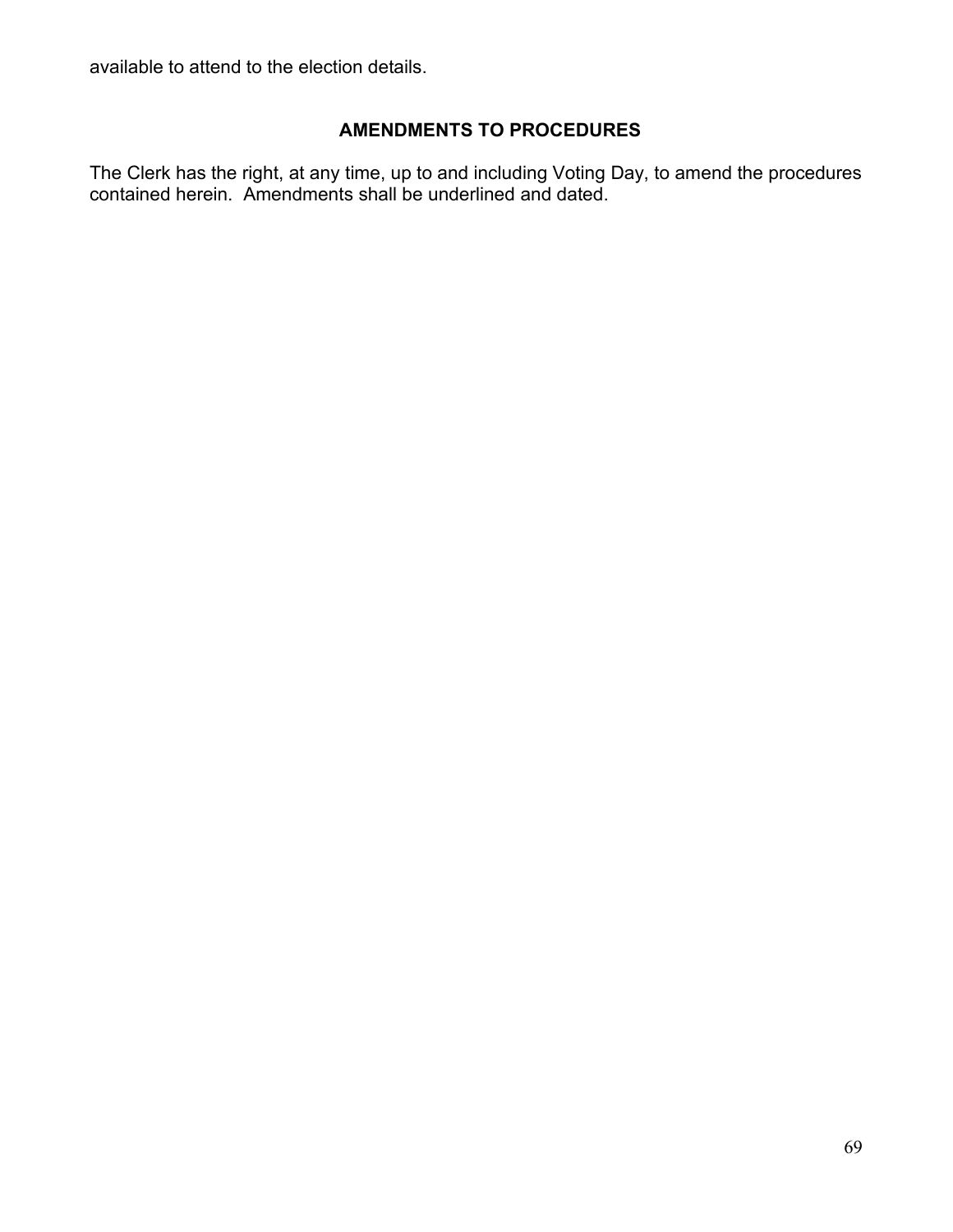## **Candidates Financial Statements**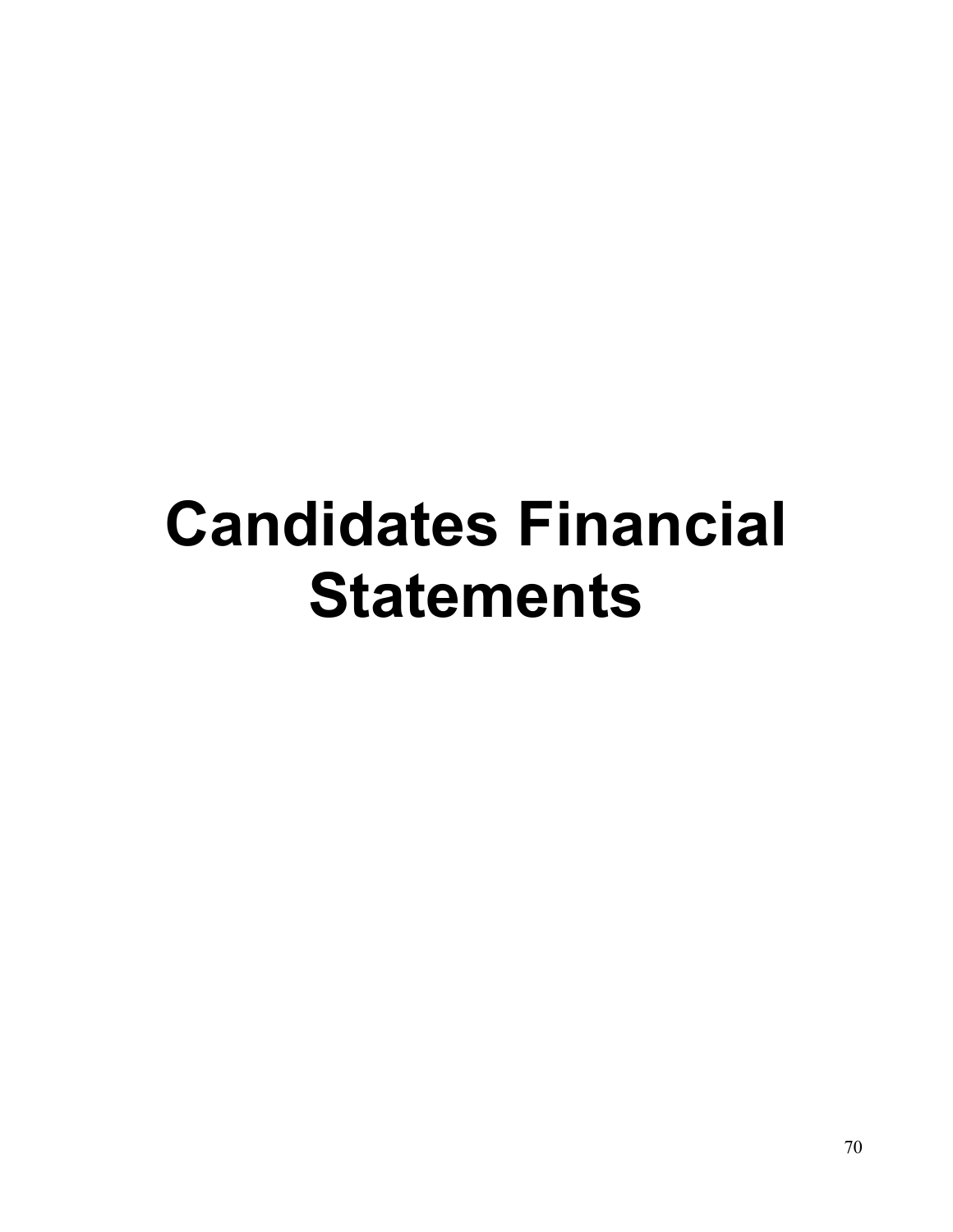## **Candidates Financial Statements [Section 88.25 (1) And (9)]**

All Candidates shall file with the Clerk, the "Financial Statement – Auditor's Report" PR FORM  $\overline{4}$  on or before 2:00 p.m. on March 31, 2023, reflecting the Candidate's election campaign finances as of December 31 in the year of the election. The earliest the "Financial Statement – Auditor's Report"  $\overline{PR}$  FORM 4 can be filed is the first day the Municipal Office is open in January 2023.

At least 30 days before the filing date, but no later than March 1, 2023, the Clerk shall give every candidate whose nomination was filed, **by registered mail**, notice of:

- all the filing requirements of this section; and
- the candidate's entitlement to receive a refund of the nomination filing fee if her or she meets the requirements of section 34 (Refund);
- the penalties set out in subsections 88.23 (2) and 92 (1).

The notice shall be given on "Notice to Candidate of Filing Requirements" Form EL42.

## **Notice Of Default [Section 88.23 (1) - (3), 88.25]**

A "Notice of Default" Form EL43 shall be given to the candidate by registered mail, and if the candidate was elected, to the relevant council or local board, in the event that a candidate has not submitted the "Financial Statement – Auditor's Report" PR FORM 4 on or before 2:00 pm on March 31, 2023.

The Clerk shall make available to the public the name of the candidate and a description of the nature of the default.

As soon as possible after April 30<sup>th</sup> in the year following a regular election, and 90 days after Voting Day in a by-election, the Clerk shall make available to the public on a website or in another electronic format a report setting out all candidates in an election and indicating whether each candidate complied with section 88.25 (Candidates' Financial Statements, etc.).

For questions regarding campaign finances, the Clerk should direct the candidate to Sections 88.22 – 88.25, 88.30 – 88.32.

## **Extension Of Campaign Period [Section 88.23 (6) To (8)]**

For further information, refer to the *Municipal Elections Act, 1996*.

## **Refund Of Nomination Filing Fee (Section 34)**

A candidate is entitled to receive a refund of the nomination filing fee if he or she,

• files the Financial Statement and Auditor's Report, each in the prescribed form, on or before 2:00 p.m. as of March 31, 2023.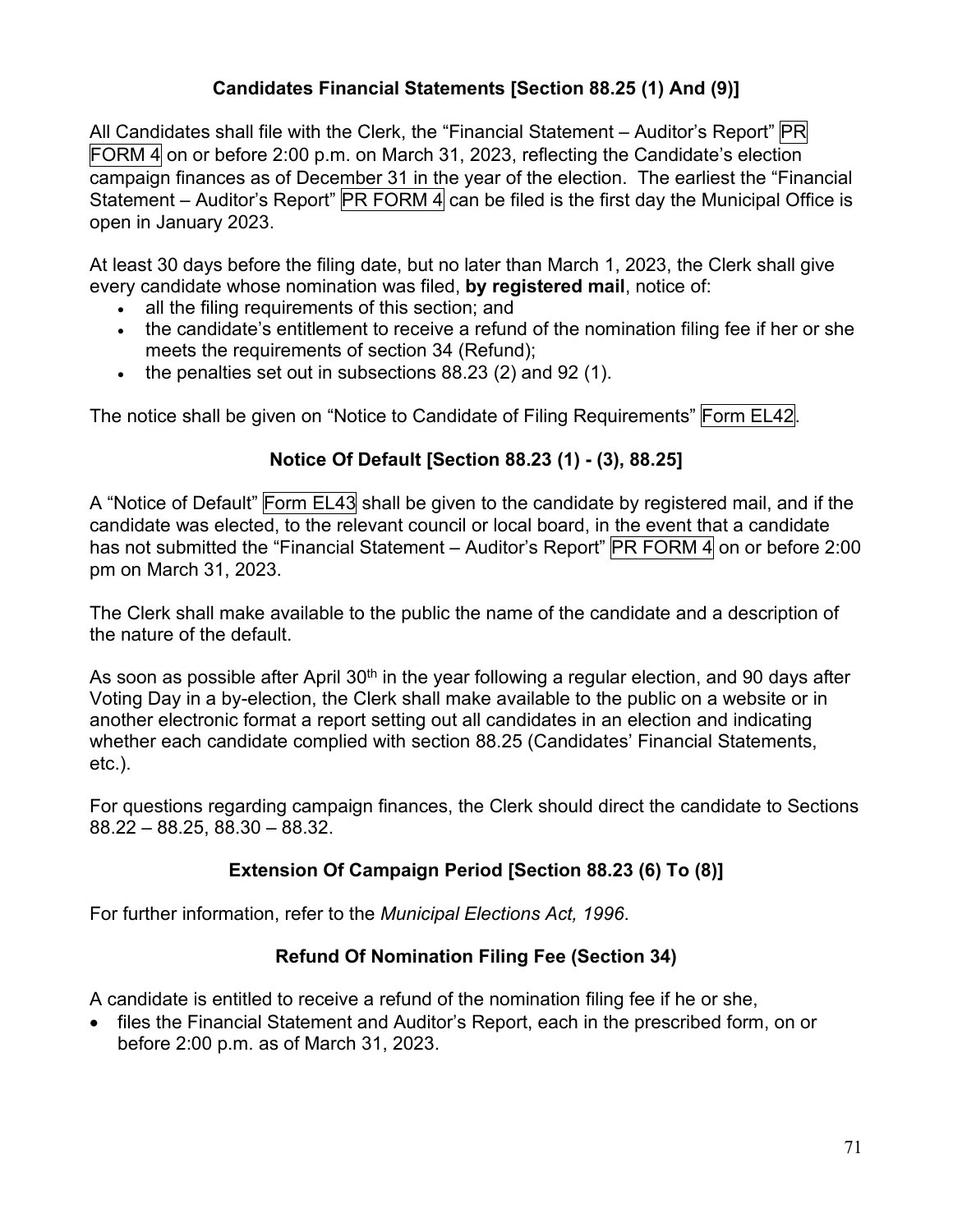# **Third Party Financial Statements**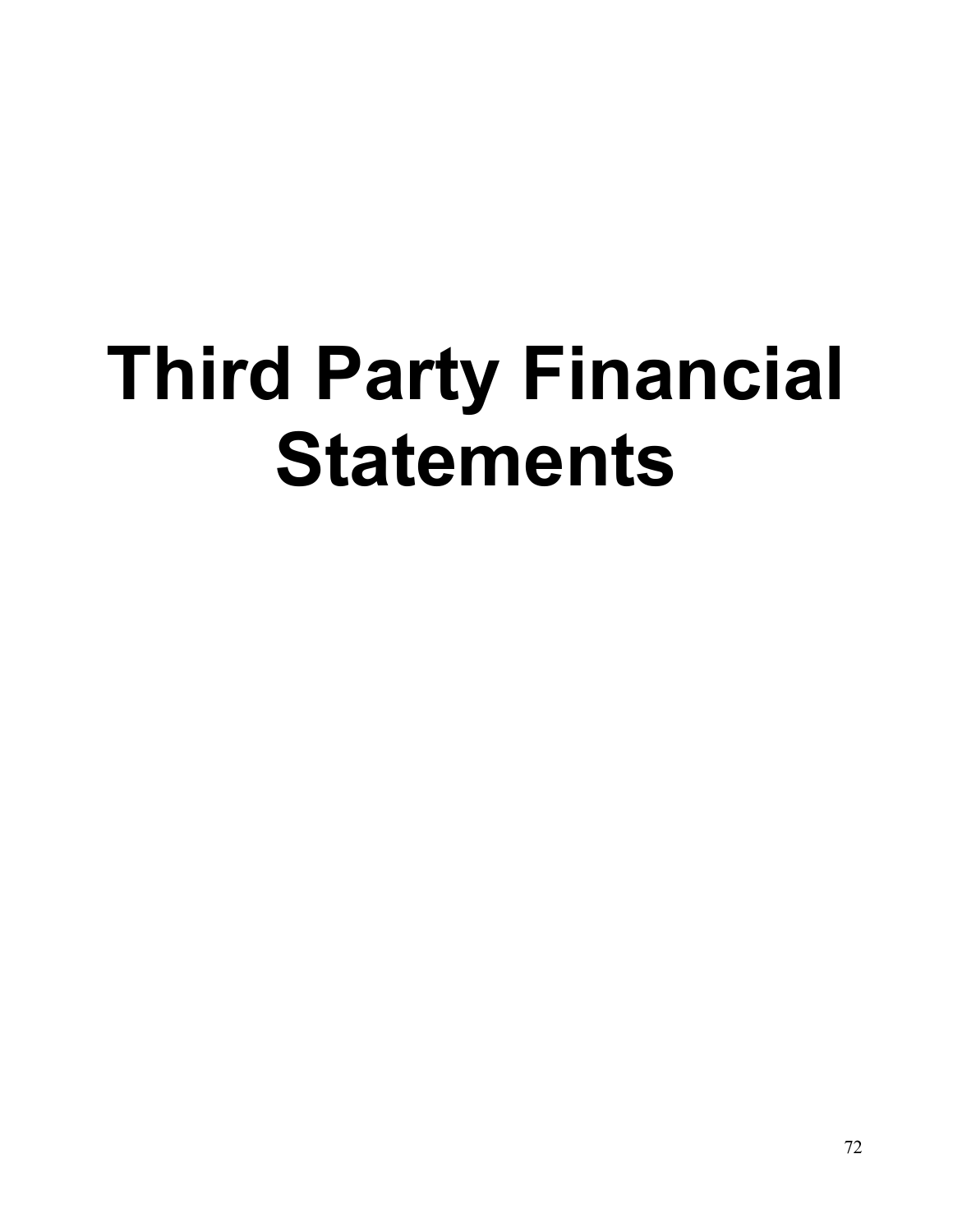### **Third Party Financial Statements [Section 88.29 (1) And (7)]**

All Registered Third Parties shall file with the Clerk, the "Financial Statement – Auditor's Report" PR FORM 4 on or before 2:00 p.m. on March 31, 2023, reflecting the Registered Third Party's campaign finances in relation to third party advertisements as of December 31 in the year of the election. The earliest the "Financial Statement – Auditor's Report" PR FORM 4 can be filed is the first day the Municipal Office is open in January 2023.

At least 30 days before the filing date, but no later than March 1, 2023 the Clerk shall give every registered third party that registered in the municipality, **by registered mail**, notice of:

- all the filing requirements of this section; and
- the penalties set out in subsections 88.27 (1) and 92 (4).

The notice shall be given on "Notice to Registered Third Party of Filing Requirements" Form WE62

### **Notice Of Default [Section 88.27 (1) And (2), 88.29]**

A "Notice of Default – Registered Third Party" Form WE63 shall be given to the registered third party by registered mail, has not submitted the "Financial Statement – Auditor's Report"  $PR$  FORM 4 on or before 2:00 pm on March 31, 2023.

The Clerk shall make available to the public the name of the registered third party and a description of the nature of the default.

As soon as possible after April  $30<sup>th</sup>$  in the year following a regular election, or 75 days after Voting Day in a by-election, the Clerk shall make available to the public on a website or in another electronic format, a list of all registered third parties for the election, along with an indication of whether each has filed a financial statement and auditor's report under section 88.29 (1) (Financial Statements, etc. of Registered Third Parties).

For questions regarding third party finances, the Clerk should direct the registered third party to Sections 88.26 – 88.29, 88.30 – 88.32.

#### **Extension Of Campaign Period [Section 88.27 (3) To (5)]**

For further information, refer to the *Municipal Elections Act, 1996*.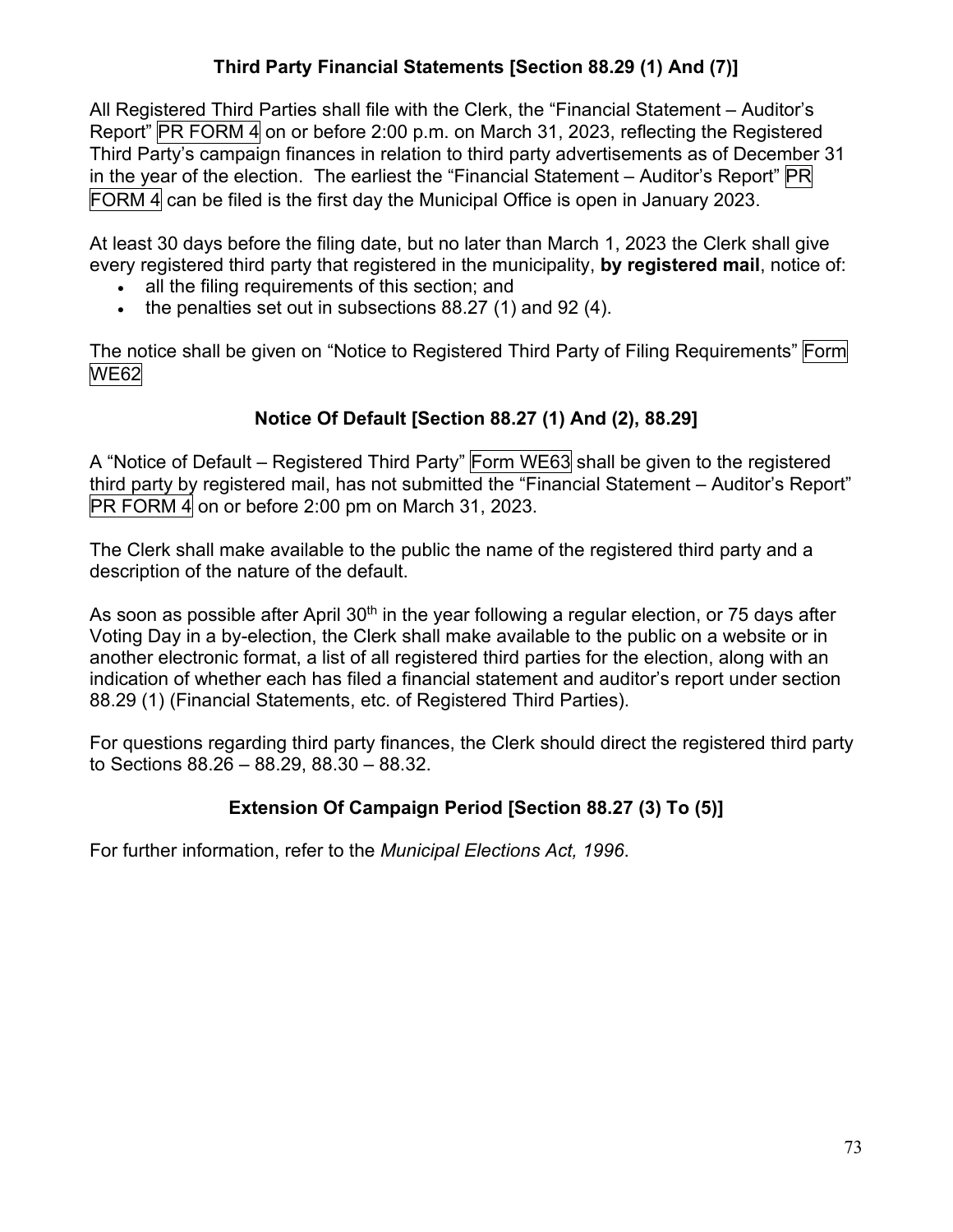# **Compliance Audit Committee**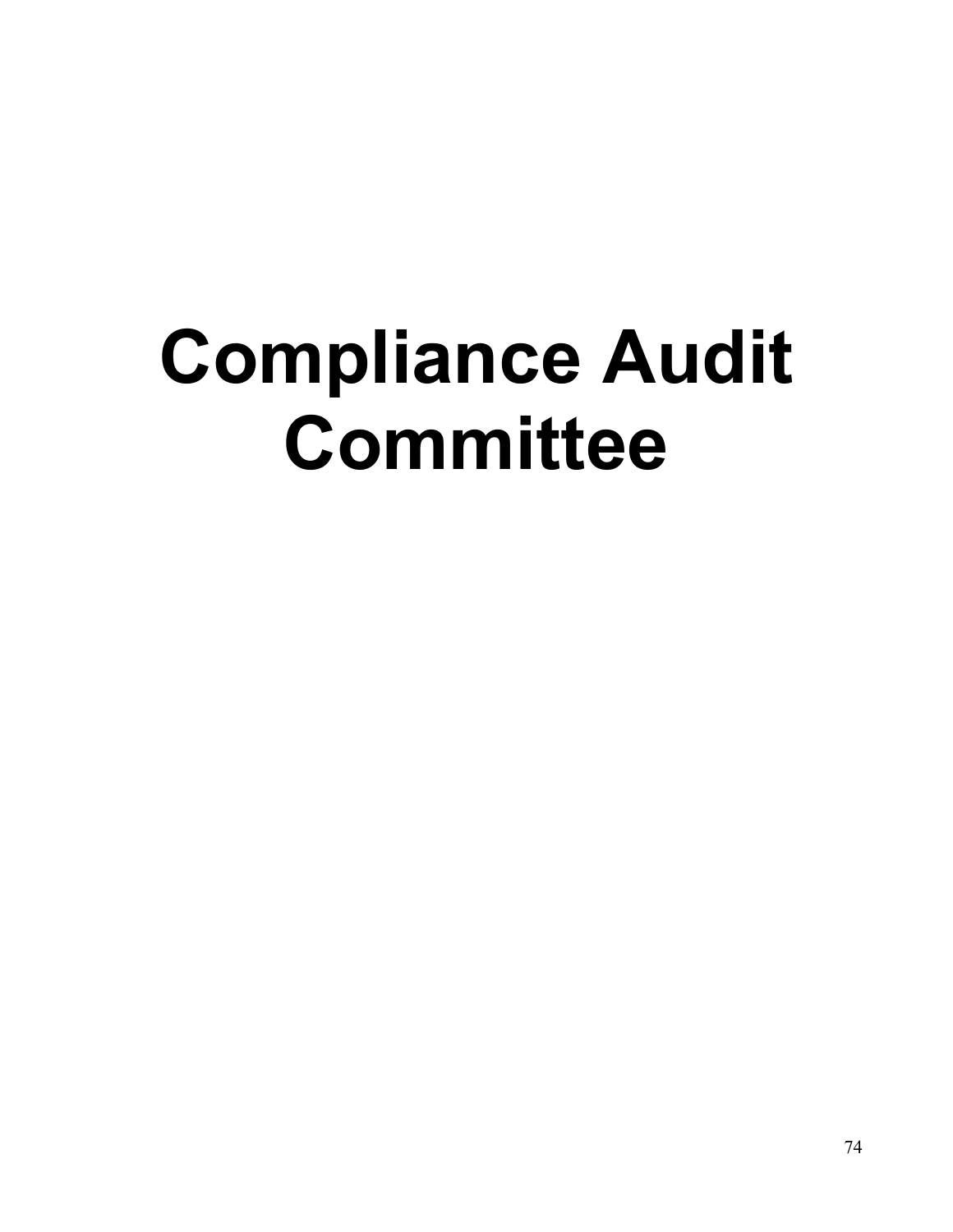#### **Compliance Audit Committee (Section 88.37)**

#### **Establish Compliance Audit Committee**

A council shall before October 1 of an election year establish a committee for the purposes of the *Municipal Elections Act, 1996*.

In Elgin County a Joint Compliance Audit Committee shall be established for all lower tier municipalities in Elgin County.

"Terms of Reference" will be adopted by by-law by all participating municipalities.

Each lower tier Council shall approve the appointment of members by resolution or by-law.

#### **Review Of Contributions To Candidates [Section 88.34 (1) To (4)]**

The Clerk shall review the contributions reported on the financial statements submitted by a candidate to determine whether any contributor appears to have exceeded any of the contribution limits under section 88.9 (Maximum Contributions to Candidates).

#### **Report, Contributions to Candidates for Council**

As soon as possible after June  $29<sup>th</sup>$ , 2023, the Clerk shall prepare a report identifying each contributor to a candidate for office on a council who appears to have contravened any of the contribution limits under section 88.9 and,

- (a) if the contributor's total contributions to a candidate for office on a council appear to exceed the limit under section 88.9, the report shall set out the contributions made by that contributor to the candidate; and
- (b) if the contributor's total contributions to two or more candidates for office on the same council appear to exceed the limit under section 88.9, the report shall set out the contributions made by that contributor to all candidates for office on the same council.

The Clerk shall prepare a separate report in respect of each contributor who appears to have contravened any of the contribution limits under section 88.9.

The Clerk shall forward each report prepared to the Compliance Audit Committee.

See Section 88.30 (2) for supplementary filing date provisions.

#### **Decision Of Compliance Audit Committee Regarding Candidates [Section 88.34 (8)]**

Within 30 days after receiving a report regarding Contributions to Candidates, the Compliance Audit Committee shall consider it and decide whether to commence a legal proceeding against a contributor for an apparent contravention.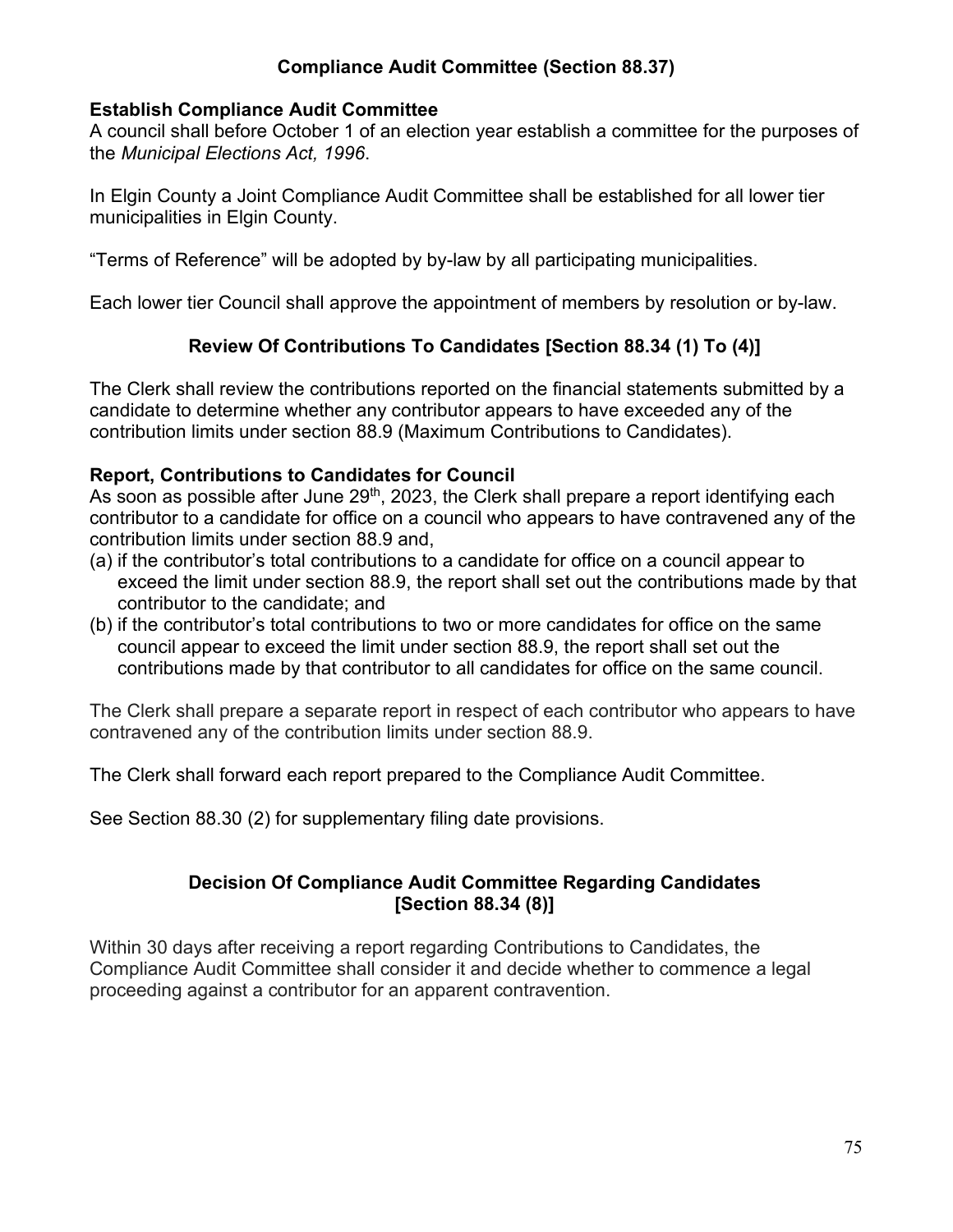#### **Review Of Contributions To Registered Third Parties [Section 88.36 (1) To (4)]**

The Clerk shall review the contributions reported on the financial statements submitted by a Registered Third Party to determine whether any contributor appears to have exceeded any of the contribution limits under section 88.13 (Maximum Contributions to Registered Third Parties).

#### **Report, Contributions to Registered Third Parties**

As soon as possible after June  $29<sup>th</sup>$ , 2023, the Clerk shall prepare a report identifying each contributor to a Registered Third Party who appears to have contravened any of the contribution limits under section 88.13 and,

- (a) if the contributor's total contributions to a Registered Third Party that is registered in the municipality appear to exceed the limit under section 88.13, the report shall set out the contributions made by that contributor to the Registered Third Party in relation to third party advertisements; and
- (b) if the contributor's total contributions to two or more Registered Third Parties that are registered in the municipality appear to exceed the limit under section 88.13, the report shall set out the contributions made by that contributor to all Registered Third Parties in the municipality in relation to third party advertisements.

The Clerk shall prepare a separate report in respect of each contributor who appears to have contravened any of the contribution limits under section 88.13.

The Clerk shall forward each report prepared to the Compliance Audit Committee.

See Section 88.30 (2) for supplementary filing date provisions.

#### **Decision Of Compliance Audit Committee Regarding Registered Third Parties [Section 88.36 (5)]**

Within 30 days after receiving a report regarding Contributions to Registered Third Parties in the municipality, the Compliance Audit Committee shall consider it and decide whether to commence a legal proceeding against a contributor for an apparent contravention.

#### **Compliance Audit Application [88.33 (1) And 88.35 (1)]**

An elector who is entitled to vote in an election and believes on reasonable grounds that a candidate or a Registered Third Party who is registered in relation to the election in the municipality has contravened a provision of the Act relating to election campaign finances may apply for a compliance audit of the Candidate's or Registered Third Party's election campaign finances, even if the Candidate or Registered Third Party has not filed a financial statement using "Compliance Audit Application" Form WE66 .

#### **Compliance Audit Committee [88.33 (4), (14)]**

Within 10 days after receiving the Compliance Audit Application, the Clerk shall forward the application to the Compliance Audit Committee.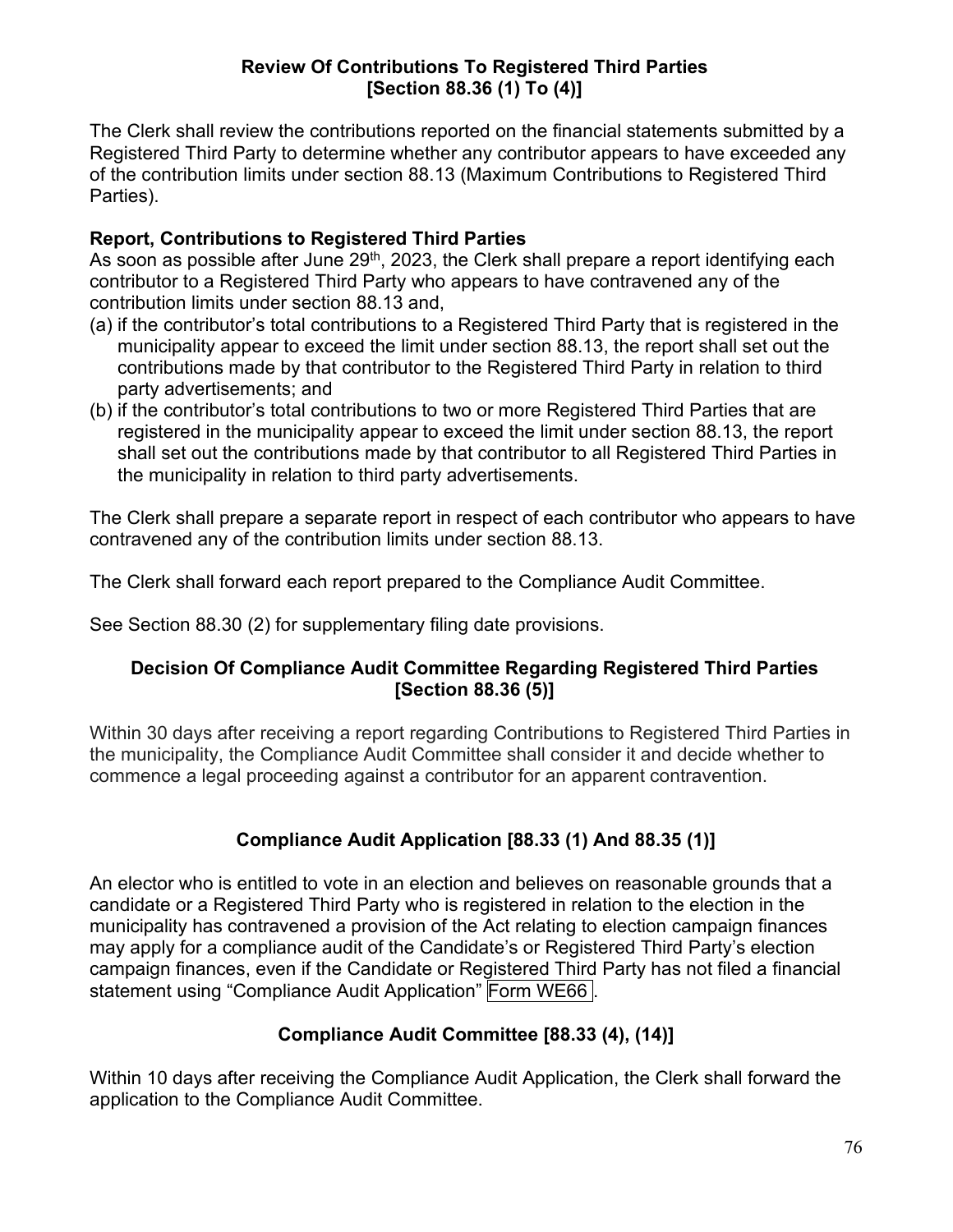Within 10 days after receiving the Auditor's Report, if applicable, the Clerk shall forward the application to the Compliance Audit Committee.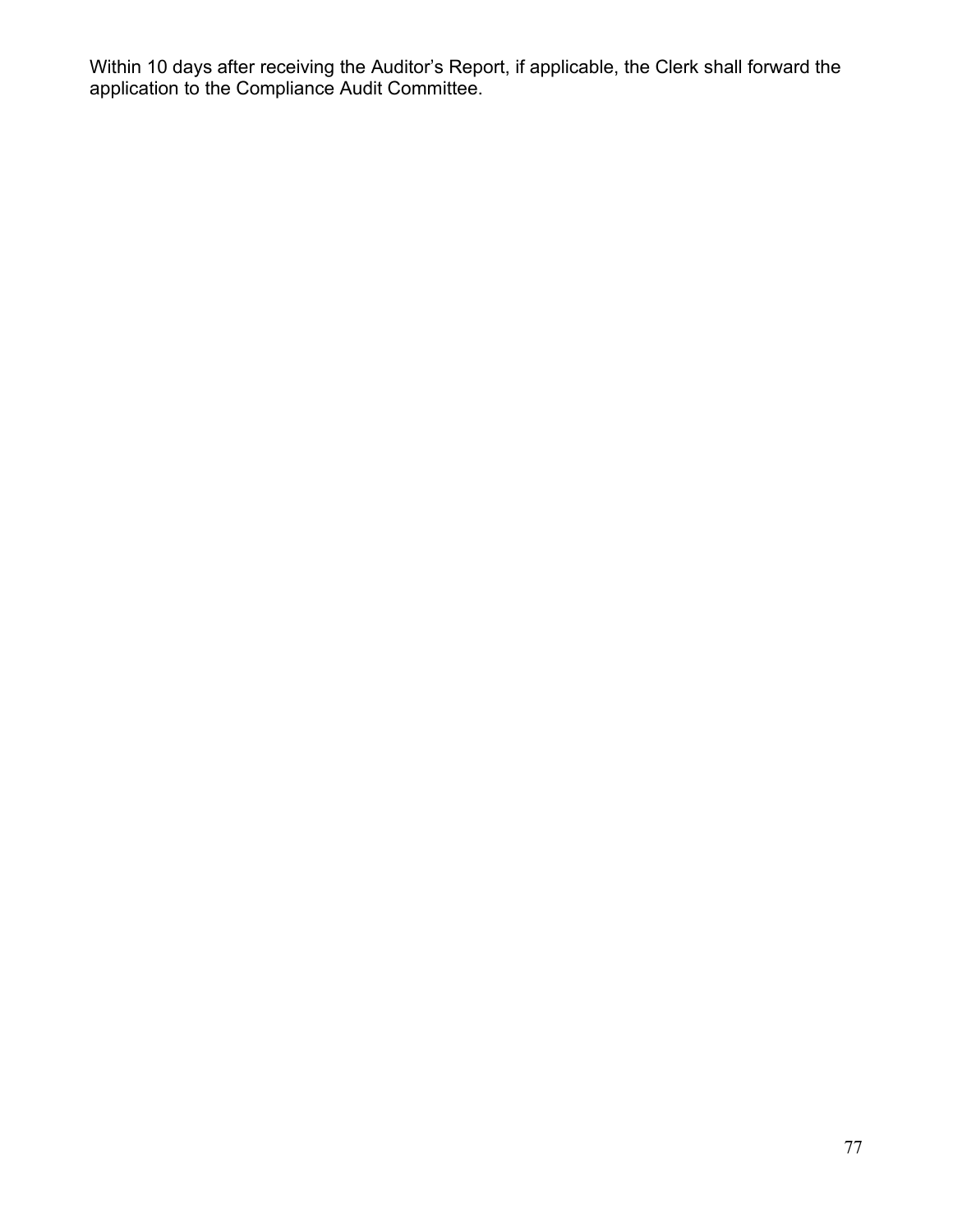# **Election Records**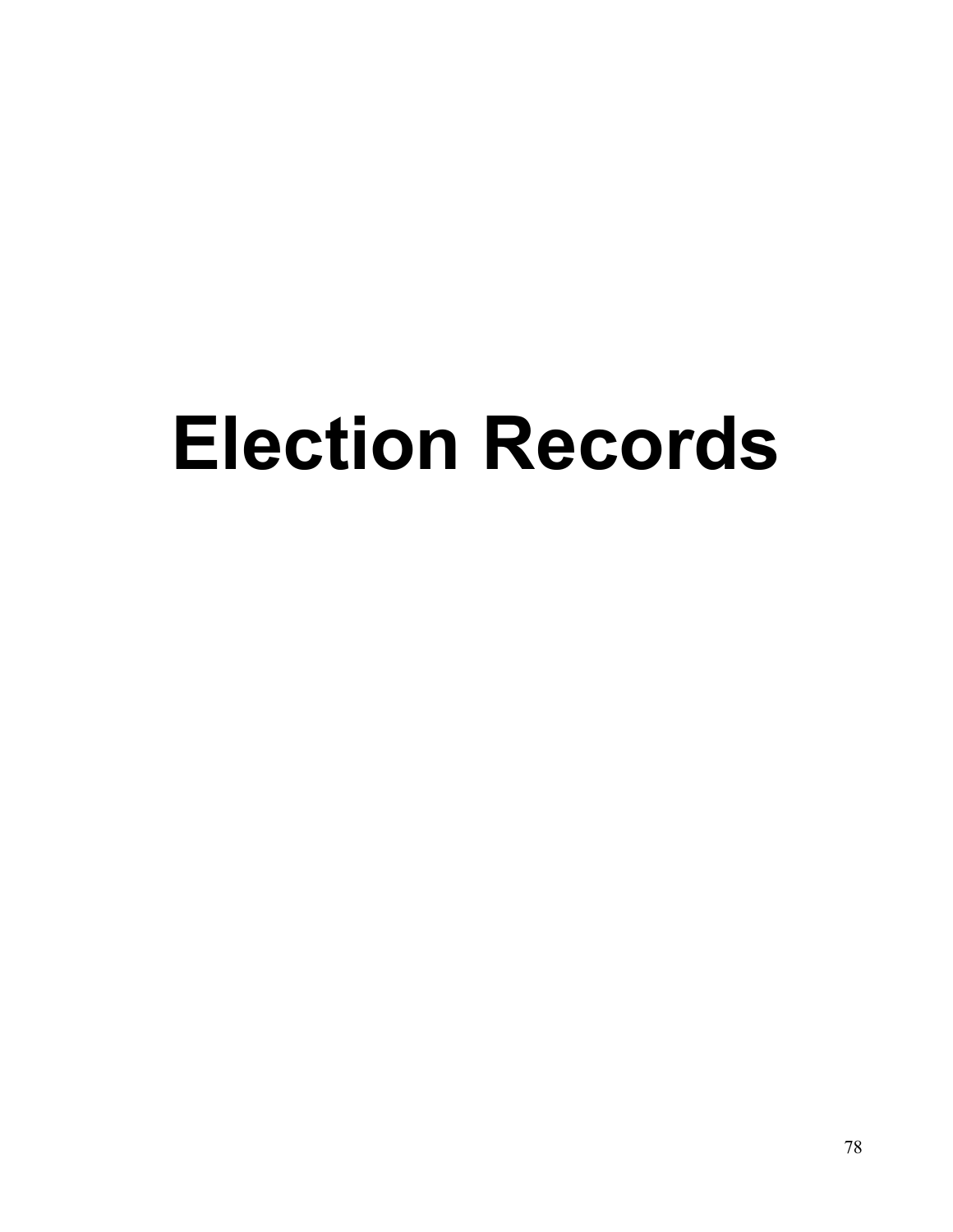### **Public Records [Section 88 (5), (10), (11)]**

Despite anything in the *Municipal Freedom of Information and Protection of Privacy Act (MFIPPA)*, documents and materials filed with or prepared by the Clerk or any other election official under the *Municipal Elections Act, 1996* are public records, and until their destruction, may be inspected by any person at the Clerk's Office at a time when the office is open.

#### **Restrictions**

No person shall use information obtained from public records described above, except for election purposes.

#### **Access to the Voters' List**

The Voters' List shall not be posted in a public place and can be used only for election purposes.

Due to MFIPPA, details about another person, other than the person an Election Official is speaking with, should not be provided, including whether or not the individual is on the Voters' List.

#### **Candidate's Election Records**

Use of online, electronic and paper versions of the Voters' List, Interim List of Changes to the Voters' List, Voter Participation Status reports and all other information containing personal voter information shall be protected by the Candidate and shall not be used for any purpose other than the Municipal Election. All Voter information obtained by the Candidate during the Municipal Election shall be destroyed by the Candidate after the election, either by returning same to the Clerk for destruction with other election material or by deleting it completely from the candidate's computer hardware. If records are shared by the candidates with others (campaign workers) an oath administered by the Candidate, similar to the one taken by the Candidate shall be administered and all shared records shall also be protected and destroyed.

#### **Municipal Election Records (Section 88)**

#### **Destruction of Records**

After 120 days from declaring the results of the election under Section 55, the Clerk may destroy any other documents and materials related to the election except those listed below under the Retention of Records section of the manual.

#### **Retention of Records**

The ballots and any other documents or materials shall not be destroyed if:

- a court orders that they be retained; or
- a recount has been commenced and not finally disposed of.

In addition, documents filed under Sections 88.25 (candidates' financial statements, etc.), 88.29 (financial statements, etc. of registered third parties) and 88.32 (return of surplus for subsequent expenses) until the members of the council or local board elected at the next regular election have taken office.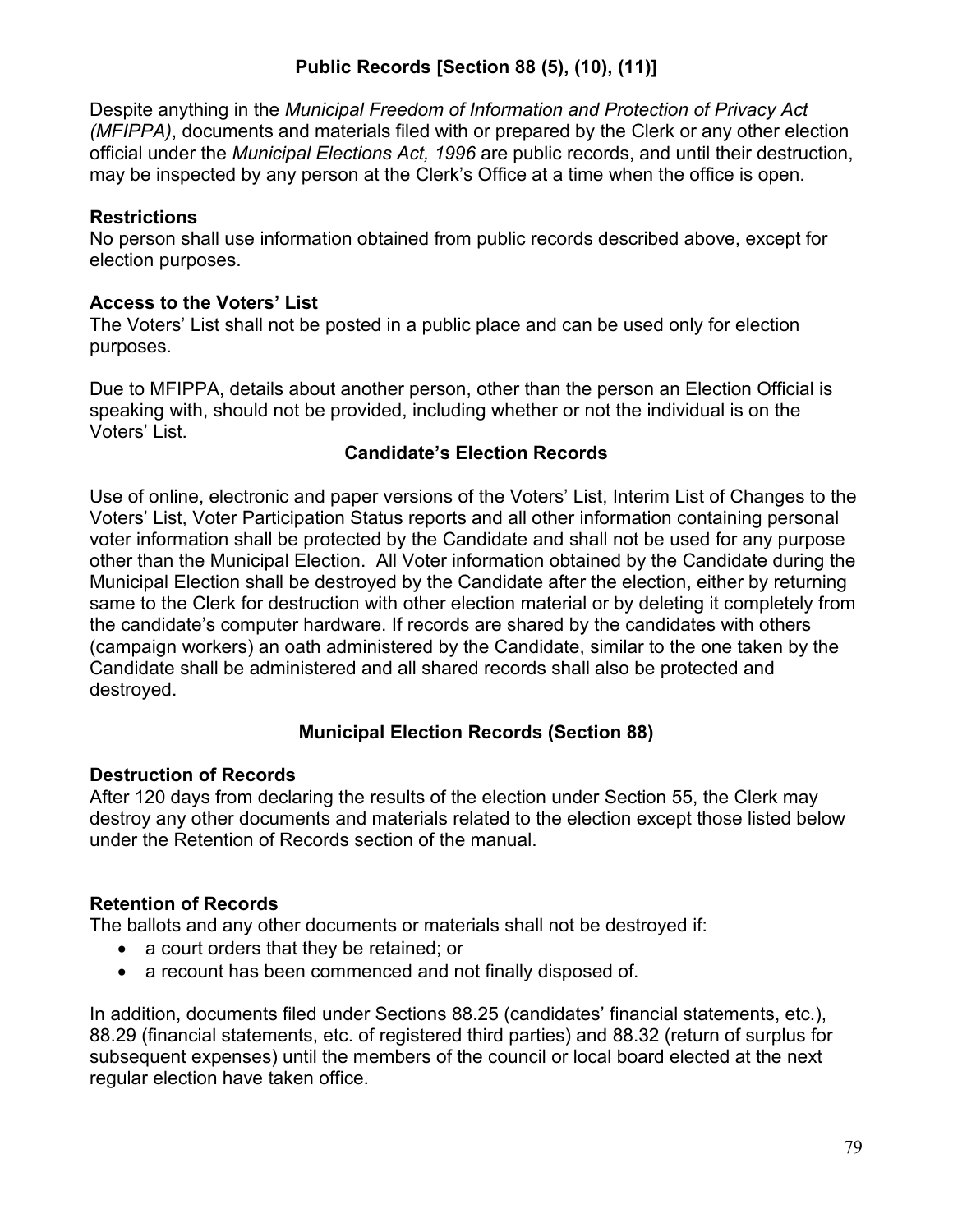# **Accessibility**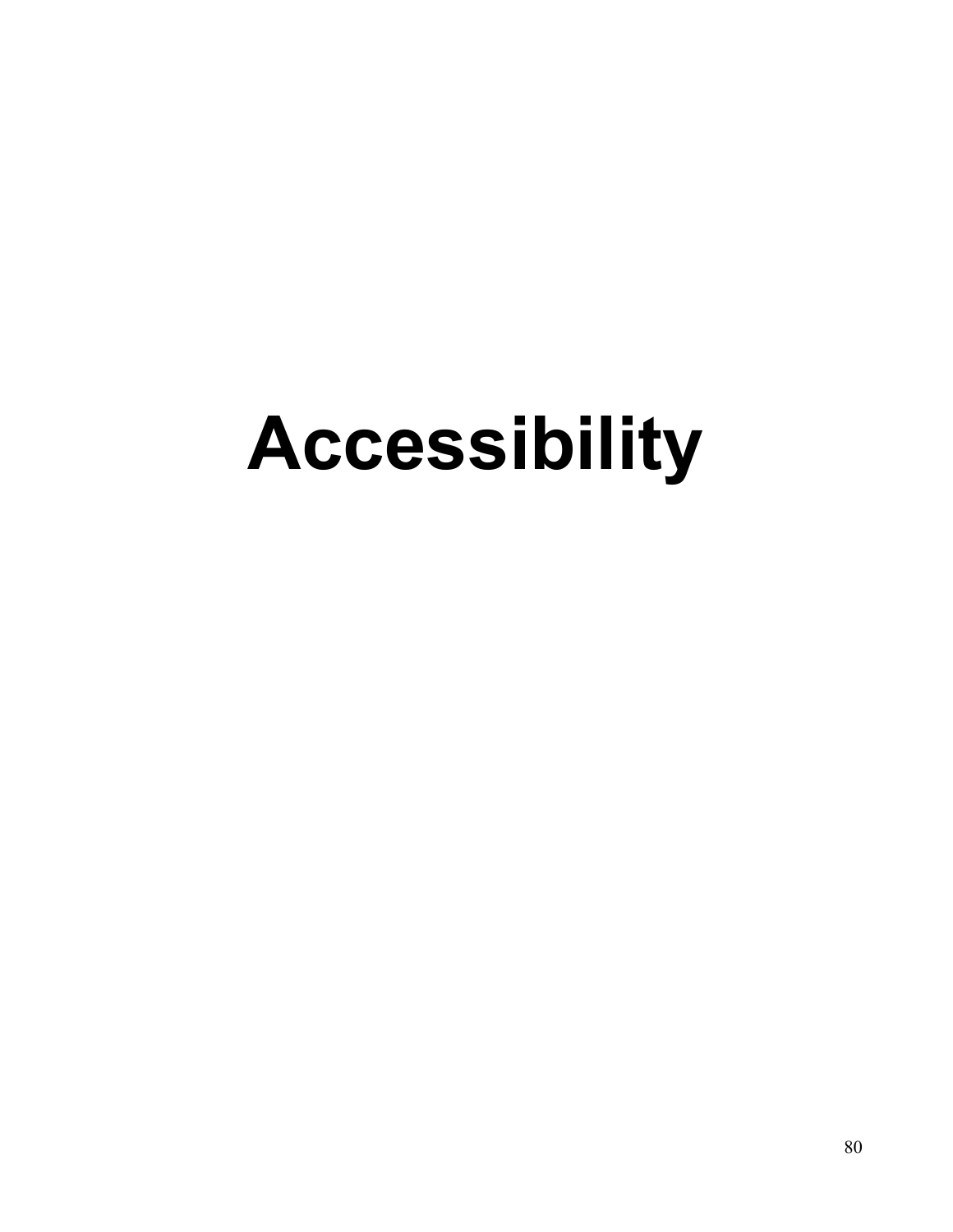#### **Accessibility**

#### **Electors and Candidates with Disabilities [Section 12.1 (1)]**

The Clerk shall have regard to the needs of electors and candidates with disabilities.

#### **Plan re Barriers [Section 12.1 (2)]**

The Clerk shall prepare a plan regarding the identification, removal and prevention of barriers that affect electors and candidates with disabilities and shall make the plan available to the public before Voting Day in a regular election.

#### **Location – Accessibility [Section 45 (2)]**

In establishing the locations of Help Centres, the Clerk shall ensure that each Help Centre is accessible to electors with disabilities.

#### **Attendance on Electors with Disabilities [Section 45 (9)]**

To allow an elector with a disability to vote, an Election Official shall attend on the elector anywhere within the area designated for voting.

#### **Electors Needing Assistance [Section 52 (1) 4]**

The Election Official may permit an elector who needs assistance in voting to have such assistance as the Election Official considers necessary.

#### **Report [Section 12.1 (3)]**

Within 90 days after Voting Day in a regular election but no later than Friday, January 23, 2022, the Clerk shall submit a report to council about the identification, removal and prevention of barriers that effect electors and candidates with disabilities and shall make the report available to the public.

#### **Other Resources**

AMCTO Municipal Election Manual Ontario Candidate's Guide to Accessible Elections Integrated Accessibility Standards Regulation, Ontario Regulation 191/11 Municipally approved Accessibility Policies and Procedures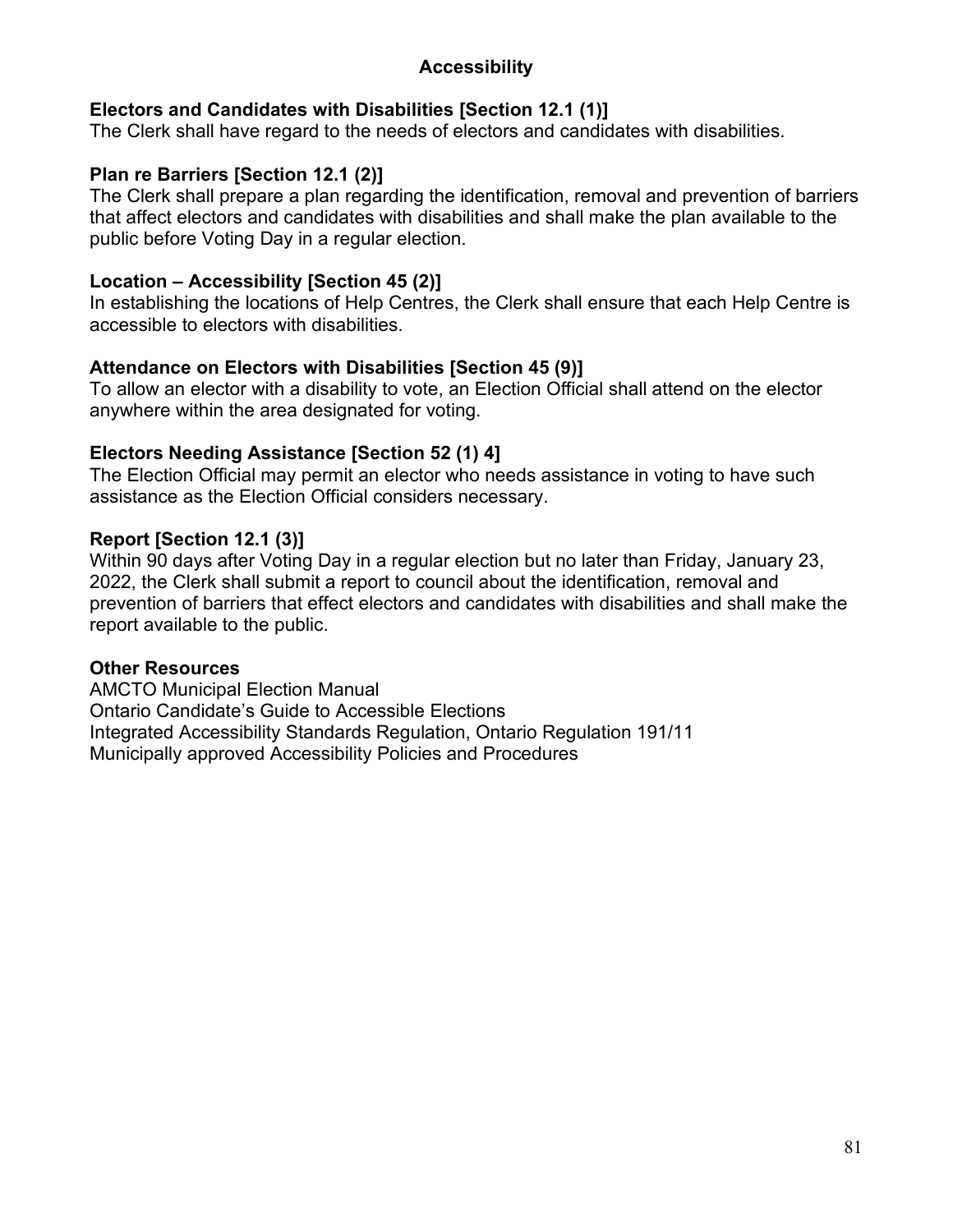# **Emergencies**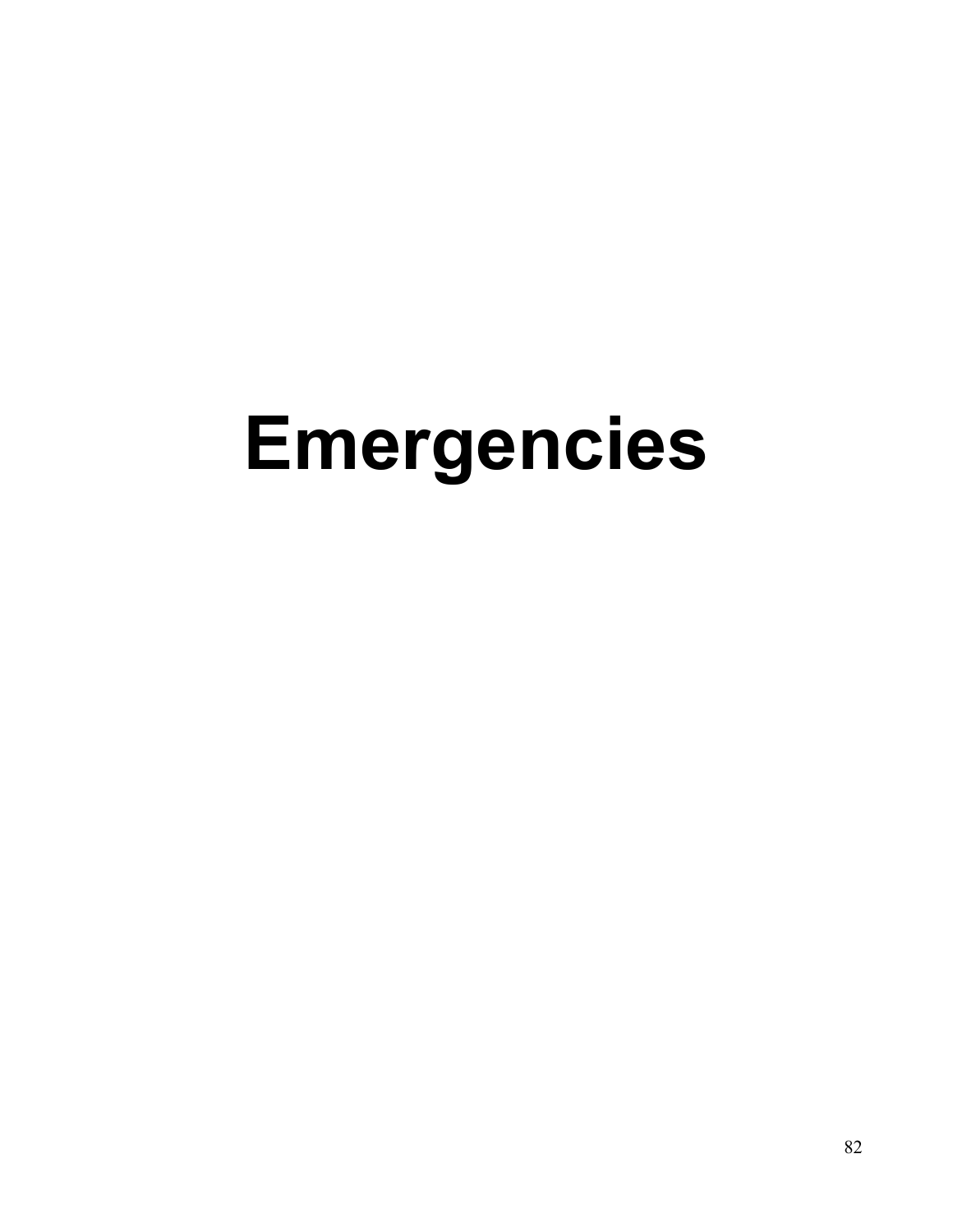#### **Emergencies (Section 53)**

The Clerk may declare an emergency if he/she is of the opinion that circumstances have arisen that are likely to prevent the election being conducted in accordance with this *Act*.

On declaring an emergency, the Clerk shall make such arrangements as he/she considers advisable for the conduct of the election.

The arrangements made by the Clerk, if they are consistent with the principles of this *Act*, prevail over anything in this *Act* and the regulations made under it.

The emergency continues until the Clerk declares that it has ended.

If made in good faith, the Clerk's declaration of emergency and arrangements shall not be reviewed or set aside on account of unreasonableness or supposed unreasonableness.

It shall be the policy that in the event of an emergency, as determined by the Clerk, that the Clerk shall to the best of their ability provide notice of such emergency. All information pertaining to the emergency shall be communicated via My FM 90.5 and posted to the website if possible.

If required, the Clerk may consider alternate options for the following:

- reporting results
- notification of electors
- Election Officials
- voting period [ex. delay of Voting Day, extension of voting hours or day(s)]
- alternate Help Centre or Alternate Revision Centre or alternate facility

If any part of the voting for an office is not completed, do not release the results until the voting for that office is complete.

In the event of an emergency, the eVote service provider shall coordinated with the Clerk to determine the appropriate course of action in regards to the telephone and internet voting.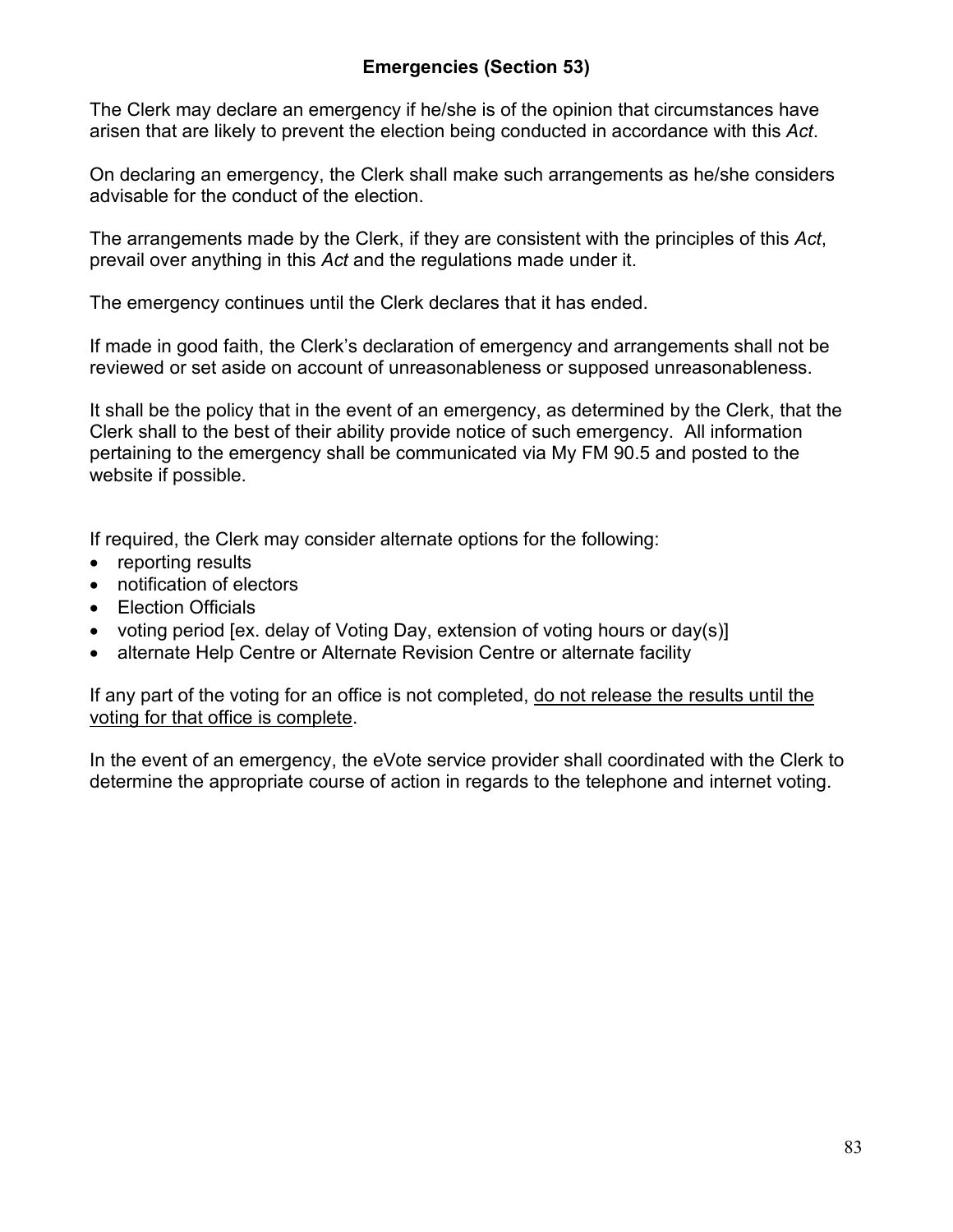# **Corrupt Practices**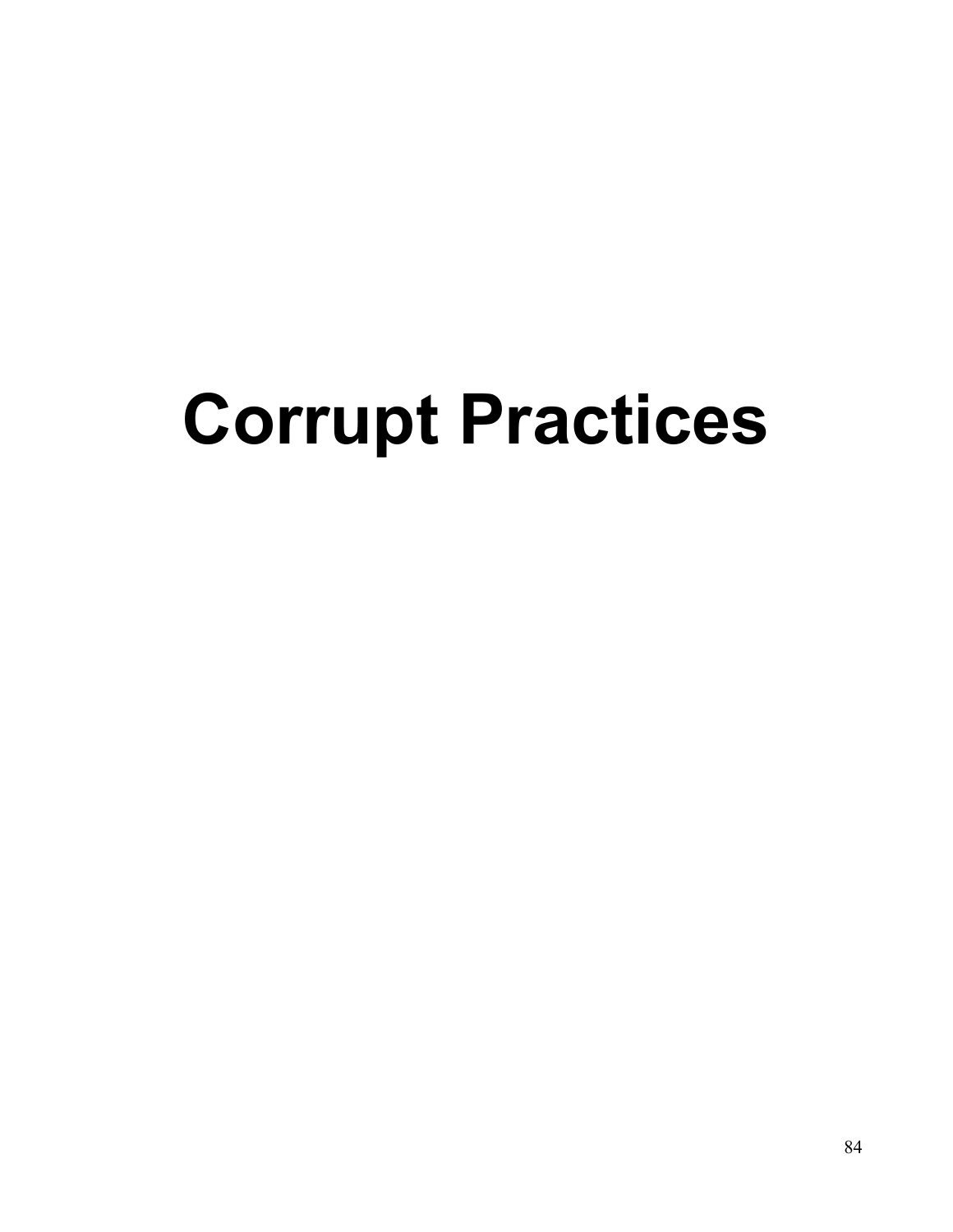No person shall, directly or indirectly:

- offer, give, lend, or promise or agree to give or lend any valuable consideration, in connection with the exercise or the non-exercise of an electors vote;
- advance, pay or caused to be paid money intending that it be used to commit an offence referred to in the bullet above, or knowing that it shall be used to repay money used in that way;
- give, procure or promise or agree to procure an office or employment in connection with the exercise or non-exercise of an elector's vote;
- apply for, accept or agree to accept any valuable consideration or office or employment in connection with the exercise or non-exercise of elector's vote;
- give, procure or promise or agree to procure an office or employment to induce a person to become a candidate, refrain from becoming a candidate or withdraw his or her candidacy;
- offer, give, lend, or promise or agree to give or lend any valuable consideration in order to induce a person to become a candidate, refrain from becoming a candidate or withdraw his or her candidacy.

## **Reporting Corrupt Practices**

All valid complaints or knowledge of an offence shall be reported immediately to the Police for investigation of corrupt practices.

In addition, although many provisions of the *Municipal Elections Act* also deal with voting places, ballots and ballot boxes, etc. the same must be used interchangeably with the alternative forms of voting since the principles of the *Act* must be maintained and is therefore enforceable and subject to penalties.

As such, the Clerk has agreed to the following:

- that all complaints about actions which may contravene the provisions of the *Municipal Elections Act*, either verbally or written, shall be reviewed by the Clerk and, if viewed by the Clerk to be valid and not frivolous, may be reported to the Police.
- the most senior officer of the Police may be advised that all such valid complaints shall be turned over to his/her office for further investigation.

### **Offences (Section 89, 90)**

A person is guilty of an offence if he or she:

- votes without being entitled to do so;
- votes more times than this *Act* allows;
- votes in a Voting Place in which he or she is not entitled to vote;
- induces or procures a person to vote when that person is not entitled to do so;
- before or during an election, publishes a false statement of a candidate's withdrawal;
- furnishes false or misleading information to a person whom this *Act* authorizes to obtain information;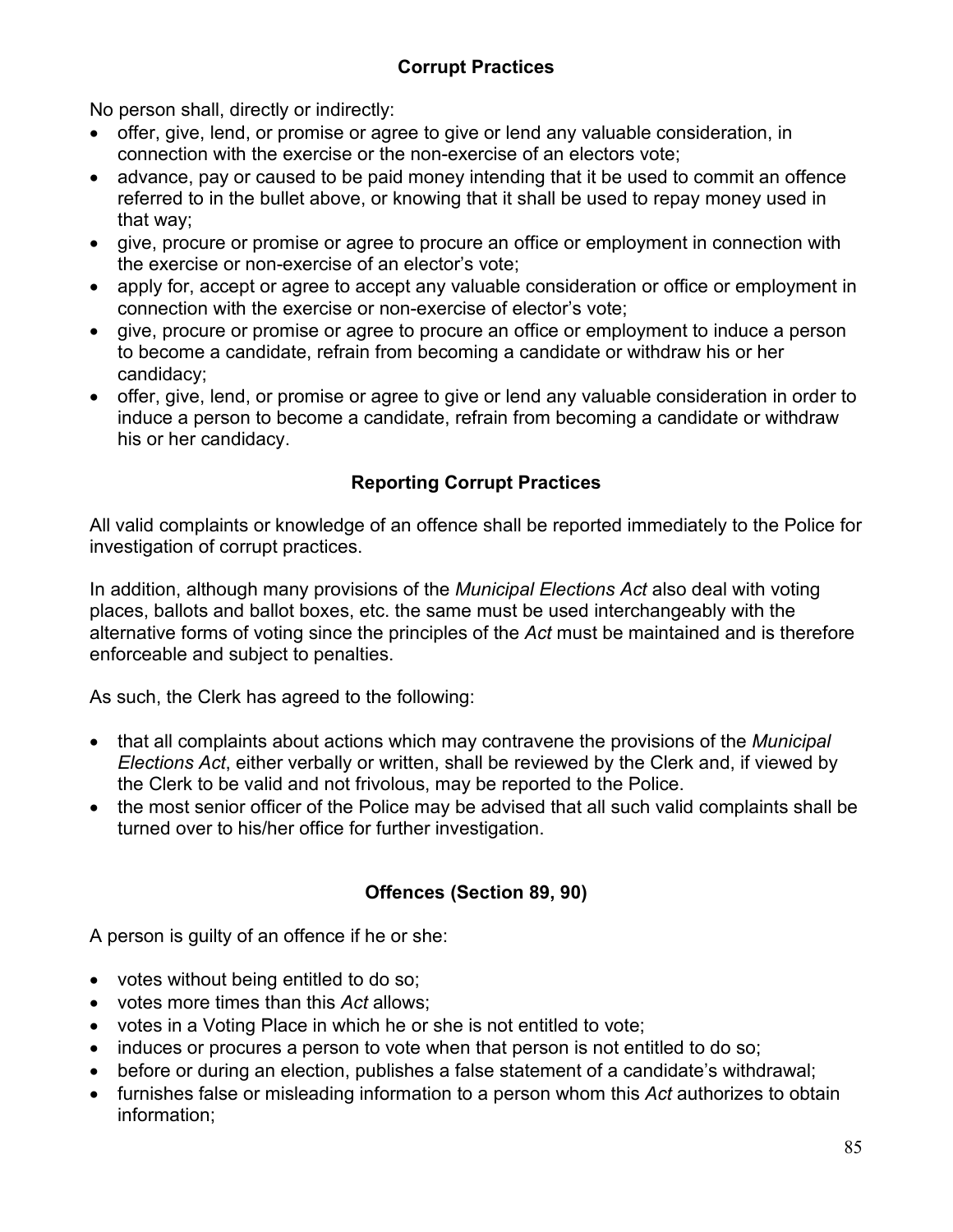- without authority, supplies a PIN/ballot to anyone;
- deals with a PIN, without having authority to do so;
- no person(s) shall solicit a Voter Information Letter / Voter Kit / Ballot, containing a PIN, from an eligible elector;
- a person who contravenes any provision of the *Act* or a regulation under the *Act* or a bylaw passed by a municipality under the *Act*;
- attempts to do something described above.

The following are guilty of an office that constitutes a corrupt practice:

- A Deputy Returning Officer or other Election Official who knowingly miscounts the votes or knowingly prepares a false statement of the votes;
- A Deputy Returning Officer who knowingly places in a ballot box a paper that purports to be, is not, a ballot capable of being used as such at an election;
- A Clerk or other Election Official who willfully fails to perform a duty imposed by the Act.

#### **Penalties**

#### **Elector [Section 90 (2)]**

An offence described above under Corrupt Practices [Section 90 (3)] constitutes a corrupt practice and a person who commits it is, on conviction, disqualified from voting at an election until the next regular election has taken place after the election to which the offence relates, in addition to being liable to any other penalty provided for in the *Act*.

#### **Candidate [Section 91 (1)]**

If a person is convicted of a corrupt practice under the *Act,* or of an offence under the *Criminal Code* (Canada) in connection with an act or omission that relates to an election to which the Act applies, then, in addition to any other penalty provided for in the Act:

- a) any office to which the person was elected is forfeited and becomes vacant; and
- b) the person is ineligible to be nominated for or elected or appoint to, any office until the next two regular elections have taken place after the election to which the offence relates.

However, if the presiding judge finds that the person committed the corrupt practice or offence under the *Criminal Code* (Canada) without any intent of causing or contributing to a false outcome of the election, clause b) does not apply.

#### **Individual [Section 94 (1)]**

An individual who is convicted of an offence is liable to the following penalties in addition to any other penalty provided for:

- for any offence, a fine not more than \$25,000;
- for any offence other than a corrupt practice, the penalties described in Subsection 88.23 (2) – Effect of Default by Candidate and 88.27 (1) – Effect of Default by Registered Third Party.
- for an offence under Section 90 (Corrupt Practices: Certain Offences Committed Knowingly), imprisonment for a term of not more than 6 (six) months;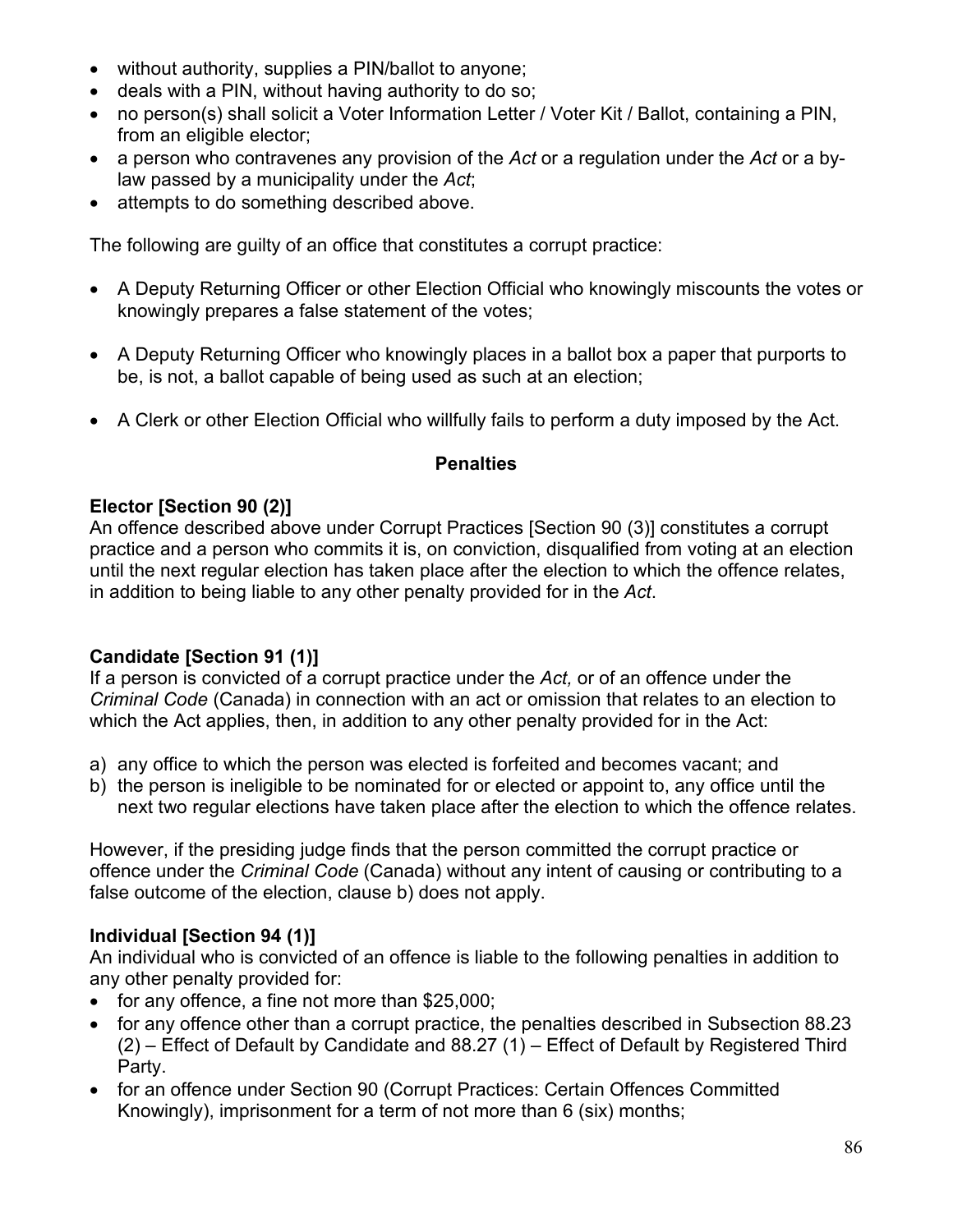• for any offence that the presiding judge finds that the individual committed knowingly, imprisonment for a term of not more than 6 (six) months.

#### **Trade Unions [Section 94 (2)]**

A corporation or trade union that is convicted of an offence is liable to a fine of not more than \$50,000 in addition to any other penalty provided for.

#### **Mail Tampering – Criminal Offence and Prosecution**

Notification of the voting process and how electors can vote shall be provided in the Voter Information Letter to electors by first class mail.

The *Criminal Code of Canada* states that tampering with the mail of an individual is a criminal offence and a person(s) found guilty is liable to a term of imprisonment not exceeding ten (10) years.

As such and in order to ensure the integrity and confidence of the voting process for all electors and the candidates, the Clerk has agreed that all complaints about actions which may contravene the provisions of the *Criminal Code of Canada* with respect to mail tampering, either verbally or written shall be reported to the Police.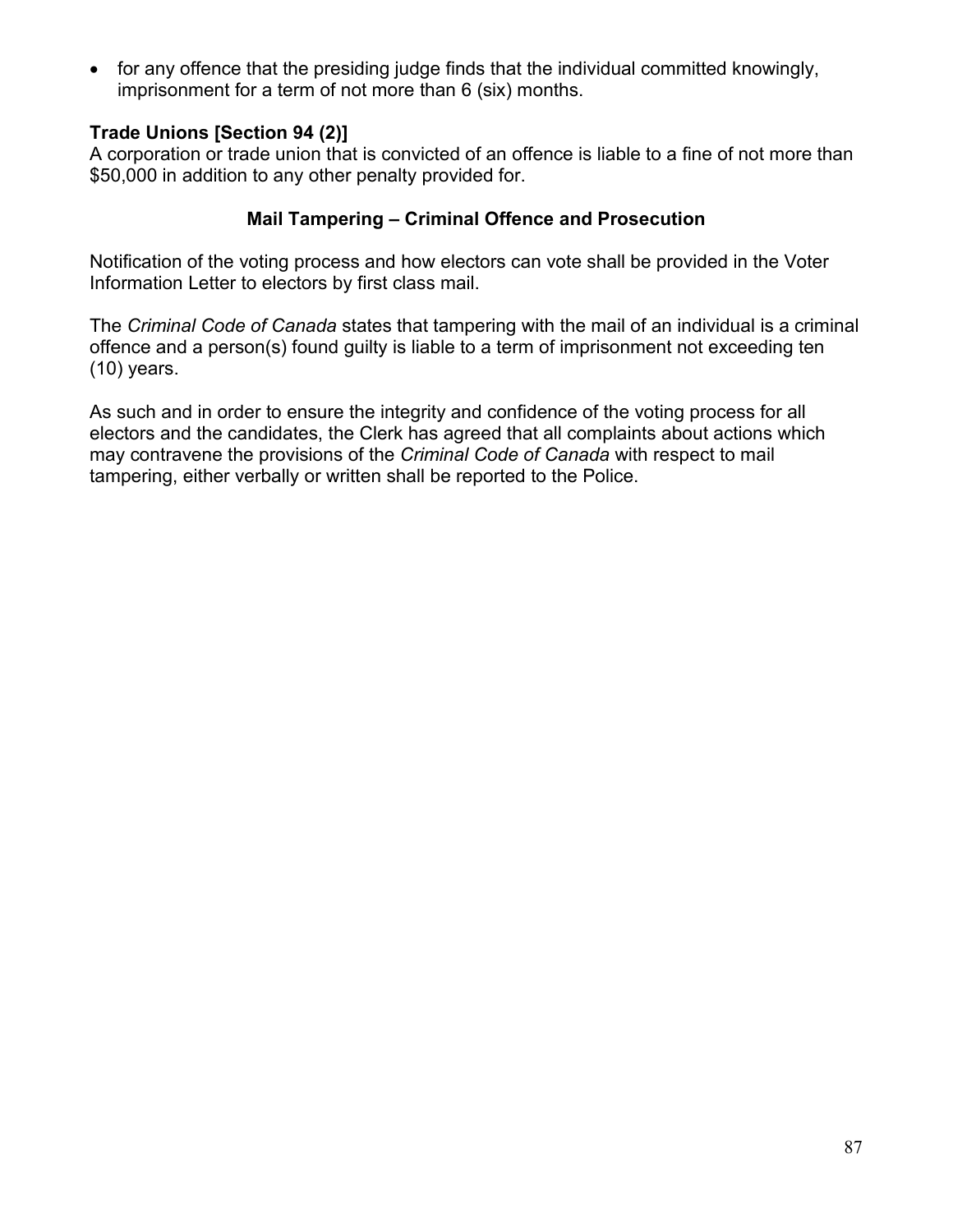# **Discretionary Powers Of The Clerk**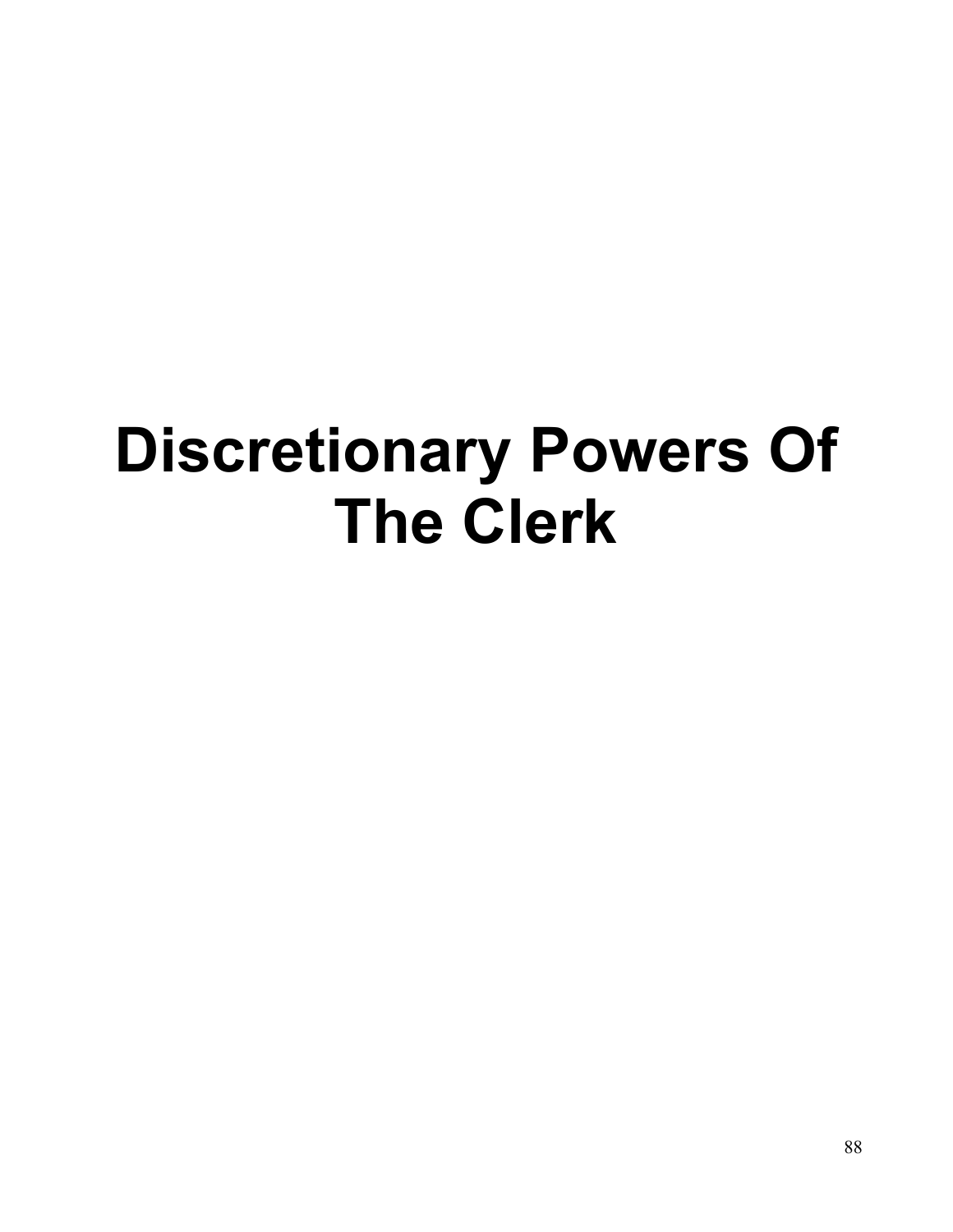## **THE MUNICIPAL ELECTIONS ACT, 1996 Implied And Direct Discretionary Authority Of The Clerk**

| <b>SECTION</b> | <b>SHORT DESCRIPTION</b>                                                                                                                                                                                                                                                                                                 |
|----------------|--------------------------------------------------------------------------------------------------------------------------------------------------------------------------------------------------------------------------------------------------------------------------------------------------------------------------|
|                | <b>Summary of Broad Discretionary Authority</b>                                                                                                                                                                                                                                                                          |
| 7; 8(7); 45    |                                                                                                                                                                                                                                                                                                                          |
| 7(3)1          | The Clerk has authority and control over the costs incurred for an election.<br>The Clerk shall bill a local board or upper tier municipality for the costs for a<br>recount in a regular election for a local board or municipality, a by-law or<br>question submitted by an upper tier or local board or the Minister. |
| 7(3)4          | The Clerk shall bill for costs when the Clerk counts the votes or conducts a<br>recount of a ranked ballot election for an upper-tier municipality, if the<br>member of council of the upper-tier municipality is not also elected to the<br>council of the lower-tier municipality within the upper-tier municipality.  |
| 7(12)          | The Clerk of a municipality can incur expenses in respect to a question<br>which are required or authorized by this Act to be incurred.                                                                                                                                                                                  |
| 8(6)           | The Clerk is responsible for giving notice to the public for any question on<br>the ballot, regardless of whether it was initiated by a municipality, an upper<br>tier or a Minister.                                                                                                                                    |
| 11(1)          | The Clerk is responsible for conducting municipal elections. Unless<br>otherwise provided, the Clerk has broad discretionary authority to determine<br>the form and method of communication for notices, forms and other<br>information provided under the Act.                                                          |
| 12(1)          | The Clerk may provide for any matter or procedure that is not specifically<br>provided for in the Act or Regulations.                                                                                                                                                                                                    |
| 12(2)          | The Clerk may establish forms such as oaths, statutory declarations and<br>has the power to require their use.                                                                                                                                                                                                           |
| 12(3)          | The Clerk may require a person to furnish proof of identity, qualification or<br>any other matter.                                                                                                                                                                                                                       |
| 12(4)          | The power given to the Clerk does not include the power to require a<br>person for the purposes s 52(1) (Voting Procedure) to furnish proof of<br>identity in addition to what is prescribed.                                                                                                                            |
| 12.1           | The Clerk shall have regard to the needs of electors and candidates with<br>disabilities                                                                                                                                                                                                                                 |
| 12.1(2)        | The Clerk shall prepare a plan regarding the identification, removal and<br>prevention of barriers that affect electors and candidates with disabilities<br>and shall make the plan available to the public before Voting Day in a<br>regular election.                                                                  |
| 12.1(3)        | Within 90 days after Voting Day in a regular election, the Clerk shall<br>prepare a report about the identification, removal and prevention of barriers<br>that affect electors and candidates with disabilities.                                                                                                        |
| 13(1)          | The Clerk shall determine the form, manner and timing of any notice or<br>other information required by the Act.                                                                                                                                                                                                         |
| 22(2)          | For the purposes of subsection $(1)$ – correction of errors in the preliminary                                                                                                                                                                                                                                           |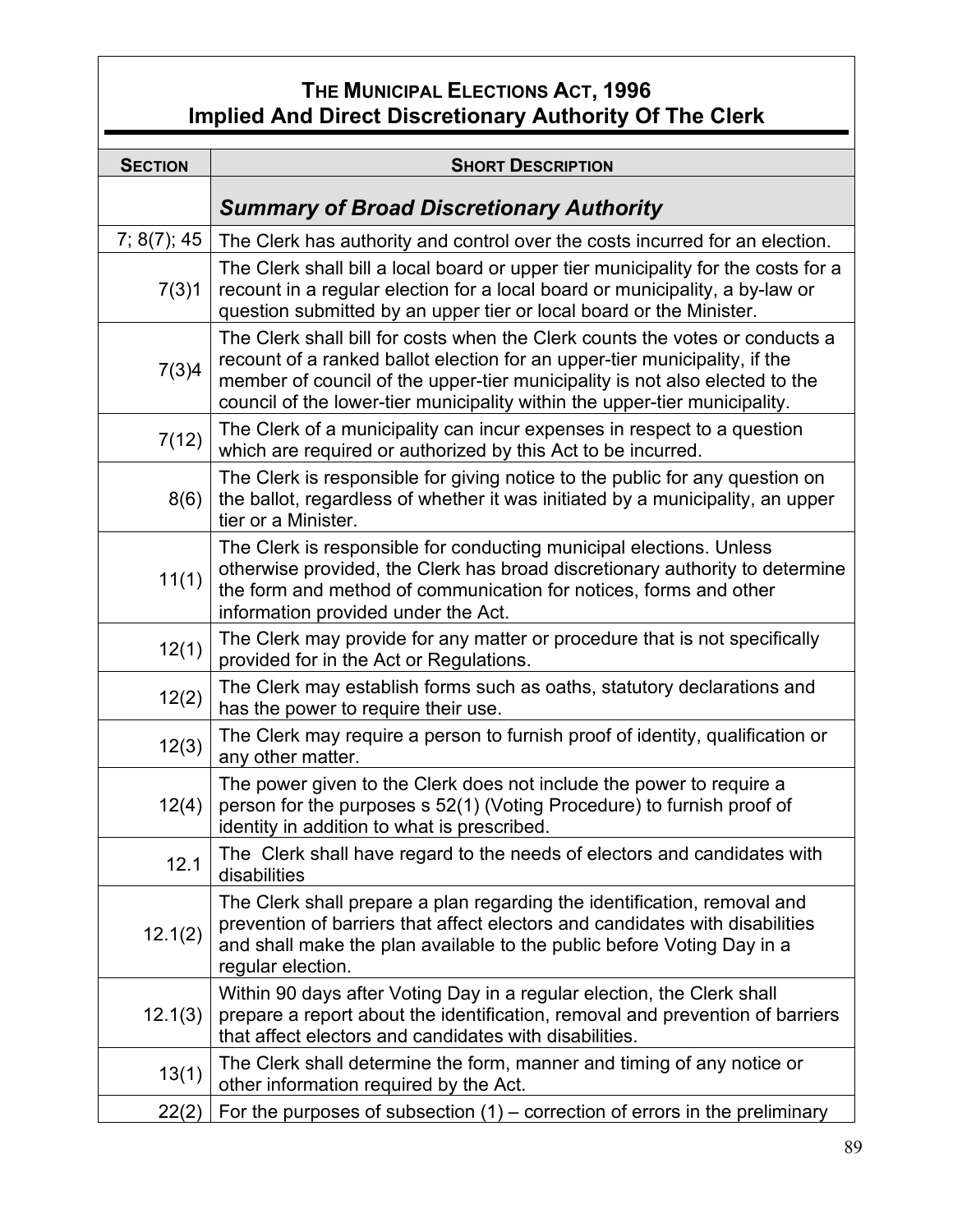|                    | list, the Clerk may use any information that is in the local municipality's<br>custody or control                                                                                                                                                                                          |
|--------------------|--------------------------------------------------------------------------------------------------------------------------------------------------------------------------------------------------------------------------------------------------------------------------------------------|
| 53(1)              | The Clerk has discretion in determining what constitutes an emergency or<br>circumstances that will undermine the integrity of the election.                                                                                                                                               |
| 53(2)              | The Clerk has discretion in a declared emergency to make any<br>arrangements deemed necessary for the conduct of the election.                                                                                                                                                             |
| 53(4)              | The Clerk determines when the emergency has passed.                                                                                                                                                                                                                                        |
| 55(4.1)            | The Clerk shall, as soon as possible after Voting Day, make information<br>available on the number of votes for each Candidate, the number of<br>declined and rejected ballots and the number of votes (yes or no) on a by-<br>law or question and determine website or electronic format. |
|                    | <b>Cost of Elections</b>                                                                                                                                                                                                                                                                   |
| 7(2), (4);<br>8(7) | The Clerk has authority and control over the finances of an election.                                                                                                                                                                                                                      |
|                    | <b>Notice of By-laws and Questions</b>                                                                                                                                                                                                                                                     |
| 8(6)               | The Clerk shall determine the form and method of notice to the electors of<br>by-laws and questions to be placed on the ballot.                                                                                                                                                            |
|                    | <b>Certification of Vote Results</b>                                                                                                                                                                                                                                                       |
| 8(9)               | The Clerk shall determine the form of certification when giving the result of<br>the vote on a question or by-law.                                                                                                                                                                         |
|                    |                                                                                                                                                                                                                                                                                            |
|                    | <b>Information to Electors</b>                                                                                                                                                                                                                                                             |
| 45(8)              | The Clerk may issue instructions to Deputy Returning Officers (DRO)<br>regarding attending on an elector in an institution or retirement home.                                                                                                                                             |
| 13(2)              | The Clerk may determine what information is necessary to inform electors<br>how to exercise their rights under the Act.                                                                                                                                                                    |
| 12.1(1)            | The Clerk shall identify strategies to provide for the needs of electors and<br>candidates with disabilities.                                                                                                                                                                              |
| 12.1(2)            | The Clerk shall prepare a plan regarding the identification, removal and<br>prevention of barriers that affect electors and candidates with disabilities<br>before Voting Day in a regular election.                                                                                       |
| 12.1(30            | Within 90 days after Voting Day in a regular election, the Clerk shall submit<br>a report about the identification, removal and prevention of barriers that<br>affect electors and candidates with disabilities.                                                                           |
|                    | <b>Appointment of Election Officials</b>                                                                                                                                                                                                                                                   |
| 15(1)              | The Clerk shall appoint a Deputy Returning Officer (DRO) for each Voting<br>Place.                                                                                                                                                                                                         |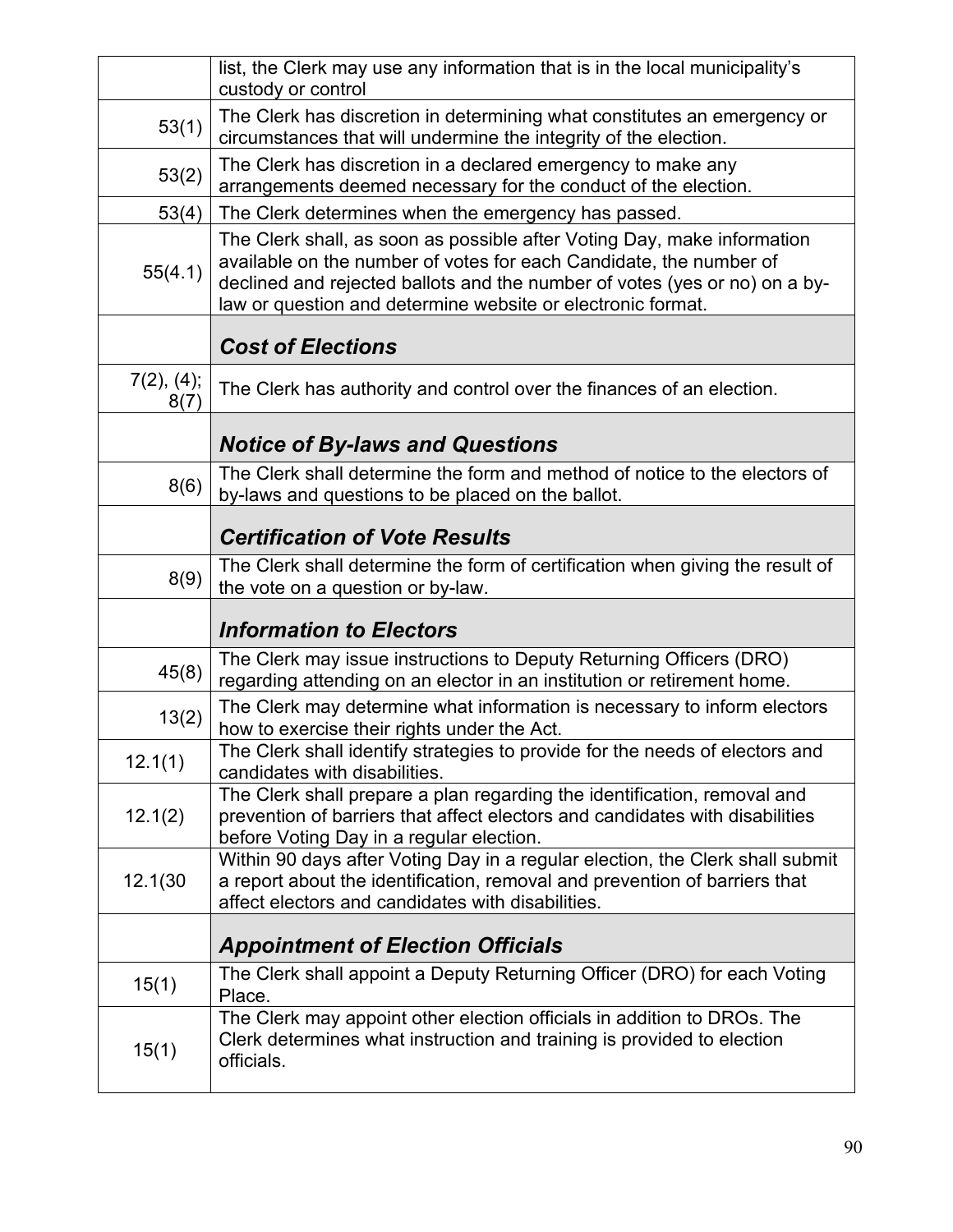|                          | <b>Delegation of Authority</b>                                                                                                                                                                                                                                                                            |
|--------------------------|-----------------------------------------------------------------------------------------------------------------------------------------------------------------------------------------------------------------------------------------------------------------------------------------------------------|
| $15(2)$ , $(3)$ ,<br>(4) | The Clerk may delegate to election officials in writing, any of the Clerk's<br>powers and duties, however the Clerk may continue to exercise the<br>delegated powers and duties, despite delegation.                                                                                                      |
|                          | <b>Creation of Voting Subdivisions</b>                                                                                                                                                                                                                                                                    |
| 18(1)                    | The Clerk may divide the municipality into voting subdivisions.                                                                                                                                                                                                                                           |
| 18(2)                    | If the Clerk creates voting subdivisions, he or she shall inform MPAC.                                                                                                                                                                                                                                    |
|                          | <b>Correction of Preliminary List Of Electors</b>                                                                                                                                                                                                                                                         |
| 19(1)(1.1)               | The Clerk and the Municipal Property Assessment Corporation, may agree<br>on a date for the delivery of the Preliminary List of Electors (which must be<br>a date earlier than September 1)                                                                                                               |
| 22(1)                    | The Clerk may correct any obvious errors on the Preliminary List of<br>Electors, and shall notify MPAC of the corrections.                                                                                                                                                                                |
| 22(2)                    | For the purposes of subsection (1), the Clerk may use any information that<br>is in the local municipality's custody or control.                                                                                                                                                                          |
| 25(4)                    | The Clerk shall determine the format and manner of the written application<br>to remove a deceased person's name.                                                                                                                                                                                         |
|                          | <b>Reproduction of Voters' List</b>                                                                                                                                                                                                                                                                       |
| 23(2)(a)(b)              | The Clerk shall have the Voters' List reproduced on or before September 1 <sup>st</sup><br>and determine where and at what time applications for revisions to the<br>Voters' List may be made.                                                                                                            |
|                          | <b>Revision of Voters' List</b>                                                                                                                                                                                                                                                                           |
| 24(1)(2)                 | From September 1 <sup>st</sup> to the close of Voting on Voting Date, a person may<br>make an application to be added or removed from the Voters' List or have<br>the information on the Voters' List relating to that person amended.                                                                    |
| 24(3)                    | The Clerk may approve or deny applications for revision to the Voters' List.                                                                                                                                                                                                                              |
| 27(1)(a)(b)              | During the period beginning September 15 and ending September 25, the<br>Clerk shall prepare an interim list of changes to the Voters' List approved on<br>or before September 15, and give a copy to each certified candidate and to<br>each person who received a copy of the Voters' List under s. 23. |
| 27(2)(a)(b)              | The Clerk shall within 30 days after Voting Day prepare a final list of the<br>changes to the Voters' List and give a copy to MPAC.                                                                                                                                                                       |
|                          | <b>Certification of Voters' Lists, As Revised</b>                                                                                                                                                                                                                                                         |
| 28(1)                    | The Clerk shall prepare and certify the Voters' List for use in each Voting<br>Place.                                                                                                                                                                                                                     |
|                          | <b>Nominations</b>                                                                                                                                                                                                                                                                                        |
| 32                       | The Clerk shall give notice of the offices for which persons may be<br>nominated and the nomination procedures under the Act.                                                                                                                                                                             |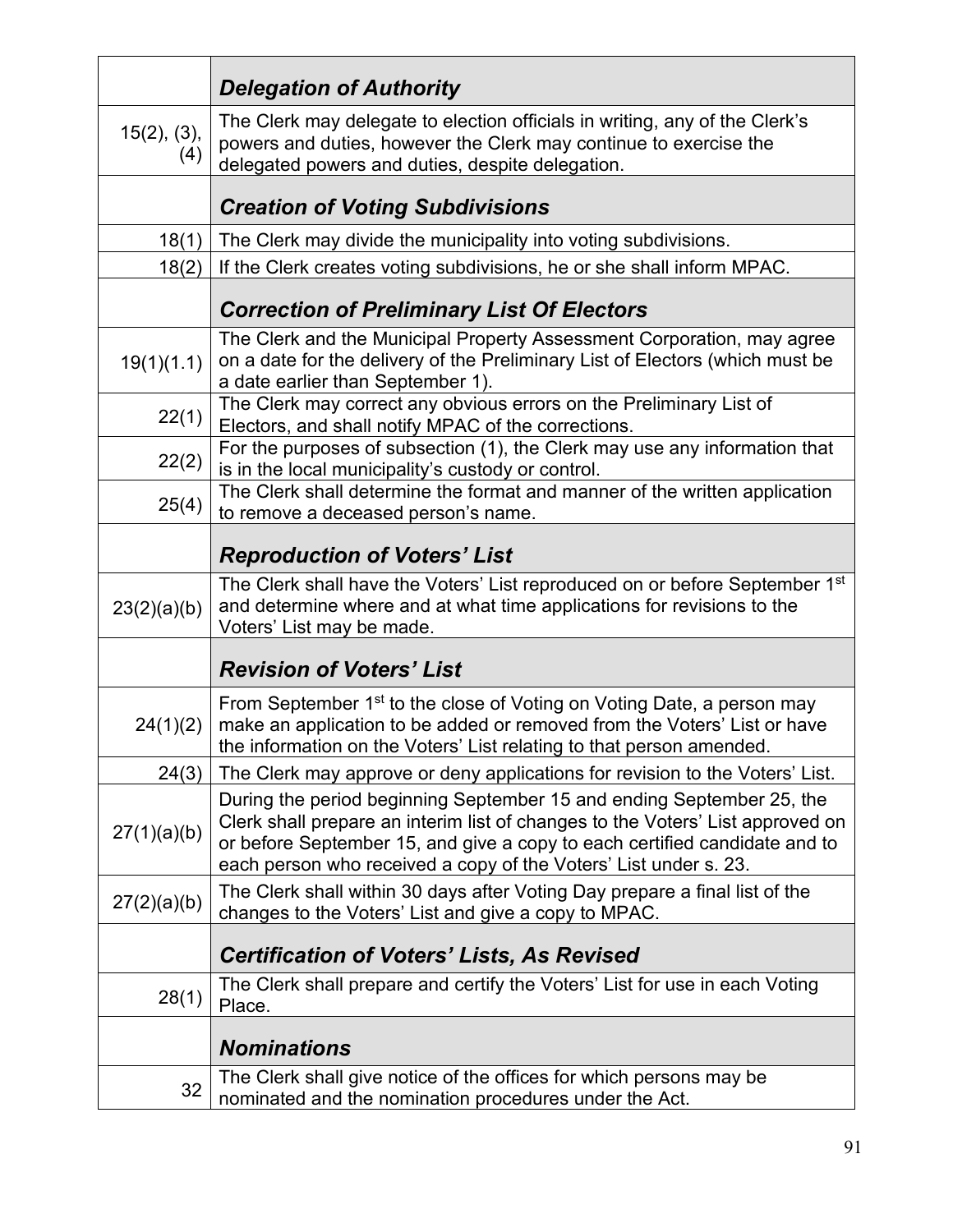| 33(1.3)                         | The Clerk is entitled to reply upon the information filed by the candidates<br>(endorsements).                                                                                                                                                                                                                                                           |
|---------------------------------|----------------------------------------------------------------------------------------------------------------------------------------------------------------------------------------------------------------------------------------------------------------------------------------------------------------------------------------------------------|
| 35(2), (3)                      | The Clerk shall certify the nomination of qualified persons, and reject the<br>nomination if not satisfied the person is qualified.                                                                                                                                                                                                                      |
| 35(4)                           | The Clerk can determine the form and method of giving notice when a<br>nomination is rejected and shall give notice to the person who sought to be<br>nominated and to all candidates for the office, as soon as possible.                                                                                                                               |
| 35(5)                           | The Clerk's decision to certify or reject a nomination is final.                                                                                                                                                                                                                                                                                         |
|                                 | <b>Acclamations</b>                                                                                                                                                                                                                                                                                                                                      |
| 37(1), (2)                      | The Clerk can determine the method of declaring acclamations.                                                                                                                                                                                                                                                                                            |
|                                 | <b>Notice of Election</b>                                                                                                                                                                                                                                                                                                                                |
| $40(a)$ , (b),<br>$(c)$ , $(d)$ | The Clerk shall give notice to the electors and determine the form and<br>method of giving such notice about the location of voting places, dates and<br>times open, and the manner in which electors may use voting proxies if<br>applicable and if alternative voting methods, the manner in which electors<br>may use the alternative voting methods. |
|                                 | <b>Ballot Form</b>                                                                                                                                                                                                                                                                                                                                       |
| 41(1)                           | The Clerk shall provide ballots in the prescribed form.                                                                                                                                                                                                                                                                                                  |
| 41(2)3                          | The Clerk can agree to permit another name that a candidate uses to<br>appear on the ballot.                                                                                                                                                                                                                                                             |
| 41(2)5                          | If the surnames of two or more Candidates for an office are identical or in<br>the Clerk opinion so similar as to cause possible confusion, the Clerk shall<br>differentiate the Candidates on the ballots as the Clerk considers<br>appropriate.                                                                                                        |
| 41(3)                           | The Clerk shall change some or all of the ballots to facilitate voting by the<br>visually impaired without assistance.                                                                                                                                                                                                                                   |
| 41(4)                           | The Clerk can decide to use separate or composite ballots.                                                                                                                                                                                                                                                                                               |
|                                 | <b>Voting or Vote Counting Equipment or Alternate Voting</b><br><b>Method</b>                                                                                                                                                                                                                                                                            |
| $42(3)(a)$ (i),<br>(ii)         | Where there is a by-law providing for voting or vote counting equipment or<br>an alternative voting method, the Clerk has discretion in establishing forms<br>and procedures for carrying out the intent of the by-law.                                                                                                                                  |
| 42(3)(b)                        | The Clerk can determine the method for providing a copy of the procedures<br>and forms to Candidates and shall provide a copy of the procedures and<br>forms to each Candidate when his or her nomination is filed.                                                                                                                                      |
|                                 | <b>Advance Vote</b>                                                                                                                                                                                                                                                                                                                                      |
| 42(2)                           | The Clerk shall establish the date or dates, number, location and hours of<br>Advance Voting.                                                                                                                                                                                                                                                            |
| 43(5)(b)<br>(ii)                | The Clerk determines how to keep safe any Advance Vote ballot boxes and<br>all other material and documents relating to the Advance Vote.                                                                                                                                                                                                                |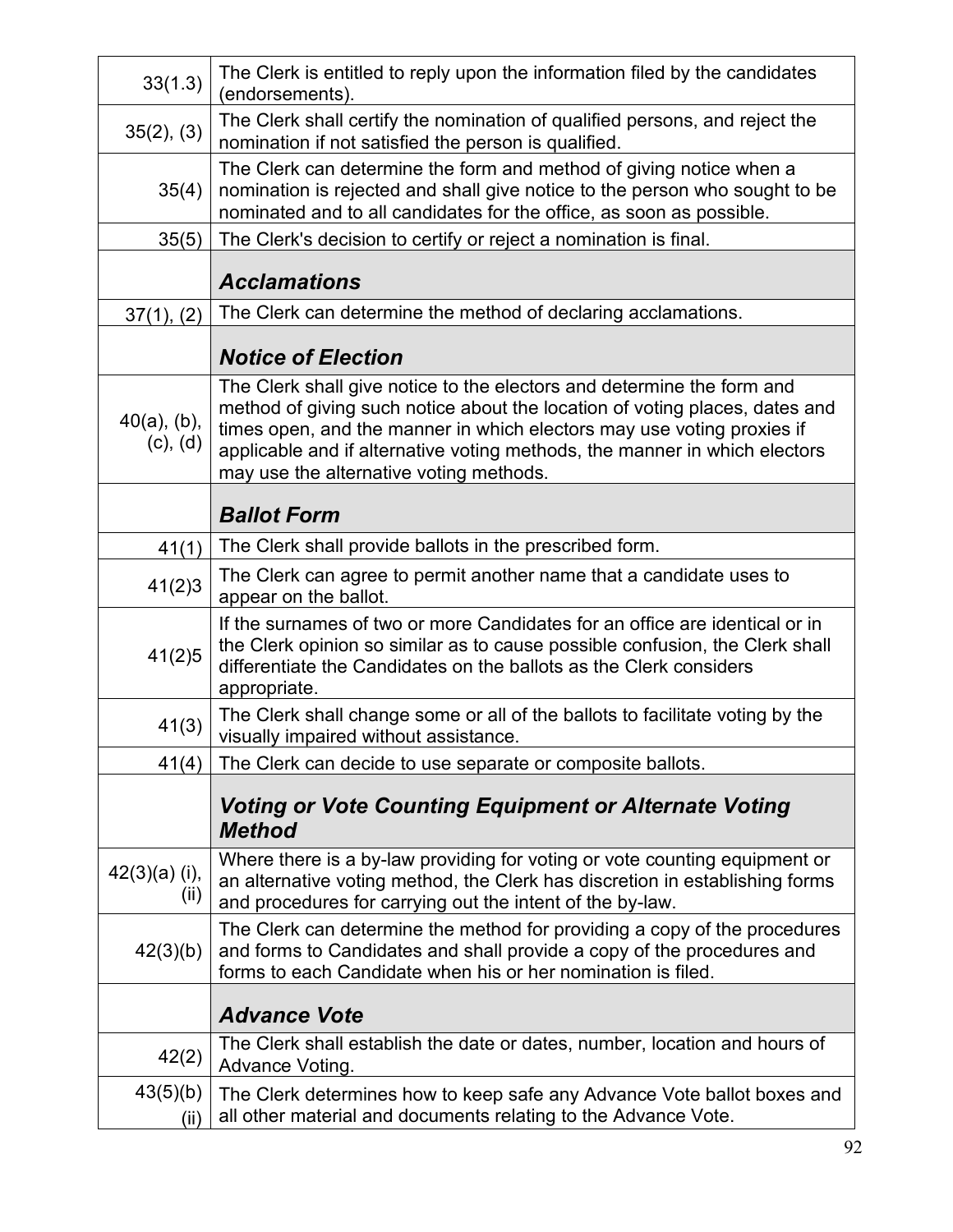| 43(7)              | The Clerk determines the method of updating Voters' Lists to reflect<br>Advance Voting and ensures that the Voters' Lists for all Voting Places are<br>updated to reflect voting that took place at an advance vote.                                                                                                                                                                                        |
|--------------------|-------------------------------------------------------------------------------------------------------------------------------------------------------------------------------------------------------------------------------------------------------------------------------------------------------------------------------------------------------------------------------------------------------------|
|                    | <b>Proxies</b>                                                                                                                                                                                                                                                                                                                                                                                              |
| 44(7)              | The Clerk may determine what is required to verify that persons are<br>qualified to appoint and be appointed as a voting proxy and if satisfied that<br>the person who appointed the voting proxy is entitled to do so, and that the<br>person appopionted is entitled to act as the voting proxy, shall apply a<br>certificate in the prescribed form to the appointing document.                          |
|                    | <b>Voting Places and Procedures</b>                                                                                                                                                                                                                                                                                                                                                                         |
| 45(1), (3),<br>(5) | The Clerk has discretion in identifying the number and location of voting<br>places and designating the area.                                                                                                                                                                                                                                                                                               |
| 45(2)              | In establishing the locations of Voting Places, the Clerk shall identify<br>strategies that ensure that each voting place is accessible to electors with<br>disabilities.                                                                                                                                                                                                                                   |
| 45(7)1,<br>2, 3    | A voting place shall be located in an institution for the reception, treatment<br>or vocational training of members or former members of the Canadian<br>Forces; an institution on September 1 <sup>st</sup> where 20 beds or more are<br>occupied by persons who are disabled, chronically ill or infirm; and in a<br>retirement home in which 50 beds or more are occupied on September 1 <sup>st</sup> . |
| 45(8)              | The Clerk may issue instructions to DROs regarding attending on an elector<br>in an institution or retirement home.                                                                                                                                                                                                                                                                                         |
| 45(9)              | The Clerk shall issue instructions to DROs regarding attending on electors<br>with a disability, including mobility impaired, anywhere within the defined<br>voting place.                                                                                                                                                                                                                                  |
| 46(2)              | The Clerk may establish specific Voting places to open on Voting Day<br>before 10:00 a.m.                                                                                                                                                                                                                                                                                                                   |
| 46(3)              | The Clerk may establish reduced voting hours for a Voting Place that is only<br>for the use of residents of the institution or retirement home.                                                                                                                                                                                                                                                             |
| 47(1)(a)           | The Clerk has discretion to go to or remain in voting places during voting or<br>when votes are being counted.                                                                                                                                                                                                                                                                                              |
|                    | <b>Emergency</b>                                                                                                                                                                                                                                                                                                                                                                                            |
| 53(1)              | The Clerk has discretion in determining what constitutes an emergency or<br>circumstances that will undermine the integrity of the election.                                                                                                                                                                                                                                                                |
| 53(2)              | The Clerk has discretion in a declared emergency to make any<br>arrangements deemed necessary for the conduct of the election.                                                                                                                                                                                                                                                                              |
| 53(4)              | The Clerk determines when the emergency has passed.                                                                                                                                                                                                                                                                                                                                                         |
|                    | <b>Opening Ballot Box</b>                                                                                                                                                                                                                                                                                                                                                                                   |
| 55(3)              | The Clerk shall determine the results of the election by compiling the<br>statements of results received from the DRO.                                                                                                                                                                                                                                                                                      |
| 55(4)              | The Clerk shall, as soon as possible after voting day, declare the elected<br>candidate(s) and the result of the vote on any by-law or question.                                                                                                                                                                                                                                                            |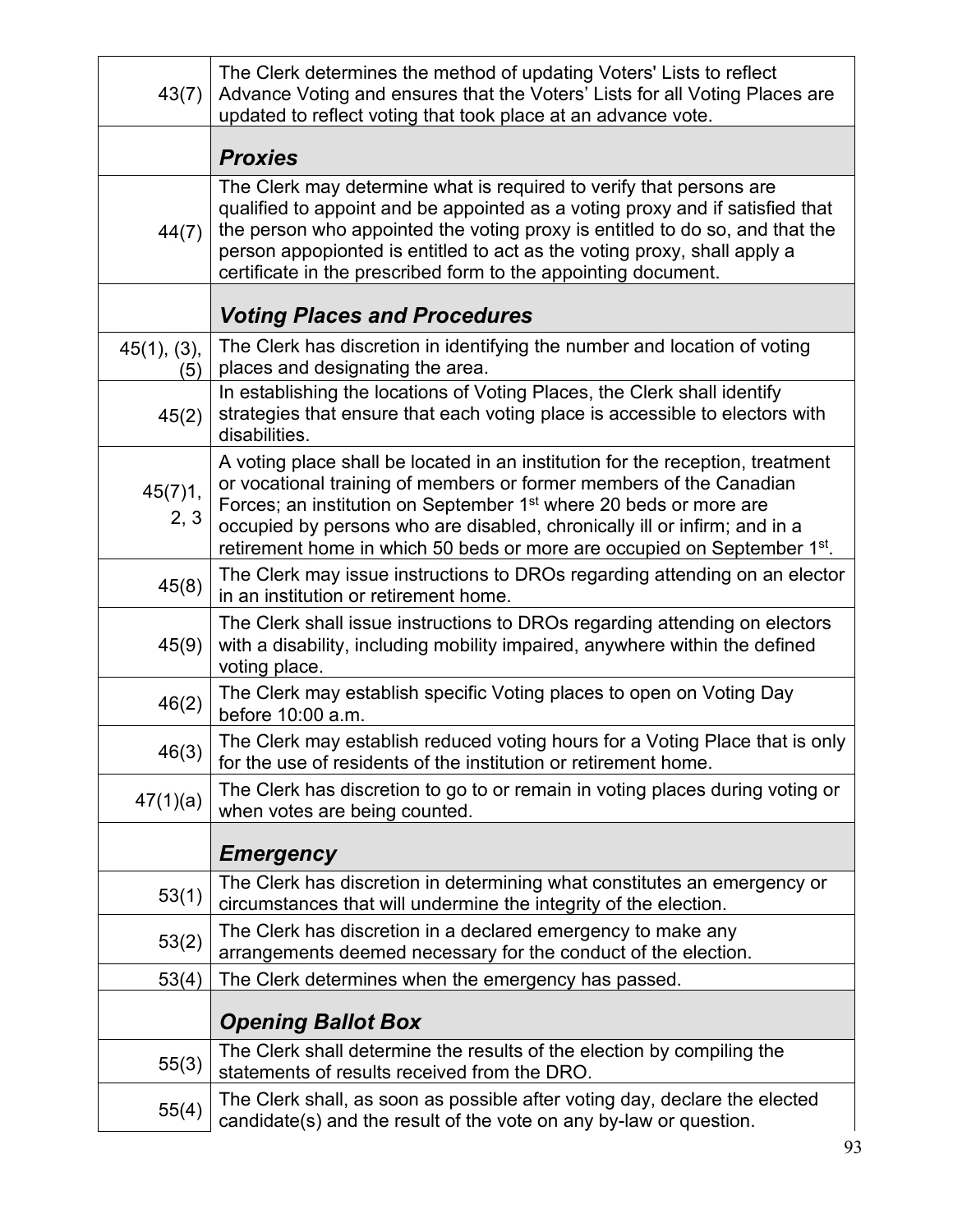| 55(4.1)                 | As soon as possible after Voting Day, the Clerk shall make information<br>available on number of votes for each Candidate, number of declined and<br>rejected ballots, number of votes (yes or no) on a by-law or question.                                                                                                                                                                                                                                                                                                                                  |
|-------------------------|--------------------------------------------------------------------------------------------------------------------------------------------------------------------------------------------------------------------------------------------------------------------------------------------------------------------------------------------------------------------------------------------------------------------------------------------------------------------------------------------------------------------------------------------------------------|
| 55(5)                   | The Clerk, in the presence of the DRO, can decide to open a ballot box to<br>assist with interpreting the statement of results.                                                                                                                                                                                                                                                                                                                                                                                                                              |
|                         | <b>Recounts</b>                                                                                                                                                                                                                                                                                                                                                                                                                                                                                                                                              |
| $56(1)$ ,<br>(1.1), (2) | The Clerk shall hold a recount in accordance with policy within 15 days after<br>the declaration of results.                                                                                                                                                                                                                                                                                                                                                                                                                                                 |
| 59                      | The Clerk may decide to include other candidates for an office in a recount.                                                                                                                                                                                                                                                                                                                                                                                                                                                                                 |
| 61(1)1                  | The Clerk may be present at a recount in the case of a tie vote, or any<br>policy passed, when the Council, Board or Minister requires a recount and<br>when the Ontario Superior Court of Justice orders a recount. Sections 56,<br>57, or 58 or 63.                                                                                                                                                                                                                                                                                                        |
| 61(2)1                  | The Clerk may be present at a recount for a by-law or question.                                                                                                                                                                                                                                                                                                                                                                                                                                                                                              |
| 61(6)                   | The Clerk determines disputes concerning the validity of a ballot or the<br>counting of votes in a ballot.                                                                                                                                                                                                                                                                                                                                                                                                                                                   |
| 61(7)                   | The Clerk may permit others to be present at a recount.                                                                                                                                                                                                                                                                                                                                                                                                                                                                                                      |
| 62(3);<br>63(10)        | If the recount leaves two candidates tied, the Clerk shall choose the<br>successful candidate by lot.                                                                                                                                                                                                                                                                                                                                                                                                                                                        |
|                         | <b>By-Elections</b>                                                                                                                                                                                                                                                                                                                                                                                                                                                                                                                                          |
| 65(4)1                  | The Clerk sets the date of Nomination Day, in the case of a by-election.                                                                                                                                                                                                                                                                                                                                                                                                                                                                                     |
| 65(5)1                  | The Clerk sets the date of voting if the by-election relates to a question or<br>by-law.                                                                                                                                                                                                                                                                                                                                                                                                                                                                     |
|                         | <b>Financial Reporting</b>                                                                                                                                                                                                                                                                                                                                                                                                                                                                                                                                   |
| 33.0.1(1)               | The Clerk determines the form of the preliminary certificate of maximum<br>campaign expenses (upon the filing of a person's nomination) and shall<br>give the person, or their agent filing the nomination for the person, a<br>certificate of the applicable maximum amount as of the filing date.                                                                                                                                                                                                                                                          |
| 33.1                    | The Clerk shall, before Voting Day, give notice of the penalties under<br>s.88.23(2) and s.92(1) related to election campaign finances to each person<br>nominated for an office.                                                                                                                                                                                                                                                                                                                                                                            |
| 88.20(13)(<br>a)(b)     | The Clerk determines the form and method of delivery of the certificate of<br>maximum campaign expenses. The Clerk shall calculate the maximum<br>amounts permitted by subsections 6 (Candidate Expenses) and subsection<br>9 (Registered Third Party Expenses) for each office for which nominations<br>have been filed and shall give a certificate of the applicable amounts to<br>each candidate on or before September 25 in a regular election, and within<br>10 days after the Clerk makes the required corrections in the case of a by-<br>election. |
| 88.22(3)                | The Clerk determines the form and process of the notice of default.                                                                                                                                                                                                                                                                                                                                                                                                                                                                                          |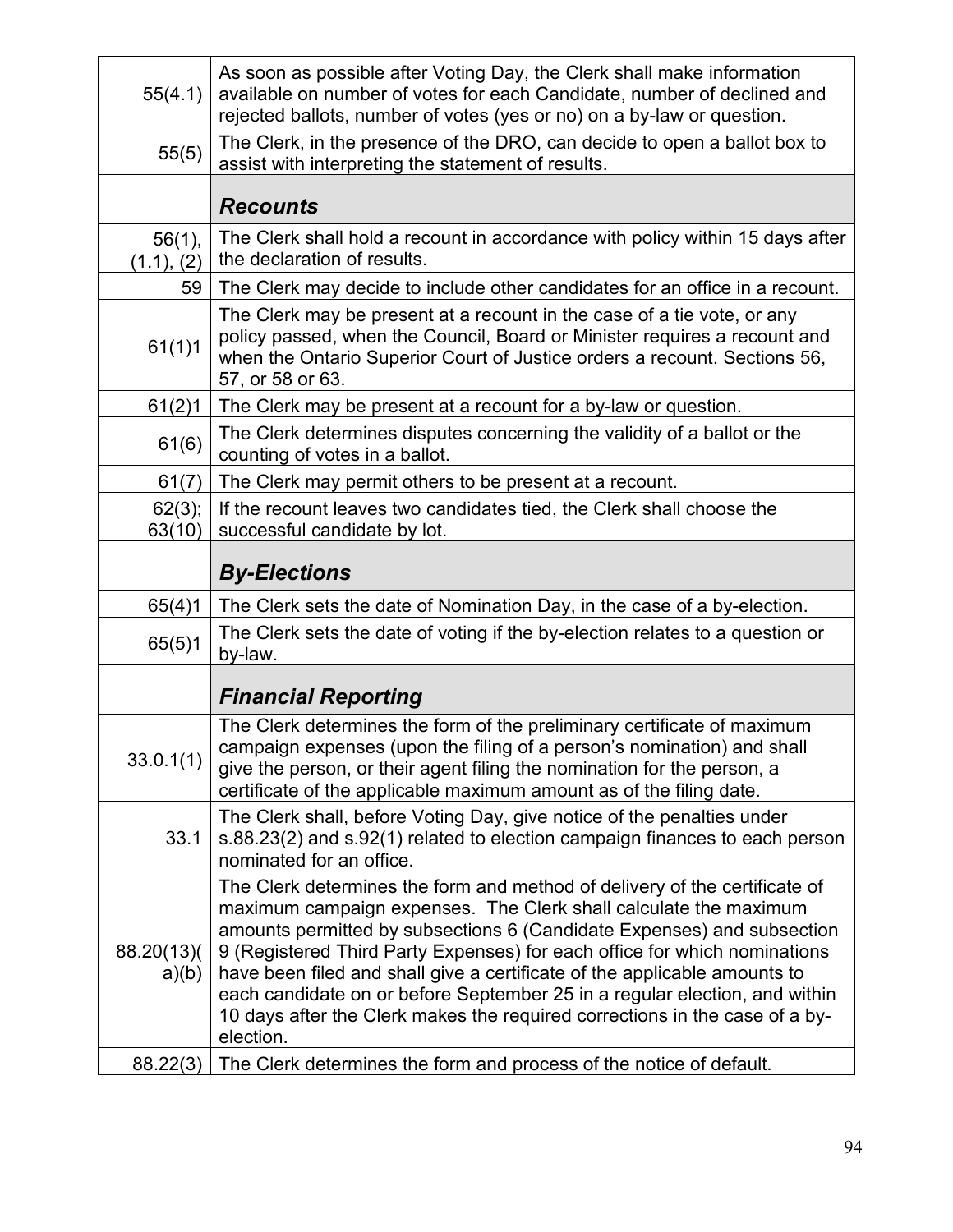| 88.23(9)    | The Clerk determines the form and method of delivery of notice to<br>Candidates of the campaign expense filing requirements and shall give<br>notice at least 30 days before the filing date.                                        |
|-------------|--------------------------------------------------------------------------------------------------------------------------------------------------------------------------------------------------------------------------------------|
|             | <b>Election Records</b>                                                                                                                                                                                                              |
| 88(2)(a)(b) | When the 120-day period has elapsed, the Clerk shall destroy the ballots<br>and may destroy other documents and materials related to the election.                                                                                   |
| 88(4)       | Financial statements must be retained until the next election.                                                                                                                                                                       |
| 88(9.1)     | The Clerk shall make the documents filed under sections 88.25, 88.29 and<br>88.32 available at no charge for viewing by the public on a website or in<br>another electronic format as soon as possible after the documents are filed |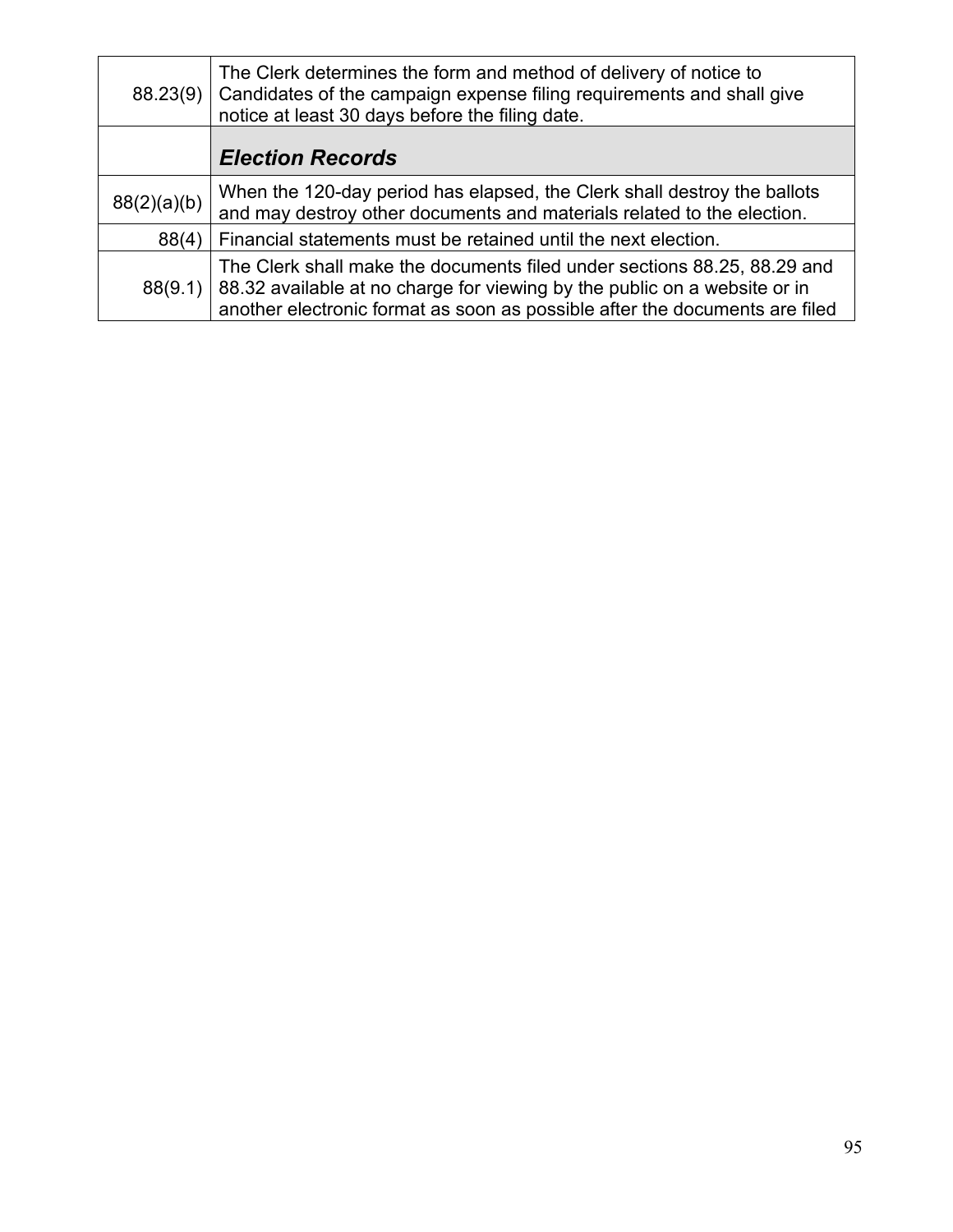# **Forms**